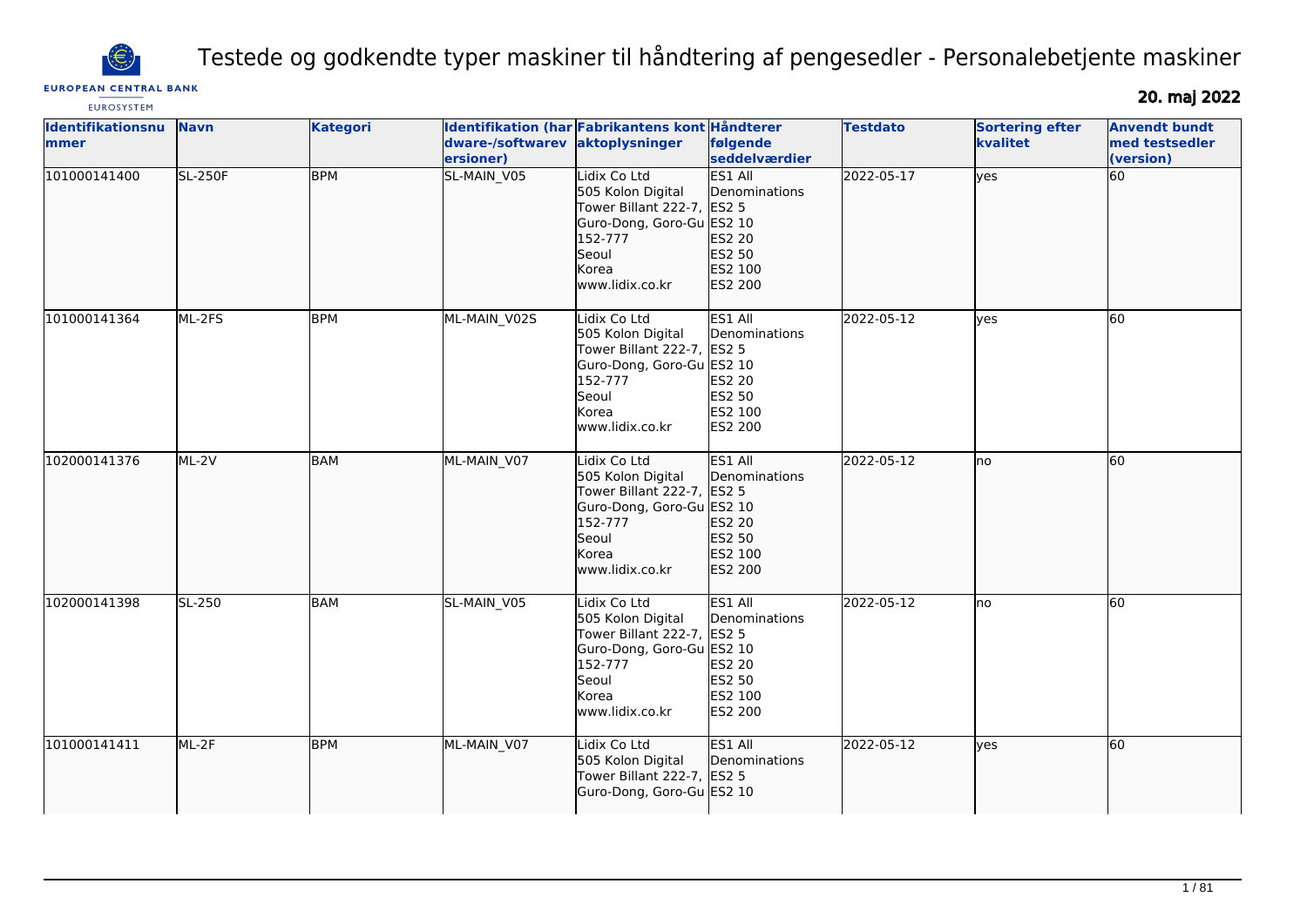

| <b>Identifikationsnu</b><br>mmer | <b>Navn</b>    | <b>Kategori</b> | dware-/softwarev aktoplysninger<br>ersioner)                                 | Identifikation (har Fabrikantens kont Håndterer                                                                                                                                                                            | følgende<br>seddelværdier                                                                           | <b>Testdato</b> | <b>Sortering efter</b><br>kvalitet | <b>Anvendt bundt</b><br>med testsedler<br>(version) |
|----------------------------------|----------------|-----------------|------------------------------------------------------------------------------|----------------------------------------------------------------------------------------------------------------------------------------------------------------------------------------------------------------------------|-----------------------------------------------------------------------------------------------------|-----------------|------------------------------------|-----------------------------------------------------|
|                                  |                |                 |                                                                              | $152 - 777$<br>Seoul<br>Korea<br>www.lidix.co.kr                                                                                                                                                                           | <b>ES2 20</b><br>ES2 50<br>ES2 100<br>ES2 200                                                       |                 |                                    |                                                     |
| 102000142732                     | ML-2VS         | <b>BAM</b>      | ML-MAIN V02S                                                                 | Lidix Co Ltd<br>505 Kolon Digital<br>Tower Billant 222-7, ES2 5<br>Guro-Dong, Goro-Gu ES2 10<br>152-777<br>Seoul<br>Korea<br>www.lidix.co.kr                                                                               | ES1 All<br>Denominations<br>ES2 20<br>ES2 50<br>ES2 100<br>ES2 200                                  | 2022-05-12      | Ino                                | 60                                                  |
| 103000162670                     | RZ-100         | <b>TARM</b>     | $HVC-40$<br>EUR52                                                            | <b>Glory Global</b><br>Solutions<br>Thomas-Edison-Platz ES2 5<br>63263<br>Neu-Isenburg<br>Germany<br>www.gloryglobalsolu ES2 200<br>tions.com                                                                              | ES1 All<br>Denominations<br>ES2 10<br>ES2 20<br>ES2 50<br>ES2 100                                   | 2022-05-09      | lves                               | 60                                                  |
| 101000162623                     | X Range        | <b>BPM</b>      | Detector set - Euro<br>standard<br>Template<br>01.02.00.00(22<br>07<br>01)02 | Cash Processing<br>Solutions Ltd<br>De La Rue House,<br>Jays Close, Viables,<br>Basingstoke<br>Hampshire<br><b>RG22 4BS</b><br>Viables Kingdom<br>United Kingdom<br>martin.hobhouse@u<br>k.delarue.com<br>lwww.delarue.com | ES1 All<br>Denominations<br><b>ES2 5</b><br>ES2 10<br>ES2 20<br>ES2 50<br>ES2 100<br><b>ES2 200</b> | 2022-05-06      | yes                                | <b>60</b>                                           |
| 102000150915                     | K <sub>2</sub> | <b>BAM</b>      | Main: v2.4; Reco:<br>v2.4                                                    | Kisan Electronics Co ES1 All<br>Ltd<br>273-1 Sungsoo-<br>Dong<br>2GA 3 Dong                                                                                                                                                | Denominations<br>ES2 5<br>ES2 10<br>ES2 20                                                          | 2022-04-28      | lno                                | 60                                                  |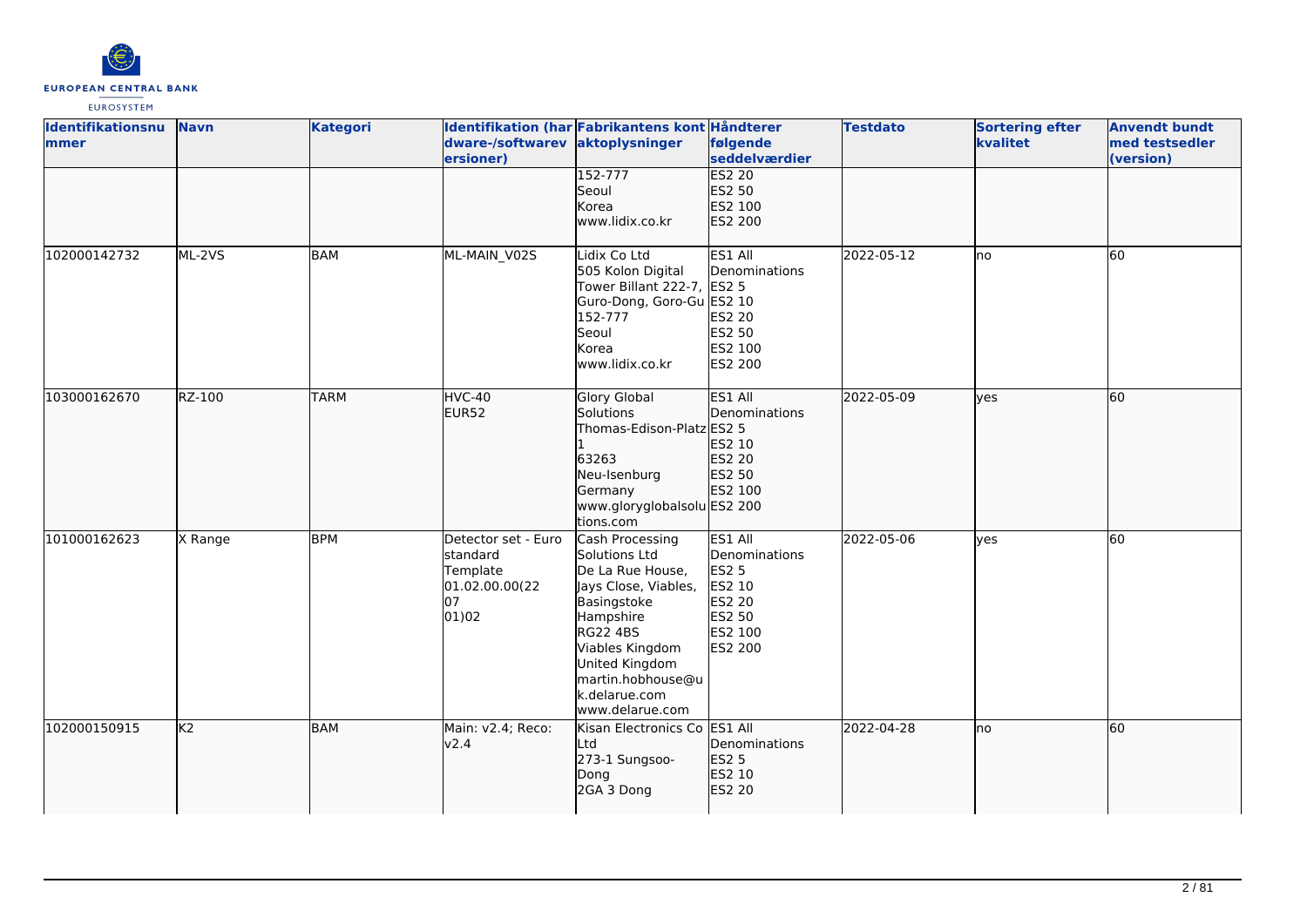

| <b>Identifikationsnu</b> | <b>Navn</b>            | <b>Kategori</b> |                                 | Identifikation (har Fabrikantens kont Håndterer |                        | <b>Testdato</b> | <b>Sortering efter</b> | <b>Anvendt bundt</b> |
|--------------------------|------------------------|-----------------|---------------------------------|-------------------------------------------------|------------------------|-----------------|------------------------|----------------------|
| lmmer                    |                        |                 | dware-/softwarev aktoplysninger |                                                 | følgende               |                 | kvalitet               | med testsedler       |
|                          |                        |                 | ersioner)                       |                                                 | seddelværdier          |                 |                        | (version)            |
|                          |                        |                 |                                 | Sungdong-Gu 133,                                | <b>ES2 50</b>          |                 |                        |                      |
|                          |                        |                 |                                 | 831 Seoul                                       | ES2 100                |                 |                        |                      |
|                          |                        |                 |                                 | South Korea                                     | ES2 200                |                 |                        |                      |
|                          |                        |                 |                                 | yshin21@kisane.co                               |                        |                 |                        |                      |
|                          |                        |                 |                                 | lm.                                             |                        |                 |                        |                      |
|                          |                        |                 |                                 | www.kisane.com                                  |                        |                 |                        |                      |
| 101000162598             | lK6                    | <b>BPM</b>      | Main: v1.6, Reco:               | Kisan Electronics Co ES1 All                    |                        | 2022-04-28      | yes                    | 60                   |
|                          |                        |                 | v1.6                            | Ltd                                             | Denominations          |                 |                        |                      |
|                          |                        |                 |                                 | 273-1 Sungsoo-                                  | <b>ES2 5</b>           |                 |                        |                      |
|                          |                        |                 |                                 | Dong                                            | ES2 10                 |                 |                        |                      |
|                          |                        |                 |                                 | 2GA 3 Dong                                      | ES2 20                 |                 |                        |                      |
|                          |                        |                 |                                 | Sungdong-Gu 133,                                | ES2 50                 |                 |                        |                      |
|                          |                        |                 |                                 | 831 Seoul<br>South Korea                        | ES2 100                |                 |                        |                      |
|                          |                        |                 |                                 |                                                 | ES2 200                |                 |                        |                      |
|                          |                        |                 |                                 | yshin21@kisane.co                               |                        |                 |                        |                      |
|                          |                        |                 |                                 | m<br>www.kisane.com                             |                        |                 |                        |                      |
|                          | $\overline{\text{KS}}$ | <b>BPM</b>      |                                 |                                                 |                        |                 |                        | 60                   |
| 101000151528             |                        |                 | Main V3.04; Reco                | Kisan Electronics Co ES1 All                    |                        | 2022-04-27      | lves                   |                      |
|                          |                        |                 | V3.04                           | Ltd<br>273-1 Sungsoo-                           | Denominations          |                 |                        |                      |
|                          |                        |                 |                                 |                                                 | <b>ES2 5</b><br>ES2 10 |                 |                        |                      |
|                          |                        |                 |                                 | Dong<br>2GA 3 Dong                              | ES2 20                 |                 |                        |                      |
|                          |                        |                 |                                 | Sungdong-Gu 133,                                | ES2 50                 |                 |                        |                      |
|                          |                        |                 |                                 | 831 Seoul                                       | ES2 100                |                 |                        |                      |
|                          |                        |                 |                                 | South Korea                                     | ES2 200                |                 |                        |                      |
|                          |                        |                 |                                 | yshin21@kisane.co                               |                        |                 |                        |                      |
|                          |                        |                 |                                 | lm                                              |                        |                 |                        |                      |
|                          |                        |                 |                                 | www.kisane.com                                  |                        |                 |                        |                      |
| 102000162394             | NEWTON3-V              | BAM             | Main: v1.6, Reco:               | Kisan Electronics Co ES1 All                    |                        | 2022-04-27      | Ino                    | 60                   |
|                          |                        |                 | v1.6                            | Ltd                                             | Denominations          |                 |                        |                      |
|                          |                        |                 |                                 | 273-1 Sungsoo-                                  | <b>ES2 5</b>           |                 |                        |                      |
|                          |                        |                 |                                 | Dong                                            | ES2 10                 |                 |                        |                      |
|                          |                        |                 |                                 | 2GA 3 Dong                                      | ES2 20                 |                 |                        |                      |
|                          |                        |                 |                                 | Sungdong-Gu 133,                                | ES2 50                 |                 |                        |                      |
|                          |                        |                 |                                 | 831 Seoul                                       | ES2 100                |                 |                        |                      |
|                          |                        |                 |                                 | South Korea                                     | <b>ES2 200</b>         |                 |                        |                      |
|                          |                        |                 |                                 | yshin21@kisane.co                               |                        |                 |                        |                      |
|                          |                        |                 |                                 | m                                               |                        |                 |                        |                      |
|                          |                        |                 |                                 | www.kisane.com                                  |                        |                 |                        |                      |
|                          |                        |                 |                                 |                                                 |                        |                 |                        |                      |
|                          |                        |                 |                                 |                                                 |                        |                 |                        |                      |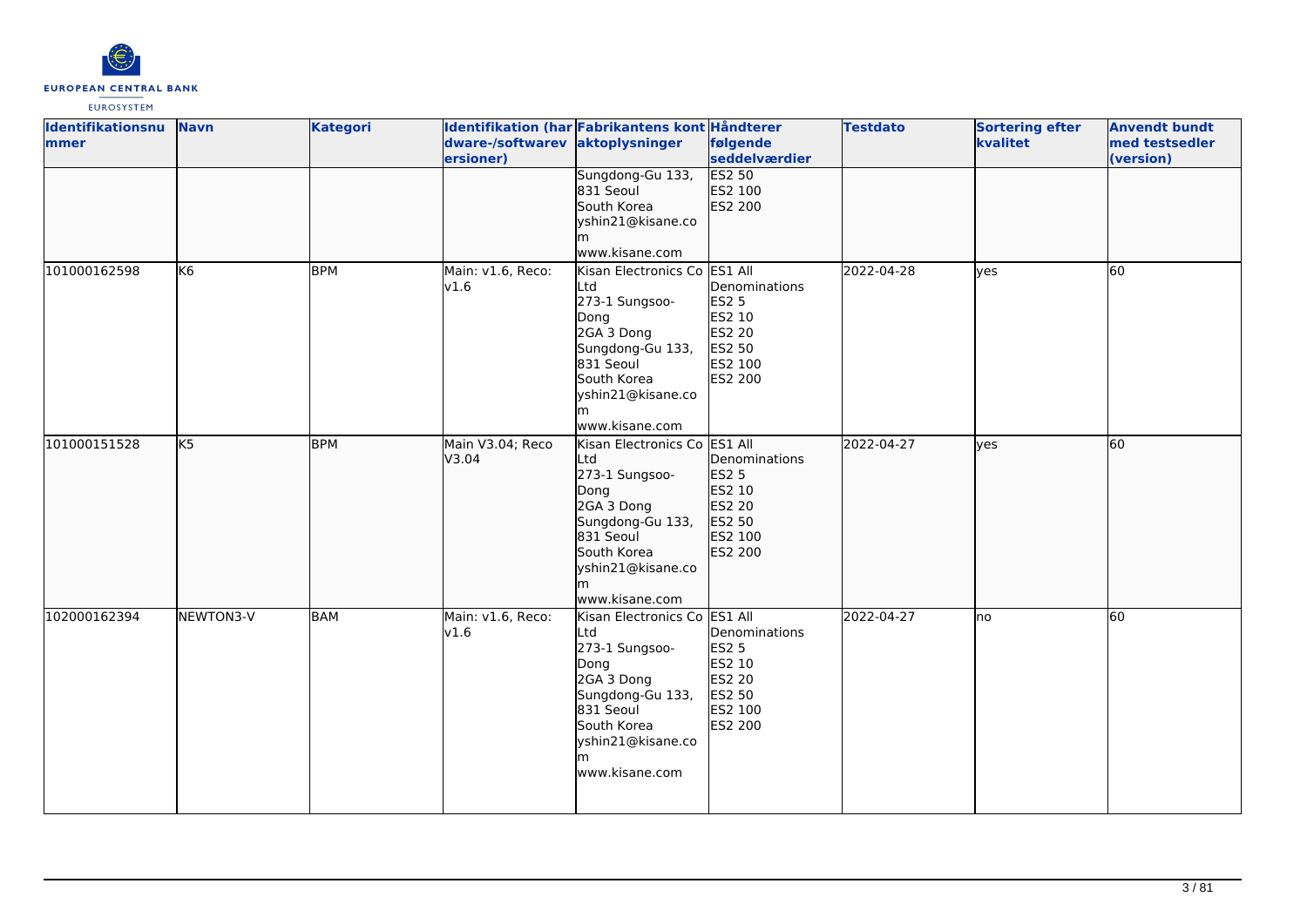

| <b>Identifikationsnu</b><br>mmer | <b>Navn</b>     | <b>Kategori</b> | dware-/softwarev aktoplysninger<br>ersioner) | Identifikation (har Fabrikantens kont Håndterer                                                                                                                          | følgende<br>seddelværdier                                                             | <b>Testdato</b> | <b>Sortering efter</b><br>kvalitet | <b>Anvendt bundt</b><br>med testsedler<br>(version) |
|----------------------------------|-----------------|-----------------|----------------------------------------------|--------------------------------------------------------------------------------------------------------------------------------------------------------------------------|---------------------------------------------------------------------------------------|-----------------|------------------------------------|-----------------------------------------------------|
| 101000162406                     | NEWTON3-F       | <b>BPM</b>      | Main: v1.6, Reco:<br>v1.6                    | Kisan Electronics Co<br>Ltd<br>273-1 Sungsoo-<br>Dong<br>2GA 3 Dong<br>Sungdong-Gu 133,<br>831 Seoul<br>South Korea<br>yshin21@kisane.co<br>www.kisane.com               | ES1 All<br>Denominations<br>ES2 5<br>ES2 10<br>ES2 20<br>ES2 50<br>ES2 100<br>ES2 200 | 2022-04-27      | lyes                               | 60                                                  |
| 101000162428                     | $K3-A$          | <b>BPM</b>      | Main: v1.6, Reco:<br>v1.6                    | Kisan Electronics Co ES1 All<br>Ltd<br>273-1 Sungsoo-<br>Dong<br>2GA 3 Dong<br>Sungdong-Gu 133,<br>831 Seoul<br>South Korea<br>yshin21@kisane.co<br>lm<br>www.kisane.com | Denominations<br><b>ES2 5</b><br>ES2 10<br>ES2 20<br>ES2 50<br>ES2 100<br>ES2 200     | 2022-04-27      | <b>ves</b>                         | 60                                                  |
| 101000162439                     | $K5-A$          | <b>BPM</b>      | Main: v1.6, Reco:<br>v1.6                    | Kisan Electronics Co ES1 All<br>Ltd<br>273-1 Sungsoo-<br>Dong<br>2GA 3 Dong<br>Sungdong-Gu 133,<br>831 Seoul<br>South Korea<br>yshin21@kisane.co<br>www.kisane.com       | Denominations<br><b>ES2 5</b><br>ES2 10<br>ES2 20<br>ES2 50<br>ES2 100<br>ES2 200     | 2022-04-27      | lyes                               | 60                                                  |
| 102000162383                     | <b>NEWTON-A</b> | BAM             | Main Ver. 1.6, Reco<br>Ver. 1.6              | Kisan Electronics Co ES1 All<br>Ltd<br>273-1 Sungsoo-<br>Dong<br>2GA 3 Dong<br>Sungdong-Gu 133,<br>831 Seoul<br>South Korea                                              | Denominations<br><b>ES2 5</b><br>ES2 10<br>ES2 20<br>ES2 50<br>ES2 100<br>ES2 200     | 2022-04-26      | lno                                | 60                                                  |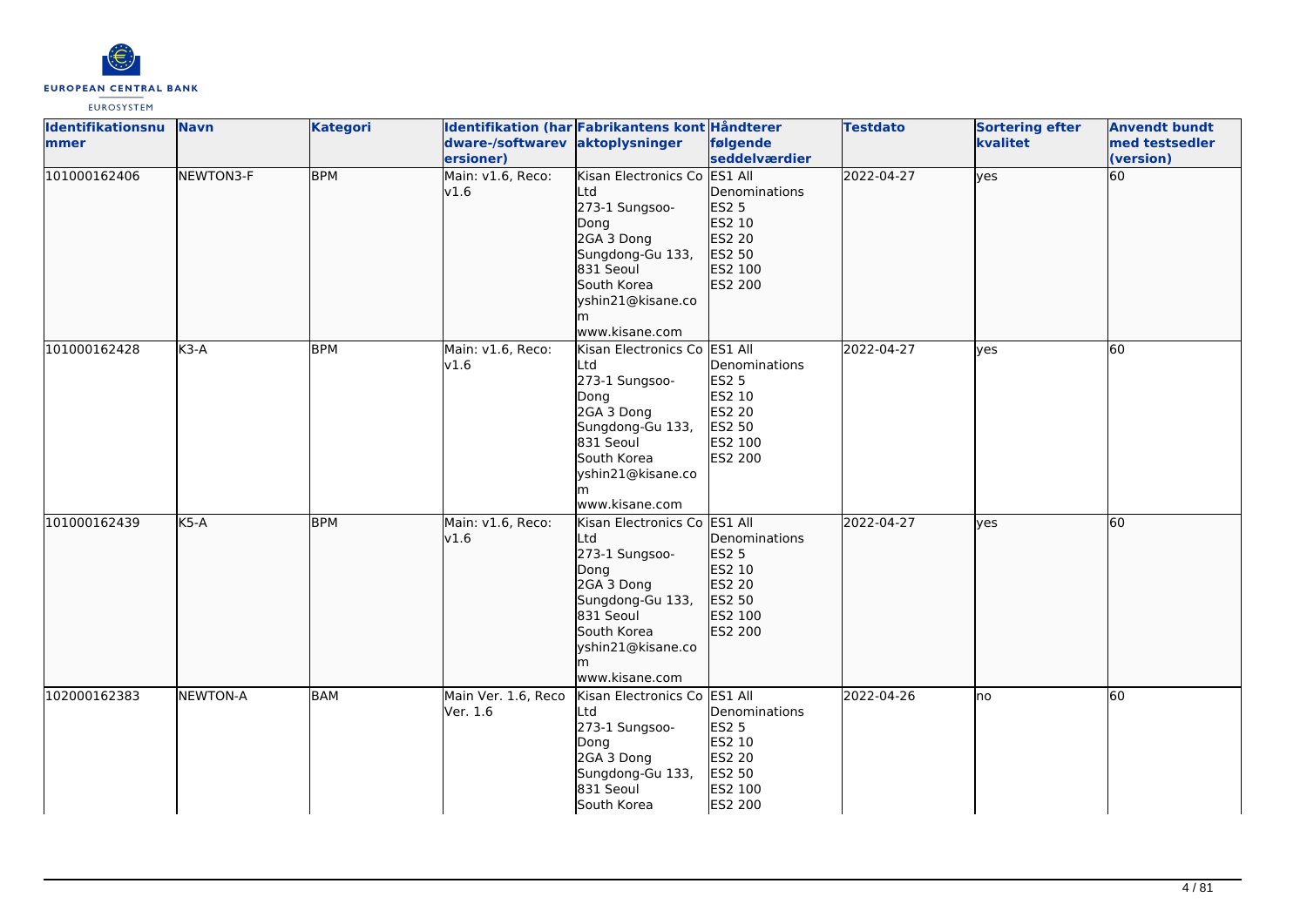

| <b>Identifikationsnu</b><br>mmer | <b>Navn</b>     | <b>Kategori</b> | dware-/softwarev aktoplysninger<br>ersioner) | Identifikation (har Fabrikantens kont Håndterer                                                                                                                                                                                                  | følgende<br>seddelværdier                                                                    | <b>Testdato</b> | <b>Sortering efter</b><br>kvalitet | <b>Anvendt bundt</b><br>med testsedler<br>(version) |
|----------------------------------|-----------------|-----------------|----------------------------------------------|--------------------------------------------------------------------------------------------------------------------------------------------------------------------------------------------------------------------------------------------------|----------------------------------------------------------------------------------------------|-----------------|------------------------------------|-----------------------------------------------------|
|                                  |                 |                 |                                              | yshin21@kisane.co<br>m<br>www.kisane.com                                                                                                                                                                                                         |                                                                                              |                 |                                    |                                                     |
| 102000138941                     | Newton 2 PLUS V | <b>BAM</b>      | Main: 3.3; Reco: 3.4                         | Kisan Electronics Co ES1 All<br>Ltd<br>273-1 Sungsoo-<br>Dong<br>2GA 3 Dong<br>Sungdong-Gu 133,<br>831 Seoul<br>South Korea<br>yshin21@kisane.co<br>lm.<br>www.kisane.com                                                                        | Denominations<br><b>ES2 5</b><br>ES2 10<br>ES2 20<br>ES2 50<br>ES2 100<br>ES2 200            | 2022-04-25      | Ino                                | 60                                                  |
| 101000138951                     | Newton 2 PLUS   | <b>BPM</b>      | Main Ver. 3.3, Reco<br>Ver. 3.4              | Kisan Electronics Co ES1 All<br>Ltd<br>273-1 Sungsoo-<br>Dong<br>2GA 3 Dong<br>Sungdong-Gu 133,<br>831 Seoul<br>South Korea<br>yshin21@kisane.co<br>m<br>www.kisane.com                                                                          | Denominations<br><b>ES2 5</b><br>ES2 10<br>ES2 20<br>ES2 50<br>ES2 100<br>ES2 200            | 2022-04-25      | ves                                | 60                                                  |
| 102000162657                     | GFS-220 STD     | <b>BAM</b>      | <b>GFS STD BV</b><br>0.4.6                   | Glory Global<br>Solutions<br>(International)<br>Limited<br>Forest View<br>Crockford Lane<br>Chineham Business<br>Park<br>RG24 8QZ<br>Basingstoke<br>United Kingdom<br>philippe.macon@fr.g<br>lory-global.com<br>www.gloryglobalsolu<br>tions.com | ES1 All<br>Denominations<br><b>ES2 5</b><br>ES2 10<br>ES2 20<br>ES2 50<br>ES2 100<br>ES2 200 | 2022-04-12      | lno                                | 60                                                  |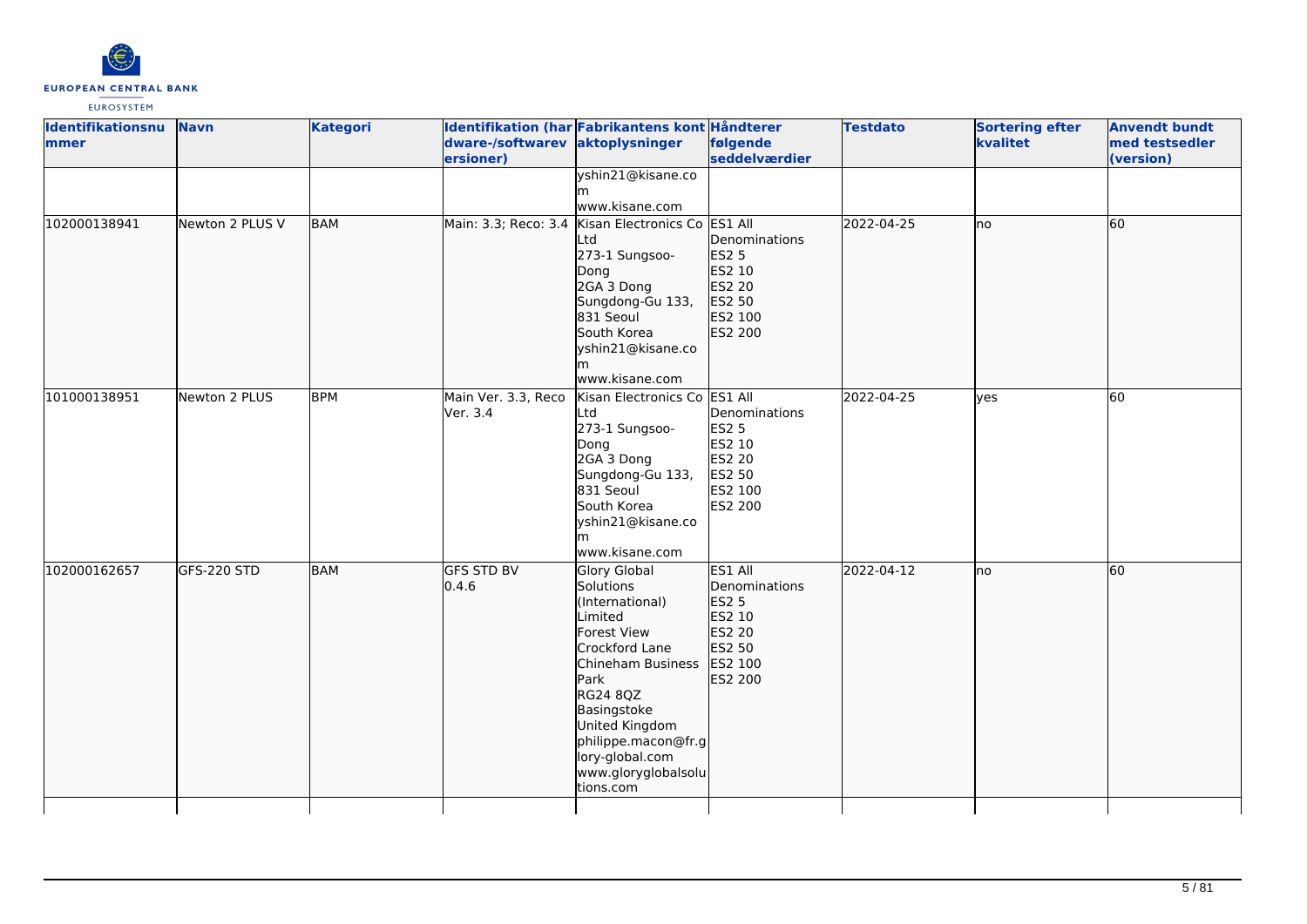

| <b>Identifikationsnu</b> | <b>Navn</b>       | <b>Kategori</b> |                                 | Identifikation (har Fabrikantens kont Håndterer                                                                                            |                                                                            | <b>Testdato</b> | <b>Sortering efter</b> | <b>Anvendt bundt</b> |
|--------------------------|-------------------|-----------------|---------------------------------|--------------------------------------------------------------------------------------------------------------------------------------------|----------------------------------------------------------------------------|-----------------|------------------------|----------------------|
| <b>mmer</b>              |                   |                 | dware-/softwarev aktoplysninger |                                                                                                                                            | følgende                                                                   |                 | kvalitet               | med testsedler       |
|                          |                   |                 | ersioner)                       |                                                                                                                                            | seddelværdier                                                              |                 |                        | (version)            |
| 101000162601             | Rapidcount X 600F | <b>BPM</b>      | $C25-1-$                        | Ratiotec GmbH & Co ES1 All<br>KG<br>Max Keith Strasse<br>66<br>D-45136<br>Essen<br>Germany<br>www.ratio-tec.de                             | Denominations<br>ES2 5<br>ES2 10<br>ES2 20<br>ES2 50<br>ES2 100<br>ES2 200 | 2022-04-11      | yes                    | 60                   |
| 101000136243             | NC-7101           | <b>BPM</b>      | EUR002.107                      | Masterwork<br>Automodules<br>4F, 223, Chong Yang ES2 5<br>Rd<br>115 Nangang<br>Taipei<br>Taiwan<br>www.automodules.c ES2 200<br>lom        | ES1 All<br>Denominations<br>ES2 10<br>ES2 20<br>ES2 50<br>ES2 100          | 2022-04-11      | lves                   | 60                   |
| 102000142889             | <b>NC-6500</b>    | <b>BAM</b>      | EUR 002.117                     | Masterwork<br>Automodules<br>4F, 223, Chong Yang ES2 5<br>Rd.<br>115 Nangang<br>Taipei<br>Taiwan<br>www.automodules.c ES2 200<br><b>om</b> | ES1 All<br>Denominations<br>ES2 10<br>ES2 20<br>ES2 50<br>ES2 100          | 2022-04-11      | no                     | 60                   |
| 102000161725             | NC-6100           | <b>BAM</b>      | EUR 002.005                     | Masterwork<br>Automodules<br>4F, 223, Chong Yang ES2 5<br>Rd.<br>115 Nangang<br>Taipei<br>Taiwan<br>www.automodules.c ES2 200<br>lom       | <b>ES1 All</b><br>Denominations<br>ES2 10<br>ES2 20<br>ES2 50<br>ES2 100   | 2022-04-11      | Ino                    | 60                   |
| 101000161735             | <b>NC-9500</b>    | <b>BPM</b>      | EUR:002.015                     | Masterwork<br>Automodules<br>4F, 223, Chong Yang ES2 5<br>Rd.                                                                              | ES1 All<br>Denominations<br>ES2 10                                         | 2022-04-11      | lves                   | 60                   |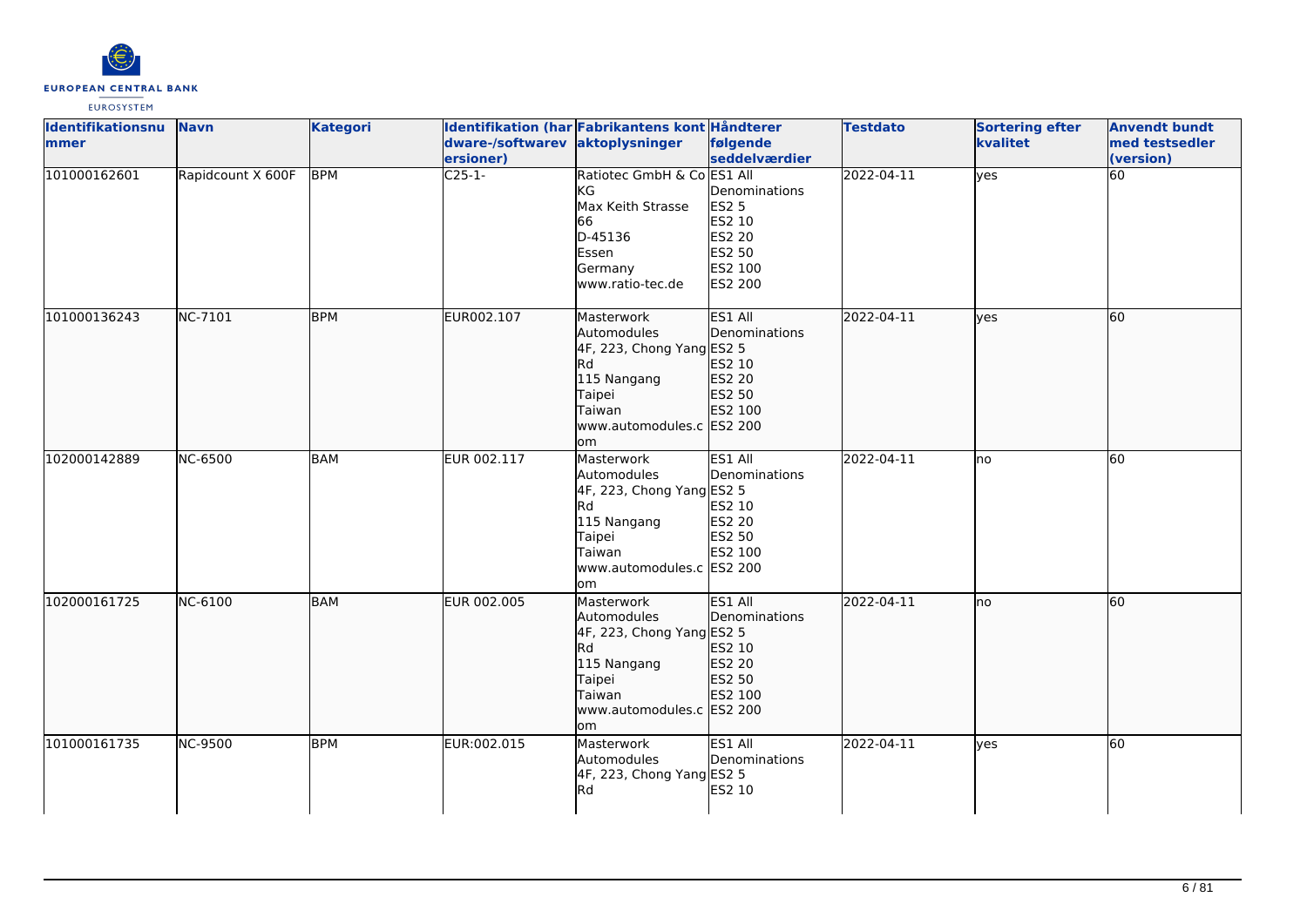

| Identifikationsnu<br>mmer                    | <b>Navn</b>                                  | <b>Kategori</b> | dware-/softwarev aktoplysninger<br>ersioner) | Identifikation (har Fabrikantens kont Håndterer                                                                                                                       | følgende<br>seddelværdier                                                             | <b>Testdato</b> | <b>Sortering efter</b><br>kvalitet | <b>Anvendt bundt</b><br>med testsedler<br>(version) |
|----------------------------------------------|----------------------------------------------|-----------------|----------------------------------------------|-----------------------------------------------------------------------------------------------------------------------------------------------------------------------|---------------------------------------------------------------------------------------|-----------------|------------------------------------|-----------------------------------------------------|
|                                              |                                              |                 |                                              | 115 Nangang<br>Taipei<br>Taiwan<br>www.automodules.c ES2 200<br>lom                                                                                                   | <b>ES2 20</b><br>ES2 50<br>ES2 100                                                    |                 |                                    |                                                     |
| 101000161780<br>101000161791<br>101000161804 | Eagle Eye 7 FS<br>Magner 155 F<br>GC-1000 EE | <b>BPM</b>      | 6.36                                         | PULOON Technology ES1 All<br>23-10, Hyoryeong-ro Denominations<br>60 gil<br>Seocho-gu<br>137-866<br>Seoul<br>Korea<br>sales2@puloon.co.kr ES2 200<br>www.puloon.co.kr | ES2 5<br>ES2 10<br>ES2 20<br>ES2 50<br>ES2 100                                        | 2022-04-06      | lyes                               | 60                                                  |
| 102000161850<br>102000161861<br>102000161872 | Eagle Eye 7 VS<br>Magner 155 V<br>GC-350 VN  | <b>BAM</b>      | 6.43                                         | PULOON Technology ES1 All<br>23-10, Hyoryeong-ro Denominations<br>60 gil<br>Seocho-gu<br>137-866<br>Seoul<br>Korea<br>sales2@puloon.co.krES2 200<br>www.puloon.co.kr  | ES2 5<br>ES2 10<br>ES2 20<br>ES2 50<br>ES2 100                                        | 2022-04-06      | lno                                | 60                                                  |
| 103000161145                                 | Z1 HRCE                                      | <b>TARM</b>     | JDU-65<br>EUR:AA09                           | Sigma S.p.A.<br>Via Po 14<br>63017<br>Altidona (FM)<br>Italy<br>www.sigmaspa.com                                                                                      | ES1 All<br>Denominations<br>ES2 5<br>ES2 10<br>ES2 20<br>ES2 50<br>ES2 100<br>ES2 200 | 2022-04-04      | lyes                               | 60                                                  |
| 101000161096                                 | BPS M3                                       | <b>BPM</b>      | BPS M3<br>Euro 02.04                         | Giesecke+Devrient<br>Currency<br>Technology GmbH<br>Prinzregentenstraße ES2 10<br>159<br>81677<br>Munich<br>Germany                                                   | ES1 All<br>Denominations<br><b>ES2 5</b><br>ES2 20<br>ES2 50<br>ES2 100<br>ES2 200    | 2022-03-30      | yes                                | 60                                                  |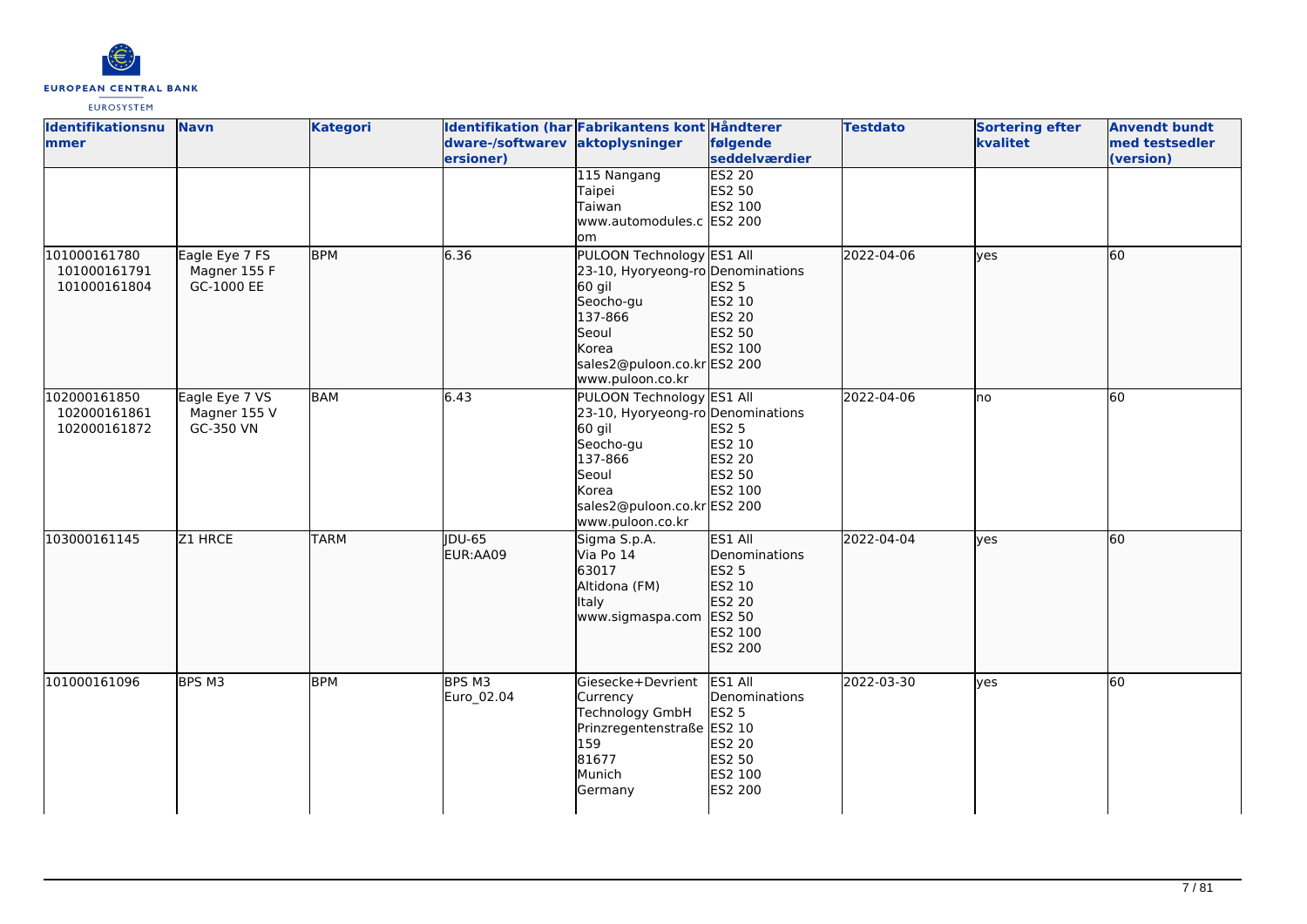| <b>EUROPEAN CENTRAL BANK</b> |
|------------------------------|
| <b>EUROSYSTEM</b>            |

| <b>Identifikationsnu</b><br><b>Immer</b>                                                                                                                     | <b>Navn</b>                                                                                                                                                                          | <b>Kategori</b> | dware-/softwarev aktoplysninger<br>lersioner)    | Identifikation (har Fabrikantens kont Håndterer                                                                                                                        | følgende<br>seddelværdier                                                                           | <b>Testdato</b> | <b>Sortering efter</b><br>kvalitet | <b>Anvendt bundt</b><br>med testsedler<br>(version) |
|--------------------------------------------------------------------------------------------------------------------------------------------------------------|--------------------------------------------------------------------------------------------------------------------------------------------------------------------------------------|-----------------|--------------------------------------------------|------------------------------------------------------------------------------------------------------------------------------------------------------------------------|-----------------------------------------------------------------------------------------------------|-----------------|------------------------------------|-----------------------------------------------------|
| 103000160985<br>103000160996<br>103000161009<br>103000161010<br>103000161021<br>103000161032<br>103000161043<br>103000161054<br>103000161065<br>103000161076 | <b>CINEO C6040</b><br><b>CINEO C6020</b><br>CS 6020<br><b>CINEO C6030</b><br>CS 6030<br><b>CINEO C6040</b><br>Compact<br>CS 6040<br>CS 6040 Compact<br><b>CINEO C6050</b><br>CS 6050 | <b>TARM</b>     | MOVE AWCA<br>MOVE AWAA EUR 1 Systems GmbH<br>055 | www.gi-de.com<br>Diebold Nixdorf<br>Heinz-Nixdorf-Ring 1<br>33106<br>Paderborn<br>Germany<br>info.de@dieboldnixd ES2 100<br>orf.com<br>www.dieboldnixdorf.<br>com      | ES1 All<br>Denominations<br>ES2 5<br>ES2 10<br>ES2 20<br>ES2 50<br>ES2 200                          | 2022-03-24      | lves                               | 60                                                  |
| 102000108569                                                                                                                                                 | <b>BC 280</b>                                                                                                                                                                        | <b>BAM</b>      | $C24-1-$                                         | Cashtester/Amwit<br>Security B.V.<br>De Corridor 9<br>3621 ZA<br>Breukelen<br>Netherlands<br>mw@cashtester.co<br>lm<br>www.cashtester.com                              | ES1 All<br>Denominations<br><b>ES2 5</b><br>ES2 10<br>ES2 20<br>ES2 50<br>ES2 100<br><b>ES2 200</b> | 2022-03-23      | no                                 | 60                                                  |
| 103000160792<br>103000160805<br>103000160816<br>103000160827<br>103000160838<br>103000160849<br>103000160850<br>103000160861<br>103000160872<br>103000160883 | <b>CINEO C6040</b><br><b>CINEO C6020</b><br>CS 6020<br><b>CINEO C6030</b><br>CS 6030<br><b>CINEO C6040</b><br>Compact<br>CS 6040<br>CS 6040 Compact<br><b>CINEO C6050</b><br>CS 6050 | <b>TARM</b>     | <b>MOVE AWAA</b><br>MOVE_AWAA_EUR_1<br>l055      | Diebold Nixdorf<br>Systems GmbH<br>Heinz-Nixdorf-Ring 1 ES2 5<br>33106<br>Paderborn<br>Germany<br>info.de@dieboldnixd ES2 100<br>orf.com<br>www.dieboldnixdorf.<br>com | ES1 All<br>Denominations<br>ES2 10<br>ES2 20<br>ES2 50<br>ES2 200                                   | 2022-03-23      | lves                               | 60                                                  |
| 103000142506<br>103000142517<br>103000142528<br>103000142539<br>103000142540<br>103000142551<br>103000142573                                                 | CM18<br>CM18T<br>CM18b<br>CM18EvoT<br>CM18Evo<br>CM18 DaVinci<br>CM18 DaVinciT                                                                                                       | <b>TARM</b>     | RS32<br>ZF07.EUF010.02                           | Arca Technologies<br>lsrl<br>Via Statale 17<br>10012<br>Bollengo (TO)<br>Italy<br>www.arca.com                                                                         | ES1 All<br>Denominations<br><b>ES2 5</b><br>ES2 10<br>ES2 20<br>ES2 50<br>ES2 100<br>ES2 200        | 2022-03-21      | <b>ves</b>                         | 60                                                  |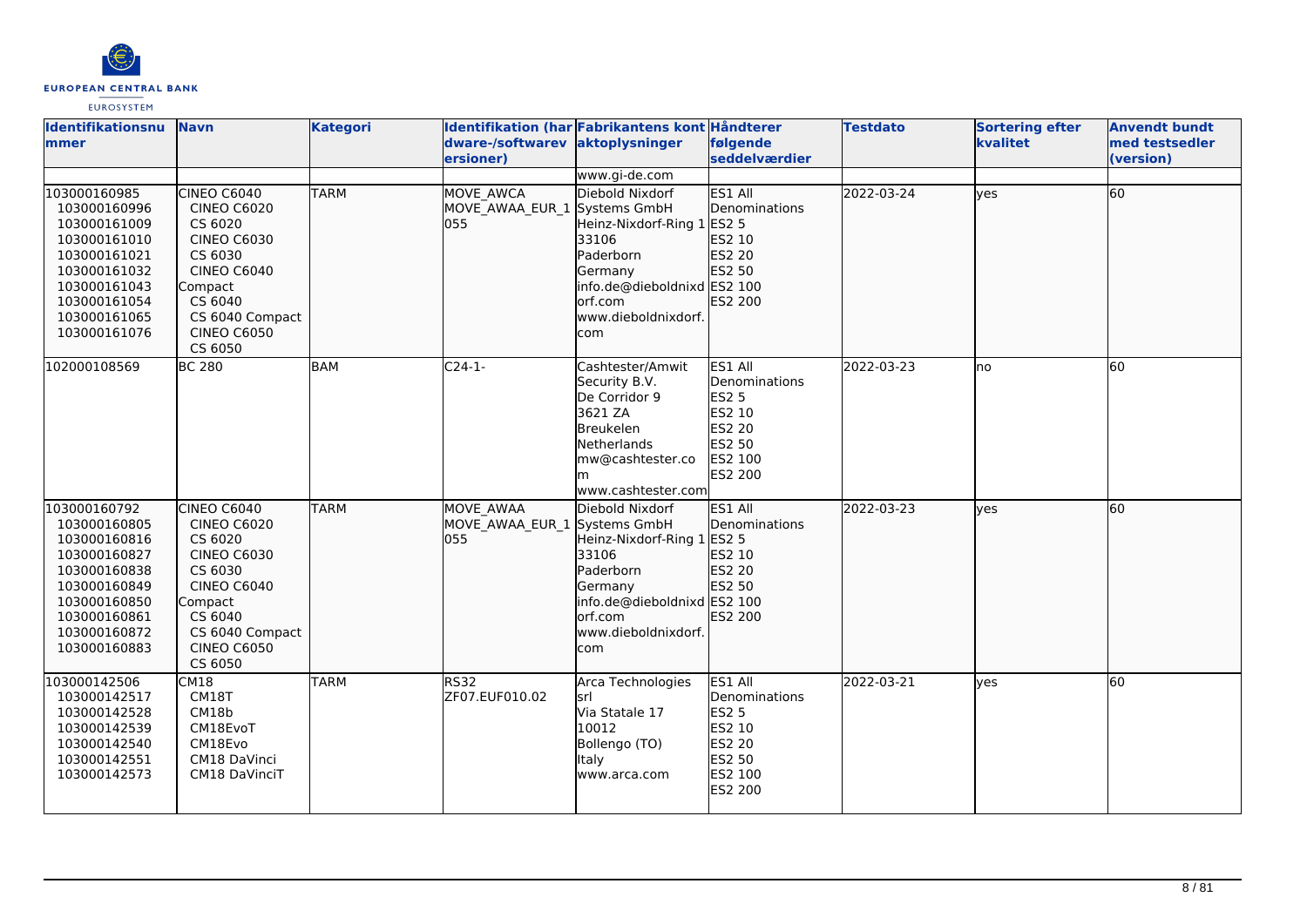

| Identifikationsnu<br><b>Immer</b>                                                                            | <b>Navn</b>                                                                           | <b>Kategori</b> | dware-/softwarev<br>ersioner)                     | Identifikation (har Fabrikantens kont Håndterer<br>aktoplysninger                                     | følgende<br>seddelværdier                                                                                  | <b>Testdato</b> | <b>Sortering efter</b><br>kvalitet | <b>Anvendt bundt</b><br>med testsedler<br>(version) |
|--------------------------------------------------------------------------------------------------------------|---------------------------------------------------------------------------------------|-----------------|---------------------------------------------------|-------------------------------------------------------------------------------------------------------|------------------------------------------------------------------------------------------------------------|-----------------|------------------------------------|-----------------------------------------------------|
| 103000142584<br>103000142595<br>103000142608<br>103000142619<br>103000142620<br>103000142631<br>103000142653 | <b>CM18</b><br>CM18T<br>CM18b<br>CM18EvoT<br>CM18Evo<br>CM18 DaVinci<br>CM18 DaVinciT | <b>TARM</b>     | <b>RS32</b><br>ZG07.EUG010.02                     | Arca Technologies<br>lsrl<br>Via Statale 17<br>10012<br>Bollengo (TO)<br><b>Italy</b><br>www.arca.com | ES1 All<br><b>Denominations</b><br><b>ES2 5</b><br>ES2 10<br>ES2 20<br>ES2 50<br>ES2 100<br>ES2 200        | 2022-03-21      | yes                                | 60                                                  |
| 103000148955<br>103000148966<br>103000148977<br>103000148988<br>103000148999<br>103000149002<br>103000149013 | CM18<br>CM18T<br>CM18b<br>CM18EvoT<br>CM18Evo<br>CM18 DaVinci<br>CM18 DaVinciT        | <b>TARM</b>     | <b>RS22</b><br>HJ8B.EUN030.19                     | Arca Technologies<br>lsrl<br>Via Statale 17<br>10012<br>Bollengo (TO)<br><b>Italy</b><br>www.arca.com | ES1 All<br>Denominations<br><b>ES2 5</b><br>ES2 10<br>ES2 20<br>ES2 50<br>ES2 100<br><b>ES2 200</b>        | 2022-03-21      | ves                                | 60                                                  |
| 104000149105<br>104000149116<br>104000149127<br>104000149138                                                 | <b>CSeXtra</b><br><b>SID</b><br>CSeXtraT<br>CSeXtraC                                  | <b>TAM</b>      | Sid Validator 1902-9 Arca Technologies<br>EUR1010 | lsrl<br>Via Statale 17<br>10012<br>Bollengo (TO)<br>Italy<br>www.arca.com                             | ES1 All<br>Denominations<br><b>ES2 5</b><br>ES2 10<br>ES2 20<br>ES2 50<br>ES2 100<br>ES2 200               | 2022-03-21      | lno                                | 60                                                  |
| 104000149149<br>104000149150<br>104000149161<br>104000149172                                                 | CSeXtra<br><b>SID</b><br>CSeXtraT<br>CSeXtraC                                         | <b>TAM</b>      | Sid Validator<br>1902-18<br>EUR1010               | Arca Technologies<br>lsrl<br>Via Statale 17<br>10012<br>Bollengo (TO)<br><b>Italy</b><br>www.arca.com | ES1 All<br>Denominations<br><b>ES2 5</b><br>ES2 10<br><b>ES2 20</b><br>ES2 50<br>ES2 100<br><b>ES2 200</b> | 2022-03-21      | lno                                | 60                                                  |
| 103000159813<br>103000159824<br>103000159835<br>103000159846                                                 | CI-50 RBW-15X<br>CI-100B SDRB-100<br>CI-10B RBW-100<br>RBW-200 HVE-200                | <b>TARM</b>     | HVE-2XX<br>1008                                   | Glory Global<br>Solutions<br>Thomas-Edison-Platz ES2 5                                                | ES1 All<br><b>Denominations</b><br>ES2 10                                                                  | 2022-03-18      | ves                                | 60                                                  |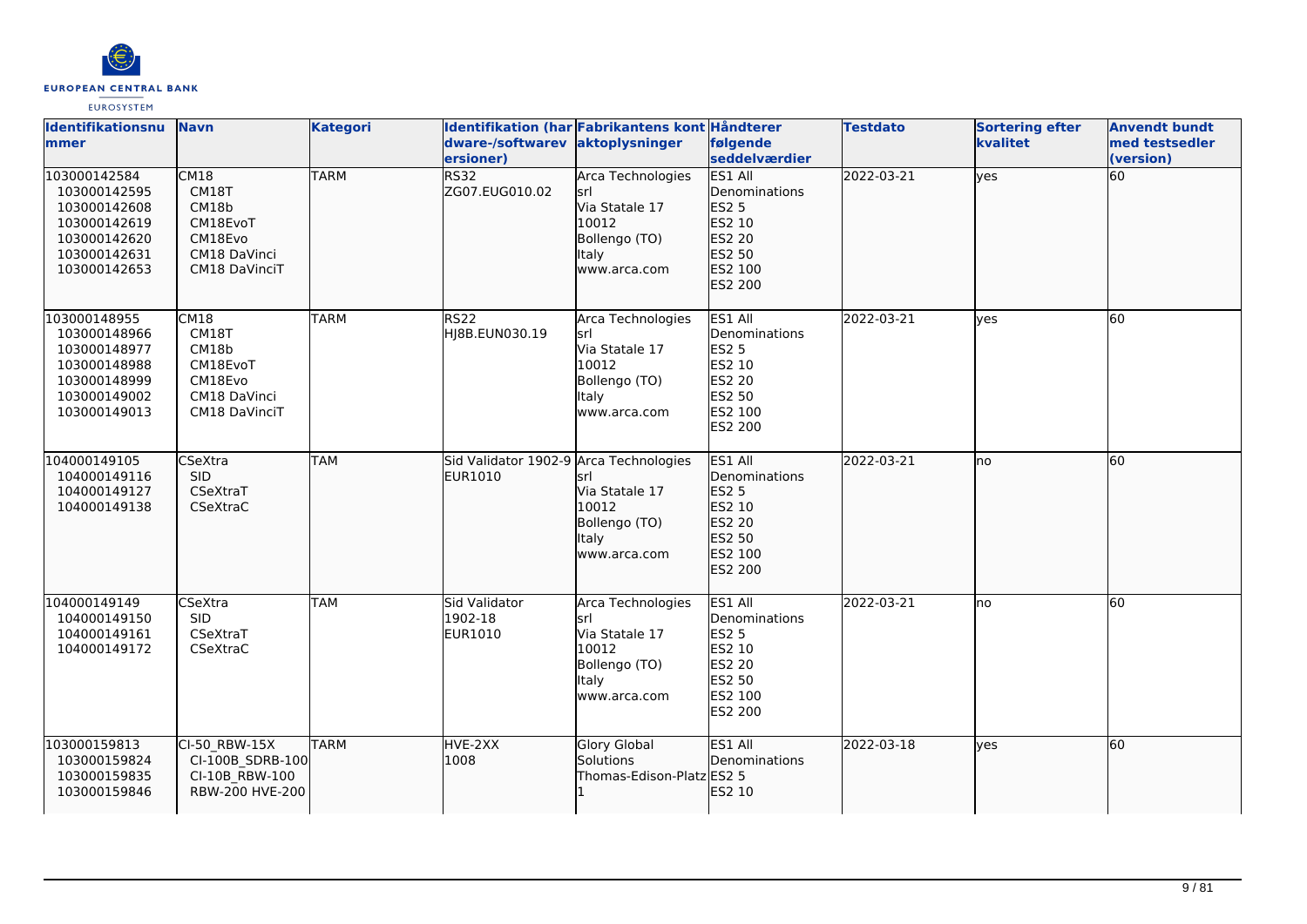

| <b>Identifikationsnu</b><br><b>mmer</b> | <b>Navn</b>    | <b>Kategori</b> | dware-/softwarev aktoplysninger<br>ersioner)                                                                                                        | Identifikation (har Fabrikantens kont Håndterer                                                                                                                               | følgende<br>seddelværdier                                                                    | <b>Testdato</b> | <b>Sortering efter</b><br>kvalitet | <b>Anvendt bundt</b><br>med testsedler<br>(version) |
|-----------------------------------------|----------------|-----------------|-----------------------------------------------------------------------------------------------------------------------------------------------------|-------------------------------------------------------------------------------------------------------------------------------------------------------------------------------|----------------------------------------------------------------------------------------------|-----------------|------------------------------------|-----------------------------------------------------|
| 103000159857                            | CI-5B_RBW-50   |                 |                                                                                                                                                     | 63263<br>Neu-Isenburg<br>Germany<br>www.gloryglobalsolu ES2 200<br>tions.com                                                                                                  | <b>ES2 20</b><br>ES2 50<br>ES2 100                                                           |                 |                                    |                                                     |
| 101000160028                            | <b>USF-200</b> | <b>BPM</b>      | <b>HVD-300</b><br>0028                                                                                                                              | <b>Glory Global</b><br>Solutions<br>Thomas-Edison-Platz ES2 5<br>63263<br>Neu-Isenburg<br>Germany<br>www.gloryglobalsolu ES2 200<br>tions.com                                 | ES1 All<br>Denominations<br>ES2 10<br>ES2 20<br>ES2 50<br>ES2 100                            | 2022-03-18      | lyes                               | 60                                                  |
| 101000129507                            | DLR7000/17/14  | <b>BPM</b>      | <b>ECM Console</b><br>5.2.844 7000<br>Console 5.2.844 IDS De La Rue House,<br>1 7.00031000 IDS 2 Jays Close, Viables,<br>7.00031000 IDSS<br>6.15170 | Cash Processing<br>Solutions Ltd<br>Basingstoke<br>Hampshire<br><b>RG22 4BS</b><br>Viables Kingdom<br>United Kingdom<br>martin.hobhouse@u<br>k.delarue.com<br>www.delarue.com | ES1 All<br>Denominations<br>ES2 5<br>ES2 10<br>ES2 20<br>ES2 50<br>ES2 100<br>ES2 200        | 2022-03-17      | yes                                | 60                                                  |
| 101000160266                            | SH-08C1        | <b>BPM</b>      | 20220312A<br>3.0 A8611244                                                                                                                           | Nanjing<br>NUMENMATIC TECH<br>Co., LTD<br>606#, Jiuzhou B<br>Building, PingYang<br>325400<br>WenZhou City<br>China<br>brian@numenmatic.<br>com<br>www.numenmatic.c<br>om      | ES1 All<br>Denominations<br><b>ES2 5</b><br>ES2 10<br>ES2 20<br>ES2 50<br>ES2 100<br>ES2 200 | 2022-03-17      | ves                                | 60                                                  |
| 101000161290                            | DLR7000/17/14  | <b>BPM</b>      | <b>ECM Console</b><br>05.02.849 7000                                                                                                                | Cash Processing<br><b>Solutions Ltd</b>                                                                                                                                       | ES1 All<br>Denominations                                                                     | 2022-03-17      | ves                                | 60                                                  |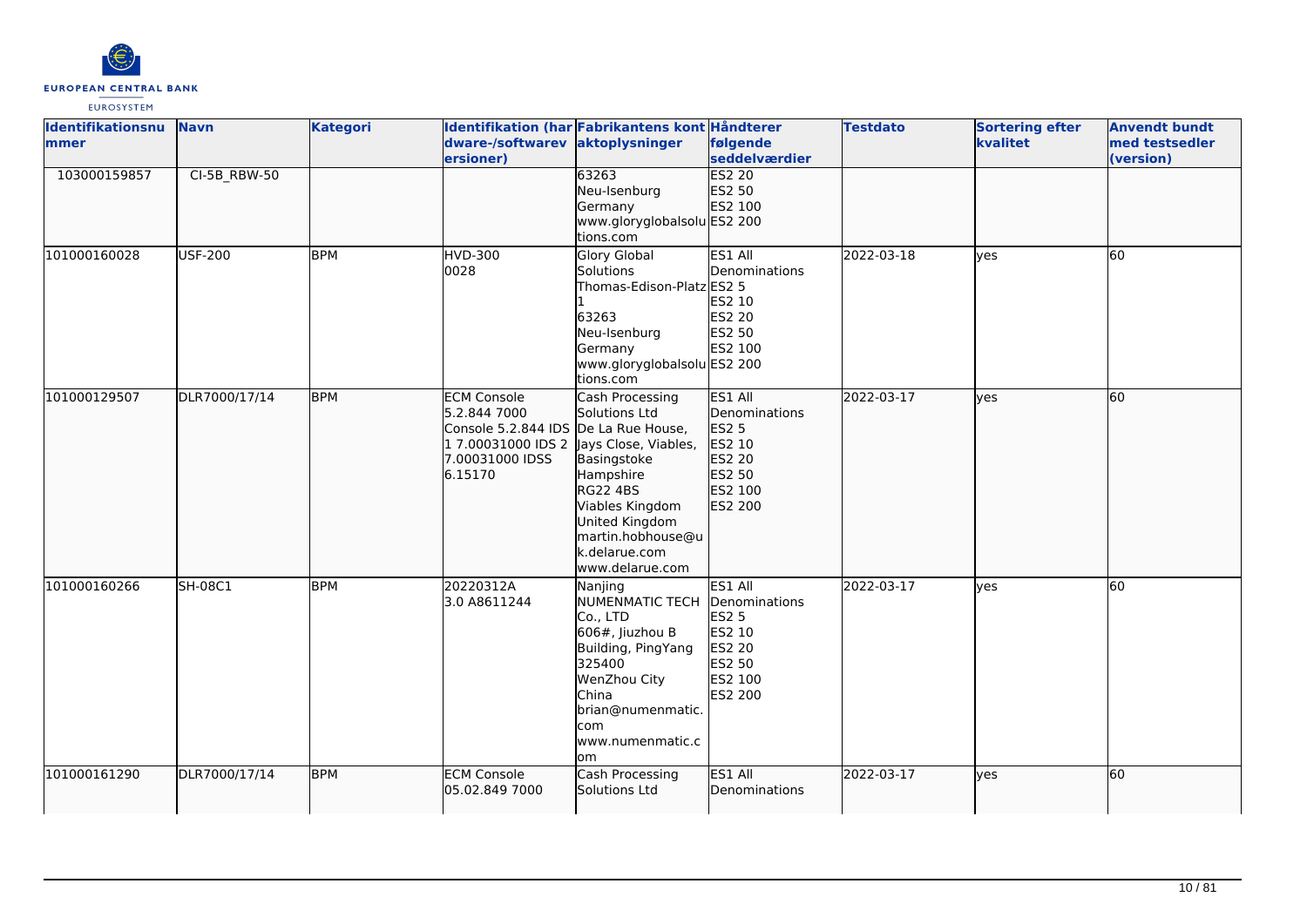

| <b>Identifikationsnu</b><br>lmmer | <b>Navn</b>            | <b>Kategori</b> | dware-/softwarev aktoplysninger<br>ersioner)                               | Identifikation (har Fabrikantens kont Håndterer                                                                                                                                       | følgende<br>seddelværdier                                                                                  | <b>Testdato</b> | <b>Sortering efter</b><br>kvalitet | <b>Anvendt bundt</b><br>med testsedler<br>(version) |
|-----------------------------------|------------------------|-----------------|----------------------------------------------------------------------------|---------------------------------------------------------------------------------------------------------------------------------------------------------------------------------------|------------------------------------------------------------------------------------------------------------|-----------------|------------------------------------|-----------------------------------------------------|
|                                   |                        |                 | Console 05.02.849<br>IDS1 6.15170000<br>IDS2 6.15170000<br>IDSS 6.15170000 | De La Rue House,<br>Jays Close, Viables,<br>Basingstoke<br>Hampshire<br><b>RG22 4BS</b><br>Viables Kingdom<br>United Kingdom<br>martin.hobhouse@u<br>k.delarue.com<br>www.delarue.com | ES2 <sub>5</sub><br>ES2 10<br>ES2 20<br>ES2 50<br>ES2 100<br>ES2 200                                       |                 |                                    |                                                     |
| 103000159697<br>103000159700      | LTA-380<br>LTA-450     | <b>TARM</b>     | BV3<br>GAUL2203040E                                                        | ATEC AP Co. Ltd.<br>9F, 7, 289, Pangyo-<br>ro, Bundang-gu,<br>Seongnam-si<br>13488<br>Gyeonggi-do<br>South Korea<br>http://www.atecap.k ES2 200                                       | ES1 All<br>Denominations<br><b>ES2 5</b><br>ES2 10<br><b>ES2 20</b><br>ES2 50<br>ES2 100                   | 2022-03-16      | lyes                               | 60                                                  |
| 102000159867                      | Safescan 2985-SX<br>G3 | <b>BAM</b>      | 2985SXG3-E03-X2                                                            | Safescan B.V.<br>Heliumstraat 14<br>2718 SL<br>Zoetermeer<br>Holland<br>info@safescan.com<br>www.safescan.com                                                                         | ES1 All<br>Denominations<br>ES2 5<br>ES2 10<br>ES2 20<br>ES2 50<br>ES2 100<br>ES2 200                      | 2022-03-16      | Ino                                | 60                                                  |
| 103000145280                      | CM18 Da Vinci          | <b>TARM</b>     | <b>RS32</b><br>ZG07 EUG010.02                                              | Arca Technologies<br>lsrl<br>Via Statale 17<br>10012<br>Bollengo (TO)<br>Italy<br>www.arca.com                                                                                        | ES1 All<br>Denominations<br><b>ES2 5</b><br>ES2 10<br><b>ES2 20</b><br>ES2 50<br>ES2 100<br><b>ES2 200</b> | 2022-03-14      | lves                               | $\overline{60}$                                     |
| 103000145291                      | CM18 Da Vinci          | <b>TARM</b>     | <b>RS32</b><br>ZF07 EUF010.02                                              | Arca Technologies<br>lsrl<br>Via Statale 17                                                                                                                                           | ES1 All<br>Denominations<br>ES2 5                                                                          | 2022-03-14      | lyes                               | 60                                                  |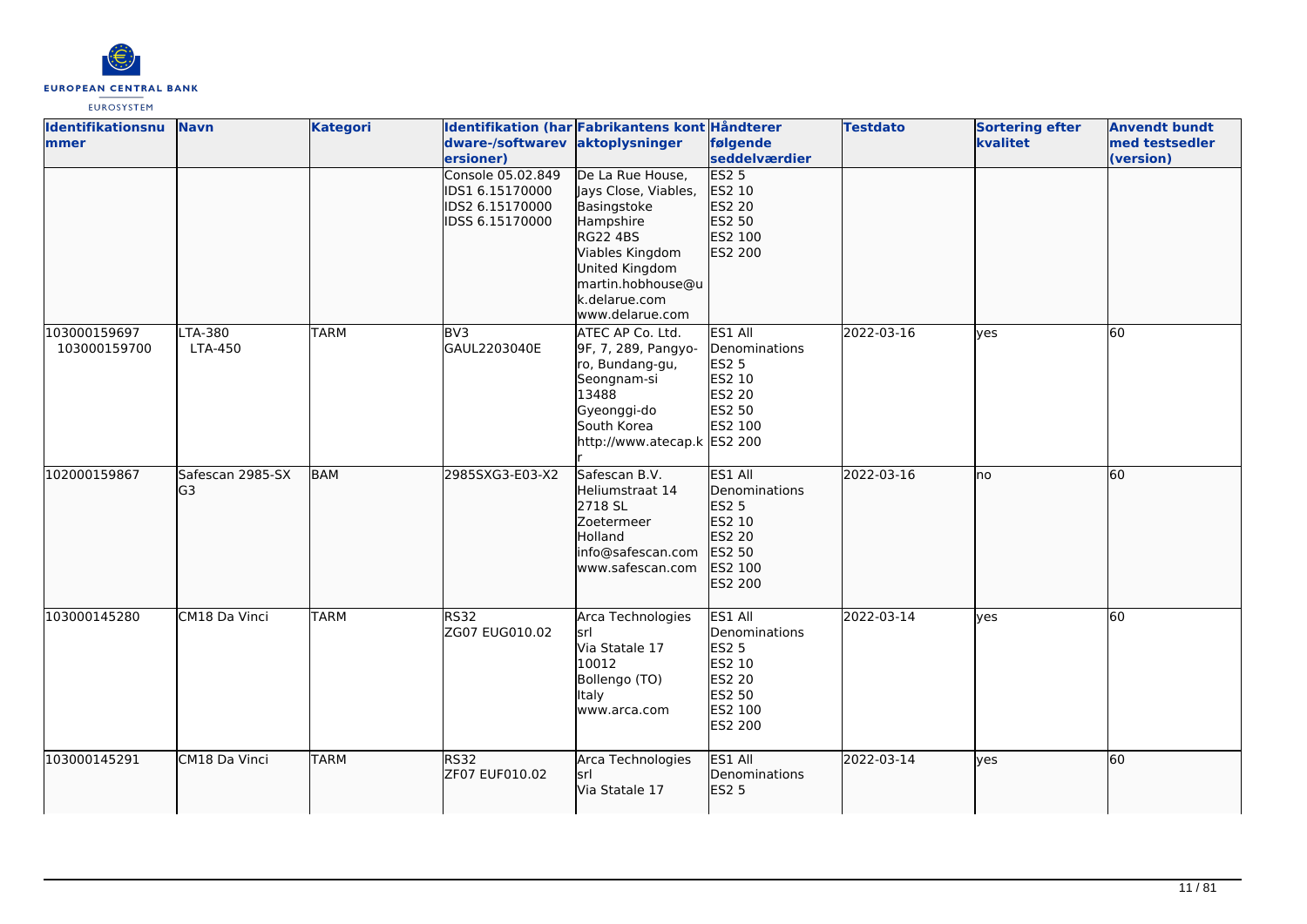

| Identifikationsnu<br>mmer | <b>Navn</b>    | <b>Kategori</b> | dware-/softwarev aktoplysninger<br>ersioner) | Identifikation (har Fabrikantens kont Håndterer                                                                                                                                                  | følgende<br>seddelværdier                                                                    | <b>Testdato</b> | <b>Sortering efter</b><br>kvalitet | <b>Anvendt bundt</b><br>med testsedler<br>(version) |
|---------------------------|----------------|-----------------|----------------------------------------------|--------------------------------------------------------------------------------------------------------------------------------------------------------------------------------------------------|----------------------------------------------------------------------------------------------|-----------------|------------------------------------|-----------------------------------------------------|
|                           |                |                 |                                              | 10012<br>Bollengo (TO)<br>Italy<br>www.arca.com                                                                                                                                                  | ES2 10<br>ES2 20<br>ES2 50<br>ES2 100<br>ES2 200                                             |                 |                                    |                                                     |
| 103000150905              | CM18 Da Vinci  | <b>TARM</b>     | <b>RS22</b><br>HJ8B EUN030.19                | Arca Technologies<br>lsrl<br>Via Statale 17<br>10012<br>Bollengo (TO)<br>Italy<br>www.arca.com                                                                                                   | ES1 All<br>Denominations<br><b>ES2 5</b><br>ES2 10<br>ES2 20<br>ES2 50<br>ES2 100<br>ES2 200 | 2022-03-14      | yes                                | 60                                                  |
| 103000160031              | <b>THR 150</b> | <b>TARM</b>     | Hart-CPU-Key<br>40F-21T                      | Hart Automation S.L. ES1 All<br>Avda. Camino de lo<br>cortao, 34<br>28703<br>San Sebastián de los ES2 20<br>Reyes (Madrid)<br>Spain<br>rgomeze@hart-<br>automation.com<br>www.cashphenix.co<br>m | Denominations<br>ES2 5<br>ES2 10<br>ES2 50<br>ES2 100<br>ES2 200                             | 2022-03-09      | ves                                | 60                                                  |
| 101000159285              | <b>USF-50</b>  | <b>BPM</b>      | 0408                                         | <b>Glory Global</b><br>Solutions<br>Thomas-Edison-Platz ES2 5<br>63263<br>Neu-Isenburg<br>Germany<br>www.gloryglobalsolu ES2 200<br>tions.com                                                    | ES1 All<br>Denominations<br>ES2 10<br>ES2 20<br>ES2 50<br>ES2 100                            | 2022-03-08      | yes                                | 60                                                  |
| 101000159296              | USF-51         | <b>BPM</b>      | 0408                                         | <b>Glory Global</b><br>Solutions<br>Thomas-Edison-Platz ES2 5<br>63263                                                                                                                           | ES1 All<br>Denominations<br>ES2 10<br>ES2 20                                                 | 2022-03-08      | ves                                | 60                                                  |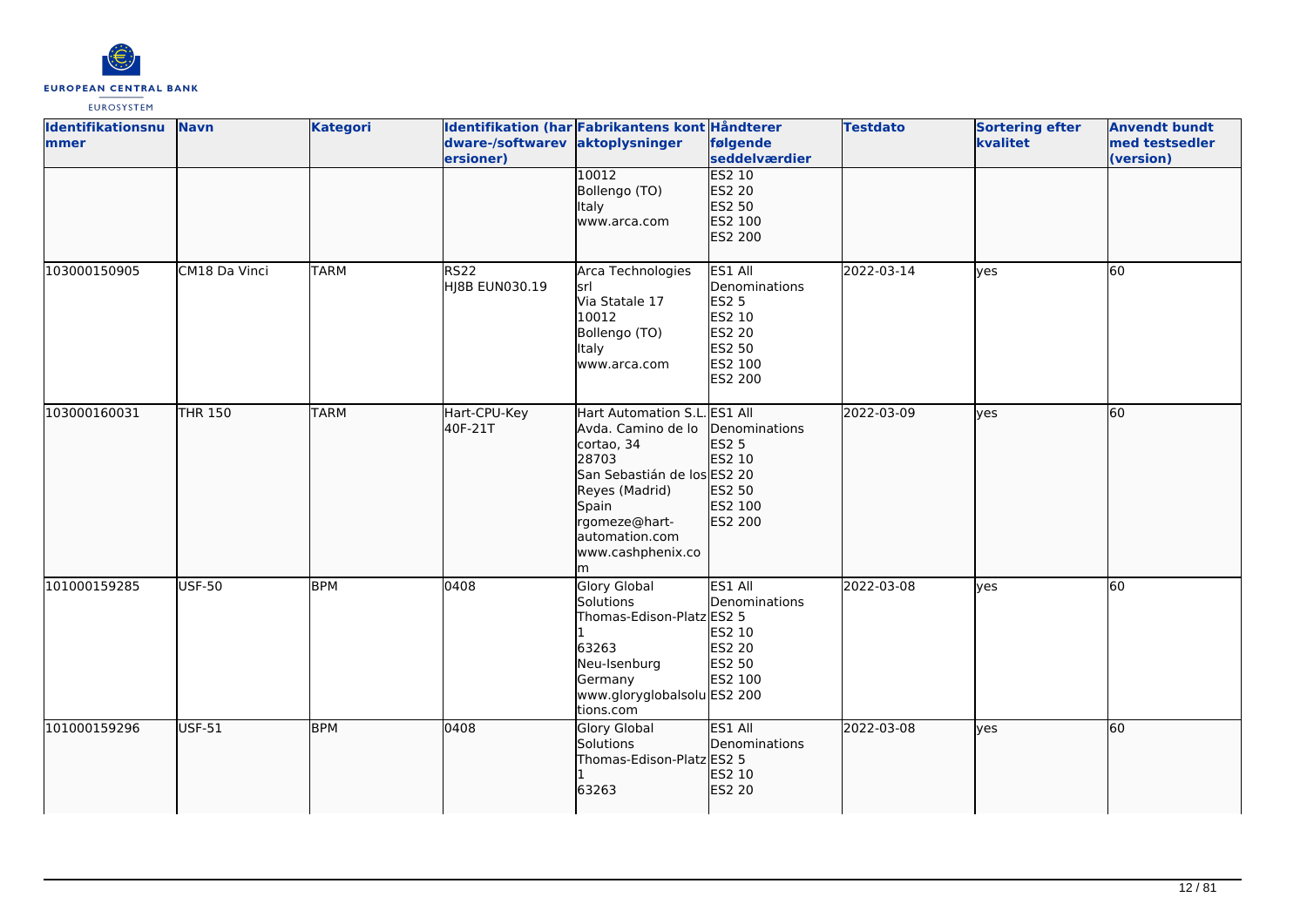

| Identifikationsnu<br>mmer    | <b>Navn</b>                  | <b>Kategori</b> | dware-/softwarev aktoplysninger<br>ersioner) | Identifikation (har Fabrikantens kont Håndterer                                                                                                                                                                                              | følgende<br>seddelværdier                                                                                            | <b>Testdato</b> | <b>Sortering efter</b><br>kvalitet | <b>Anvendt bundt</b><br>med testsedler<br>(version) |
|------------------------------|------------------------------|-----------------|----------------------------------------------|----------------------------------------------------------------------------------------------------------------------------------------------------------------------------------------------------------------------------------------------|----------------------------------------------------------------------------------------------------------------------|-----------------|------------------------------------|-----------------------------------------------------|
|                              |                              |                 |                                              | Neu-Isenburg<br>Germany<br>www.gloryglobalsolu ES2 200<br>tions.com                                                                                                                                                                          | <b>ES2 50</b><br>ES2 100                                                                                             |                 |                                    |                                                     |
| 101000159321                 | V-Series                     | <b>BPM</b>      | V001.006                                     | Cash Processing<br>Solutions Ltd<br>De La Rue House,<br>Jays Close, Viables,<br>Basingstoke<br>Hampshire<br>RG22 4BS<br>Viables Kingdom<br>United Kingdom<br>martin.hobhouse@u<br>k.delarue.com<br>www.delarue.com                           | ES1 All<br>Denominations<br><b>ES2 5</b><br>ES2 10<br>ES2 20<br>ES2 50<br>ES2 100<br>ES2 200                         | 2022-03-08      | lves                               | <b>60</b>                                           |
| 101000141466<br>101000141477 | MIB-11F<br>MultiCash MIB-11F | <b>BPM</b>      | 01.05                                        | Hyundai MIB<br>International Co.<br>Ltd.<br>3301, A Bld, 17,<br>Gosan-ro 148beon-<br>gil<br>15850<br>Gunpo-si, Gyeonggi- ES2 200<br>do, 15850, Gunpo<br>City<br>KOREA (Republic)<br>sjpark5423@hyunda<br>imib.com<br>www.hyundaimib.co<br>lm | ES1 All<br>Denominations<br>ES2 5<br>ES2 10<br>ES2 20<br>ES2 50<br>ES2 100                                           | 2022-02-24      | lves                               | 60                                                  |
| 102000142402<br>102000142413 | $SB-7$<br>Multi Cash SB-7    | BAM             | 01.31                                        | Hyundai MIB<br>International Co.<br>Ltd.<br>3301, A Bld, 17,<br>Gosan-ro 148beon-<br>lgil<br>15850<br>Gunpo-si, Gyeonggi-<br>do, 15850, Gunpo<br>City                                                                                        | <b>ES15</b><br>ES1 10<br>ES1 20<br>ES1 50<br>ES1 200<br><b>ES2 5</b><br>ES2 10<br><b>ES2 20</b><br>ES2 50<br>ES2 100 | 2022-02-24      | lno                                | 60                                                  |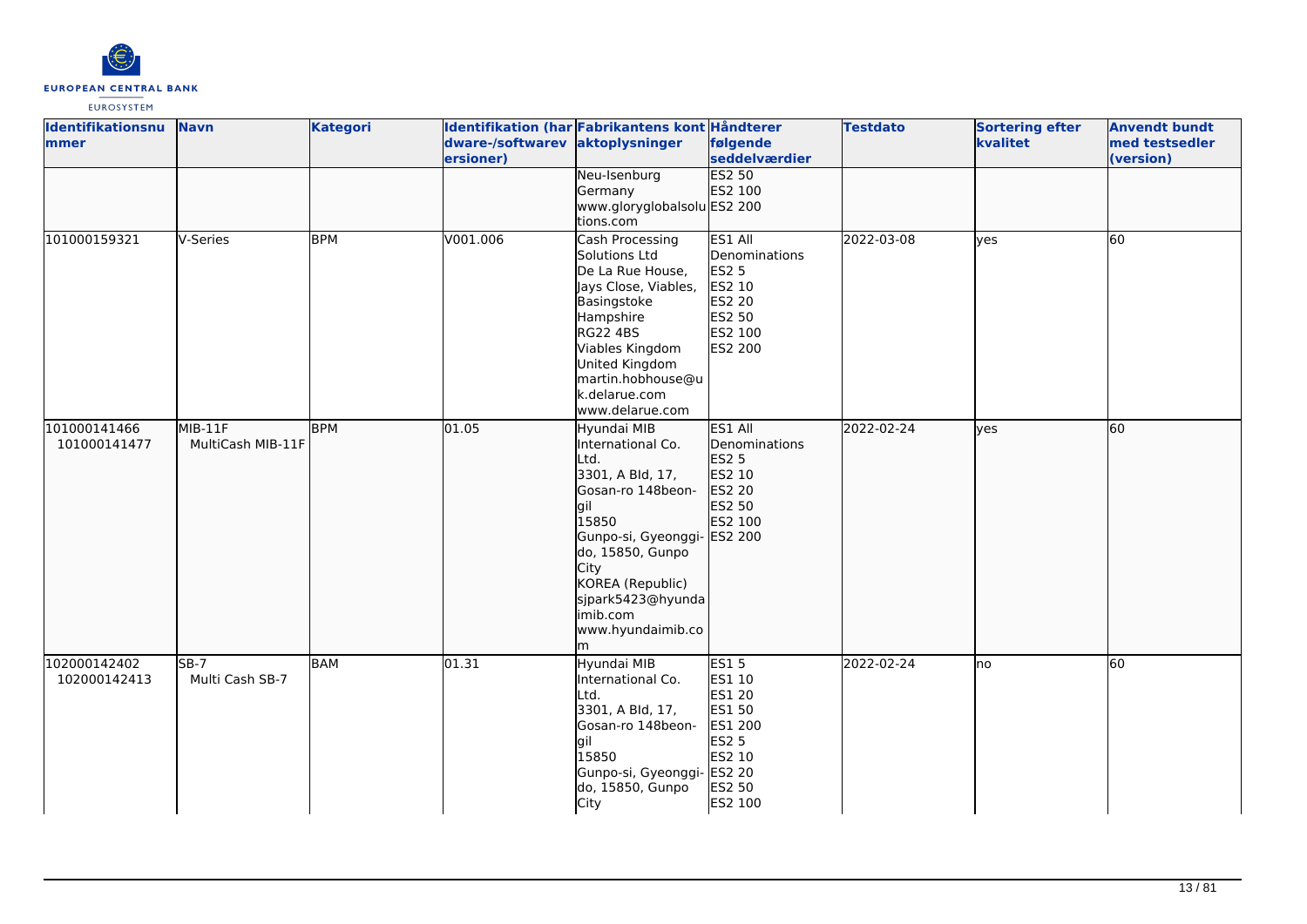

| Identifikationsnu<br>mmer    | <b>Navn</b>                        | <b>Kategori</b> | dware-/softwarev aktoplysninger<br>ersioner) | Identifikation (har Fabrikantens kont Håndterer                                                                                                                                                                                               | følgende<br>seddelværdier                                                                | <b>Testdato</b> | <b>Sortering efter</b><br>kvalitet | <b>Anvendt bundt</b><br>med testsedler<br>(version) |
|------------------------------|------------------------------------|-----------------|----------------------------------------------|-----------------------------------------------------------------------------------------------------------------------------------------------------------------------------------------------------------------------------------------------|------------------------------------------------------------------------------------------|-----------------|------------------------------------|-----------------------------------------------------|
|                              |                                    |                 |                                              | KOREA (Republic)<br>sjpark5423@hyunda<br>imib.com<br>www.hyundaimib.co<br>m                                                                                                                                                                   | <b>ES2 200</b>                                                                           |                 |                                    |                                                     |
| 102000142446<br>102000142457 | MIB-11V<br>Multi Cash<br>$MIB-11V$ | <b>BAM</b>      | 01.05                                        | Hyundai MIB<br>International Co.<br>Ltd.<br>3301, A Bld, 17,<br>Gosan-ro 148beon-<br>gil<br>15850<br>Gunpo-si, Gyeonggi- ES2 200<br>do, 15850, Gunpo<br>City<br>KOREA (Republic)<br>sjpark5423@hyunda<br>imib.com<br>www.hyundaimib.co<br>lm. | ES1 All<br>Denominations<br>ES2 5<br>ES2 10<br>ES2 20<br>ES2 50<br>ES2 100               | 2022-02-24      | lno                                | 60                                                  |
| 101000142489<br>101000142490 | SB-3000<br>Multi Cash<br>SB-3000   | <b>BPM</b>      | Main: 02.02, IMG:<br>03.02                   | Hyundai MIB<br>International Co.<br>Ltd.<br>3301, A Bld, 17,<br>Gosan-ro 148beon-<br>gil<br>15850<br>Gunpo-si, Gyeonggi- ES2 200<br>do, 15850, Gunpo<br>City<br>KOREA (Republic)<br>sjpark5423@hyunda<br>imib.com<br>www.hyundaimib.co<br>m   | ES1 All<br>Denominations<br><b>ES2 5</b><br>ES2 10<br><b>ES2 20</b><br>ES2 50<br>ES2 100 | 2022-02-24      | yes                                | 60                                                  |
| 101000143709<br>101000143812 | SB-5000<br>MultiCash SB-5000       | <b>BPM</b>      | Main: 02.02 IMG:<br>03.02                    | Hyundai MIB<br>International Co.<br>Ltd.<br>3301, A Bld, 17,<br>Gosan-ro 148beon-<br>gil                                                                                                                                                      | ES1 All<br>Denominations<br><b>ES2 5</b><br>ES2 10<br>ES2 20<br>ES2 50                   | 2022-02-24      | lyes                               | 60                                                  |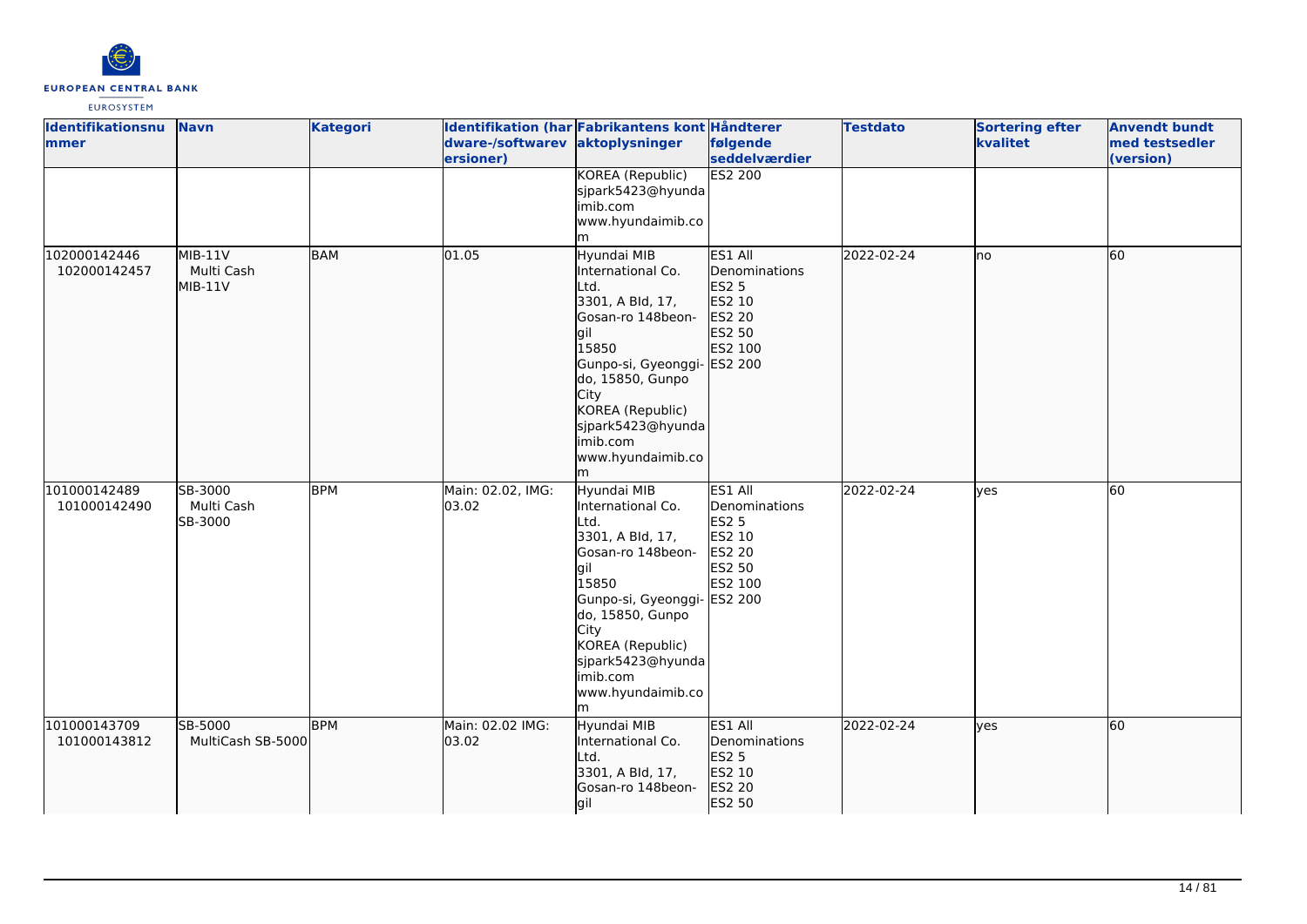

| <b>Identifikationsnu</b><br>mmer | <b>Navn</b>                      | <b>Kategori</b> | dware-/softwarev aktoplysninger<br>ersioner) | Identifikation (har Fabrikantens kont Håndterer<br>15850                                                                                                                                                                                    | følgende<br>seddelværdier<br><b>ES2 100</b>                                                         | <b>Testdato</b> | <b>Sortering efter</b><br>kvalitet | <b>Anvendt bundt</b><br>med testsedler<br>(version) |
|----------------------------------|----------------------------------|-----------------|----------------------------------------------|---------------------------------------------------------------------------------------------------------------------------------------------------------------------------------------------------------------------------------------------|-----------------------------------------------------------------------------------------------------|-----------------|------------------------------------|-----------------------------------------------------|
|                                  |                                  |                 |                                              | Gunpo-si, Gyeonggi-<br>do, 15850, Gunpo<br><b>City</b><br>KOREA (Republic)<br>sjpark5423@hyunda<br>imib.com<br>www.hyundaimib.co<br>m                                                                                                       | ES2 200                                                                                             |                 |                                    |                                                     |
| 102000144017<br>102000144028     | EP-100<br>Multi Cash EP-100      | <b>BAM</b>      | V: 200130                                    | TBM Co., LTD.<br>395-37 Heungan-<br>Daero, Dongan-Gu<br>14060<br>Anyang-City,<br>Gyeonggi-Do,<br><b>KOREA</b><br>swyou.tbm@gmail.c ES2 200<br>lom                                                                                           | ES1 All<br>Denominations<br><b>ES2 5</b><br>ES2 10<br><b>ES2 20</b><br>ES2 50<br>ES2 100            | 2022-02-24      | lno                                | 60                                                  |
| 102000149864<br>102000149875     | MIB-9<br>MultiCash MIB-9         | <b>BAM</b>      | 01.03                                        | Hyundai MIB<br>International Co.<br>Ltd.<br>3301, A Bld, 17,<br>Gosan-ro 148beon-<br>gil<br>15850<br>Gunpo-si, Gyeonggi-<br>do, 15850, Gunpo<br><b>City</b><br>KOREA (Republic)<br>sjpark5423@hyunda<br>imib.com<br>www.hyundaimib.co<br>lm | ES1 All<br>Denominations<br>ES2 5<br>ES2 10<br><b>ES2 20</b><br>ES2 50<br>ES2 100<br><b>ES2 200</b> | 2022-02-24      | lno                                | 60                                                  |
| 101000154565<br>101000154576     | SB-2000<br>Multi Cash<br>SB-2000 | <b>BPM</b>      | 01.19                                        | Hyundai MIB<br>International Co.<br>Ltd.<br>3301, A Bld, 17,<br>Gosan-ro 148beon-<br>gil<br>15850                                                                                                                                           | <b>ES15</b><br>ES1 10<br>ES1 20<br>ES1 50<br>ES1 100<br>ES1 200<br><b>ES2 5</b>                     | 2022-02-24      | lyes                               | 60                                                  |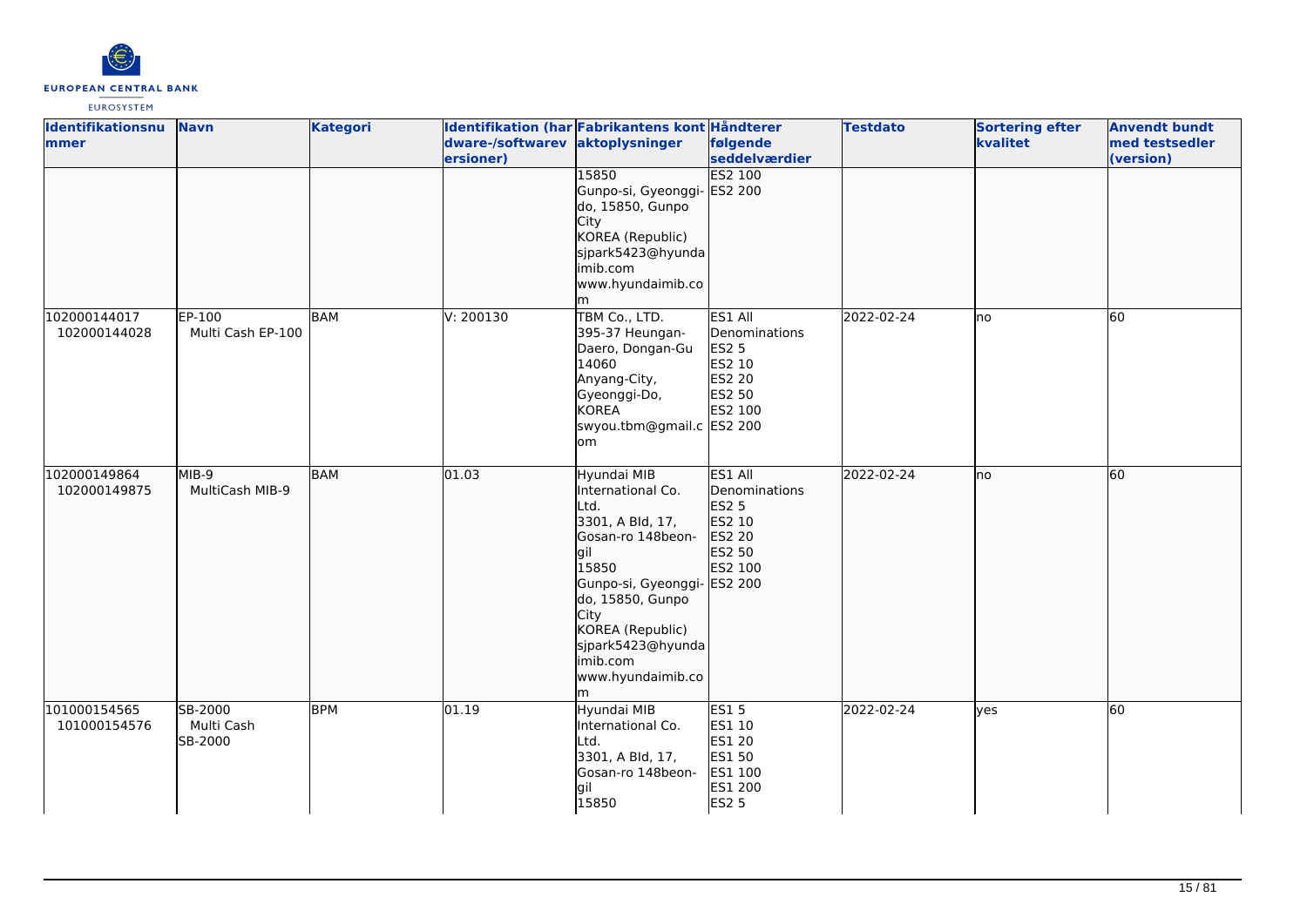

| Identifikationsnu<br>mmer    | <b>Navn</b>               | <b>Kategori</b> | dware-/softwarev aktoplysninger<br>ersioner) | Identifikation (har Fabrikantens kont Håndterer                                                                                                                                                                                                   | følgende<br>seddelværdier                                                                 | <b>Testdato</b> | <b>Sortering efter</b><br>kvalitet | <b>Anvendt bundt</b><br>med testsedler<br>(version) |
|------------------------------|---------------------------|-----------------|----------------------------------------------|---------------------------------------------------------------------------------------------------------------------------------------------------------------------------------------------------------------------------------------------------|-------------------------------------------------------------------------------------------|-----------------|------------------------------------|-----------------------------------------------------|
|                              |                           |                 |                                              | Gunpo-si, Gyeonggi-<br>do, 15850, Gunpo<br>City<br>KOREA (Republic)<br>sjpark5423@hyunda ES2 200<br>limib.com<br>www.hyundaimib.co                                                                                                                | <b>ES2 10</b><br><b>ES2 20</b><br>ES2 50<br>ES2 100                                       |                 |                                    |                                                     |
| 102000154588<br>102000154599 | $SB-9$<br>Multi Cash SB-9 | <b>BAM</b>      | 01.17                                        | m<br>Hyundai MIB<br>International Co.<br>Ltd.<br>3301, A Bld, 17,<br>Gosan-ro 148beon-<br>lgil<br>15850<br>Gunpo-si, Gyeonggi- ES2 200<br>do, 15850, Gunpo<br>City<br>KOREA (Republic)<br>sjpark5423@hyunda<br>imib.com<br>www.hyundaimib.co<br>m | ES1 All<br><b>IDenominations</b><br><b>ES2 5</b><br>ES2 10<br>ES2 20<br>ES2 50<br>ES2 100 | 2022-02-24      | lno                                | 60                                                  |
| 102000158673                 | RACER <sub>1</sub>        | <b>BAM</b>      | 34EUR02                                      | KOA CO., LTD.<br>$6 - 31 - 33$<br>Sagamigaoka<br>Zama, Kanagawa,<br>252-001<br>Japan<br>ogi@koagiken.co.jp<br>www.koagiken.co.jp ES2 200                                                                                                          | ES1 All<br>Denominations<br><b>ES2 5</b><br>ES2 10<br>ES2 20<br>ES2 50<br>ES2 100         | 2022-02-24      | lno                                | 60                                                  |
| 103000159232                 | CI-50_RBW-15X             | <b>TARM</b>     | HVE-2XX<br>5008                              | Glory Global<br>Solutions<br>Thomas-Edison-Platz ES2 5<br>63263<br>Neu-Isenburg<br>Germany<br>www.gloryglobalsolu ES2 200<br>tions.com                                                                                                            | ES1 All<br>Denominations<br>ES2 10<br>ES2 20<br>ES2 50<br>ES2 100                         | 2022-02-24      | lyes                               | 60                                                  |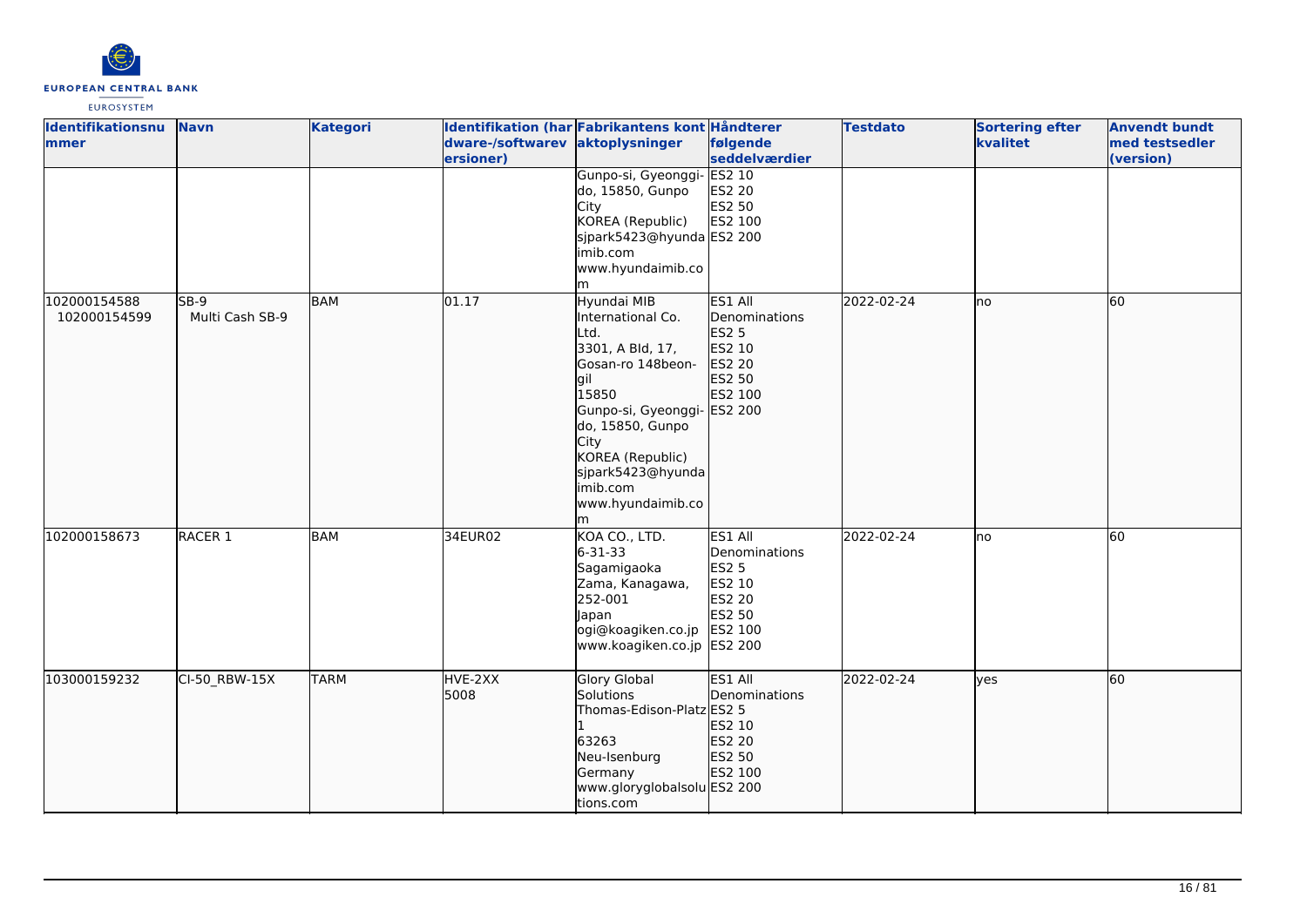

| <b>Identifikationsnu</b><br>mmer                                                             | <b>Navn</b>                                                            | <b>Kategori</b> | dware-/softwarev aktoplysninger<br>ersioner)                                                                                                          | Identifikation (har Fabrikantens kont Håndterer                                                                                                                                                              | følgende<br>seddelværdier                                                                            | <b>Testdato</b> | <b>Sortering efter</b><br>kvalitet | <b>Anvendt bundt</b><br>med testsedler<br>(version) |
|----------------------------------------------------------------------------------------------|------------------------------------------------------------------------|-----------------|-------------------------------------------------------------------------------------------------------------------------------------------------------|--------------------------------------------------------------------------------------------------------------------------------------------------------------------------------------------------------------|------------------------------------------------------------------------------------------------------|-----------------|------------------------------------|-----------------------------------------------------|
| 101000146655                                                                                 | <b>CPS 1800</b>                                                        | <b>BPM</b>      | CPS 7.6.55-U<br>05-10-10<br>VME 7.0.0-p7 Jan 28, De La Rue House,<br>2008<br>CONF 7.0.3<br>IDS 1, IDS<br>2:6.15170000, IDS<br>SHAPE:<br>6.15170000001 | <b>Cash Processing</b><br>Solutions Ltd<br>Jays Close, Viables,<br>Basingstoke<br>Hampshire<br><b>RG22 4BS</b><br>Viables Kingdom<br>United Kingdom<br>martin.hobhouse@u<br>k.delarue.com<br>www.delarue.com | ES1 All<br>Denominations<br><b>ES2 5</b><br>ES2 10<br><b>ES2 20</b><br>ES2 50<br>ES2 100<br>ES2 200  | 2022-02-23      | yes                                | 60                                                  |
| 102000159275                                                                                 | Numenmatic SH-08CBAM                                                   |                 | Mainboard; CIS; IR;<br>MG; UV; Motor<br>20220106A 3.0<br>A8611241                                                                                     | Nanjing<br><b>INUMENMATIC TECH</b><br>Co., LTD<br>606#, Jiuzhou B<br>Building, PingYang<br>325400<br>WenZhou City<br>China<br>brian@numenmatic.<br>com<br>www.numenmatic.c<br>om                             | ES1 All<br><b>IDenominations</b><br><b>ES2 5</b><br>ES2 10<br>ES2 20<br>ES2 50<br>ES2 100<br>ES2 200 | 2022-02-21      | lno                                | 60                                                  |
| 101000158887<br>101000158898<br>101000158901<br>101000158912<br>101000158923<br>101000158934 | UW-F4<br><b>UW-F12</b><br><b>UW-F16</b><br>UW-F8<br>GDB-100<br>GDB-200 | <b>BPM</b>      | <b>HVD-310</b><br>0028                                                                                                                                | <b>Glory Global</b><br>Solutions<br>Thomas-Edison-Platz ES2 5<br>63263<br>Neu-Isenburg<br>Germany<br>www.gloryglobalsolu ES2 200<br>tions.com                                                                | ES1 All<br>Denominations<br>ES2 10<br><b>ES2 20</b><br>ES2 50<br>ES2 100                             | 2022-02-17      | lves                               | 60                                                  |
| 102000159026<br>102000159048<br>102000159242<br>102000159253                                 | GFS-120B<br>GFS-120S<br>GFS-110<br>GFS-120                             | <b>BAM</b>      | lGFS-BV+MG<br>3321                                                                                                                                    | <b>Glory Global</b><br>Solutions<br>Thomas-Edison-Platz ES2 5<br>63263<br>Neu-Isenburg<br>Germany<br>www.gloryglobalsolu ES2 200                                                                             | ES1 All<br>Denominations<br>ES2 10<br>ES2 20<br>ES2 50<br>ES2 100                                    | 2022-02-17      | lno                                | 60                                                  |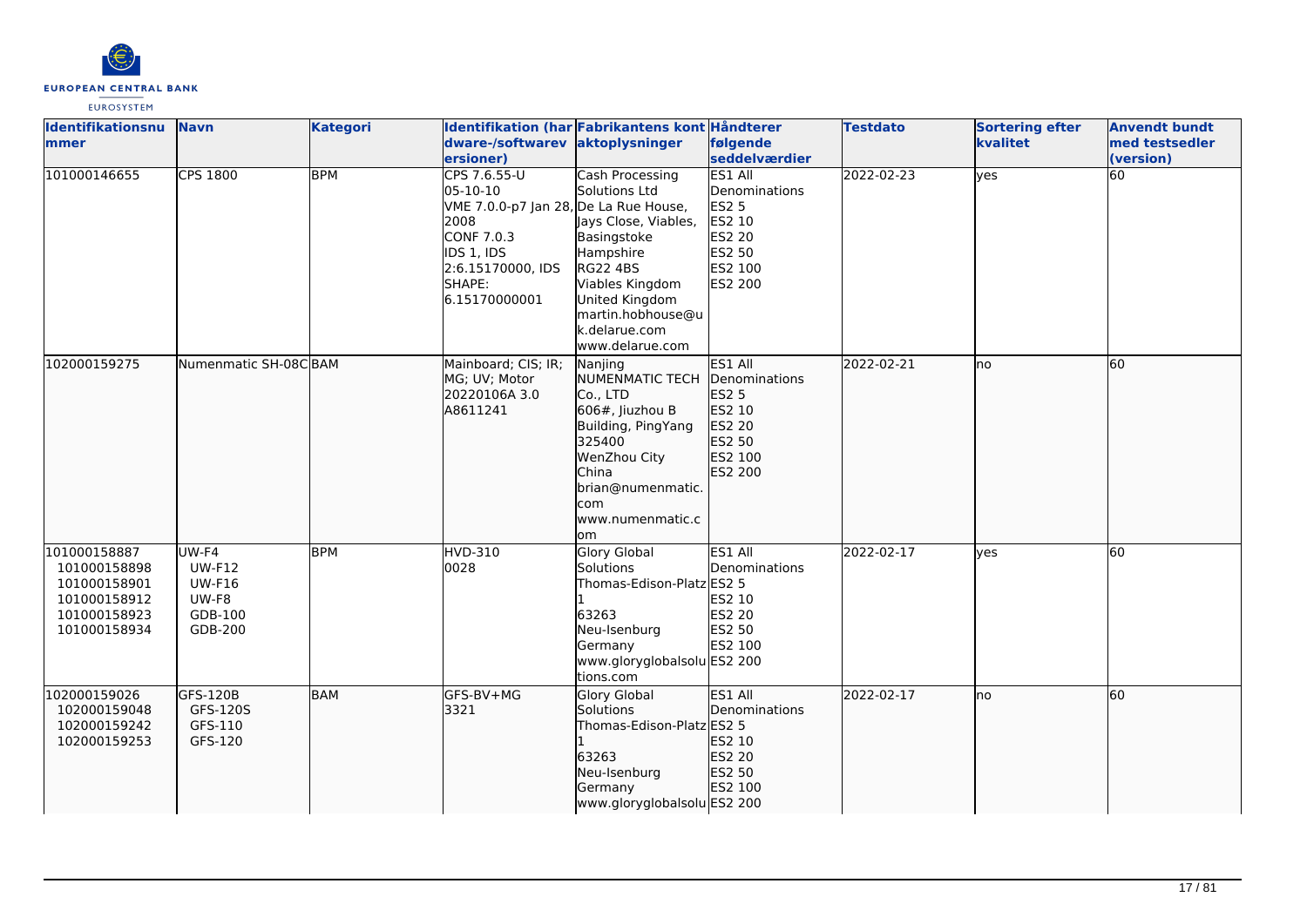

| Identifikationsnu<br>mmer                                                                                                                                    | <b>Navn</b>                                                                                                                                                              | <b>Kategori</b> | dware-/softwarev<br>ersioner)               | Identifikation (har Fabrikantens kont Håndterer<br>aktoplysninger                                                                                                  | følgende<br>seddelværdier                                                                                  | <b>Testdato</b> | <b>Sortering efter</b><br>kvalitet | <b>Anvendt bundt</b><br>med testsedler<br>(version) |
|--------------------------------------------------------------------------------------------------------------------------------------------------------------|--------------------------------------------------------------------------------------------------------------------------------------------------------------------------|-----------------|---------------------------------------------|--------------------------------------------------------------------------------------------------------------------------------------------------------------------|------------------------------------------------------------------------------------------------------------|-----------------|------------------------------------|-----------------------------------------------------|
| 101000140205<br>101000140671<br>101000140682<br>101000140693<br>101000140706<br>101000140717                                                                 | Ks4<br>Ks8<br><b>Ks12</b><br><b>Ks16</b><br><b>Ks20</b><br>Ks24                                                                                                          | <b>BPM</b>      | <b>IDU-70</b><br>EUR: AA01                  | tions.com<br>Laurel Bank<br>Machines Co Ltd<br>1-1-2 Toranomon<br>Minato-ku<br>Tokyo<br>Japan<br>www.lbm.co.jp                                                     | ES1 All<br>Denominations<br><b>ES2 5</b><br>ES2 10<br><b>ES2 20</b><br><b>ES2 50</b><br>ES2 100<br>ES2 200 | 2022-02-16      | <b>ves</b>                         | 60                                                  |
| 101000150446                                                                                                                                                 | <b>CM100V</b>                                                                                                                                                            | <b>BPM</b>      | M71004B050                                  | <b>GRG Banking</b><br>Equipment Co Ltd<br>9 Kelin Road Science ES2 5<br>City<br>510663<br>Guangzhou, District<br>Luogang<br>China<br>www.grgbanking.co<br>m        | ES1 All<br>Denominations<br>ES2 10<br>ES2 20<br>ES2 50<br>ES2 100<br>ES2 200                               | 2022-02-16      | lves                               | $\overline{60}$                                     |
| 101000152825<br>101000152836<br>101000152847<br>101000152858<br>101000152869<br>101000152870                                                                 | <b>CM800</b><br>CM300<br>CM400<br><b>CM600</b><br>CM3000<br>CM-NLU-G1                                                                                                    | <b>BPM</b>      | V43004A330                                  | <b>GRG Banking</b><br>Equipment Co Ltd<br>9 Kelin Road Science ES2 5<br>City<br>510663<br>Guangzhou, District ES2 50<br>Luogang<br>China<br>www.grgbanking.co<br>m | ES1 All<br>Denominations<br>ES2 10<br><b>ES2 20</b><br>ES2 100<br><b>ES2 200</b>                           | 2022-02-16      | <b>ves</b>                         | 60                                                  |
| 102000158775<br>102000158786<br>102000158797<br>102000158800<br>102000158811<br>102000158822<br>102000158833<br>102000158844<br>102000158855<br>102000158866 | <b>BCS-160</b><br>DM-150D<br><b>BNC-7100</b><br>BCS-150 PLUS<br>BCS-160 PLUS<br><b>ZSA 3500SN</b><br><b>SKTM 8002</b><br>Magner 152DC<br>Magner 152DC+<br><b>SK-170V</b> | <b>BAM</b>      | Mainboard: 010510,<br>Imageboard:<br>020510 | Suzhou Ribao<br>Technology Co., Ltd<br>No.299, YuanQi Rd<br>Yuanhe Technology<br><b>Park</b><br>Xiangcheng<br>215133<br>Suzhou<br>China<br>info@nippo.com.cn       | ES1 All<br>Denominations<br><b>ES2 5</b><br>ES2 10<br>ES2 20<br>ES2 50<br>ES2 100<br>ES2 200               | 2022-02-14      | <b>I</b> no                        | 60                                                  |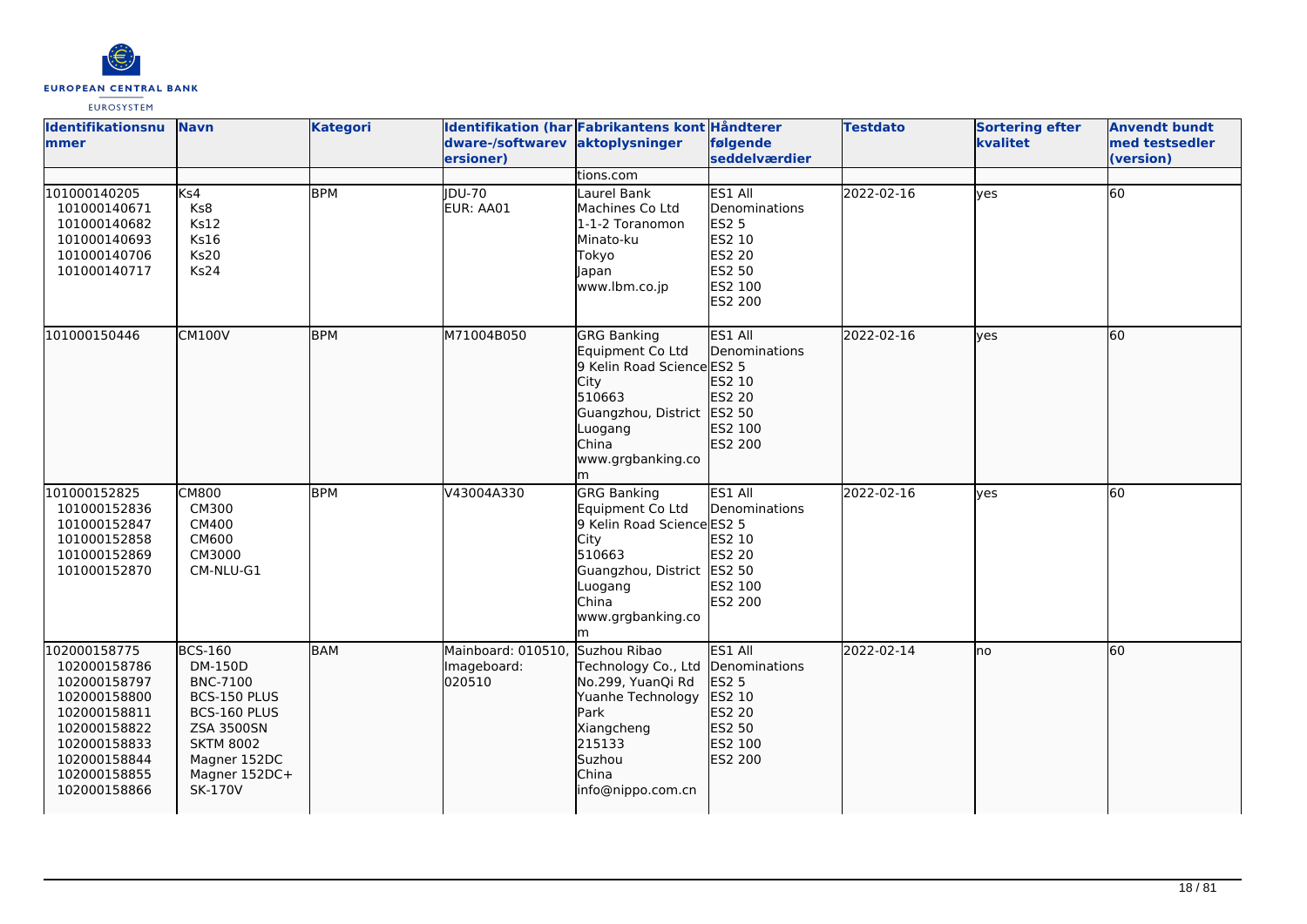

| <b>Identifikationsnu</b><br>mmer | <b>Navn</b>                              | <b>Kategori</b> | dware-/softwarev aktoplysninger<br>ersioner)                                    | Identifikation (har Fabrikantens kont Håndterer                                                                                               | følgende<br><b>seddelværdier</b>                                  | <b>Testdato</b> | <b>Sortering efter</b><br>kvalitet | <b>Anvendt bundt</b><br>med testsedler<br>(version) |
|----------------------------------|------------------------------------------|-----------------|---------------------------------------------------------------------------------|-----------------------------------------------------------------------------------------------------------------------------------------------|-------------------------------------------------------------------|-----------------|------------------------------------|-----------------------------------------------------|
| 102000158877                     | DTK-3100 PLUS                            |                 |                                                                                 | www.ribaotechnolog<br>y.com                                                                                                                   |                                                                   |                 |                                    |                                                     |
| 103000146748                     | Vertera 6G                               | <b>TARM</b>     | <b>SDA II Fitness</b><br>Sorting Compliant<br>Model Package:<br>536-87-0978 v23 | Glory Global<br><b>Solutions</b><br>Thomas-Edison-Platz ES2 5<br>63263<br>Neu-Isenburg<br>Germany<br>www.gloryglobalsolu ES2 200<br>tions.com | ES1 All<br>Denominations<br>ES2 10<br>ES2 20<br>ES2 50<br>ES2 100 | 2022-02-11      | <b>l</b> ves                       | 60                                                  |
| 103000158709<br>103000158710     | <b>RBG-200</b><br>RZ-200                 | <b>TARM</b>     | <b>HVD-200</b><br>6618                                                          | Glory Global<br>Solutions<br>Thomas-Edison-Platz ES2 5<br>63263<br>Neu-Isenburg<br>Germany<br>www.gloryglobalsolu ES2 200<br>tions.com        | ES1 All<br>Denominations<br>ES2 10<br>ES2 20<br>ES2 50<br>ES2 100 | 2022-02-11      | lves                               | 60                                                  |
| 103000158743<br>103000158754     | <b>RBG-200</b><br>RZ-200                 | <b>TARM</b>     | HVD-210<br>6618                                                                 | <b>Glory Global</b><br>Solutions<br>Thomas-Edison-Platz ES2 5<br>63263<br>Neu-Isenburg<br>Germany<br>www.gloryglobalsolu ES2 200<br>tions.com | ES1 All<br>Denominations<br>ES2 10<br>ES2 20<br>ES2 50<br>ES2 100 | 2022-02-11      | lves                               | 60                                                  |
| 104000132082                     | Vertera TM<br>Advanced<br>Authentication | <b>TAM</b>      | SDA Advanced<br>Authentication<br>Detector: 15.16,<br>Currency: 634.3412<br>V21 | <b>Glory Global</b><br>Solutions<br>Thomas-Edison-Platz ES2 5<br>63263<br>Neu-Isenburg<br>Germany<br>www.gloryglobalsolu ES2 200<br>tions.com | ES1 All<br>Denominations<br>ES2 10<br>ES2 20<br>ES2 50<br>ES2 100 | 2022-02-10      | lno                                | 60                                                  |
| 103000132092                     | Vertera TM Fitness<br>Sorting Compliant  | <b>TARM</b>     | <b>SDA Fitness Sorting</b><br>Compliant                                         | Glory Global<br>Solutions                                                                                                                     | ES1 All<br>Denominations                                          | 2022-02-10      | lves                               | <b>60</b>                                           |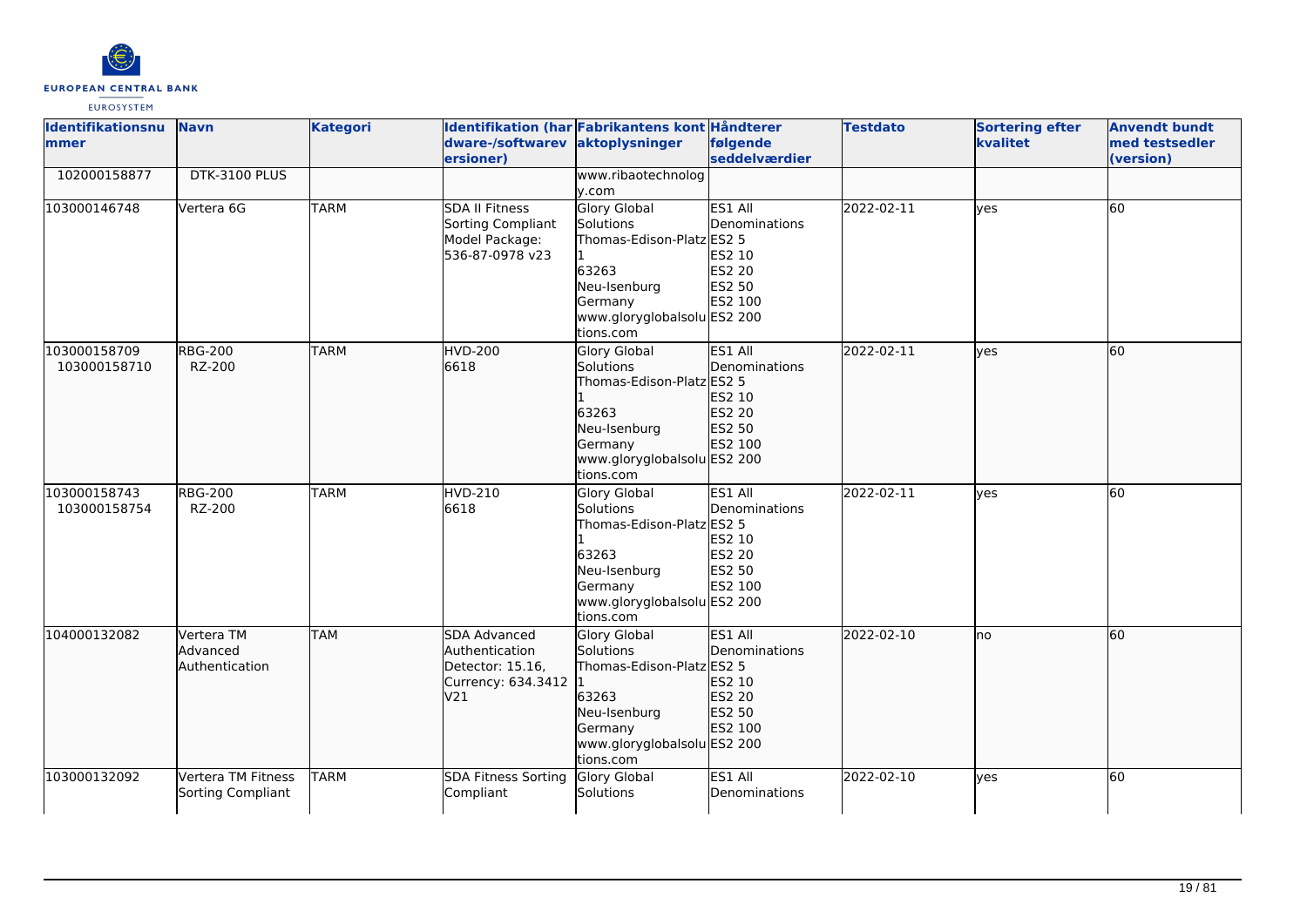

| Identifikationsnu<br>mmer    | <b>Navn</b>                              | <b>Kategori</b> | dware-/softwarev aktoplysninger<br>ersioner)                                               | Identifikation (har Fabrikantens kont Håndterer                                                                                        | følgende<br>seddelværdier                                                             | <b>Testdato</b> | <b>Sortering efter</b><br>kvalitet | <b>Anvendt bundt</b><br>med testsedler<br>(version) |
|------------------------------|------------------------------------------|-----------------|--------------------------------------------------------------------------------------------|----------------------------------------------------------------------------------------------------------------------------------------|---------------------------------------------------------------------------------------|-----------------|------------------------------------|-----------------------------------------------------|
|                              |                                          |                 | Detector: 15.16,<br>Currency: 634.3412 1<br>V21                                            | Thomas-Edison-Platz ES2 5<br>63263<br>Neu-Isenburg<br>Germany<br>www.gloryglobalsolu ES2 200<br>tions.com                              | ES2 10<br>ES2 20<br>ES2 50<br>ES2 100                                                 |                 |                                    |                                                     |
| 104000146669                 | Vertera TM<br>Advanced<br>Authentication | <b>TAM</b>      | SDA Advanced<br>Authentication<br>Detector: 15.16,<br>Currency: 634.3412 1<br>V22          | Glory Global<br>Solutions<br>Thomas-Edison-Platz ES2 5<br>63263<br>Neu-Isenburg<br>Germany<br>www.gloryglobalsolu ES2 200<br>tions.com | ES1 All<br>Denominations<br>ES2 10<br>ES2 20<br>ES2 50<br>ES2 100                     | 2022-02-10      | lno                                | 60                                                  |
| 103000146679                 | Vertera TM Fitness<br>Sorting Compliant  | <b>TARM</b>     | <b>SDA Fitness Sorting</b><br>Compliant<br>Detector: 15.16,<br>Currency: 634.3412 1<br>V22 | Glory Global<br>Solutions<br>Thomas-Edison-Platz ES2 5<br>63263<br>Neu-Isenburg<br>Germany<br>www.gloryglobalsolu ES2 200<br>tions.com | ES1 All<br>Denominations<br>ES2 10<br><b>ES2 20</b><br>ES2 50<br>ES2 100              | 2022-02-10      | <b>ves</b>                         | 60                                                  |
| 102000158194                 | Scan Coin SC8200V                        | BAM             | Denomination Sorter Suzo international<br>Main 7.10 Reco<br>7.13(EUR)                      | NL. B.V. / Suzohapp<br>Rijnzathe 12<br>3454PV<br>De Meern<br><b>Netherlands</b><br>info@suzohapp.nl<br>eu.suzohapp.com                 | ES1 All<br>Denominations<br>ES2 5<br>ES2 10<br>ES2 20<br>ES2 50<br>ES2 100<br>ES2 200 | 2022-02-04      | lno                                | 60                                                  |
| 103000158026<br>103000158037 | <b>RBG-200</b><br>RZ-200                 | <b>TARM</b>     | <b>HVD-200</b><br>0514                                                                     | Glory Global<br>Solutions<br>Thomas-Edison-Platz ES2 5<br>63263<br>Neu-Isenburg                                                        | ES1 All<br>Denominations<br>ES2 10<br><b>ES2 20</b><br>ES2 50                         | 2022-02-03      | lves                               | <b>60</b>                                           |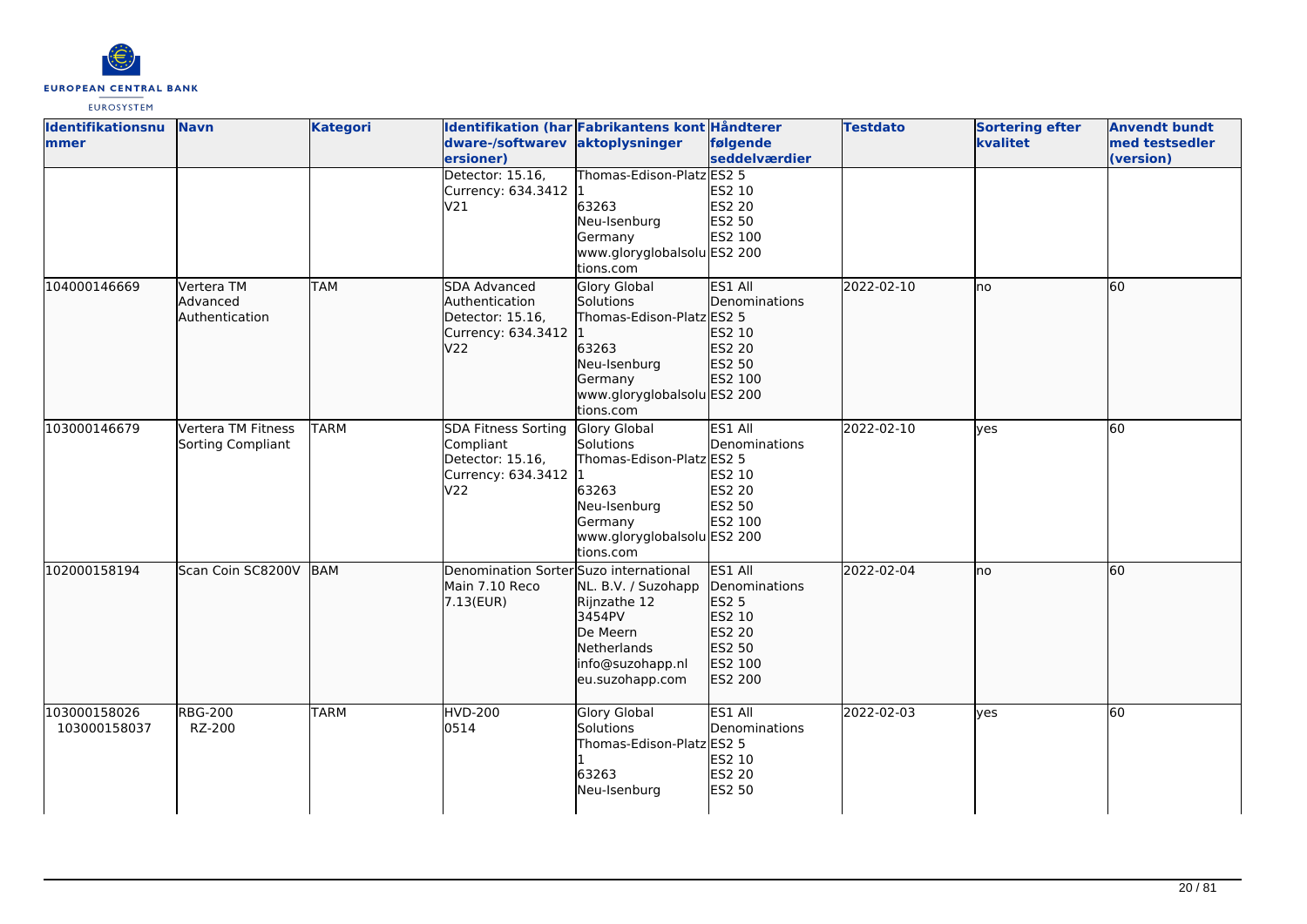

| Identifikationsnu<br>mmer    | <b>Navn</b>              | <b>Kategori</b> | dware-/softwarev              | Identifikation (har Fabrikantens kont Håndterer<br>aktoplysninger                                                           | følgende                                                                                                   | <b>Testdato</b> | <b>Sortering efter</b><br>kvalitet | <b>Anvendt bundt</b><br>med testsedler |
|------------------------------|--------------------------|-----------------|-------------------------------|-----------------------------------------------------------------------------------------------------------------------------|------------------------------------------------------------------------------------------------------------|-----------------|------------------------------------|----------------------------------------|
|                              |                          |                 | ersioner)                     |                                                                                                                             | seddelværdier                                                                                              |                 |                                    | (version)                              |
|                              |                          |                 |                               | Germany                                                                                                                     | <b>ES2 100</b>                                                                                             |                 |                                    |                                        |
|                              |                          |                 |                               | www.gloryglobalsolu ES2 200                                                                                                 |                                                                                                            |                 |                                    |                                        |
|                              |                          |                 |                               | tions.com                                                                                                                   |                                                                                                            |                 |                                    |                                        |
| 103000158060<br>103000158071 | <b>RBG-200</b><br>RZ-200 | <b>TARM</b>     | <b>HVD-210</b><br>0514        | Glory Global<br>Solutions<br>Thomas-Edison-Platz ES2 5<br>63263<br>Neu-Isenburg<br>Germany<br>www.gloryglobalsolu ES2 200   | ES1 All<br>Denominations<br>ES2 10<br>ES2 20<br>ES2 50<br>ES2 100                                          | 2022-02-03      | lyes                               | 60                                     |
|                              |                          |                 |                               | tions.com                                                                                                                   |                                                                                                            |                 |                                    |                                        |
| 103000111315                 | CM 18(T) plus            | <b>TARM</b>     | <b>RS22</b><br>HJ8B.EUN028.18 | Ratiodata SE<br>Denecken Heide 4<br>30900<br>Weidemark<br>Germany<br>Uwe.Merker@ratiod<br>ata.de<br>lwww.ratiodata.de       | ES1 All<br>Denominations<br><b>ES2 5</b><br>ES2 10<br>ES2 20<br>ES2 50<br>ES2 100<br><b>ES2 200</b>        | 2022-02-01      | <b>ves</b>                         | $\overline{60}$                        |
| 103000111359                 | CM 18(T) plus            | <b>TARM</b>     | RS32<br>ZG04.EUG005.05        | Ratiodata SE<br>Denecken Heide 4<br>30900<br>Weidemark<br>Germany<br>Uwe.Merker@ratiod<br>lata.de<br>www.ratiodata.de       | ES1 All<br>Denominations<br><b>ES2 5</b><br>ES2 10<br>ES2 20<br>ES2 50<br>ES2 100<br>ES2 200               | 2022-02-01      | lves                               | 60                                     |
| 103000111360                 | Direktsafe-TCM.8Fit TARM |                 | RS15<br>HR8A.EUN028.18        | Ratiodata SE<br>Denecken Heide 4<br>30900<br><b>Weidemark</b><br>Germany<br>Uwe.Merker@ratiod<br>ata.de<br>www.ratiodata.de | ES1 All<br>Denominations<br><b>ES2 5</b><br>ES2 10<br><b>ES2 20</b><br>ES2 50<br>ES2 100<br><b>ES2 200</b> | 2022-02-01      | yes                                | 60                                     |
| 103000158173                 | <b>GLR-200</b>           | <b>TARM</b>     | <b>HVD-500</b>                | Glory Global                                                                                                                | ES1 All                                                                                                    | 2022-02-01      | lyes                               | 60                                     |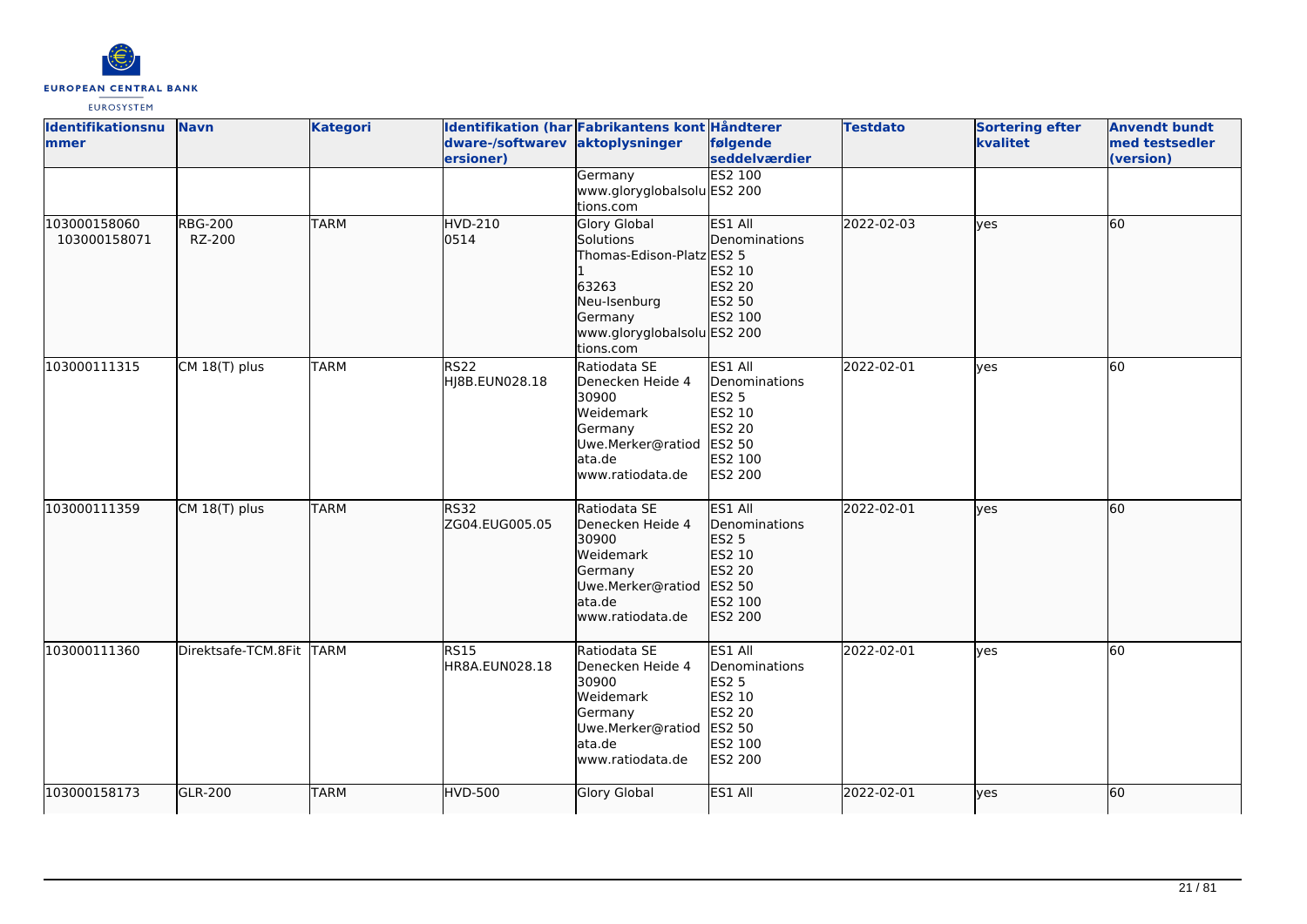

| Identifikationsnu | <b>Navn</b>     | <b>Kategori</b> |                                             | Identifikation (har Fabrikantens kont Håndterer |               | <b>Testdato</b> | <b>Sortering efter</b> | <b>Anvendt bundt</b> |
|-------------------|-----------------|-----------------|---------------------------------------------|-------------------------------------------------|---------------|-----------------|------------------------|----------------------|
| <b>Immer</b>      |                 |                 | dware-/softwarev aktoplysninger             |                                                 | følgende      |                 | kvalitet               | med testsedler       |
|                   |                 |                 | ersioner)                                   |                                                 | seddelværdier |                 |                        | (version)            |
|                   |                 |                 | 0004                                        | <b>Solutions</b>                                | Denominations |                 |                        |                      |
|                   |                 |                 |                                             | Thomas-Edison-Platz ES2 5                       |               |                 |                        |                      |
|                   |                 |                 |                                             |                                                 | ES2 10        |                 |                        |                      |
|                   |                 |                 |                                             | 63263                                           | ES2 20        |                 |                        |                      |
|                   |                 |                 |                                             | Neu-Isenburg                                    | ES2 50        |                 |                        |                      |
|                   |                 |                 |                                             | Germany                                         | ES2 100       |                 |                        |                      |
|                   |                 |                 |                                             | www.gloryglobalsolu ES2 200                     |               |                 |                        |                      |
|                   |                 |                 |                                             | tions.com                                       |               |                 |                        |                      |
| 102000157898      | GFS-100         | <b>BAM</b>      | GFS-BV                                      | <b>Glory Global</b>                             | ES1 All       | 2022-01-31      | no                     | 60                   |
|                   |                 |                 | 3302                                        | <b>Solutions</b>                                | Denominations |                 |                        |                      |
|                   |                 |                 |                                             | Thomas-Edison-Platz ES2 5                       |               |                 |                        |                      |
|                   |                 |                 |                                             |                                                 | ES2 10        |                 |                        |                      |
|                   |                 |                 |                                             | 63263                                           | <b>ES2 20</b> |                 |                        |                      |
|                   |                 |                 |                                             | Neu-Isenburg                                    | ES2 50        |                 |                        |                      |
|                   |                 |                 |                                             | Germany                                         | ES2 100       |                 |                        |                      |
|                   |                 |                 |                                             | www.gloryglobalsolu ES2 200                     |               |                 |                        |                      |
|                   |                 |                 |                                             | tions.com                                       |               |                 |                        |                      |
| 102000157901      | GFS-120B        | <b>BAM</b>      | GFS-BV+MG                                   | <b>Glory Global</b>                             | ES1 All       | 2022-01-31      | lno                    | 60                   |
| 102000157912      | GFS-110         |                 | 3302                                        | Solutions                                       | Denominations |                 |                        |                      |
| 102000157923      | GFS-120         |                 |                                             | Thomas-Edison-Platz ES2 5                       |               |                 |                        |                      |
| 102000157934      | GFS-120S        |                 |                                             |                                                 | ES2 10        |                 |                        |                      |
|                   |                 |                 |                                             | 63263                                           | ES2 20        |                 |                        |                      |
|                   |                 |                 |                                             | Neu-Isenburg                                    | ES2 50        |                 |                        |                      |
|                   |                 |                 |                                             | Germany                                         | ES2 100       |                 |                        |                      |
|                   |                 |                 |                                             | www.gloryglobalsolu ES2 200                     |               |                 |                        |                      |
|                   |                 |                 |                                             | tions.com                                       |               |                 |                        |                      |
| 102000158230      | <b>DORS 800</b> | <b>BAM</b>      | Firmware: controller: DORS LLC              |                                                 | ES1 All       | 2022-01-31      | Ino                    | 60                   |
|                   |                 |                 | v 1.3.3759,                                 | Federativnyi                                    | Denominations |                 |                        |                      |
|                   |                 |                 | validator: v 0.1.217, prospect, 5, build. 2 |                                                 | <b>ES2 5</b>  |                 |                        |                      |
|                   |                 |                 | currency base: v                            | Street 2                                        | ES2 10        |                 |                        |                      |
|                   |                 |                 | 0.18.111                                    | 111399                                          | <b>ES2 20</b> |                 |                        |                      |
|                   |                 |                 |                                             | Moscow                                          | ES2 50        |                 |                        |                      |
|                   |                 |                 |                                             | Russia                                          | ES2 100       |                 |                        |                      |
|                   |                 |                 |                                             | p.minin@systema.bi ES2 200                      |               |                 |                        |                      |
|                   |                 |                 |                                             |                                                 |               |                 |                        |                      |
|                   |                 |                 |                                             | www.dors.com                                    |               |                 |                        |                      |
| 102000137187      | D <sub>6</sub>  | <b>BAM</b>      | 1.0.1.X                                     | Grupo Sallén Tech.                              | ES1 All       | 2022-01-26      | Ino                    | 60                   |
| 102000137198      | D <sub>5</sub>  |                 |                                             | S.L.                                            | Denominations |                 |                        |                      |
|                   |                 |                 |                                             | C/Lérida 68                                     | <b>ES2 5</b>  |                 |                        |                      |
|                   |                 |                 |                                             | 22500                                           | ES2 10        |                 |                        |                      |
|                   |                 |                 |                                             |                                                 |               |                 |                        |                      |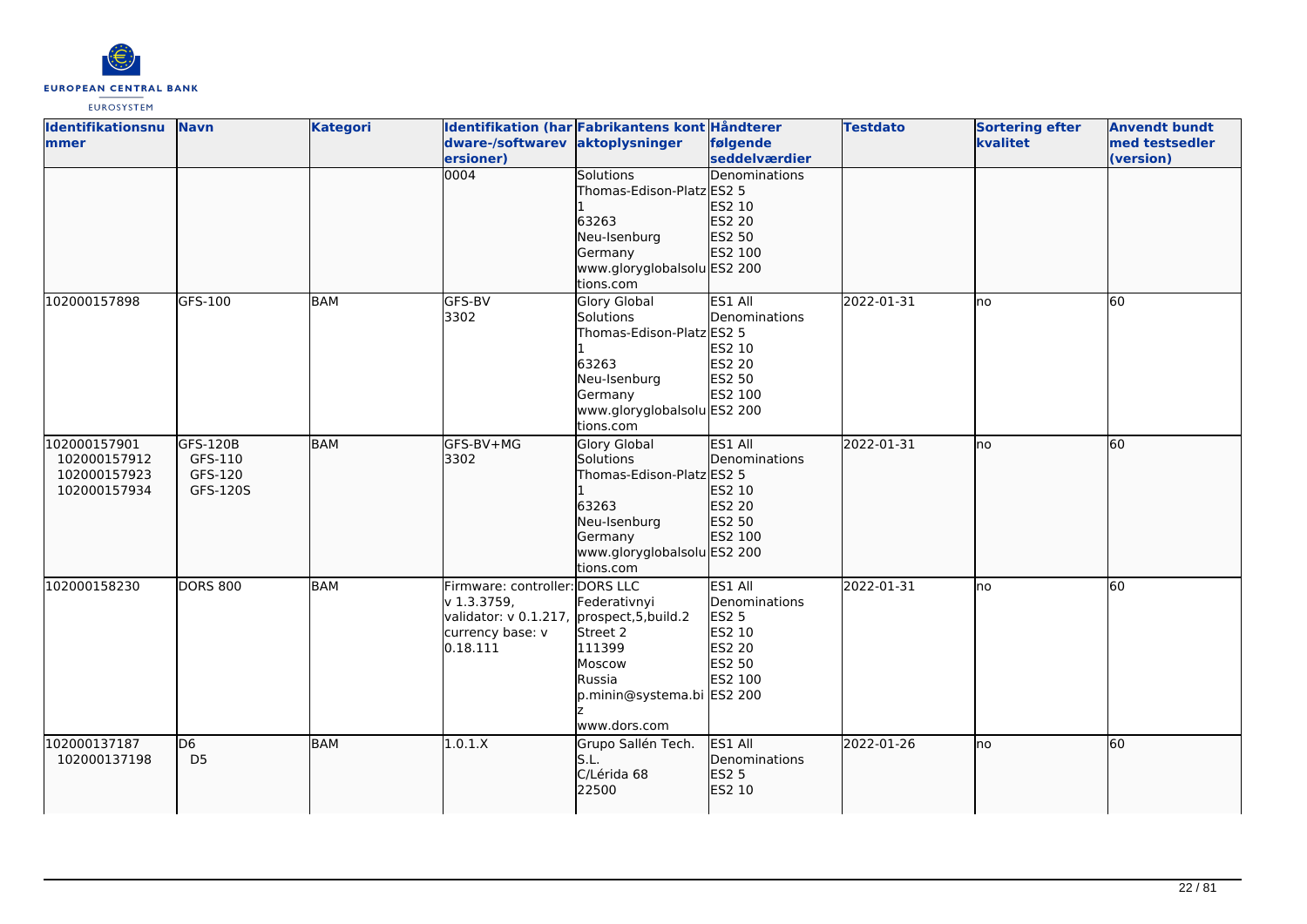

| Identifikationsnu<br>mmer                                                                                                                                    | <b>Navn</b>                                                                                                                                                                          | <b>Kategori</b> | dware-/softwarev<br>ersioner)                                           | Identifikation (har Fabrikantens kont Håndterer<br>aktoplysninger                                                                                      | følgende<br>seddelværdier                                                                | <b>Testdato</b> | <b>Sortering efter</b><br>kvalitet | <b>Anvendt bundt</b><br>med testsedler<br>(version) |
|--------------------------------------------------------------------------------------------------------------------------------------------------------------|--------------------------------------------------------------------------------------------------------------------------------------------------------------------------------------|-----------------|-------------------------------------------------------------------------|--------------------------------------------------------------------------------------------------------------------------------------------------------|------------------------------------------------------------------------------------------|-----------------|------------------------------------|-----------------------------------------------------|
|                                                                                                                                                              |                                                                                                                                                                                      |                 |                                                                         | Binéfar Huesca<br>Spain<br>www.sallenelectroni ES2 100<br>cs.es                                                                                        | <b>ES2 20</b><br>ES2 50<br>ES2 200                                                       |                 |                                    |                                                     |
| 102000157887                                                                                                                                                 | DF4                                                                                                                                                                                  | <b>BAM</b>      | 1.0.1.X                                                                 | Grupo Sallén Tech.<br>S.L.<br>C/Lérida 68<br>22500<br>Binéfar Huesca<br>Spain<br>www.sallenelectroni ES2 100<br>cs.es                                  | ES1 All<br>Denominations<br><b>ES2 5</b><br>ES2 10<br>ES2 20<br>ES2 50<br><b>ES2 200</b> | 2022-01-26      | Ino                                | 60                                                  |
| 103000157354<br>103000157365<br>103000157376<br>103000157387<br>103000157398<br>103000157401<br>103000157412<br>103000157423<br>103000157434<br>103000157445 | CINEO C6040<br><b>CINEO C6020</b><br>CS 6020<br><b>CINEO C6030</b><br>CS 6030<br><b>CINEO C6040</b><br>Compact<br>CS 6040<br>CS 6040 Compact<br><b>CINEO C6050</b><br>CS 6050        | <b>TARM</b>     | <b>MOVE AWAA</b><br>MOVE_AWAA_EUR_1 Systems GmbH<br>053                 | Diebold Nixdorf<br>Heinz-Nixdorf-Ring 1 ES2 5<br>33106<br>Paderborn<br>Germany<br>info.de@dieboldnixd ES2 100<br>orf.com<br>www.dieboldnixdorf.<br>com | ES1 All<br>Denominations<br>ES2 10<br>ES2 20<br>ES2 50<br>ES2 200                        | 2022-01-25      | ves                                | 60                                                  |
| 103000157456<br>103000157467<br>103000157478<br>103000157489<br>103000157490<br>103000157504<br>103000157515<br>103000157526<br>103000157537<br>103000157548 | <b>CINEO C6040</b><br><b>CINEO C6020</b><br>CS 6020<br><b>CINEO C6030</b><br>CS 6030<br><b>CINEO C6040</b><br>Compact<br>CS 6040<br>CS 6040 Compact<br><b>CINEO C6050</b><br>CS 6050 | <b>TARM</b>     | MOVE AWCA<br>MOVE_AWAA_EUR_1 Systems GmbH<br>053                        | Diebold Nixdorf<br>Heinz-Nixdorf-Ring 1 ES2 5<br>33106<br>Paderborn<br>Germany<br>info.de@dieboldnixd ES2 100<br>orf.com<br>www.dieboldnixdorf.<br>com | ES1 All<br>Denominations<br>ES2 10<br><b>ES2 20</b><br>ES2 50<br><b>ES2 200</b>          | 2022-01-25      | <b>ves</b>                         | 60                                                  |
| 101000156727                                                                                                                                                 | BPS C1                                                                                                                                                                               | <b>BPM</b>      | HW Rel. 2.3<br>$(12 -$ track<br><b>Imechanical</b><br>(Thickness Sensor | Giesecke+Devrient<br>Currency<br>Technology GmbH<br>Prinzregentenstraße ES2 10                                                                         | ES1 All<br>Denominations<br><b>ES2 5</b>                                                 | 2022-01-18      | lyes                               | 60                                                  |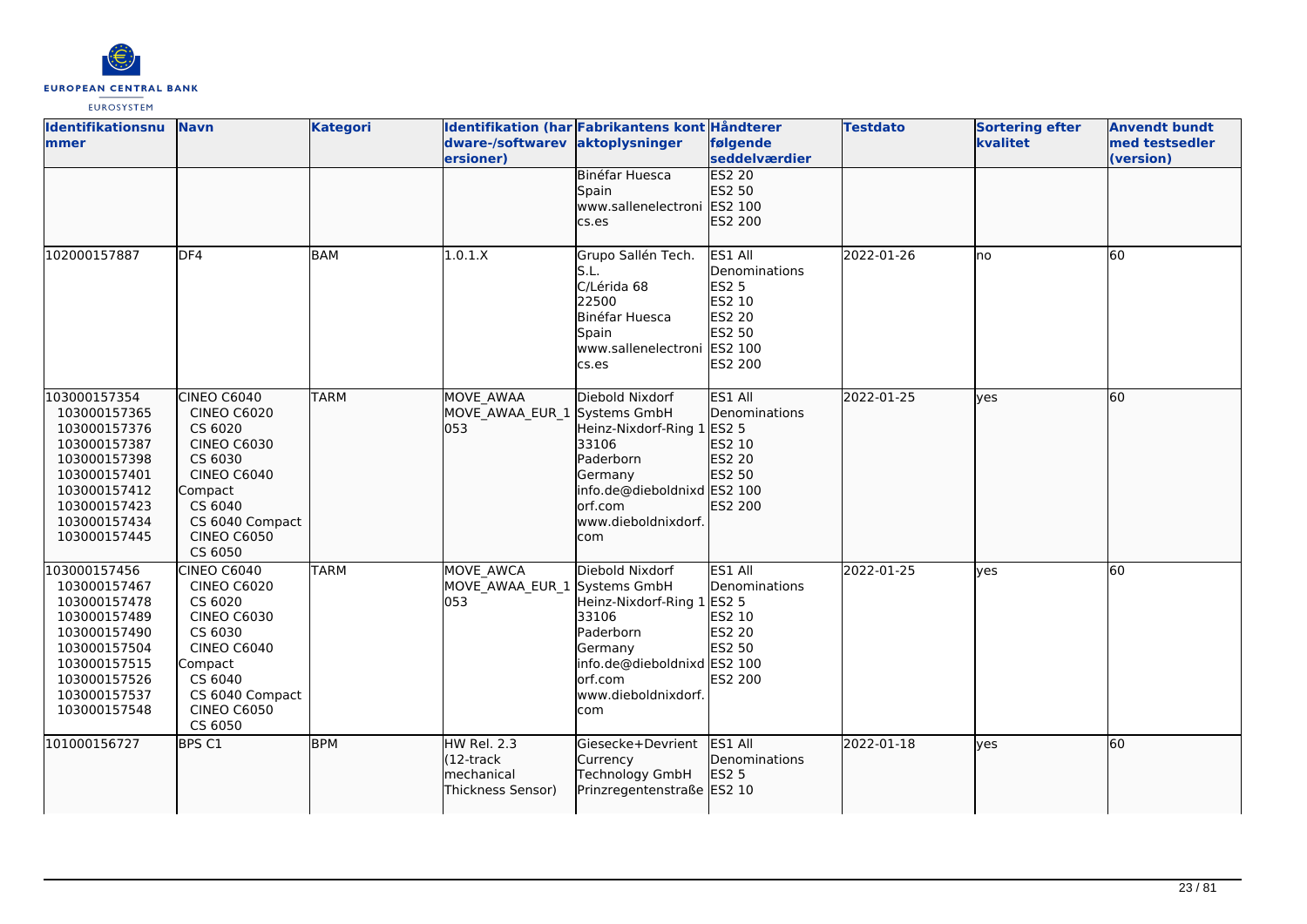

| Identifikationsnu | <b>Navn</b>       | <b>Kategori</b> |                    | Identifikation (har Fabrikantens kont Håndterer |               | <b>Testdato</b> | <b>Sortering efter</b> | <b>Anvendt bundt</b> |
|-------------------|-------------------|-----------------|--------------------|-------------------------------------------------|---------------|-----------------|------------------------|----------------------|
| <b>Immer</b>      |                   |                 | dware-/softwarev   | aktoplysninger                                  | følgende      |                 | kvalitet               | med testsedler       |
|                   |                   |                 | ersioner)          |                                                 | seddelværdier |                 |                        | (version)            |
|                   |                   |                 | <b>EUR F02.112</b> | $\overline{159}$                                | <b>ES2 20</b> |                 |                        |                      |
|                   |                   |                 |                    | 81677                                           | ES2 50        |                 |                        |                      |
|                   |                   |                 |                    | Munich                                          | ES2 100       |                 |                        |                      |
|                   |                   |                 |                    | Germany                                         | ES2 200       |                 |                        |                      |
|                   |                   |                 |                    | www.gi-de.com                                   |               |                 |                        |                      |
| 101000156738      | BPS <sub>C1</sub> | <b>BPM</b>      | HW Rel. 3.0        | Giesecke+Devrient                               | ES1 All       | 2022-01-18      | <b>l</b> ves           | 60                   |
|                   |                   |                 | $(19$ -track       | Currency                                        | Denominations |                 |                        |                      |
|                   |                   |                 | mechanical         | Technology GmbH                                 | <b>ES2 5</b>  |                 |                        |                      |
|                   |                   |                 | Thickness Sensor)  | Prinzregentenstraße ES2 10                      |               |                 |                        |                      |
|                   |                   |                 | EUR_F02.112        | 159                                             | ES2 20        |                 |                        |                      |
|                   |                   |                 |                    | 81677                                           | ES2 50        |                 |                        |                      |
|                   |                   |                 |                    | Munich                                          | ES2 100       |                 |                        |                      |
|                   |                   |                 |                    | Germany                                         | ES2 200       |                 |                        |                      |
|                   |                   |                 |                    | www.gi-de.com                                   |               |                 |                        |                      |
| 101000156829      | BPS C5            | <b>BPM</b>      | EUR Version :      | Giesecke+Devrient                               | ES1 All       | 2022-01-18      | lves                   | 60                   |
| 101000156830      | BPS C2            |                 | 20.17.000          | Currency                                        | Denominations |                 |                        |                      |
|                   |                   |                 |                    | Technology GmbH                                 | ES2 5         |                 |                        |                      |
|                   |                   |                 |                    | Prinzregentenstraße ES2 10                      |               |                 |                        |                      |
|                   |                   |                 |                    | 159                                             | ES2 20        |                 |                        |                      |
|                   |                   |                 |                    | 81677                                           | ES2 50        |                 |                        |                      |
|                   |                   |                 |                    | Munich                                          | ES2 100       |                 |                        |                      |
|                   |                   |                 |                    | Germany                                         | ES2 200       |                 |                        |                      |
|                   |                   |                 |                    | www.gi-de.com                                   |               |                 |                        |                      |
| 101000156749      | ST-350            | <b>BPM</b>      | $V$ 1.2.4          | Hitachi Terminal                                | ES1 All       | 2022-01-17      | yes                    | 60                   |
| 101000156750      | MAGNER350         |                 |                    | Solutions Korea Co., Denominations              |               |                 |                        |                      |
| 101000156761      | ST-350N           |                 |                    | Ltd                                             | ES2 5         |                 |                        |                      |
| 101000156772      | ST-300            |                 |                    | 7-6, 4-gil, Samsung                             | ES2 10        |                 |                        |                      |
| 101000156783      | ST-300N           |                 |                    | 1-ro, Hwaseong-Si                               | <b>ES2 20</b> |                 |                        |                      |
| 101000156794      | Magner300         |                 |                    | 445-170                                         | ES2 50        |                 |                        |                      |
| 101000156807      | <b>iSORTER</b>    |                 |                    | Gyeonggi-do                                     | ES2 100       |                 |                        |                      |
|                   |                   |                 |                    | South Korea                                     | ES2 200       |                 |                        |                      |
|                   |                   |                 |                    | info@hitachi-                                   |               |                 |                        |                      |
|                   |                   |                 |                    | tsol.co.kr                                      |               |                 |                        |                      |
|                   |                   |                 |                    | lwww.hitachi-                                   |               |                 |                        |                      |
|                   |                   |                 |                    | tsol.co.kr                                      |               |                 |                        |                      |
| 101000156852      | iH-210            | <b>BPM</b>      | $V$ 0.1.2          | Hitachi Terminal                                | ES1 All       | 2022-01-17      | lves                   | 60                   |
| 101000156863      | Magner250         |                 |                    | Solutions Korea Co., Denominations              |               |                 |                        |                      |
|                   |                   |                 |                    | Ltd                                             | ES2 5         |                 |                        |                      |
|                   |                   |                 |                    | 7-6, 4-gil, Samsung                             | ES2 10        |                 |                        |                      |
|                   |                   |                 |                    | 1-ro, Hwaseong-Si                               | ES2 20        |                 |                        |                      |
|                   |                   |                 |                    |                                                 |               |                 |                        |                      |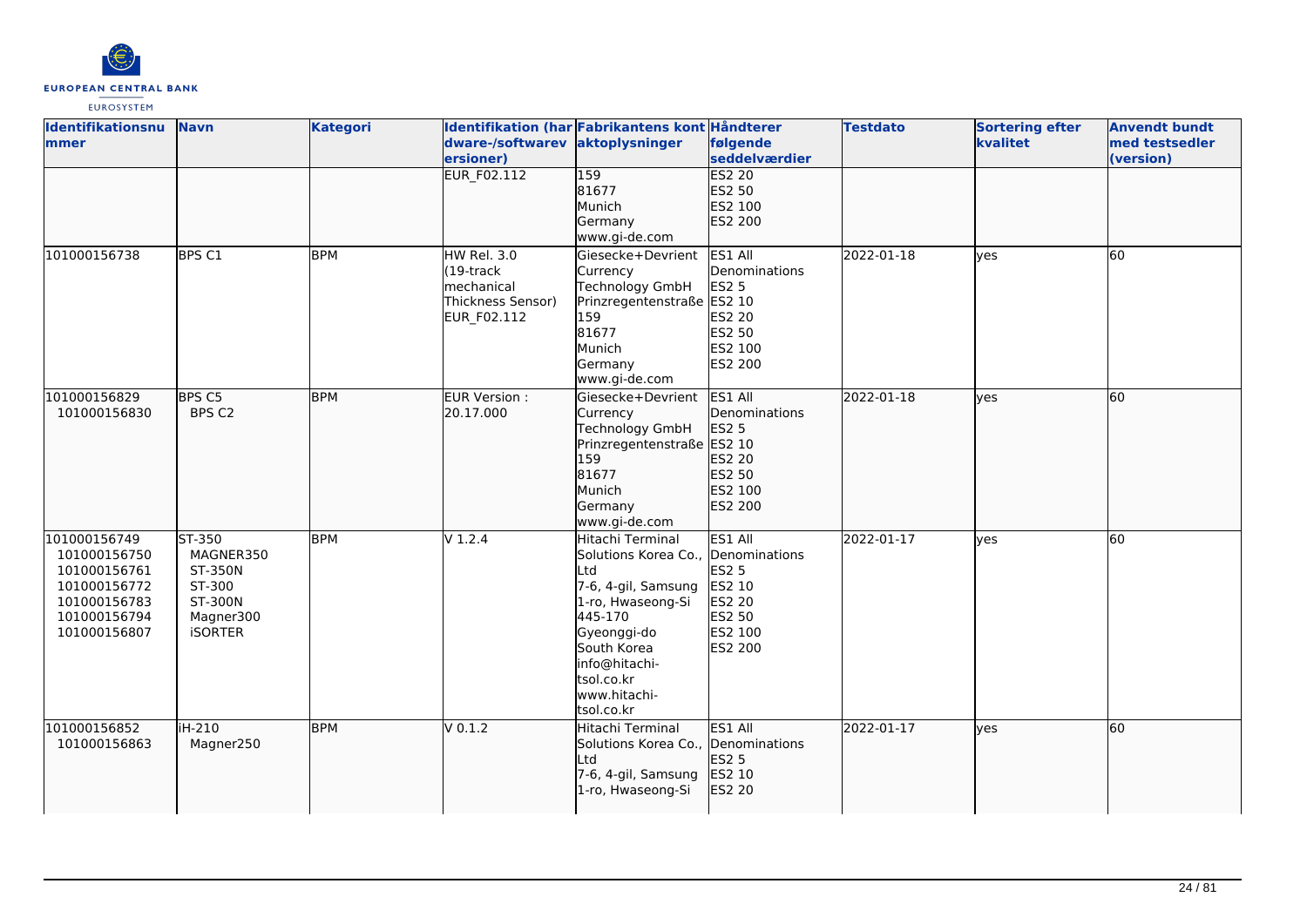

| <b>Identifikationsnu</b><br>mmer | <b>Navn</b>                        | <b>Kategori</b> | dware-/softwarev aktoplysninger<br>ersioner) | Identifikation (har Fabrikantens kont Håndterer                                                                                                                                                                 | følgende<br>seddelværdier                                                                        | <b>Testdato</b> | <b>Sortering efter</b><br>kvalitet | <b>Anvendt bundt</b><br>med testsedler<br>(version) |
|----------------------------------|------------------------------------|-----------------|----------------------------------------------|-----------------------------------------------------------------------------------------------------------------------------------------------------------------------------------------------------------------|--------------------------------------------------------------------------------------------------|-----------------|------------------------------------|-----------------------------------------------------|
|                                  |                                    |                 |                                              | 445-170<br>Gyeonggi-do<br>South Korea<br>info@hitachi-<br>tsol.co.kr<br>www.hitachi-<br>tsol.co.kr                                                                                                              | <b>ES2 50</b><br>ES2 100<br>ES2 200                                                              |                 |                                    |                                                     |
| 102000157694                     | <b>B210</b>                        | <b>BAM</b>      | 5.20                                         | CM Europe B.V.<br>Danzigweg 15<br>7418 EN<br>Deventer<br>Nederland<br>info@cmeurope.com ES2 50<br>www.cmeurope.com ES2 100                                                                                      | ES1 All<br>Denominations<br><b>ES2 5</b><br>ES2 10<br>ES2 20<br><b>ES2 200</b>                   | 2022-01-17      | no                                 | 60                                                  |
| 101000156692                     | DV 1851                            | <b>BPM</b>      | 2201.11.02                                   | DV UVIRMA Ltd<br>2 Kaufmann street,<br>Textile Centre 14F1<br>6801294<br>Tel Aviv<br>Israel<br>niklaus@digital-<br>verification.com<br>www.uvirma.com                                                           | ES1 All<br>Denominations<br>ES2 <sub>5</sub><br>ES2 10<br>ES2 20<br>ES2 50<br>ES2 100<br>ES2 200 | 2022-01-12      | lves                               | 60                                                  |
| 101000156670                     | MS-310                             | <b>BPM</b>      | TypeO TS-P8S1000<br>EUR2 2.0.0.6             | Hitachi Terminal<br>Solutions Korea Co., Denominations<br>Ltd<br>7-6, 4-gil, Samsung<br>1-ro, Hwaseong-Si<br>445-170<br>Gyeonggi-do<br>South Korea<br>info@hitachi-<br>tsol.co.kr<br>www.hitachi-<br>tsol.co.kr | ES1 All<br><b>ES2 5</b><br>ES2 10<br>ES2 20<br>ES2 50<br>ES2 100<br>ES2 200                      | 2022-01-05      | yes                                | 60                                                  |
| 104000156651                     | 1-Cash Deposit Safe TAM<br>DP-5100 |                 | DP-5100<br>1.92                              | Double Power<br>Europe GmbH<br>Hajo-Rüter-Str. 19                                                                                                                                                               | ES1 All<br>Denominations<br>ES2 5                                                                | 2021-12-22      | no                                 | 60                                                  |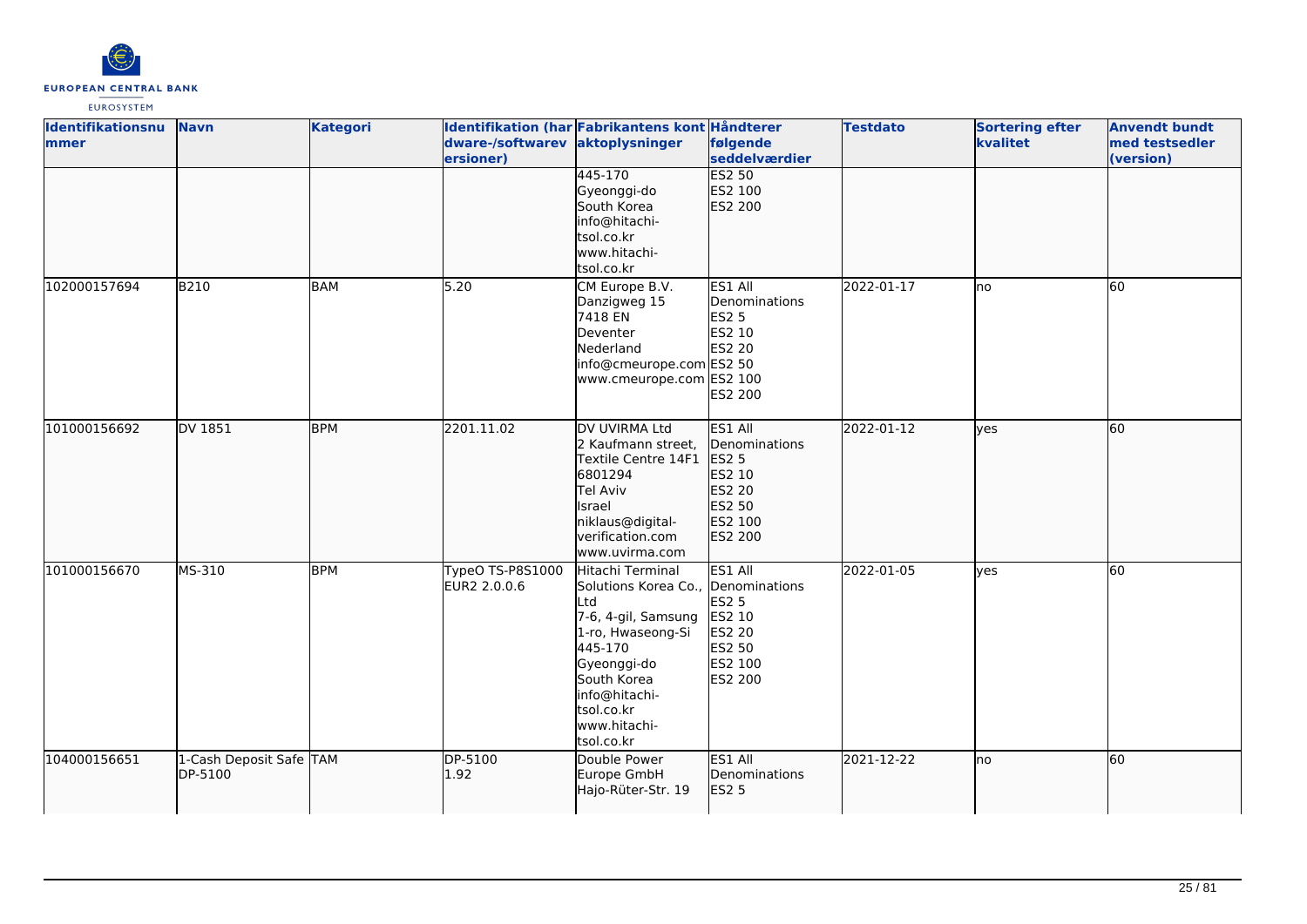

| Identifikationsnu | <b>Navn</b>      | <b>Kategori</b> |                                 | Identifikation (har Fabrikantens kont Håndterer |               | <b>Testdato</b> | <b>Sortering efter</b> | <b>Anvendt bundt</b> |
|-------------------|------------------|-----------------|---------------------------------|-------------------------------------------------|---------------|-----------------|------------------------|----------------------|
| mmer              |                  |                 | dware-/softwarev aktoplysninger |                                                 | følgende      |                 | kvalitet               | med testsedler       |
|                   |                  |                 | ersioner)                       |                                                 | seddelværdier |                 |                        | (version)            |
|                   |                  |                 |                                 | 65239                                           | <b>ES2 10</b> |                 |                        |                      |
|                   |                  |                 |                                 | Hochheim                                        | ES2 20        |                 |                        |                      |
|                   |                  |                 |                                 | Germany                                         | ES2 50        |                 |                        |                      |
|                   |                  |                 |                                 | pk@doublepowereur ES2 100                       |               |                 |                        |                      |
|                   |                  |                 |                                 | ope.com                                         | ES2 200       |                 |                        |                      |
|                   |                  |                 |                                 | www.doublepowere                                |               |                 |                        |                      |
|                   |                  |                 |                                 | urope.com                                       |               |                 |                        |                      |
| 103000156547      | CI-50_RBW-15X    | <b>TARM</b>     | HVE-2XX                         | Glory Global                                    | ES1 All       | 2021-12-17      | ves                    | 60                   |
|                   |                  |                 | 5005                            | Solutions                                       | Denominations |                 |                        |                      |
|                   |                  |                 |                                 | Thomas-Edison-Platz ES2 5                       |               |                 |                        |                      |
|                   |                  |                 |                                 |                                                 | ES2 10        |                 |                        |                      |
|                   |                  |                 |                                 | 63263                                           | <b>ES2 20</b> |                 |                        |                      |
|                   |                  |                 |                                 | Neu-Isenburg                                    | ES2 50        |                 |                        |                      |
|                   |                  |                 |                                 | Germany                                         | ES2 100       |                 |                        |                      |
|                   |                  |                 |                                 | www.gloryglobalsolu ES2 200                     |               |                 |                        |                      |
|                   |                  |                 |                                 | tions.com                                       |               |                 |                        |                      |
| 104000156343      | CI-50 RBW-15X    | <b>TAM</b>      | HVE-2XX                         | <b>Glory Global</b>                             | ES1 All       | 2021-12-09      | lno                    | 60                   |
| 104000156354      | CI-100B_SDRB-100 |                 | 1005                            | Solutions                                       | Denominations |                 |                        |                      |
| 104000156365      |                  |                 |                                 | Thomas-Edison-Platz ES2 5                       |               |                 |                        |                      |
| 104000156376      | CI-10B RBW-100   |                 |                                 |                                                 | ES2 10        |                 |                        |                      |
| 104000156387      | CI-5B_RBW-50     |                 |                                 | 63263                                           | ES2 20        |                 |                        |                      |
|                   | RBW-200 HVE-200  |                 |                                 | Neu-Isenburg                                    | ES2 50        |                 |                        |                      |
|                   |                  |                 |                                 | Germany                                         | ES2 100       |                 |                        |                      |
|                   |                  |                 |                                 | www.gloryglobalsolu ES2 200                     |               |                 |                        |                      |
|                   |                  |                 |                                 | tions.com                                       |               |                 |                        |                      |
| 103000156397      | CI-50 RBW-15X    | <b>TARM</b>     | HVE-2XX                         | Glory Global                                    | ES1 All       | 2021-12-09      | <b>l</b> ves           | 60                   |
| 103000156400      | CI-100B SDRB-100 |                 | 1005                            | Solutions                                       | Denominations |                 |                        |                      |
| 103000156411      | CI-10B_RBW-100   |                 |                                 | Thomas-Edison-Platz ES2 5                       |               |                 |                        |                      |
| 103000156422      | CI-5B RBW-50     |                 |                                 |                                                 | ES2 10        |                 |                        |                      |
| 103000156433      | RBW-200 HVE-200  |                 |                                 | 63263                                           | <b>ES2 20</b> |                 |                        |                      |
|                   |                  |                 |                                 | Neu-Isenburg                                    | ES2 50        |                 |                        |                      |
|                   |                  |                 |                                 | Germany                                         | ES2 100       |                 |                        |                      |
|                   |                  |                 |                                 | www.gloryglobalsolu ES2 200                     |               |                 |                        |                      |
|                   |                  |                 |                                 | tions.com                                       |               |                 |                        |                      |
| 103000113885      | ProCash 6000xe   | <b>TARM</b>     | RS25                            | Diebold Nixdorf                                 | <b>ES15</b>   | 2021-12-08      | lves                   | 60                   |
| 103000114410      | ProCash 6100xe   |                 | HY89, EUN028                    | Systems GmbH                                    | ES1 10        |                 |                        |                      |
|                   |                  |                 |                                 | Heinz-Nixdorf-Ring 1                            | <b>ES1 20</b> |                 |                        |                      |
|                   |                  |                 |                                 | 33106                                           | ES1 50        |                 |                        |                      |
|                   |                  |                 |                                 | Paderborn                                       | ES1 100       |                 |                        |                      |
|                   |                  |                 |                                 | Germany                                         | ES1 200       |                 |                        |                      |
|                   |                  |                 |                                 |                                                 |               |                 |                        |                      |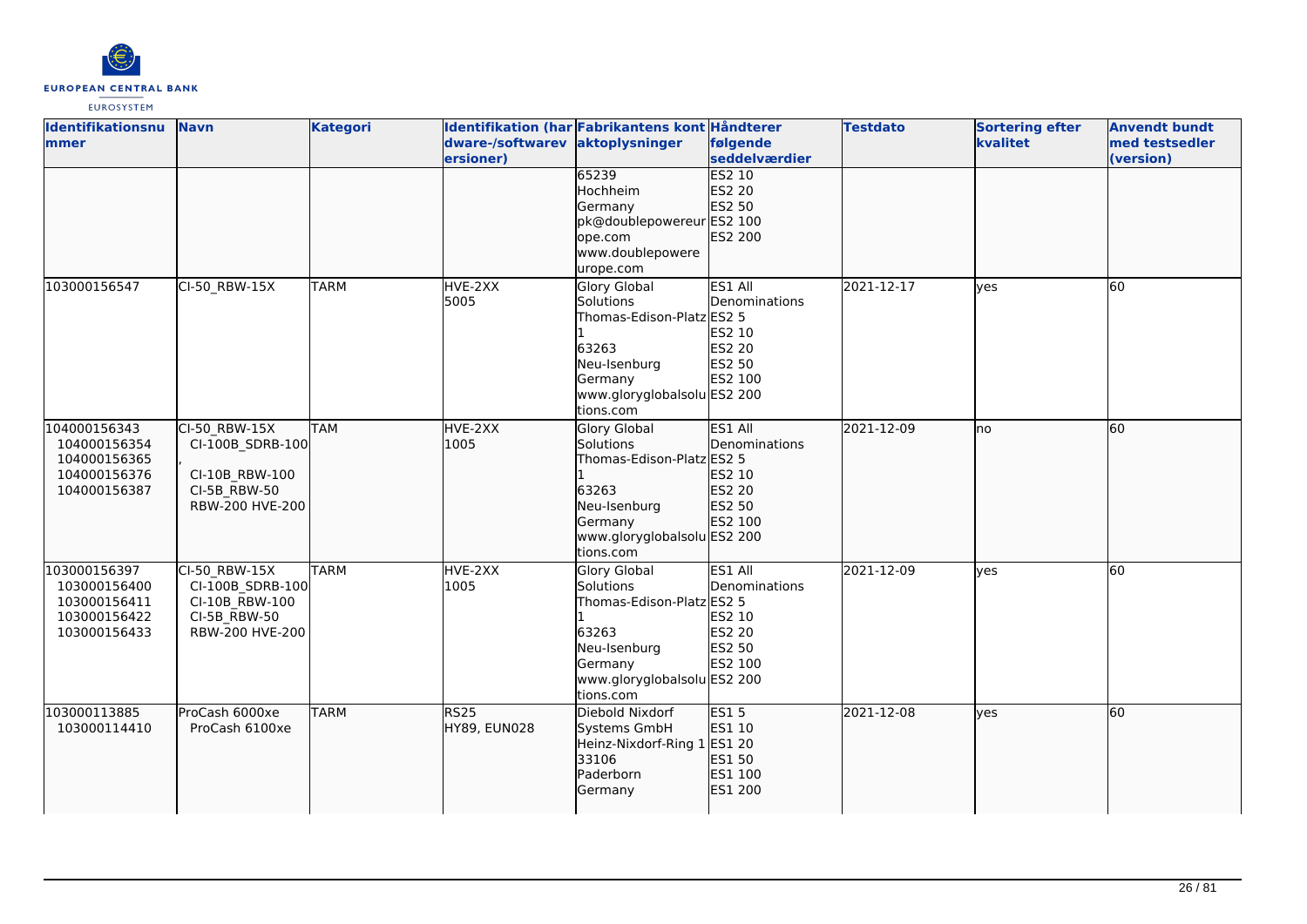

| Identifikationsnu<br>mmer    | <b>Navn</b>                      | <b>Kategori</b> | dware-/softwarev aktoplysninger<br>ersioner) | Identifikation (har Fabrikantens kont Håndterer                                                                                                                              | følgende<br>seddelværdier                                                                              | <b>Testdato</b> | <b>Sortering efter</b><br>kvalitet | <b>Anvendt bundt</b><br>med testsedler<br>(version) |
|------------------------------|----------------------------------|-----------------|----------------------------------------------|------------------------------------------------------------------------------------------------------------------------------------------------------------------------------|--------------------------------------------------------------------------------------------------------|-----------------|------------------------------------|-----------------------------------------------------|
|                              |                                  |                 |                                              | info.de@dieboldnixd ES2 5<br>orf.com<br>www.dieboldnixdorf. ES2 20<br>com                                                                                                    | ES2 10<br>ES2 50<br>ES2 100<br>ES2 200                                                                 |                 |                                    |                                                     |
| 103000114385<br>103000114396 | ProCash 6000<br>ProCash 6100     | <b>TARM</b>     | <b>RS25</b><br>HY89, EUN028                  | Diebold Nixdorf<br>Systems GmbH<br>Heinz-Nixdorf-Ring 1 ES1 20<br>33106<br>Paderborn<br>Germany<br>info.de@dieboldnixd ES2 5<br>orf.com<br>www.dieboldnixdorf. ES2 20<br>com | <b>ES15</b><br>ES1 10<br>ES1 50<br>ES1 100<br>ES1 200<br>ES2 10<br>ES2 50<br>ES2 100<br><b>ES2 200</b> | 2021-12-08      | <b>ves</b>                         | 60                                                  |
| 103000114922<br>103000114933 | ProCash 6000xe<br>ProCash 6100xe | <b>TARM</b>     | <b>RS15</b><br>HR8A, EUN028                  | Diebold Nixdorf<br>Systems GmbH<br>Heinz-Nixdorf-Ring 1 ES1 20<br>33106<br>Paderborn<br>Germany<br>info.de@dieboldnixd ES2 5<br>orf.com<br>www.dieboldnixdorf. ES2 20<br>com | ES15<br>ES1 10<br>ES1 50<br>ES1 100<br>ES1 200<br>ES2 10<br>ES2 50<br>ES2 100<br>ES2 200               | 2021-12-08      | lves                               | 60                                                  |
| 103000114944<br>103000114955 | ProCash 6000<br>ProCash 6100     | <b>TARM</b>     | <b>RS15</b><br>HR8A, EUN028                  | Diebold Nixdorf<br>Systems GmbH<br>Heinz-Nixdorf-Ring 1 ES1 20<br>33106<br>Paderborn<br>Germany<br>info.de@dieboldnixd ES2 5<br>orf.com                                      | <b>ES15</b><br>ES1 10<br>ES1 50<br>ES1 100<br>ES1 200<br>ES2 10                                        | 2021-12-08      | <b>yes</b>                         | 60                                                  |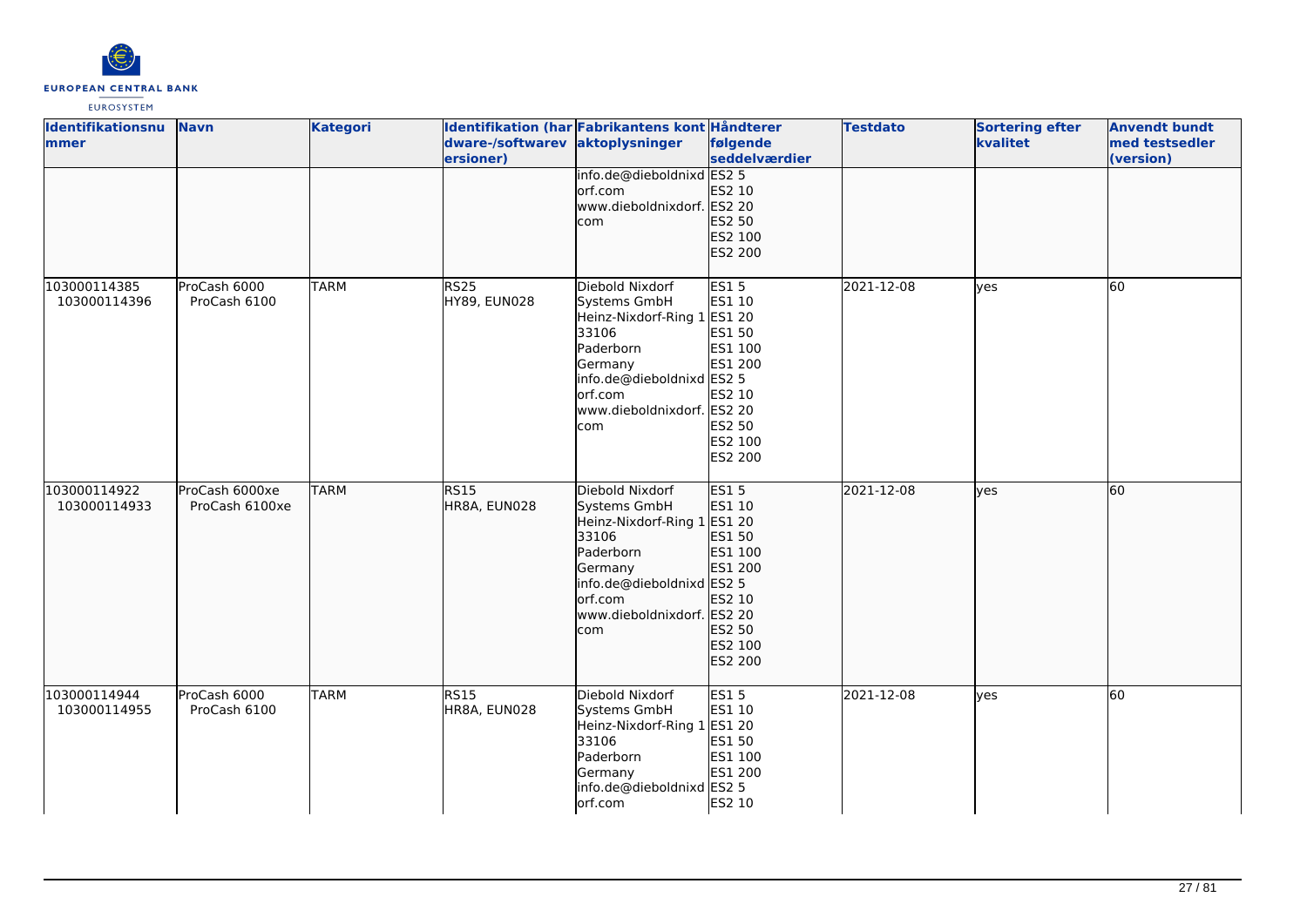

| Identifikationsnu<br><b>Immer</b> | <b>Navn</b>              | <b>Kategori</b> | dware-/softwarev aktoplysninger<br>ersioner)  | Identifikation (har Fabrikantens kont Håndterer                                                                                                                                                                                                         | følgende<br>seddelværdier                                                                    | <b>Testdato</b> | <b>Sortering efter</b><br>kvalitet | <b>Anvendt bundt</b><br>med testsedler<br>(version) |
|-----------------------------------|--------------------------|-----------------|-----------------------------------------------|---------------------------------------------------------------------------------------------------------------------------------------------------------------------------------------------------------------------------------------------------------|----------------------------------------------------------------------------------------------|-----------------|------------------------------------|-----------------------------------------------------|
|                                   |                          |                 |                                               | www.dieboldnixdorf. ES2 20<br>com                                                                                                                                                                                                                       | ES2 50<br>ES2 100<br>ES2 200                                                                 |                 |                                    |                                                     |
| 101000156124                      | GFS-220F                 | <b>BPM</b>      | GFS220F BV<br>0.4.5                           | <b>Glory Global</b><br>Solutions<br>(International)<br>Limited<br>Forest View<br>Crockford Lane<br>Chineham Business<br>Park<br>RG24 8QZ<br>Basingstoke<br>United Kingdom<br>philippe.macon@fr.g<br>lory-global.com<br>www.gloryglobalsolu<br>tions.com | ES1 All<br>Denominations<br><b>ES2 5</b><br>ES2 10<br>ES2 20<br>ES2 50<br>ES2 100<br>ES2 200 | 2021-12-08      | lyes                               | 60                                                  |
| 102000156136                      | Ntegra Compact           | <b>BAM</b>      | <b>NTEGRA COMPACT</b><br><b>BV</b><br>EUR:2.1 | Glory Global<br>Solutions<br>(International)<br>Limited<br>Forest View<br>Crockford Lane<br>Chineham Business<br>Park<br>RG24 8QZ<br>Basingstoke<br>United Kingdom<br>philippe.macon@fr.g<br>lory-global.com<br>www.gloryglobalsolu<br>tions.com        | ES1 All<br>Denominations<br><b>ES2 5</b><br>ES2 10<br>ES2 20<br>ES2 50<br>ES2 100<br>ES2 200 | 2021-12-08      | lno                                | 60                                                  |
| 103000156592<br>103000156605      | <b>RBG-200</b><br>RZ-200 | <b>TARM</b>     | <b>HVD-200</b><br>6617                        | <b>Glory Global</b><br>Solutions<br>Thomas-Edison-Platz ES2 5<br>63263<br>Neu-Isenburg                                                                                                                                                                  | ES1 All<br>Denominations<br>ES2 10<br>ES2 20<br>ES2 50                                       | 2021-12-08      | lyes                               | 60                                                  |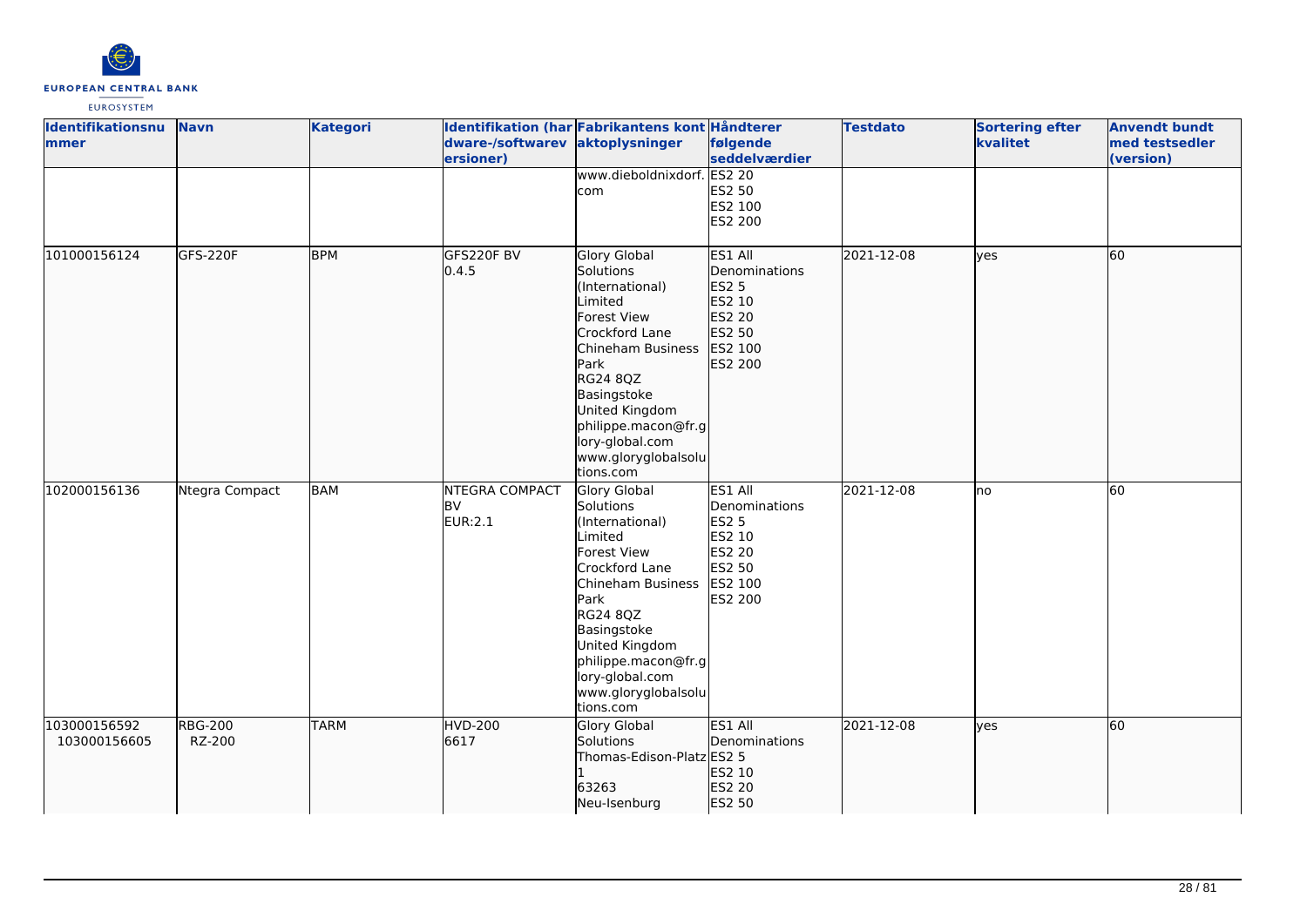

| Identifikationsnu<br>mmer | <b>Navn</b>          | <b>Kategori</b> | dware-/softwarev  | Identifikation (har Fabrikantens kont Håndterer<br>aktoplysninger | følgende                        | <b>Testdato</b> | <b>Sortering efter</b><br>kvalitet | <b>Anvendt bundt</b><br>med testsedler |
|---------------------------|----------------------|-----------------|-------------------|-------------------------------------------------------------------|---------------------------------|-----------------|------------------------------------|----------------------------------------|
|                           |                      |                 | ersioner)         |                                                                   | seddelværdier<br><b>ES2 100</b> |                 |                                    | (version)                              |
|                           |                      |                 |                   | Germany<br>www.gloryglobalsolu ES2 200                            |                                 |                 |                                    |                                        |
|                           |                      |                 |                   | tions.com                                                         |                                 |                 |                                    |                                        |
| 103000156616              | <b>RBG-200</b>       | <b>TARM</b>     | <b>HVD-210</b>    | Glory Global                                                      | ES1 All                         | 2021-12-08      | lyes                               | 60                                     |
| 103000156627              | RZ-200               |                 | 6617              | Solutions                                                         | Denominations                   |                 |                                    |                                        |
|                           |                      |                 |                   | Thomas-Edison-Platz ES2 5                                         |                                 |                 |                                    |                                        |
|                           |                      |                 |                   |                                                                   | ES2 10                          |                 |                                    |                                        |
|                           |                      |                 |                   | 63263                                                             | <b>ES2 20</b>                   |                 |                                    |                                        |
|                           |                      |                 |                   | Neu-Isenburg                                                      | ES2 50                          |                 |                                    |                                        |
|                           |                      |                 |                   | Germany                                                           | ES2 100                         |                 |                                    |                                        |
|                           |                      |                 |                   | www.gloryglobalsolu ES2 200                                       |                                 |                 |                                    |                                        |
|                           |                      |                 |                   | tions.com                                                         |                                 |                 |                                    |                                        |
| 103000113818              | CINEO C6060          | <b>TARM</b>     | <b>RS32</b>       | Diebold Nixdorf                                                   | ES1 All                         | 2021-12-07      | lves                               | 60                                     |
| 103000113829              | <b>CINEO C6060 T</b> |                 | ZG04.EUG005.05    | Systems GmbH                                                      | Denominations                   |                 |                                    |                                        |
| 103000143380              | CS6060               |                 |                   | Heinz-Nixdorf-Ring 1 ES2 5                                        |                                 |                 |                                    |                                        |
| 103000143391              | CS6060T              |                 |                   | 33106                                                             | ES2 10                          |                 |                                    |                                        |
|                           |                      |                 |                   | Paderborn                                                         | ES2 20                          |                 |                                    |                                        |
|                           |                      |                 |                   | Germany                                                           | ES2 50                          |                 |                                    |                                        |
|                           |                      |                 |                   | info.de@dieboldnixd ES2 100<br>orf.com                            | ES2 200                         |                 |                                    |                                        |
|                           |                      |                 |                   | www.dieboldnixdorf.                                               |                                 |                 |                                    |                                        |
|                           |                      |                 |                   | com                                                               |                                 |                 |                                    |                                        |
| 102000141456              | GFS-220              | <b>BAM</b>      | <b>GFS STD BV</b> | Glory Global                                                      | ES1 All                         | 2021-12-07      | lno                                | 60                                     |
|                           |                      |                 | 0.4.3             | <b>Solutions</b>                                                  | Denominations                   |                 |                                    |                                        |
|                           |                      |                 |                   | Thomas-Edison-Platz ES2 5                                         |                                 |                 |                                    |                                        |
|                           |                      |                 |                   |                                                                   | ES2 10                          |                 |                                    |                                        |
|                           |                      |                 |                   | 63263                                                             | ES2 20                          |                 |                                    |                                        |
|                           |                      |                 |                   | Neu-Isenburg                                                      | ES2 50                          |                 |                                    |                                        |
|                           |                      |                 |                   | Germany                                                           | ES2 100                         |                 |                                    |                                        |
|                           |                      |                 |                   | www.gloryglobalsolu ES2 200                                       |                                 |                 |                                    |                                        |
|                           |                      |                 |                   | tions.com                                                         |                                 |                 |                                    |                                        |
| 101000145448              | <b>USF-200</b>       | <b>BPM</b>      | <b>HVD-300</b>    | Glory Global                                                      | ES1 All                         | 2021-12-07      | lves                               | 60                                     |
|                           |                      |                 | 0027              | Solutions                                                         | Denominations                   |                 |                                    |                                        |
|                           |                      |                 |                   | Thomas-Edison-PlatzlES2 5                                         |                                 |                 |                                    |                                        |
|                           |                      |                 |                   |                                                                   | ES2 10                          |                 |                                    |                                        |
|                           |                      |                 |                   | 63263                                                             | ES2 20                          |                 |                                    |                                        |
|                           |                      |                 |                   | Neu-Isenburg                                                      | ES2 50                          |                 |                                    |                                        |
|                           |                      |                 |                   | Germany                                                           | ES2 100                         |                 |                                    |                                        |
|                           |                      |                 |                   | www.gloryglobalsolu ES2 200<br>tions.com                          |                                 |                 |                                    |                                        |
|                           |                      |                 |                   |                                                                   |                                 |                 |                                    |                                        |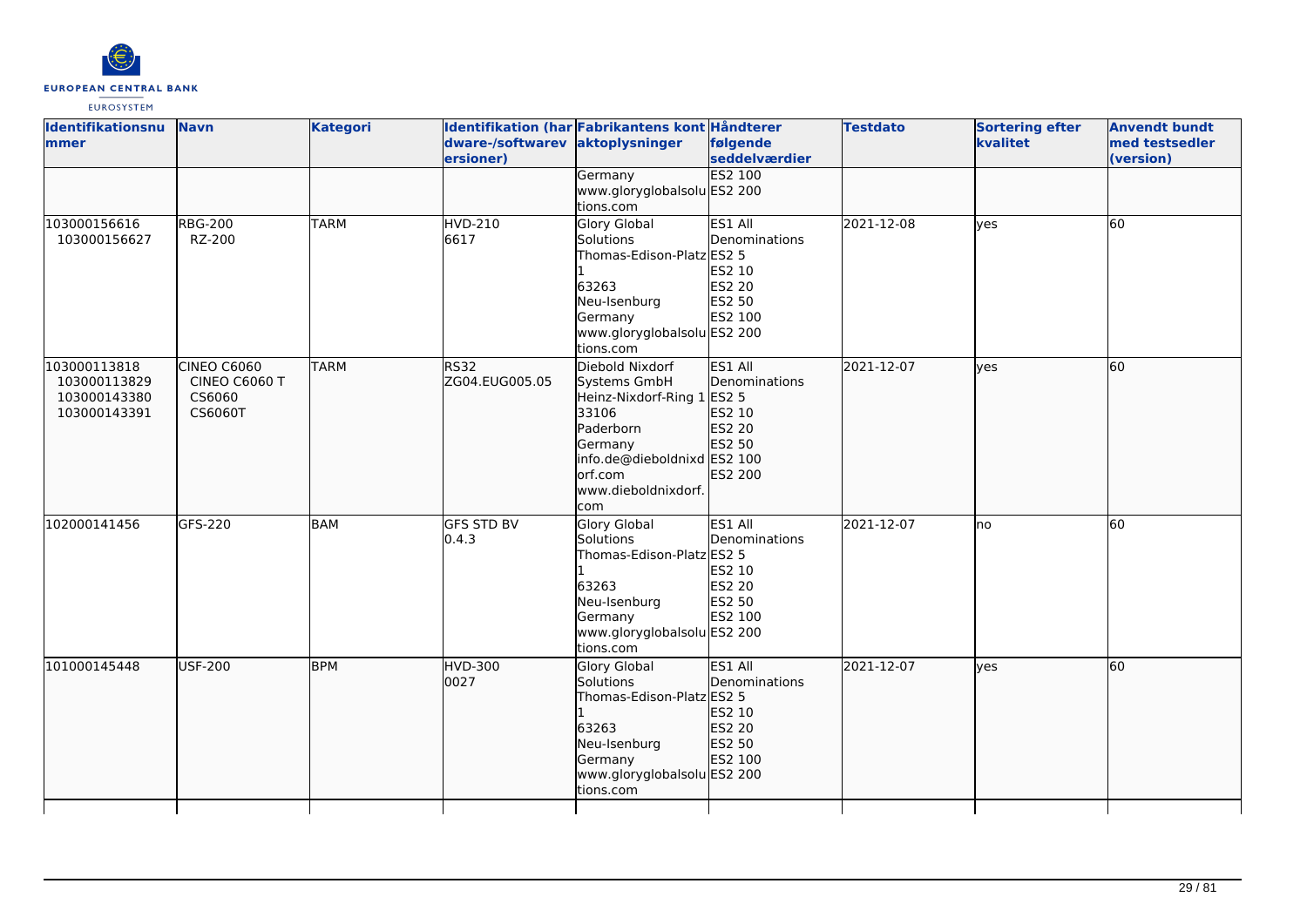

| Identifikationsnu<br>mmer                                                                                                                                                                    | <b>Navn</b>                                                                                                                                                                                                        | <b>Kategori</b> | dware-/softwarev<br>ersioner) | Identifikation (har Fabrikantens kont Håndterer<br>aktoplysninger                                                                                                                                 | følgende<br>seddelværdier                                                             | <b>Testdato</b> | <b>Sortering efter</b><br>kvalitet | <b>Anvendt bundt</b><br>med testsedler<br>(version) |
|----------------------------------------------------------------------------------------------------------------------------------------------------------------------------------------------|--------------------------------------------------------------------------------------------------------------------------------------------------------------------------------------------------------------------|-----------------|-------------------------------|---------------------------------------------------------------------------------------------------------------------------------------------------------------------------------------------------|---------------------------------------------------------------------------------------|-----------------|------------------------------------|-----------------------------------------------------|
| 101000150117<br>101000150128<br>101000150139<br>101000150140<br>101000150151<br>101000150162<br>101000150173<br>101000150184<br>101000150195<br>101000150208<br>101000150219<br>101000150220 | <b>USF-100</b><br><b>USF-100 EU</b><br><b>UW-500EU</b><br><b>UW-500EUD</b><br><b>UW-500EUL</b><br><b>UW-500EUB</b><br><b>UW-600EU</b><br>UW-600EUD<br>UW-600EUL<br>UW-600EUB<br><b>UWH-1000</b><br><b>UWH-1500</b> | <b>BPM</b>      | HVD-1XX<br>7131               | <b>Glory Global</b><br>Solutions<br>Thomas-Edison-Platz ES2 5<br>63263<br>Neu-Isenburg<br>Germany<br>www.gloryglobalsolu ES2 200<br>tions.com                                                     | <b>ES1 All</b><br>Denominations<br>ES2 10<br>ES2 20<br>ES2 50<br>ES2 100              | 2021-12-07      | <b>yes</b>                         | 60                                                  |
| 101000156191<br>101000156204<br>101000156215<br>101000156226<br>101000156237<br>101000156248<br>101000156259<br>101000156260                                                                 | <b>iH-110F</b><br>iH-110FB<br>iH-110FS<br>New i-Hunter F<br>Magner 165F<br>Magner 165FB<br>Magner 165FS<br>Magner 150NF                                                                                            | <b>BPM</b>      | $V$ 0.1.4                     | Hitachi Terminal<br>Solutions Korea Co.,<br>Ltd<br>7-6, 4-gil, Samsung<br>1-ro, Hwaseong-Si<br>445-170<br>Gyeonggi-do<br>South Korea<br>info@hitachi-<br>tsol.co.kr<br>www.hitachi-<br>tsol.co.kr | ES1 All<br>Denominations<br>ES2 5<br>ES2 10<br>ES2 20<br>ES2 50<br>ES2 100<br>ES2 200 | 2021-12-07      | <b>lves</b>                        | 60                                                  |
| 103000116775<br>103000116786<br>103000143404<br>103000143415                                                                                                                                 | <b>CINEO C6060</b><br>CINEO C6060 T<br>CS6060<br>CS6060T                                                                                                                                                           | <b>TARM</b>     | RS32 Plus<br>ZG04.EUG005.05   | Diebold Nixdorf<br>Systems GmbH<br>Heinz-Nixdorf-Ring 1 ES2 5<br>33106<br>Paderborn<br>Germany<br>info.de@dieboldnixd ES2 100<br>orf.com<br>www.dieboldnixdorf.<br>com                            | ES1 All<br>Denominations<br>ES2 10<br><b>ES2 20</b><br>ES2 50<br>ES2 200              | 2021-12-02      | lves                               | 60                                                  |
| 102000156557                                                                                                                                                                                 | b9200                                                                                                                                                                                                              | BAM             | $C-25$                        | Hilton Europe S.L.<br>Principe de Vergara<br>5-bajo dcha.<br>28001<br>Madrid<br>Spain<br>www.hiltoneurope.c ES2 100                                                                               | ES1 All<br>Denominations<br>ES2 5<br>ES2 10<br>ES2 20<br>ES2 50                       | 2021-12-02      | Ino                                | 60                                                  |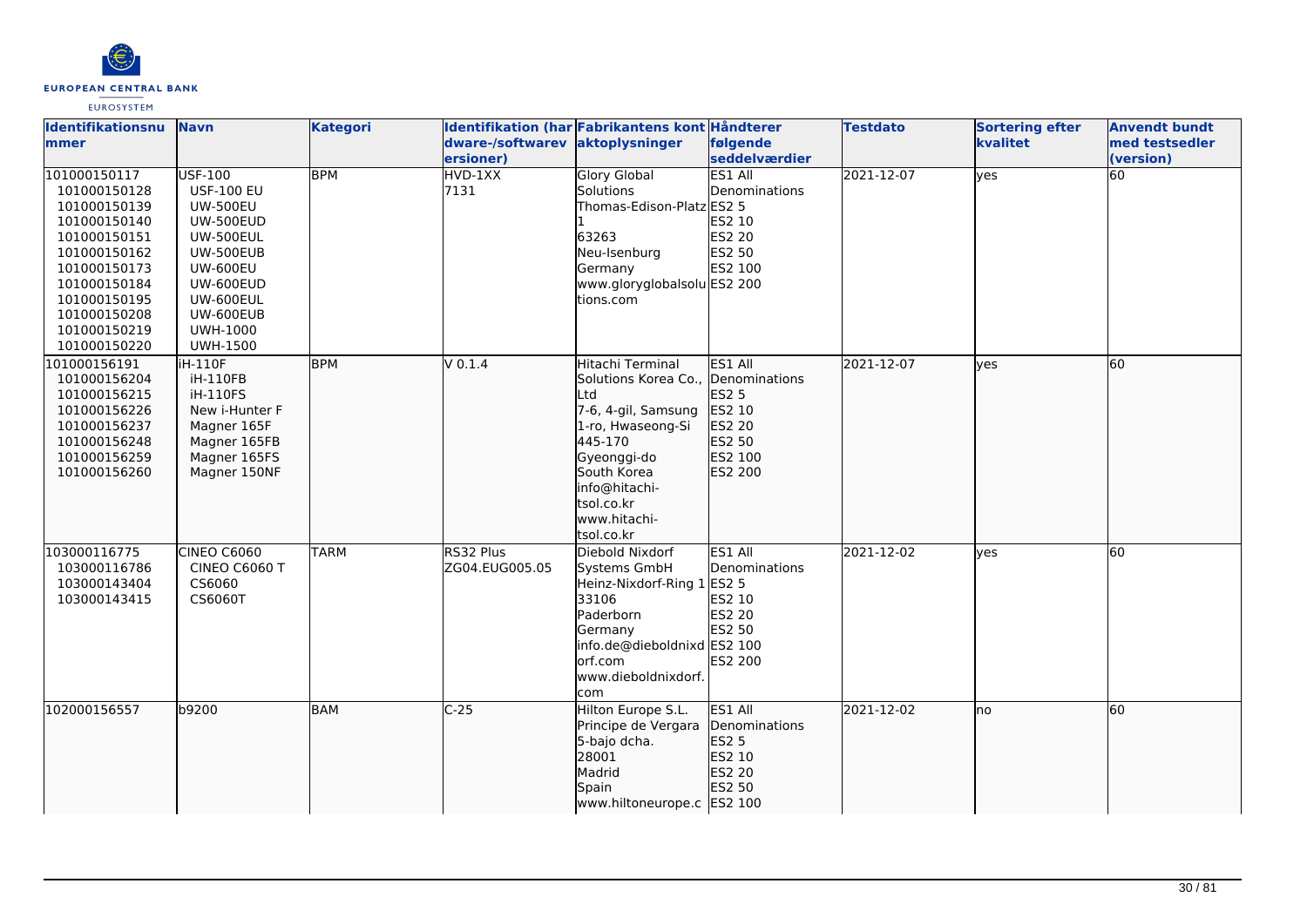

| Identifikationsnu<br><b>Immer</b>                            | <b>Navn</b>                                                | <b>Kategori</b> | dware-/softwarev aktoplysninger<br>ersioner)   | Identifikation (har Fabrikantens kont Håndterer                                                                                                                              | følgende<br>seddelværdier                                                                       | <b>Testdato</b> | <b>Sortering efter</b><br>kvalitet | <b>Anvendt bundt</b><br>med testsedler<br>(version) |
|--------------------------------------------------------------|------------------------------------------------------------|-----------------|------------------------------------------------|------------------------------------------------------------------------------------------------------------------------------------------------------------------------------|-------------------------------------------------------------------------------------------------|-----------------|------------------------------------|-----------------------------------------------------|
|                                                              |                                                            |                 |                                                | om                                                                                                                                                                           | <b>ES2 200</b>                                                                                  |                 |                                    |                                                     |
| 103000145086<br>103000145097<br>103000145100<br>103000145111 | iCash 50<br>iCash 100<br>ProCash 6300<br>ProCash 6300 Mini | <b>TARM</b>     | HVC-40<br>Nationcode 37,<br>Version 75 (4bhex) | Diebold Nixdorf<br>Systems GmbH<br>Heinz-Nixdorf-Ring 1 ES1 20<br>33106<br>Paderborn<br>Germany<br>info.de@dieboldnixd ES2 5<br>orf.com<br>www.dieboldnixdorf. ES2 20<br>com | <b>ES15</b><br>ES1 10<br>ES1 50<br>ES1 100<br>ES1 200<br>ES2 10<br>ES2 50<br>ES2 100<br>ES2 200 | 2021-12-01      | ves                                | 60                                                  |
| 103000155546                                                 | CM18NS                                                     | <b>TARM</b>     | RL40<br>P001.EU0001.00                         | Arca Technologies<br>lsrl<br>Via Statale 17<br>10012<br>Bollengo (TO)<br>Italy<br>www.arca.com                                                                               | ES1 All<br>Denominations<br><b>ES2 5</b><br>ES2 10<br>ES2 20<br>ES2 50<br>ES2 100<br>ES2 200    | 2021-12-01      | lyes                               | 60                                                  |
| 103000155739<br>103000155740<br>103000155751<br>103000155762 | CINEO C6060<br>CINEO C6060 T<br>CS6060<br>CS6060T          | <b>TARM</b>     | <b>RS32</b><br>ZG07.EUG010.02                  | Diebold Nixdorf<br>Systems GmbH<br>Heinz-Nixdorf-Ring 1 ES2 5<br>33106<br>Paderborn<br>Germany<br>info.de@dieboldnixd ES2 100<br>orf.com<br>www.dieboldnixdorf.<br>com       | ES1 All<br>Denominations<br>ES2 10<br><b>ES2 20</b><br>ES2 50<br>ES2 200                        | 2021-12-01      | ves                                | $\overline{60}$                                     |
| 103000155773<br>103000155784<br>103000155795<br>103000155808 | CINEO C6060<br>CINEO C6060 T<br>CS6060<br>CS6060T          | <b>TARM</b>     | RS32 Plus<br>ZG07.EUG010.02                    | Diebold Nixdorf<br>Systems GmbH<br>Heinz-Nixdorf-Ring 1 ES2 5<br>33106<br>Paderborn<br>Germany                                                                               | ES1 All<br>Denominations<br>ES2 10<br>ES2 20<br>ES2 50                                          | 2021-12-01      | ves                                | 60                                                  |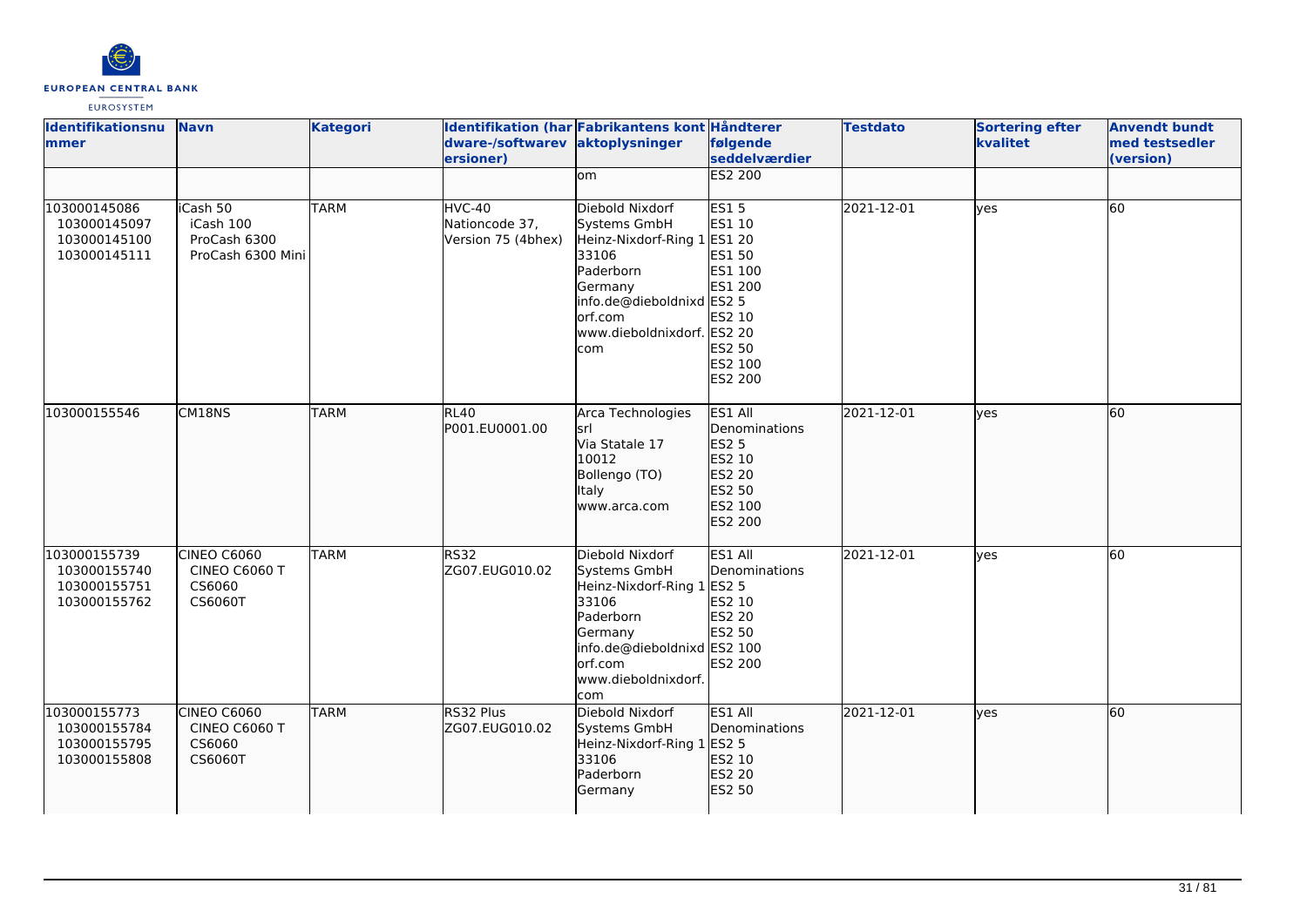

| Identifikationsnu<br>mmer                                                                    | <b>Navn</b>                                                                                          | <b>Kategori</b> | dware-/softwarev aktoplysninger<br>ersioner)     | Identifikation (har Fabrikantens kont Håndterer                                                                                                                                                                 | følgende<br>seddelværdier                                                             | <b>Testdato</b> | <b>Sortering efter</b><br>kvalitet | <b>Anvendt bundt</b><br>med testsedler<br>(version) |
|----------------------------------------------------------------------------------------------|------------------------------------------------------------------------------------------------------|-----------------|--------------------------------------------------|-----------------------------------------------------------------------------------------------------------------------------------------------------------------------------------------------------------------|---------------------------------------------------------------------------------------|-----------------|------------------------------------|-----------------------------------------------------|
|                                                                                              |                                                                                                      |                 |                                                  | info.de@dieboldnixd ES2 100<br>orf.com<br>www.dieboldnixdorf.<br>com                                                                                                                                            | ES2 200                                                                               |                 |                                    |                                                     |
| 104000113615                                                                                 | iCash 10                                                                                             | <b>TAM</b>      | HVC-40<br>Nation Code 37, Ver Systems GmbH<br>92 | Diebold Nixdorf<br>Heinz-Nixdorf-Ring 1 ES2 5<br>33106<br>Paderborn<br>Germany<br>info.de@dieboldnixd ES2 100<br>orf.com<br>www.dieboldnixdorf.<br>com                                                          | ES1 All<br>Denominations<br>ES2 10<br>ES2 20<br>ES2 50<br><b>ES2 200</b>              | 2021-11-30      | lno                                | <b>60</b>                                           |
| 101000147587<br>101000147598<br>101000147601                                                 | K4<br>K12<br>K8                                                                                      | <b>BPM</b>      | <b>Fitness Sorter</b><br>EUR:CA08                | Laurel Bank<br>Machines Co Ltd<br>1-1-2 Toranomon<br>Minato-ku<br>Tokyo<br>Japan<br>www.lbm.co.jp                                                                                                               | ES1 All<br>Denominations<br>ES2 5<br>ES2 10<br>ES2 20<br>ES2 50<br>ES2 100<br>ES2 200 | 2021-11-26      | lves                               | 60                                                  |
| 101000155555<br>101000155566<br>101000155577<br>101000155588<br>101000155599<br>101000155602 | <b>ST-150F</b><br>iHunter+F<br>iHunter2.0F<br>Magner 175F<br><b>GBS ST-150F</b><br>Multicash ST-150F | <b>BPM</b>      | 2021_11                                          | Hitachi Terminal<br>Solutions Korea Co., Denominations<br>Ltd<br>7-6, 4-gil, Samsung<br>1-ro, Hwaseong-Si<br>445-170<br>Gyeonggi-do<br>South Korea<br>info@hitachi-<br>tsol.co.kr<br>www.hitachi-<br>tsol.co.kr | ES1 All<br><b>ES2 5</b><br>ES2 10<br><b>ES2 20</b><br>ES2 50<br>ES2 100<br>ES2 200    | 2021-11-26      | lves                               | 60                                                  |
| 102000155614<br>102000155625<br>102000155636<br>102000155647                                 | <b>ST-150NV</b><br>Magner 175V<br>i-Hunter 2.0 Dual<br><b>CIS</b><br>MultiCash                       | BAM             | $V$ 1.0.4                                        | Hitachi Terminal<br>Solutions Korea Co., Denominations<br>Ltd<br>7-6, 4-gil, Samsung<br>1-ro, Hwaseong-Si                                                                                                       | ES1 All<br>ES2 5<br>ES2 10<br>ES2 20                                                  | 2021-11-26      | lno                                | 60                                                  |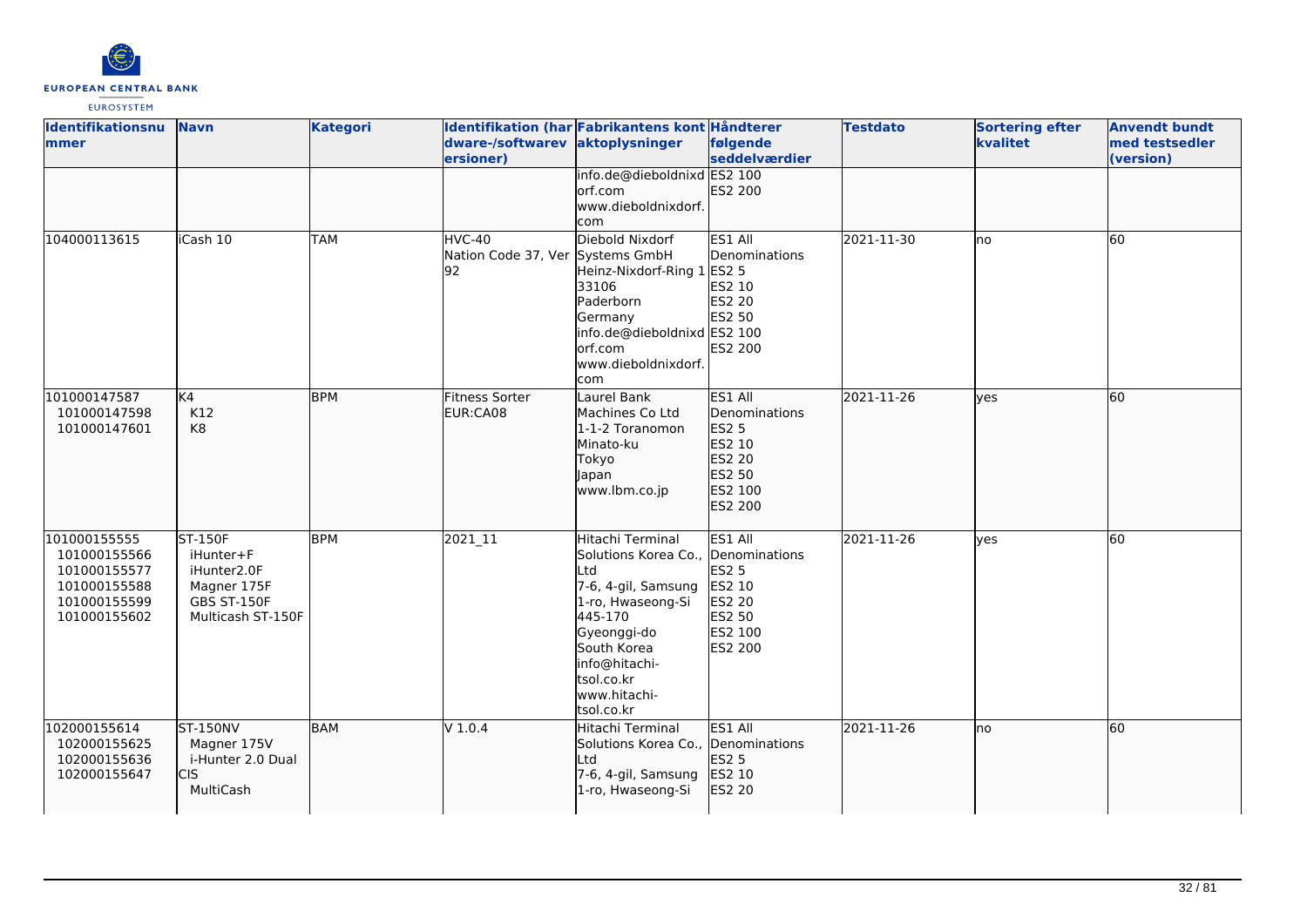

| <b>Identifikationsnu</b><br>lmmer                            | <b>Navn</b>                                                                                 | <b>Kategori</b> | dware-/softwarev aktoplysninger<br>ersioner)                    | Identifikation (har Fabrikantens kont Håndterer                                                    | følgende<br>seddelværdier                                                                                  | <b>Testdato</b> | <b>Sortering efter</b><br>kvalitet | <b>Anvendt bundt</b><br>med testsedler<br>(version) |
|--------------------------------------------------------------|---------------------------------------------------------------------------------------------|-----------------|-----------------------------------------------------------------|----------------------------------------------------------------------------------------------------|------------------------------------------------------------------------------------------------------------|-----------------|------------------------------------|-----------------------------------------------------|
|                                                              | <b>ST-150NV</b>                                                                             |                 |                                                                 | 445-170<br>Gyeonggi-do<br>South Korea<br>info@hitachi-<br>tsol.co.kr<br>www.hitachi-<br>tsol.co.kr | <b>ES2 50</b><br>ES2 100<br>ES2 200                                                                        |                 |                                    |                                                     |
| 101000155679<br>101000155680<br>101000155691<br>101000155704 | k4 Rev.2<br>K12 Rev.2<br>K8 Rev.2<br>K3                                                     | <b>BPM</b>      | $\overline{IDU-64}$<br>EUR:AA09                                 | Laurel Bank<br>Machines Co Ltd<br>1-1-2 Toranomon<br>Minato-ku<br>Tokyo<br>Japan<br>www.lbm.co.jp  | ES1 All<br>Denominations<br><b>ES2 5</b><br>ES2 10<br>ES2 20<br>ES2 50<br>ES2 100<br>ES2 200               | 2021-11-26      | ves                                | 60                                                  |
| 102000147555                                                 | X8                                                                                          | <b>BAM</b>      | Denomination Sorter Laurel Bank<br>EUR CB01                     | Machines Co Ltd<br>1-1-2 Toranomon<br>Minato-ku<br>Tokyo<br>Japan<br>www.lbm.co.jp                 | ES1 All<br>Denominations<br>ES2 5<br>ES2 10<br>ES2 20<br>ES2 50<br>ES2 100<br>ES2 200                      | 2021-11-25      | no                                 | 60                                                  |
| 101000149317<br>101000149328<br>101000149339<br>101000149340 | K4 Rev.3<br>K3HR<br>K8 Rev.3<br>K12 Rev.3                                                   | <b>BPM</b>      | $\overline{IDU-65}$<br>EUR:AA09                                 | Laurel Bank<br>Machines Co Ltd<br>1-1-2 Toranomon<br>Minato-ku<br>Tokyo<br>Japan<br>www.lbm.co.jp  | ES1 All<br>Denominations<br><b>ES2 5</b><br>ES2 10<br><b>ES2 20</b><br>ES2 50<br>ES2 100<br><b>ES2 200</b> | 2021-11-25      | ves                                | $\overline{60}$                                     |
| 103000155341<br>103000155352                                 | Oki Teller Cash<br>Recycler G7<br>(GZ9321B)<br>Oki Teller Cash<br>Recycler G7<br>(GZ79321A) | <b>TARM</b>     | OKI TG7-BRM 39.xx<br>OKI TG7-Recognition Co, Ltd<br>(Euro) 6.02 | Oki Electric Industry ES1 All<br>3-1 Futabacho,<br>Takasaki<br>370-8585<br>Gumma                   | Denominations<br>ES2 5<br>ES2 10<br>ES2 20<br>ES2 50                                                       | 2021-11-24      | lves                               | 60                                                  |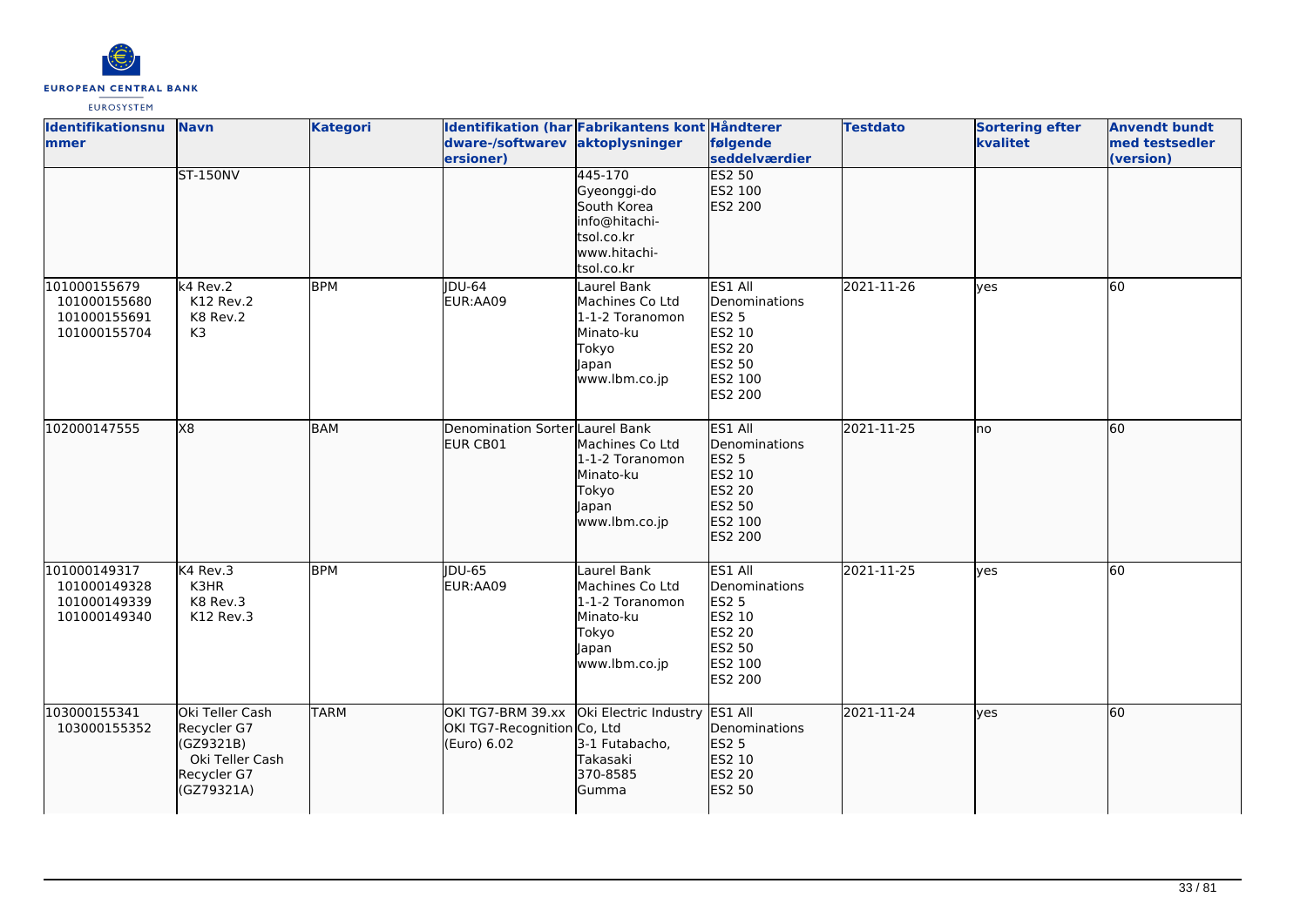

| Identifikationsnu<br>mmer                    | <b>Navn</b>                                      | <b>Kategori</b> | dware-/softwarev<br>ersioner)          | Identifikation (har Fabrikantens kont Håndterer<br>aktoplysninger                                                                      | følgende<br>seddelværdier                                                                    | <b>Testdato</b> | <b>Sortering efter</b><br>kvalitet | <b>Anvendt bundt</b><br>med testsedler<br>(version) |
|----------------------------------------------|--------------------------------------------------|-----------------|----------------------------------------|----------------------------------------------------------------------------------------------------------------------------------------|----------------------------------------------------------------------------------------------|-----------------|------------------------------------|-----------------------------------------------------|
|                                              |                                                  |                 |                                        | Japan<br>www.oki.com                                                                                                                   | <b>ES2 100</b><br>ES2 200                                                                    |                 |                                    |                                                     |
| 102000155362                                 | X10V                                             | BAM             | SL-MAIN_Rev.A3a<br>EUR V04             | Laurel Bank<br>Machines Co Ltd<br>1-1-2 Toranomon<br>Minato-ku<br>Tokyo<br>Japan<br>www.lbm.co.jp                                      | ES1 All<br>Denominations<br><b>ES2 5</b><br>ES2 10<br>ES2 20<br>ES2 50<br>ES2 100<br>ES2 200 | 2021-11-23      | lno                                | 60                                                  |
| 101000155372                                 | <b>X10F</b>                                      | <b>BPM</b>      | SL-MAIN_Rev.A3a<br>EUR V04             | Laurel Bank<br>Machines Co Ltd<br>1-1-2 Toranomon<br>Minato-ku<br>Tokyo<br>Japan<br>www.lbm.co.jp                                      | ES1 All<br>Denominations<br>ES2 5<br>ES2 10<br>ES2 20<br>ES2 50<br>ES2 100<br>ES2 200        | 2021-11-23      | lyes                               | 60                                                  |
| 101000155430                                 | let Scan iFX2 i427                               | <b>BPM</b>      | <b>EURO REVISION</b><br>7.31, CFF 7.20 | Cummins-Allison<br>Corp<br>891 Feehandville<br>Drive<br>IL 60056<br>MT. Prospect<br><b>USA</b><br>www.cumminsalliso<br>n.com           | ES1 All<br>Denominations<br><b>ES2 5</b><br>ES2 10<br>ES2 20<br>ES2 50<br>ES2 100<br>ES2 200 | 2021-11-23      | lyes                               | 60                                                  |
| 104000144337<br>104000144348<br>104000155729 | CI-10B RBW-100<br>CI-5B_RBW-50<br><b>RBW-200</b> | <b>TAM</b>      | <b>HVE-10</b><br>1501                  | Glory Global<br>Solutions<br>Thomas-Edison-Platz ES2 5<br>63263<br>Neu-Isenburg<br>Germany<br>www.gloryglobalsolu ES2 200<br>tions.com | ES1 All<br>Denominations<br>ES2 10<br>ES2 20<br>ES2 50<br>ES2 100                            | 2021-11-22      | lno                                | 60                                                  |
| 102000156660                                 | Tellac-22                                        | <b>BAM</b>      | V4.0                                   | Musashi Co Ltd                                                                                                                         | ES1 All                                                                                      | 2021-11-22      | lno                                | 60                                                  |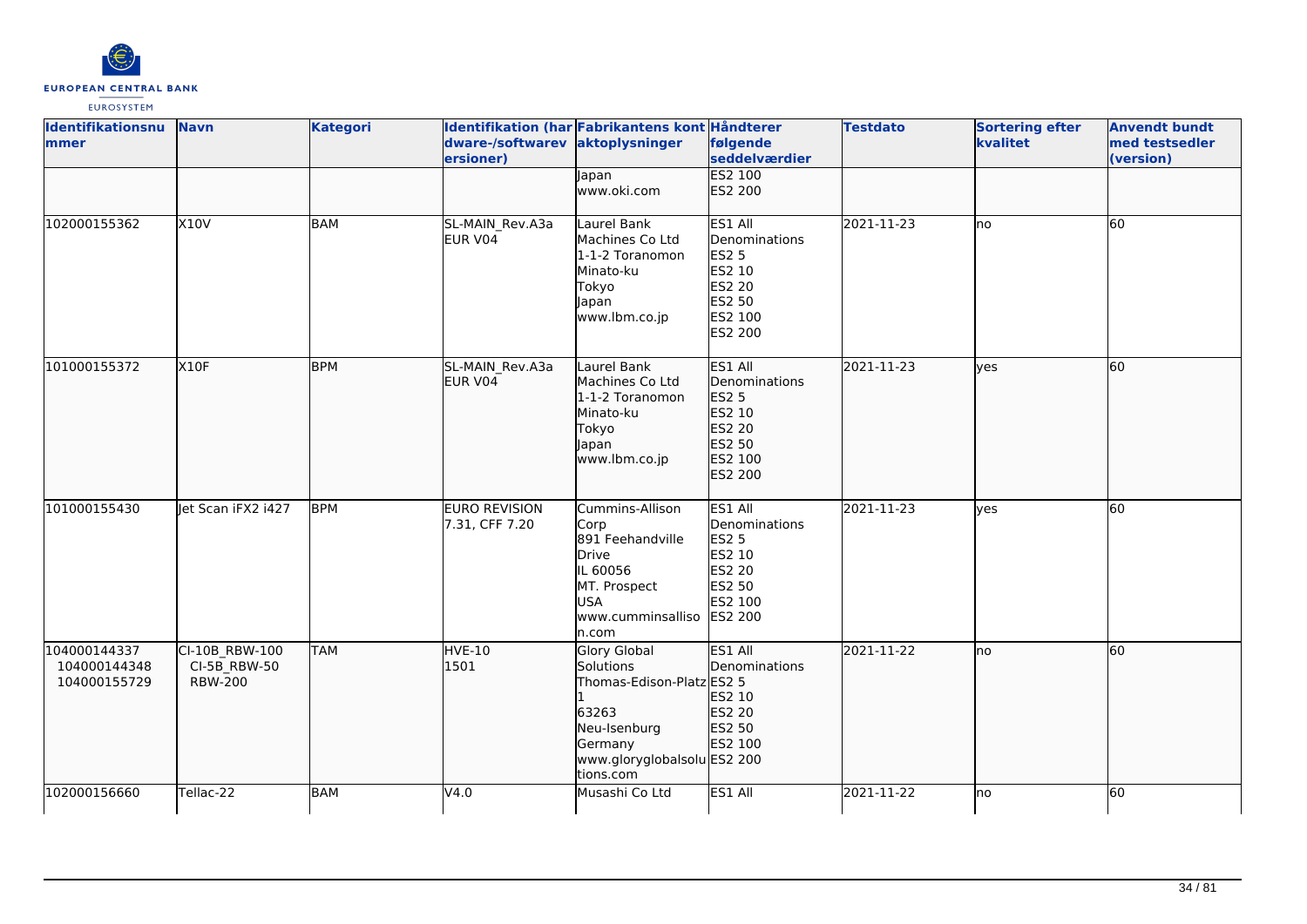

| <b>Identifikationsnu</b><br>lmmer                                                            | <b>Navn</b>                                                                             | <b>Kategori</b> | dware-/softwarev aktoplysninger | Identifikation (har Fabrikantens kont Håndterer                                                                                                                                                                 | følgende                                                                              | <b>Testdato</b> | <b>Sortering efter</b><br>kvalitet | <b>Anvendt bundt</b><br>med testsedler |
|----------------------------------------------------------------------------------------------|-----------------------------------------------------------------------------------------|-----------------|---------------------------------|-----------------------------------------------------------------------------------------------------------------------------------------------------------------------------------------------------------------|---------------------------------------------------------------------------------------|-----------------|------------------------------------|----------------------------------------|
|                                                                                              |                                                                                         |                 | ersioner)                       |                                                                                                                                                                                                                 | seddelværdier                                                                         |                 |                                    | (version)                              |
|                                                                                              |                                                                                         |                 |                                 | 20-36, Ginza,<br>Chuoku<br>104-0061<br>Tokyo<br>apan<br>www.musashinet.co. ES2 100<br>ID                                                                                                                        | Denominations<br><b>ES2 5</b><br>ES2 10<br>ES2 20<br>ES2 50<br><b>ES2 200</b>         |                 |                                    |                                        |
| 101000155101<br>101000155112<br>101000155123<br>101000155134                                 | <b>ST-150NF</b><br>Magner 175FF<br>MultiCash<br>ST-150NF<br>i-Hunter 2.0 Dual<br>CIS-F  | <b>BPM</b>      | V1.0.4                          | Hitachi Terminal<br>Solutions Korea Co.,<br>Ltd<br>7-6, 4-gil, Samsung<br>1-ro, Hwaseong-Si<br>445-170<br>Gyeonggi-do<br>South Korea<br>info@hitachi-<br>tsol.co.kr<br>www.hitachi-<br>tsol.co.kr               | ES1 All<br>Denominations<br>ES2 5<br>ES2 10<br>ES2 20<br>ES2 50<br>ES2 100<br>ES2 200 | 2021-11-19      | lves                               | 60                                     |
| 102000155226<br>102000155237<br>102000155248<br>102000155259<br>102000155260<br>102000155271 | ST-150<br>iHunter+<br>iHunter2.0<br>Magner 175<br><b>GBS ST-150</b><br>Multicash ST-150 | <b>BAM</b>      | 2021_11                         | Hitachi Terminal<br>Solutions Korea Co., Denominations<br>Ltd<br>7-6, 4-gil, Samsung<br>1-ro, Hwaseong-Si<br>445-170<br>Gyeonggi-do<br>South Korea<br>info@hitachi-<br>tsol.co.kr<br>www.hitachi-<br>tsol.co.kr | ES1 All<br><b>ES2 5</b><br>ES2 10<br><b>ES2 20</b><br>ES2 50<br>ES2 100<br>ES2 200    | 2021-11-19      | lno                                | 60                                     |
| 102000155282<br>102000155293<br>102000155306<br>102000155317<br>102000155328<br>102000155339 | liH-110<br>iH-110 S<br>iH-110 B<br>Magner 165<br>Magner 165 S<br>Magner 165 BC          | <b>BAM</b>      | 0.1.4                           | Hitachi Terminal<br>Solutions Korea Co.,<br>Ltd<br>7-6, 4-gil, Samsung<br>1-ro, Hwaseong-Si<br>445-170<br>Gyeonggi-do<br>South Korea<br>info@hitachi-                                                           | ES1 All<br>Denominations<br>ES2 5<br>ES2 10<br>ES2 20<br>ES2 50<br>ES2 100<br>ES2 200 | 2021-11-19      | Ino                                | 60                                     |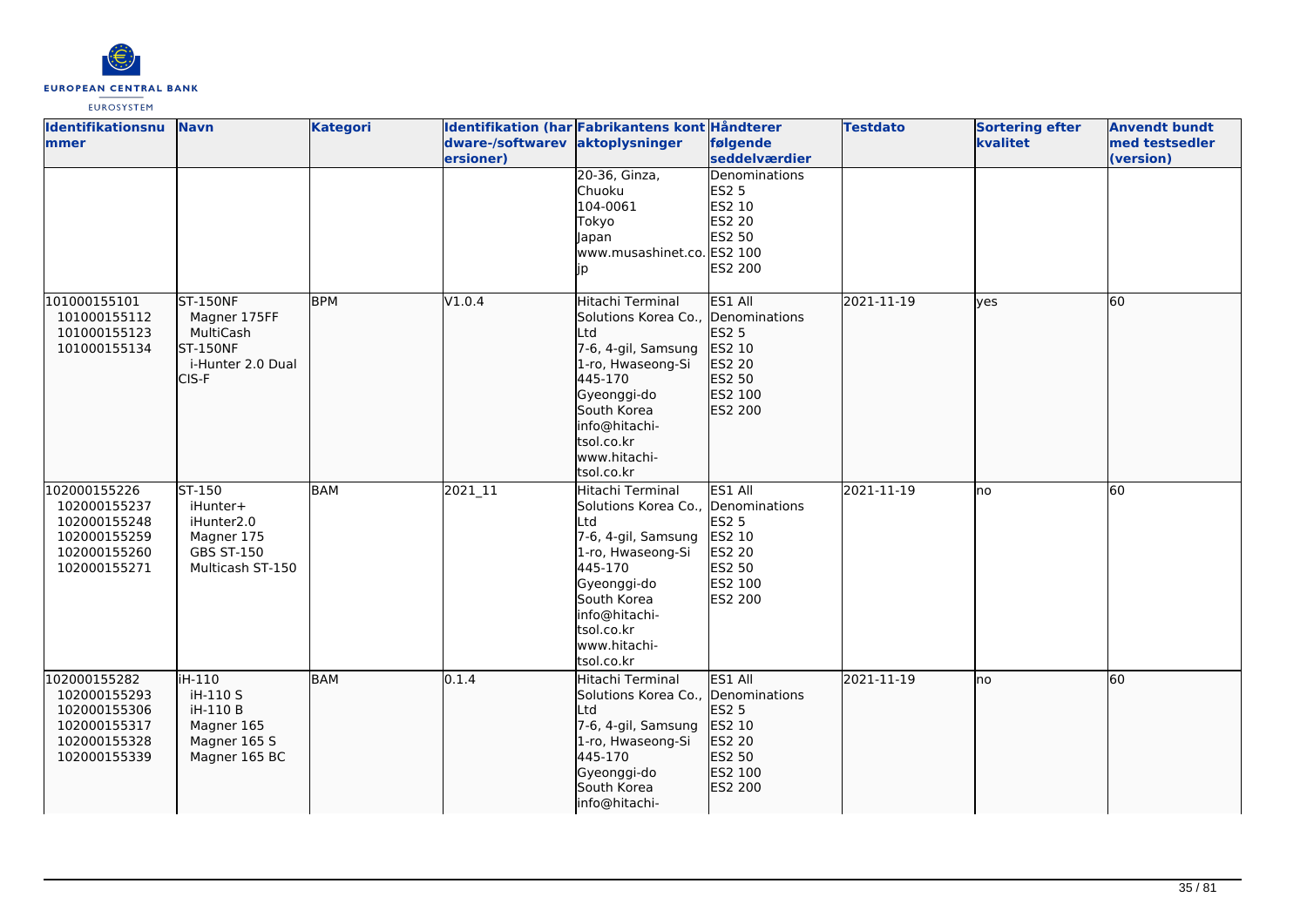

| <b>Identifikationsnu</b><br>mmer | <b>Navn</b>              | <b>Kategori</b> | dware-/softwarev aktoplysninger<br>ersioner)             | Identifikation (har Fabrikantens kont Håndterer                                                                                               | følgende<br>seddelværdier                                                                    | <b>Testdato</b> | <b>Sortering efter</b><br>kvalitet | <b>Anvendt bundt</b><br>med testsedler<br>(version) |
|----------------------------------|--------------------------|-----------------|----------------------------------------------------------|-----------------------------------------------------------------------------------------------------------------------------------------------|----------------------------------------------------------------------------------------------|-----------------|------------------------------------|-----------------------------------------------------|
|                                  |                          |                 |                                                          | tsol.co.kr<br>www.hitachi-<br>tsol.co.kr                                                                                                      |                                                                                              |                 |                                    |                                                     |
| 102000111893                     | P30                      | BAM             | Micro Processor type Plus Banking<br>Main P-2.1.0 14.2.4 | Machines Co Ltd<br>Dangsandong-6Ka,<br>Youngdeungpo-Ku<br>340-4<br>Seoul<br>Korea<br>plus@plus.co.kr<br>www.plus.co.kr                        | ES1 All<br>Denominations<br><b>ES2 5</b><br>ES2 10<br>ES2 20<br>ES2 50<br>ES2 100<br>ES2 200 | 2021-11-18      | lno                                | 60                                                  |
| 102000155055                     | let Scan iFX3 i236       | <b>BAM</b>      | EURO REVISION 7.31 Cummins-Allison                       | Corp<br>891 Feehandville<br>Drive<br>IL 60056<br>MT. Prospect<br><b>USA</b><br>www.cumminsalliso<br>n.com                                     | ES1 All<br>Denominations<br>ES2 5<br>ES2 10<br>ES2 20<br>ES2 50<br>ES2 100<br>ES2 200        | 2021-11-18      | lno                                | 60                                                  |
| 103000144427<br>103000144438     | <b>RBG-200</b><br>RZ-200 | <b>TARM</b>     | <b>HVD-200</b><br>6616                                   | <b>Glory Global</b><br>Solutions<br>Thomas-Edison-Platz ES2 5<br>63263<br>Neu-Isenburg<br>Germany<br>www.gloryglobalsolu ES2 200<br>tions.com | ES1 All<br>Denominations<br>ES2 10<br>ES2 20<br>ES2 50<br>ES2 100                            | 2021-11-17      | lyes                               | 60                                                  |
| 103000144449<br>103000144450     | <b>RBG-200</b><br>RZ-200 | <b>TARM</b>     | <b>HVD-210</b><br>6616                                   | Glory Global<br>Solutions<br>Thomas-Edison-Platz ES2 5<br>63263<br>Neu-Isenburg<br>Germany<br>www.gloryglobalsolu ES2 200<br>tions.com        | ES1 All<br>Denominations<br>ES2 10<br>ES2 20<br>ES2 50<br>ES2 100                            | 2021-11-17      | ves                                | 60                                                  |
| 101000145745                     | <b>USF-50</b>            | <b>BPM</b>      | 0317                                                     | <b>Glory Global</b>                                                                                                                           | ES1 All                                                                                      | 2021-11-17      | yes                                | 60                                                  |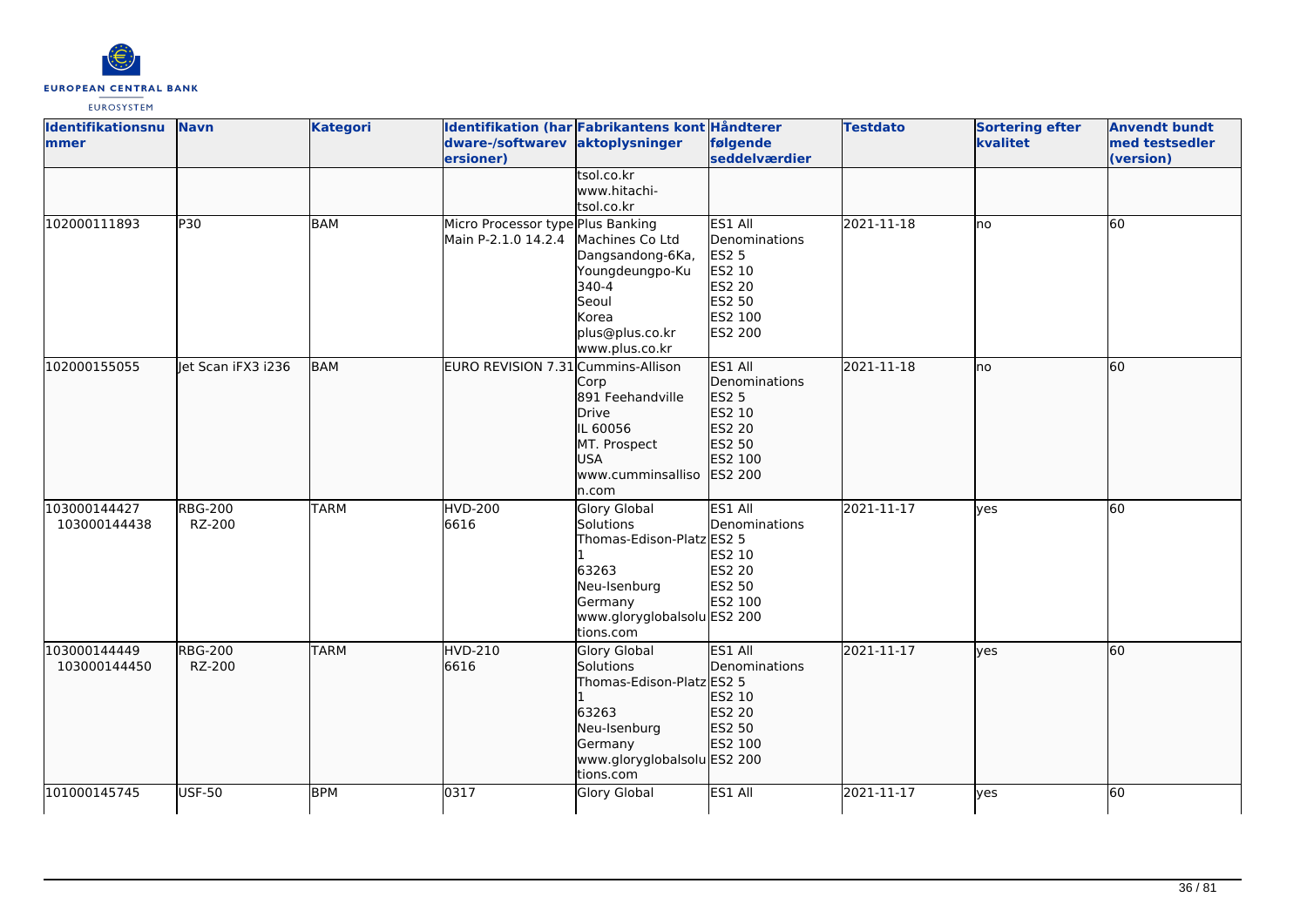

| <b>Identifikationsnu</b> | <b>Navn</b>       | <b>Kategori</b> |                  | Identifikation (har Fabrikantens kont Håndterer |                | <b>Testdato</b> | <b>Sortering efter</b> | <b>Anvendt bundt</b> |
|--------------------------|-------------------|-----------------|------------------|-------------------------------------------------|----------------|-----------------|------------------------|----------------------|
| <b>mmer</b>              |                   |                 | dware-/softwarev | aktoplysninger                                  | følgende       |                 | kvalitet               | med testsedler       |
|                          |                   |                 | ersioner)        |                                                 | seddelværdier  |                 |                        | (version)            |
|                          |                   |                 |                  | Solutions                                       | Denominations  |                 |                        |                      |
|                          |                   |                 |                  | Thomas-Edison-Platz ES2 5                       |                |                 |                        |                      |
|                          |                   |                 |                  |                                                 | ES2 10         |                 |                        |                      |
|                          |                   |                 |                  | 63263                                           | ES2 20         |                 |                        |                      |
|                          |                   |                 |                  | Neu-Isenburg                                    | ES2 50         |                 |                        |                      |
|                          |                   |                 |                  | Germany                                         | ES2 100        |                 |                        |                      |
|                          |                   |                 |                  | www.gloryglobalsolu ES2 200                     |                |                 |                        |                      |
|                          |                   |                 |                  | tions.com                                       |                |                 |                        |                      |
| 101000145756             | USF-51            | <b>BPM</b>      | $\sqrt{0317}$    | <b>Glory Global</b>                             | <b>ES1 All</b> | 2021-11-17      | lyes                   | 60                   |
|                          |                   |                 |                  | Solutions                                       | Denominations  |                 |                        |                      |
|                          |                   |                 |                  | Thomas-Edison-Platz ES2 5                       |                |                 |                        |                      |
|                          |                   |                 |                  |                                                 | ES2 10         |                 |                        |                      |
|                          |                   |                 |                  | 63263                                           | ES2 20         |                 |                        |                      |
|                          |                   |                 |                  | Neu-Isenburg                                    | ES2 50         |                 |                        |                      |
|                          |                   |                 |                  | Germany                                         | ES2 100        |                 |                        |                      |
|                          |                   |                 |                  | www.gloryglobalsolu ES2 200                     |                |                 |                        |                      |
|                          |                   |                 |                  | tions.com                                       |                |                 |                        |                      |
| 101000145767             | <b>USF-300</b>    | <b>BPM</b>      | HVD-2XX          | <b>Glory Global</b>                             | ES1 All        | 2021-11-17      | <b>ves</b>             | 60                   |
| 101000145778             | <b>USF-100EU2</b> |                 | 0317             | Solutions                                       | Denominations  |                 |                        |                      |
| 101000145789             | <b>UW-500EU2</b>  |                 |                  | Thomas-Edison-Platz ES2 5                       |                |                 |                        |                      |
| 101000145790             | <b>UW-600EU2</b>  |                 |                  |                                                 | ES2 10         |                 |                        |                      |
| 101000145803             | <b>UW-700EU2</b>  |                 |                  | 63263                                           | <b>ES2 20</b>  |                 |                        |                      |
| 101000145814             | <b>UW-800EU2</b>  |                 |                  | Neu-Isenburg                                    | ES2 50         |                 |                        |                      |
| 101000145870             | <b>USF-120</b>    |                 |                  | Germany                                         | ES2 100        |                 |                        |                      |
|                          |                   |                 |                  | www.gloryglobalsolu ES2 200                     |                |                 |                        |                      |
|                          |                   |                 |                  | tions.com                                       |                |                 |                        |                      |
| 101000145825             | UW-F4             | <b>BPM</b>      | HVD-310          | Glory Global                                    | <b>ES1 All</b> | 2021-11-17      | lves                   | 60                   |
| 101000145836             | <b>UW-F12</b>     |                 | 0027             | Solutions                                       | Denominations  |                 |                        |                      |
| 101000145847             | <b>UW-F16</b>     |                 |                  | Thomas-Edison-Platz ES2 5                       |                |                 |                        |                      |
| 101000145858             | UW-F8             |                 |                  |                                                 | ES2 10         |                 |                        |                      |
| 101000146815             | GDB-100           |                 |                  | 63263                                           | ES2 20         |                 |                        |                      |
| 101000146826             | GDB-200           |                 |                  | Neu-Isenburg                                    | ES2 50         |                 |                        |                      |
|                          |                   |                 |                  | Germany                                         | ES2 100        |                 |                        |                      |
|                          |                   |                 |                  | www.gloryglobalsolu ES2 200                     |                |                 |                        |                      |
|                          |                   |                 |                  | tions.com                                       |                |                 |                        |                      |
| 102000155044             | BIMAC B-666       | <b>BAM</b>      | 6483             | Prema GmbH                                      | ES1 All        | 2021-11-12      | lno                    | 60                   |
|                          |                   |                 |                  | Tychbodenstrasse 9                              | Denominations  |                 |                        |                      |
|                          |                   |                 |                  | 4663                                            | <b>ES2 5</b>   |                 |                        |                      |
|                          |                   |                 |                  | Oftringen                                       | ES2 10         |                 |                        |                      |
|                          |                   |                 |                  | Switzerland                                     | ES2 20         |                 |                        |                      |
|                          |                   |                 |                  |                                                 |                |                 |                        |                      |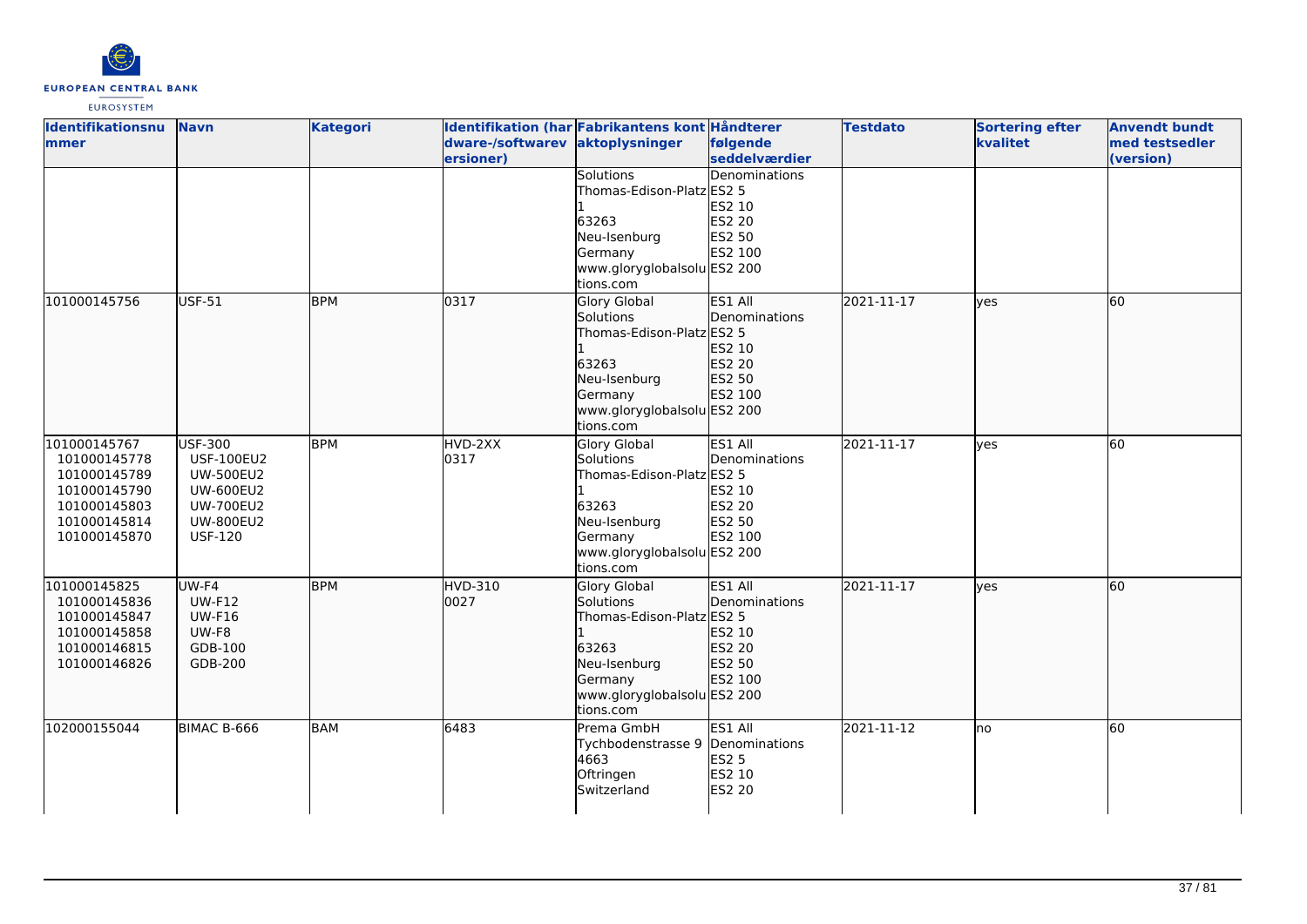

| <b>Identifikationsnu</b><br><b>mmer</b>                                                                                                                                                      | <b>Navn</b>                                                                                                                                                                                             | <b>Kategori</b> | dware-/softwarev aktoplysninger<br>ersioner)             | Identifikation (har Fabrikantens kont Håndterer                                                                                                                      | følgende<br><b>seddelværdier</b>                                                             | <b>Testdato</b> | <b>Sortering efter</b><br>kvalitet | <b>Anvendt bundt</b><br>med testsedler<br>(version) |
|----------------------------------------------------------------------------------------------------------------------------------------------------------------------------------------------|---------------------------------------------------------------------------------------------------------------------------------------------------------------------------------------------------------|-----------------|----------------------------------------------------------|----------------------------------------------------------------------------------------------------------------------------------------------------------------------|----------------------------------------------------------------------------------------------|-----------------|------------------------------------|-----------------------------------------------------|
|                                                                                                                                                                                              |                                                                                                                                                                                                         |                 |                                                          | sascha.steinmann@<br>prema.ch<br>www.prema.ch                                                                                                                        | <b>ES2 50</b><br>ES2 100<br><b>ES2 200</b>                                                   |                 |                                    |                                                     |
| 102000154851<br>102000154862<br>102000154873<br>102000154884<br>102000154895<br>102000154908<br>102000154919<br>102000154920<br>102000154931<br>102000154942<br>102000154953<br>102000154964 | <b>BCS-160</b><br>DM-150D<br><b>BNC-7100</b><br>BCS-150 PLUS<br>BCS-160 PLUS<br><b>ZSA 3500SN</b><br><b>SKTM 8002</b><br>Magner 152DC<br>Magner 152DC+<br><b>SK-170V</b><br>DTK-3100 PLUS<br>Magner 152 | BAM             | Mainboard: 010507, Suzhou Ribao<br>Imageboard:<br>020507 | Technology Co., Ltd<br>No.299, YuanQi Rd<br>Yuanhe Technology<br>Park<br>Xiangcheng<br>215133<br>Suzhou<br>China<br>info@nippo.com.cn<br>www.ribaotechnolog<br>y.com | ES1 All<br>Denominations<br>ES2 5<br>ES2 10<br>ES2 20<br>ES2 50<br>ES2 100<br>ES2 200        | 2021-11-11      | Ino                                | 60                                                  |
| 102000154602                                                                                                                                                                                 | V&T-8800                                                                                                                                                                                                | <b>BAM</b>      | V2.7                                                     | V&T (Wei Ke)<br>5F, Nm 170-1 Hsin-<br>yi Road Sec 3<br>10658<br>Taipei Citty<br>Taiwan<br>www.vtc.com.tw                                                             | ES1 All<br>Denominations<br><b>ES2 5</b><br>ES2 10<br>ES2 20<br>ES2 50<br>ES2 100<br>ES2 200 | 2021-11-03      | lno                                | 60                                                  |
| 102000154613<br>102000154624                                                                                                                                                                 | <b>DSC-100</b><br>MultiCash<br>DSC-100                                                                                                                                                                  | <b>BAM</b>      | 1.00                                                     | Colink International<br>Co.,LTD.<br>4F, NO.70,<br>Roosevelt Road<br>Section 2<br>10084<br>Taipei<br>Taiwan<br>colink@ms64.hinet.<br>net                              | ES1 All<br>Denominations<br>ES2 5<br>ES2 10<br>ES2 20<br>ES2 50<br>ES2 100<br>ES2 200        | 2021-11-03      | Ino                                | 60                                                  |
| 102000154349<br>102000154533                                                                                                                                                                 | et Scan iFX1 i226<br>Jet Scan iFX1 i206                                                                                                                                                                 | <b>BAM</b>      | EURO REVISION 7.31 Cummins-Allison                       | Corp<br>891 Feehandville<br>Drive                                                                                                                                    | ES1 All<br>Denominations<br><b>ES2 5</b><br>ES2 10                                           | 2021-10-28      | lno                                | 60                                                  |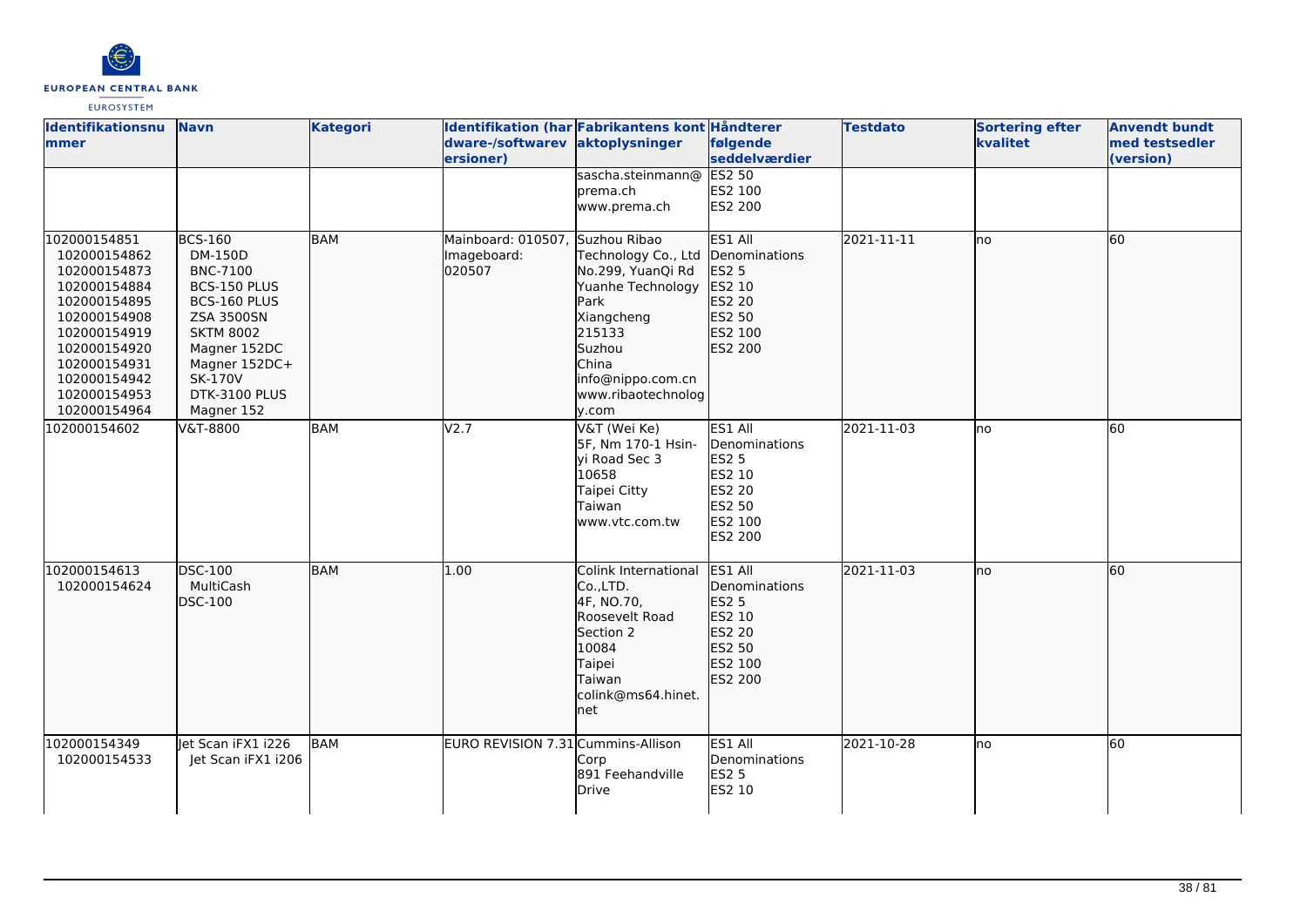

| <b>Identifikationsnu</b> | <b>Navn</b>         | <b>Kategori</b> |                                    | Identifikation (har Fabrikantens kont Håndterer |                           | <b>Testdato</b> | <b>Sortering efter</b> | <b>Anvendt bundt</b>        |
|--------------------------|---------------------|-----------------|------------------------------------|-------------------------------------------------|---------------------------|-----------------|------------------------|-----------------------------|
| <b>mmer</b>              |                     |                 | dware-/softwarev<br>ersioner)      | aktoplysninger                                  | følgende<br>seddelværdier |                 | kvalitet               | med testsedler<br>(version) |
|                          |                     |                 |                                    | IL 60056                                        | <b>ES2 20</b>             |                 |                        |                             |
|                          |                     |                 |                                    | MT. Prospect                                    | ES2 50                    |                 |                        |                             |
|                          |                     |                 |                                    | <b>USA</b>                                      | ES2 100                   |                 |                        |                             |
|                          |                     |                 |                                    | www.cumminsalliso                               | <b>ES2 200</b>            |                 |                        |                             |
|                          |                     |                 |                                    | n.com                                           |                           |                 |                        |                             |
| 101000154371             | Jet Scan iFX1 1427  | <b>BPM</b>      | EUR 7.31, CFF 7.20                 | Cummins-Allison                                 | ES1 All                   | 2021-10-28      | lves                   | 60                          |
|                          |                     |                 |                                    | Corp                                            | Denominations             |                 |                        |                             |
|                          |                     |                 |                                    | 891 Feehandville                                | ES2 5                     |                 |                        |                             |
|                          |                     |                 |                                    | <b>Drive</b>                                    | ES2 10                    |                 |                        |                             |
|                          |                     |                 |                                    | IL 60056                                        | ES2 20                    |                 |                        |                             |
|                          |                     |                 |                                    | MT. Prospect                                    | ES2 50                    |                 |                        |                             |
|                          |                     |                 |                                    | <b>USA</b>                                      | ES2 100                   |                 |                        |                             |
|                          |                     |                 |                                    | www.cumminsalliso                               | ES2 200                   |                 |                        |                             |
|                          |                     |                 |                                    | n.com                                           |                           |                 |                        |                             |
| 102000154383             | llet Scan iFX3 i436 | <b>BAM</b>      | EURO REVISION 7.31 Cummins-Allison |                                                 | ES1 All                   | 2021-10-28      | lno                    | 60                          |
|                          |                     |                 |                                    | Corp                                            | Denominations             |                 |                        |                             |
|                          |                     |                 |                                    | 891 Feehandville                                | <b>ES2 5</b>              |                 |                        |                             |
|                          |                     |                 |                                    | <b>Drive</b>                                    | ES2 10                    |                 |                        |                             |
|                          |                     |                 |                                    | IL 60056                                        | ES2 20                    |                 |                        |                             |
|                          |                     |                 |                                    |                                                 | ES2 50                    |                 |                        |                             |
|                          |                     |                 |                                    | MT. Prospect<br><b>USA</b>                      | ES2 100                   |                 |                        |                             |
|                          |                     |                 |                                    |                                                 |                           |                 |                        |                             |
|                          |                     |                 |                                    | www.cumminsalliso                               | ES2 200                   |                 |                        |                             |
|                          |                     |                 |                                    | n.com                                           |                           |                 |                        |                             |
| 102000154429             | Jet Scan iFX1 1406  | <b>BAM</b>      | EURO REVISION 7.31 Cummins-Allison |                                                 | ES1 All                   | 2021-10-28      | lno                    | 60                          |
| 102000154430             | Jetscan iFX1 i426   |                 |                                    | Corp                                            | Denominations             |                 |                        |                             |
|                          |                     |                 |                                    | 891 Feehandville                                | <b>ES2 5</b>              |                 |                        |                             |
|                          |                     |                 |                                    | <b>Drive</b>                                    | ES2 10                    |                 |                        |                             |
|                          |                     |                 |                                    | IL 60056                                        | ES2 20                    |                 |                        |                             |
|                          |                     |                 |                                    | MT. Prospect                                    | ES2 50                    |                 |                        |                             |
|                          |                     |                 |                                    | <b>USA</b>                                      | ES2 100                   |                 |                        |                             |
|                          |                     |                 |                                    | www.cumminsalliso                               | ES2 200                   |                 |                        |                             |
|                          |                     |                 |                                    | n.com                                           |                           |                 |                        |                             |
| 101000154473             | Holenburg HT 8030   | BPM             | C <sub>25</sub>                    | Iternet-European                                | ES1 All                   | 2021-10-28      | <b>ves</b>             | 60                          |
|                          |                     |                 |                                    | Distribution                                    | Denominations             |                 |                        |                             |
|                          |                     |                 |                                    | Via S. Merli 64/66                              | <b>ES2 5</b>              |                 |                        |                             |
|                          |                     |                 |                                    | 29122                                           | ES2 10                    |                 |                        |                             |
|                          |                     |                 |                                    | Piacenza                                        | ES2 20                    |                 |                        |                             |
|                          |                     |                 |                                    | Italy                                           | ES2 50                    |                 |                        |                             |
|                          |                     |                 |                                    | www.iternet-security ES2 100                    |                           |                 |                        |                             |
|                          |                     |                 |                                    | systems.com                                     | ES2 200                   |                 |                        |                             |
|                          |                     |                 |                                    |                                                 |                           |                 |                        |                             |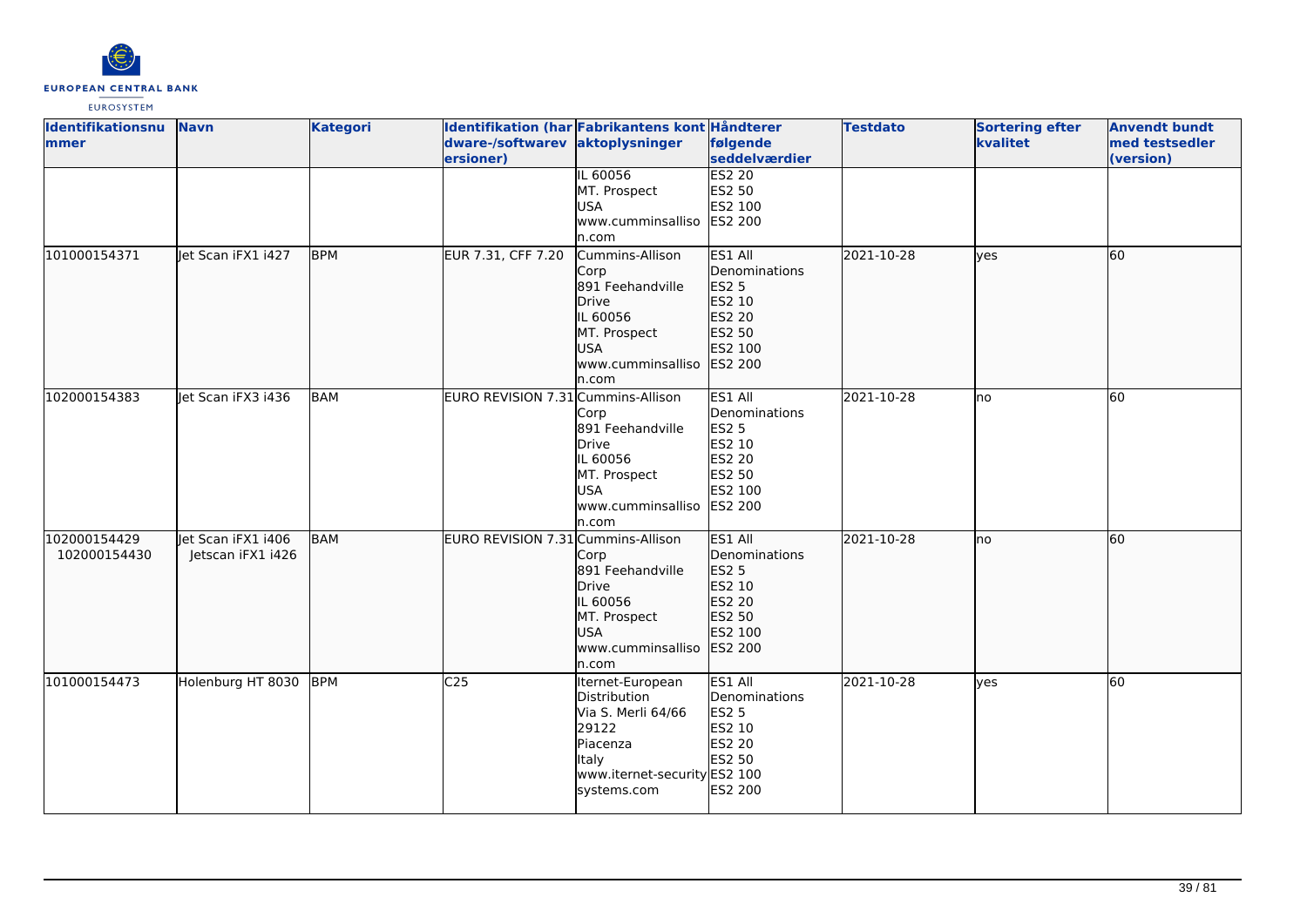

| <b>Identifikationsnu</b><br>mmer                                                                                             | <b>Navn</b>                                                                                                                                                                       | <b>Kategori</b> | Identifikation (har Fabrikantens kont Håndterer<br>dware-/softwarev<br>ersioner) | aktoplysninger                                                                                                          | følgende<br>seddelværdier                                                                           | <b>Testdato</b> | <b>Sortering efter</b><br>kvalitet | <b>Anvendt bundt</b><br>med testsedler<br>(version) |
|------------------------------------------------------------------------------------------------------------------------------|-----------------------------------------------------------------------------------------------------------------------------------------------------------------------------------|-----------------|----------------------------------------------------------------------------------|-------------------------------------------------------------------------------------------------------------------------|-----------------------------------------------------------------------------------------------------|-----------------|------------------------------------|-----------------------------------------------------|
| 102000154281<br>102000154511                                                                                                 | let Scan iFX2 i226<br>Jet Scan iFX2 i206                                                                                                                                          | BAM             | EURO REVISION 7.31 Cummins-Allison                                               | Corp<br>891 Feehandville<br><b>Drive</b><br>IL 60056<br>MT. Prospect<br><b>USA</b><br>www.cumminsalliso<br>n.com        | ES1 All<br><b>Denominations</b><br>ES2 5<br>ES2 10<br>ES2 20<br>ES2 50<br>ES2 100<br>ES2 200        | 2021-10-27      | no                                 | 60                                                  |
| 102000154305<br>102000154522                                                                                                 | Jet Scan IFX1 1224<br>Jet Scan iFX1 i204                                                                                                                                          | BAM             | EURO REVISION 7.31 Cummins-Allison                                               | Corp<br>891 Feehandville<br>Drive<br>IL 60056<br>MT. Prospect<br><b>USA</b><br>www.cumminsalliso<br>n.com               | ES1 All<br>Denominations<br><b>ES2 5</b><br>ES2 10<br>ES2 20<br>ES2 50<br>ES2 100<br><b>ES2 200</b> | 2021-10-27      | no                                 | 60                                                  |
| 102000154327                                                                                                                 | let Scan iFX3 i238                                                                                                                                                                | <b>BAM</b>      | EURO REVISION 7.31 Cummins-Allison                                               | Corp<br>891 Feehandville<br><b>Drive</b><br>IL 60056<br>MT. Prospect<br>USA<br>www.cumminsalliso<br>n.com               | ES1 All<br>Denominations<br>ES2 5<br>ES2 10<br>ES2 20<br>ES2 50<br>ES2 100<br>ES2 200               | 2021-10-27      | lno                                | 60                                                  |
| 102000153601<br>102000153612<br>102000153623<br>102000153963<br>102000153974<br>102000153985<br>102000153996<br>102000154009 | U-BUNDLE<br><b>U-BUNDLE P</b><br>U-BUNDLE 2400<br>U-BUNDLE 4000<br>U-BUNDLE 12000<br>U-BUNDLE 2500<br><b>U-BUNDLE</b><br><b>REAR_4000</b><br><b>U-BUNDLE</b><br><b>REAR 12000</b> | <b>BAM</b>      | $\overline{0.12}$                                                                | YOUGO srl<br>Strada Albareto 11<br>10012<br>Bollengo (TO)<br>Italy<br>info@yougo-<br>tech.com<br>www.yougo-<br>tech.com | ES1 All<br>Denominations<br><b>ES2 5</b><br>ES2 10<br>ES2 20<br>ES2 50<br>ES2 100<br>ES2 200        | 2021-10-26      | no                                 | 60                                                  |
| 102000154123                                                                                                                 | let Scan 150                                                                                                                                                                      | <b>BAM</b>      | <b>EURO REVISION</b><br>3.0.82                                                   | Cummins-Allison<br>Corp<br>891 Feehandville                                                                             | ES1 All<br>Denominations<br>ES2 5                                                                   | 2021-10-22      | no                                 | 60                                                  |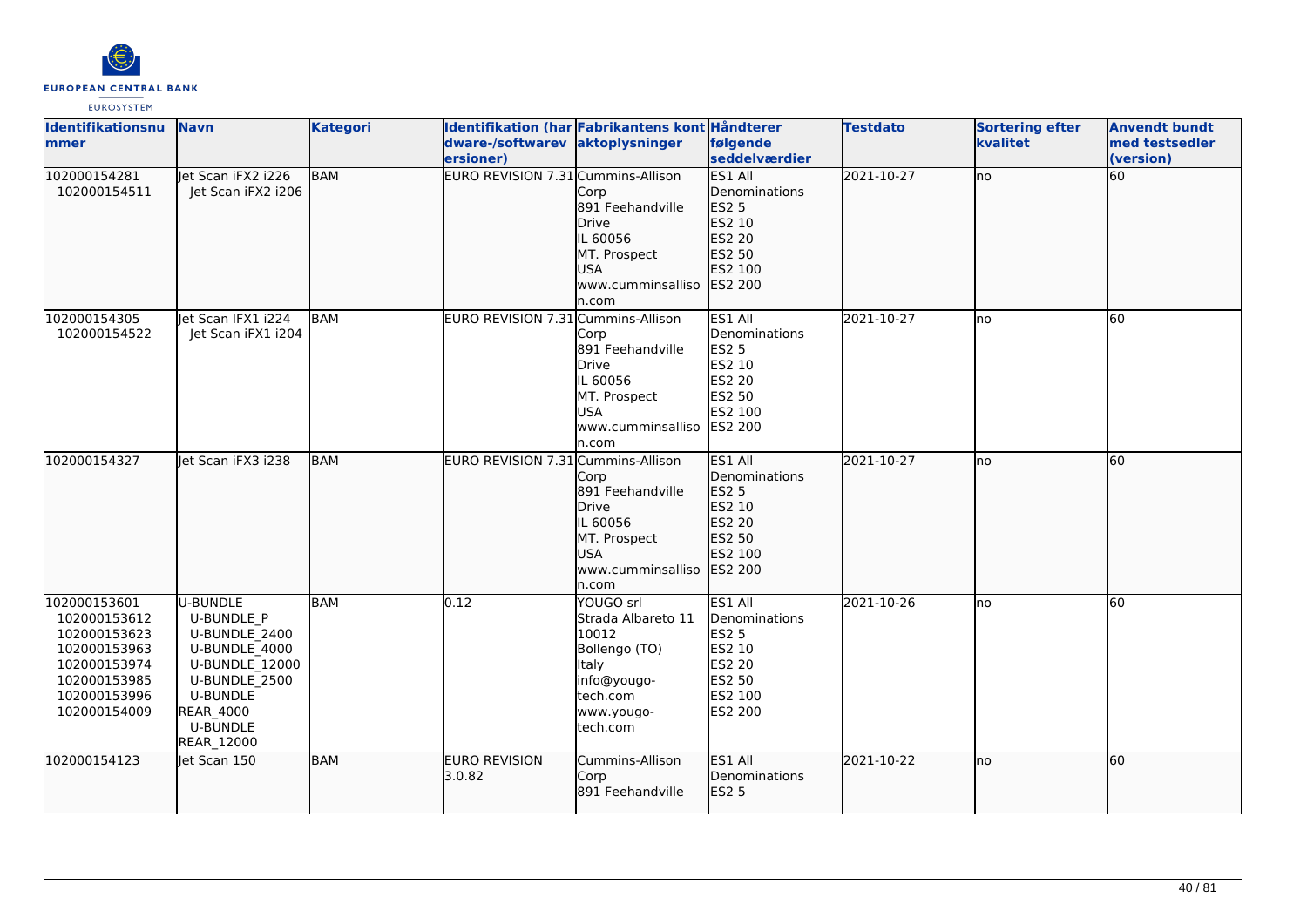

| Identifikationsnu<br>mmer | <b>Navn</b>             | <b>Kategori</b> | dware-/softwarev aktoplysninger<br>ersioner)       | Identifikation (har Fabrikantens kont Håndterer                                                                                            | følgende<br>seddelværdier                                                                                                                  | <b>Testdato</b> | <b>Sortering efter</b><br>kvalitet | <b>Anvendt bundt</b><br>med testsedler<br>(version) |
|---------------------------|-------------------------|-----------------|----------------------------------------------------|--------------------------------------------------------------------------------------------------------------------------------------------|--------------------------------------------------------------------------------------------------------------------------------------------|-----------------|------------------------------------|-----------------------------------------------------|
|                           |                         |                 |                                                    | Drive<br>IL 60056<br>MT. Prospect<br><b>USA</b><br>www.cumminsalliso<br>n.com                                                              | <b>ES2 10</b><br>ES2 20<br>ES2 50<br>ES2 100<br>ES2 200                                                                                    |                 |                                    |                                                     |
| 104000154659              | Scan Coin AB<br>SDS-760 | <b>TAM</b>      | N-Gene F<br>RECO Ver: 1.37B                        | Scan Coin AB<br>Jägershillgaten 26<br>SE-213 75<br>Malmö<br>Sweden<br>info@scancoin.se<br>www.scancoin.com                                 | <b>ES15</b><br>ES1 10<br>ES1 20<br>ES1 50<br>ES1 100<br>ES1 200<br><b>ES2 5</b><br>ES2 10<br><b>ES2 20</b><br>ES2 50<br>ES2 100<br>ES2 200 | 2021-10-22      | no                                 | 60                                                  |
| 101000136276              | NC-7100                 | <b>BPM</b>      | EUR 002.107                                        | Masterwork<br>Automodules<br>4F, 223, Chong Yang ES2 5<br>Rd<br>115 Nangang<br>Taipei<br>Taiwan<br>www.automodules.c ES2 200<br>lom        | ES1 All<br>Denominations<br>ES2 10<br>ES2 20<br>ES2 50<br>ES2 100                                                                          | 2021-10-21      | lyes                               | 60                                                  |
| 101000136891              | <b>NC-8500</b>          | <b>BPM</b>      | EUR002.014                                         | Masterwork<br>Automodules<br>4F, 223, Chong Yang ES2 5<br><b>Rd</b><br>115 Nangang<br>Taipei<br>Taiwan<br>www.automodules.c ES2 200<br>lom | ES1 All<br>Denominations<br>ES2 10<br><b>ES2 20</b><br>ES2 50<br>ES2 100                                                                   | 2021-10-19      | yes                                | 60                                                  |
| 102000153816              | DL-2000                 | BAM             | <b>Roller Friction</b><br>Feeding System<br>211019 | <b>Billcon Corporation</b><br>2-5-24 Kuji Takatsu- Denominations<br>ku                                                                     | ES1 All<br><b>ES2 5</b>                                                                                                                    | 2021-10-19      | lno                                | 60                                                  |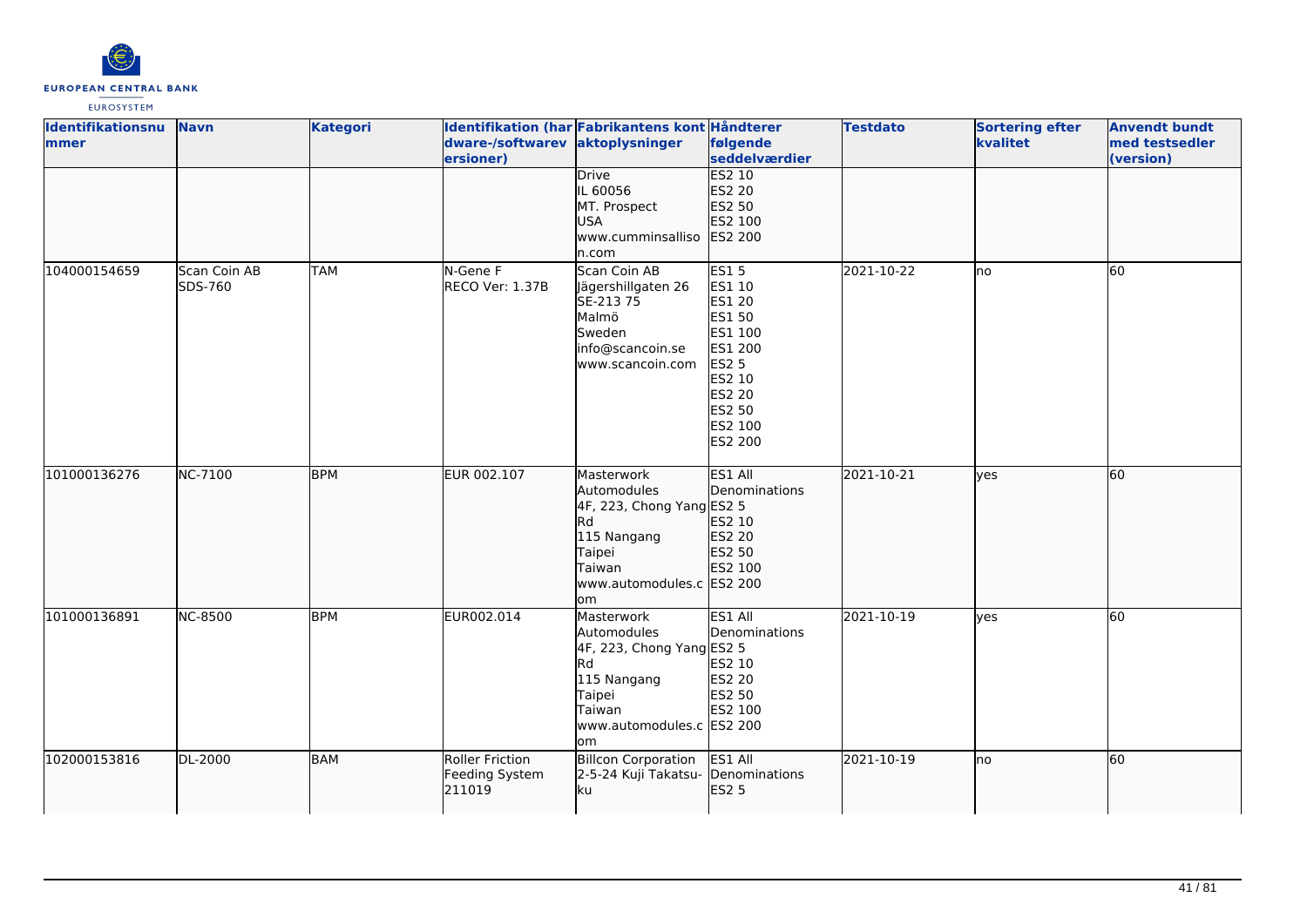

| <b>Identifikationsnu</b><br>mmer | <b>Navn</b>                | <b>Kategori</b> | dware-/softwarev aktoplysninger<br>ersioner) | Identifikation (har Fabrikantens kont Håndterer                                                                                                                         | følgende<br>seddelværdier                                                          | <b>Testdato</b> | <b>Sortering efter</b><br>kvalitet | <b>Anvendt bundt</b><br>med testsedler<br>(version) |
|----------------------------------|----------------------------|-----------------|----------------------------------------------|-------------------------------------------------------------------------------------------------------------------------------------------------------------------------|------------------------------------------------------------------------------------|-----------------|------------------------------------|-----------------------------------------------------|
|                                  |                            |                 |                                              | 2130032<br>Kawasaki<br>Japan<br>www.billcon.co.jp                                                                                                                       | <b>ES2 10</b><br>ES2 20<br>ES2 50<br>ES2 100<br>ES2 200                            |                 |                                    |                                                     |
| 101000153940                     | NC-7500                    | <b>BPM</b>      | EUR 002.107                                  | Masterwork<br>Automodules<br>4F, 223, Chong Yang ES2 5<br><b>Rd</b><br>115 Nangang<br>Taipei<br>Taiwan<br>www.automodules.c ES2 200<br>om                               | ES1 All<br>Denominations<br>ES2 10<br>ES2 20<br>ES2 50<br>ES2 100                  | 2021-10-19      | <b>l</b> ves                       | 60                                                  |
| 102000154828                     | V800                       | BAM             | V5.40                                        | Detectalia Europe<br>S.L.U.<br>C/Catalunya 25B<br>Poligono Industrial ElES2 10<br>Pastoret<br>3640<br>Monóvar (Alicante)<br>Spain<br>www.detectalia.com                 | ES1 All<br>Denominations<br><b>ES2 5</b><br>ES2 20<br>ES2 50<br>ES2 100<br>ES2 200 | 2021-10-18      | lno                                | 60                                                  |
| 102000154760<br>102000154771     | Lince-600<br>BT-600        | <b>BAM</b>      | <b>IMAGE 165M</b>                            | Kobo Science &<br>Technology Co Ltd<br>Room 906 No.1<br>Building Runjie<br>Mansion Dengwei RdES2 20<br>PC 215011<br>Suzhou Jiangsu<br>China<br>www.kobotechweb.c<br>lom | ES1 All<br>Denominations<br><b>ES2 5</b><br>ES2 10<br>ES2 50<br>ES2 100<br>ES2 200 | 2021-10-15      | lno                                | 60                                                  |
| 102000154782<br>102000154793     | Lince-700<br><b>BT-700</b> | <b>BAM</b>      | <b>IMAGE 20121</b>                           | Kobo Science &<br>Technology Co Ltd<br>Room 906 No.1<br>Building Runjie<br>Mansion Dengwei RdES2 20<br>PC 215011                                                        | ES1 All<br>Denominations<br>ES2 5<br>ES2 10<br>ES2 50                              | 2021-10-15      | lno                                | <b>60</b>                                           |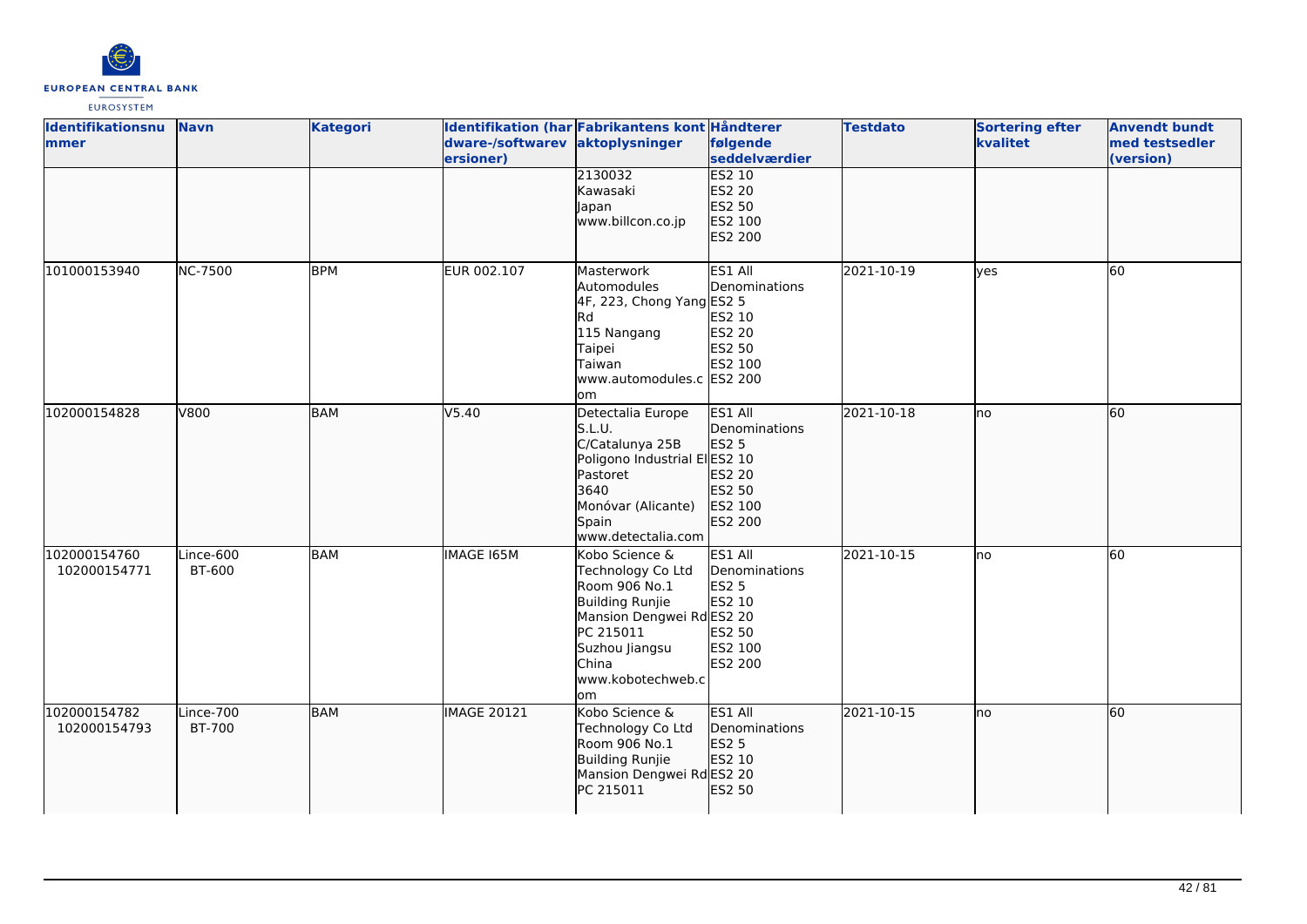

| <b>Identifikationsnu</b><br>lmmer            | <b>Navn</b>                                 | <b>Kategori</b> | dware-/softwarev aktoplysninger<br>ersioner) | Identifikation (har Fabrikantens kont Håndterer                                                                                                               | følgende<br>seddelværdier                                                           | <b>Testdato</b> | <b>Sortering efter</b><br>kvalitet | <b>Anvendt bundt</b><br>med testsedler<br>(version) |
|----------------------------------------------|---------------------------------------------|-----------------|----------------------------------------------|---------------------------------------------------------------------------------------------------------------------------------------------------------------|-------------------------------------------------------------------------------------|-----------------|------------------------------------|-----------------------------------------------------|
|                                              |                                             |                 |                                              | Suzhou Jiangsu<br>China<br>www.kobotechweb.c<br>lom                                                                                                           | <b>ES2 100</b><br>ES2 200                                                           |                 |                                    |                                                     |
| 101000125024<br>101000125035<br>101000154133 | GA-QFJ2101<br>BT-2101<br><b>JBYD GA200</b>  | <b>BPM</b>      | EUR.02.05                                    | Shangai Guao<br>Electronic<br>Technology Co., Ltd. ES2 5<br>6,Alley 1225 TonPu<br>Road, PuTuo Distric<br>Shanghai<br>China<br>sales@gooao.cn<br>www.gu-ao.com | ES1 All<br>Denominations<br>ES2 10<br>ES2 20<br>ES2 50<br>ES2 100<br><b>ES2 200</b> | 2021-10-14      | lves                               | <b>60</b>                                           |
| 101000154155<br>101000154166<br>101000154177 | GA-QFJ2101 A10<br>JBYD GA200<br>BT-2101 A10 | <b>BPM</b>      | EUR.03.03                                    | Shangai Guao<br>Electronic<br>Technology Co., Ltd. ES2 5<br>6,Alley 1225 TonPu<br>Road, PuTuo Distric<br>Shanghai<br>China<br>sales@gooao.cn<br>www.gu-ao.com | ES1 All<br>Denominations<br>ES2 10<br>ES2 20<br>ES2 50<br>ES2 100<br>ES2 200        | 2021-10-14      | lves                               | 60                                                  |
| 101000153837<br>101000153860                 | <b>BPS M7 RBSS</b><br>BPS M5                | <b>BPM</b>      | <b>EUR V2.52</b>                             | Giesecke+Devrient<br>Currency<br>Technology GmbH<br>Prinzregentenstraße ES2 10<br>159<br>81677<br>Munich<br>Germany<br>www.gi-de.com                          | ES1 All<br>Denominations<br><b>ES2 5</b><br>ES2 20<br>ES2 50<br>ES2 100<br>ES2 200  | 2021-10-13      | <b>ves</b>                         | 60                                                  |
| 102000153907                                 | Numeron DU                                  | <b>BAM</b>      | EUR_V5.11._DU                                | Giesecke+Devrient<br>Currency<br>Technology GmbH<br>Prinzregentenstraße ES2 10<br>159<br>81677<br>Munich<br>Germany<br>www.gi-de.com                          | ES1 All<br>Denominations<br>ES2 5<br>ES2 20<br>ES2 50<br>ES2 100<br>ES2 200         | 2021-10-13      | Ino                                | 60                                                  |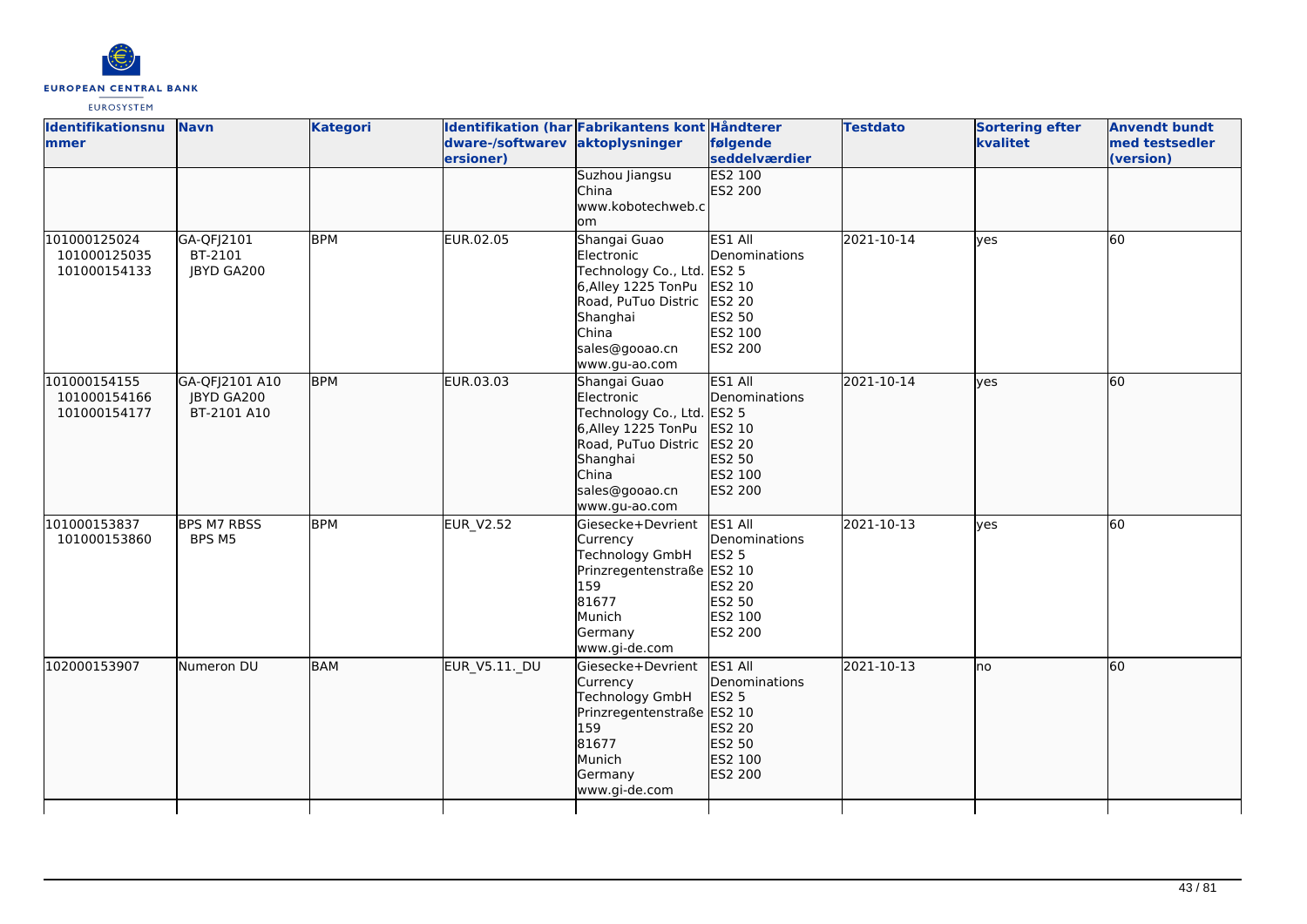

| Identifikationsnu<br>mmer    | <b>Navn</b>      | <b>Kategori</b> | dware-/softwarev aktoplysninger<br>ersioner)                                          | Identifikation (har Fabrikantens kont Håndterer                                                                                             | følgende<br>seddelværdier                                                                 | <b>Testdato</b> | <b>Sortering efter</b><br>kvalitet | <b>Anvendt bundt</b><br>med testsedler<br>(version) |
|------------------------------|------------------|-----------------|---------------------------------------------------------------------------------------|---------------------------------------------------------------------------------------------------------------------------------------------|-------------------------------------------------------------------------------------------|-----------------|------------------------------------|-----------------------------------------------------|
| 102000153918                 | Numeron T        | <b>BAM</b>      | EUR_V5.11._T                                                                          | Giesecke+Devrient<br>Currency<br><b>Technology GmbH</b><br>Prinzregentenstraße ES2 10<br>159<br>81677<br>Munich<br>Germany<br>www.gi-de.com | ES1 All<br>Denominations<br><b>ES2 5</b><br>ES2 20<br>ES2 50<br>ES2 100<br><b>ES2 200</b> | $[2021-10-13]$  | <b>no</b>                          | 60                                                  |
| 101000137299<br>101000137379 | BPS C5<br>BPS C2 | <b>BPM</b>      | EUR Version :<br>10.08.000                                                            | Giesecke+Devrient<br>Currency<br>Technology GmbH<br>Prinzregentenstraße ES2 10<br>159<br>81677<br>Munich<br>Germany<br>www.gi-de.com        | ES1 All<br>Denominations<br>ES2 5<br>ES2 20<br>ES2 50<br>ES2 100<br>ES2 200               | 2021-10-12      | lyes                               | 60                                                  |
| 101000153688                 | BPS C1           | <b>BPM</b>      | <b>HW Rel. 2.3</b><br>$(12 -$ track<br>mechanical<br>Thickness Sensor)<br>EUR_F02.111 | Giesecke+Devrient<br>Currency<br>Technology GmbH<br>Prinzregentenstraße ES2 10<br>159<br>81677<br>Munich<br>Germany<br>www.gi-de.com        | ES1 All<br>Denominations<br><b>ES2 5</b><br>ES2 20<br>ES2 50<br>ES2 100<br>ES2 200        | 2021-10-12      | lyes                               | 60                                                  |
| 101000153699                 | <b>BPS C1</b>    | <b>BPM</b>      | <b>HW Rel. 3.0</b><br>$(19$ -track<br>mechanical<br>Thickness Sensor)<br>EUR_F02.111  | Giesecke+Devrient<br>Currency<br>Technology GmbH<br>Prinzregentenstraße ES2 10<br>159<br>81677<br>Munich<br>Germany<br>www.gi-de.com        | ES1 All<br>Denominations<br><b>ES2 5</b><br>ES2 20<br>ES2 50<br>ES2 100<br>ES2 200        | 2021-10-12      | yes                                | 60                                                  |
| 101000153871                 | BPS M7           | <b>BPM</b>      | <b>EUR_V2.52</b>                                                                      | Giesecke+Devrient<br>Currency<br><b>Technology GmbH</b><br>Prinzregentenstraße ES2 10                                                       | ES1 All<br>Denominations<br>ES2 5                                                         | 2021-10-12      | yes                                | 60                                                  |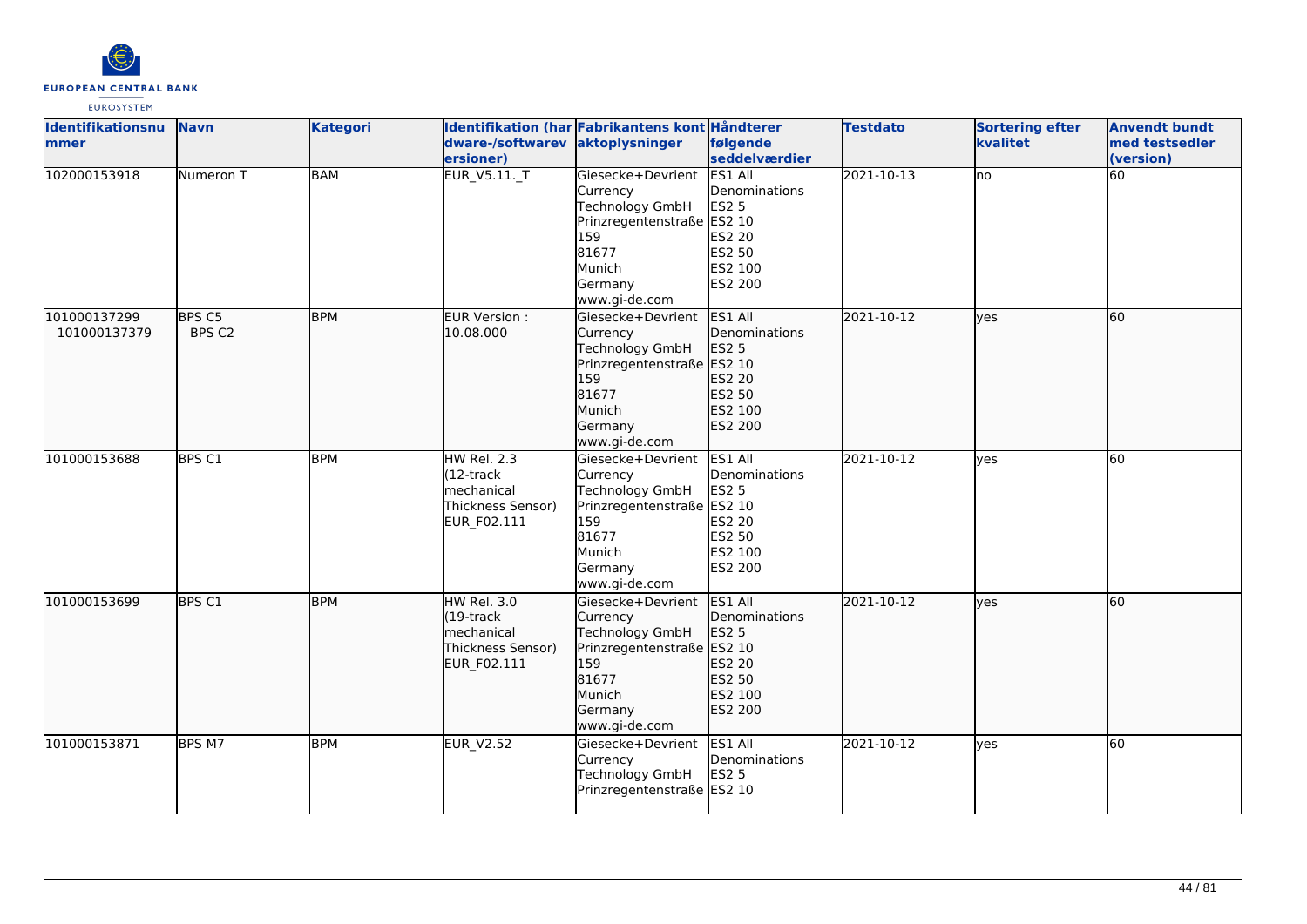

| <b>Identifikationsnu</b> | <b>Navn</b>       | <b>Kategori</b> |                                    | Identifikation (har Fabrikantens kont Håndterer |                | <b>Testdato</b> | <b>Sortering efter</b> | <b>Anvendt bundt</b> |
|--------------------------|-------------------|-----------------|------------------------------------|-------------------------------------------------|----------------|-----------------|------------------------|----------------------|
| lmmer                    |                   |                 | dware-/softwarev                   | aktoplysninger                                  | følgende       |                 | kvalitet               | med testsedler       |
|                          |                   |                 | ersioner)                          |                                                 | seddelværdier  |                 |                        | (version)            |
|                          |                   |                 |                                    | 159                                             | <b>ES2 20</b>  |                 |                        |                      |
|                          |                   |                 |                                    | 81677                                           | <b>ES2 50</b>  |                 |                        |                      |
|                          |                   |                 |                                    | Munich                                          | ES2 100        |                 |                        |                      |
|                          |                   |                 |                                    | Germany                                         | <b>ES2 200</b> |                 |                        |                      |
|                          |                   |                 |                                    | www.gi-de.com                                   |                |                 |                        |                      |
| 101000138826             | BPS C5            | <b>BPM</b>      | EUR Version :                      | Giesecke+Devrient                               | ES1 All        | 2021-10-11      | lyes                   | 60                   |
| 101000138837             | BPS C2            |                 | 10.11.000                          | Currency                                        | Denominations  |                 |                        |                      |
|                          |                   |                 |                                    | Technology GmbH                                 | <b>ES2 5</b>   |                 |                        |                      |
|                          |                   |                 |                                    | Prinzregentenstraße ES2 10                      |                |                 |                        |                      |
|                          |                   |                 |                                    | 159                                             | ES2 20         |                 |                        |                      |
|                          |                   |                 |                                    | 81677                                           | ES2 50         |                 |                        |                      |
|                          |                   |                 |                                    | Munich                                          | ES2 100        |                 |                        |                      |
|                          |                   |                 |                                    | Germany                                         | ES2 200        |                 |                        |                      |
|                          |                   |                 |                                    | www.gi-de.com                                   |                |                 |                        |                      |
| 101000153826             | BPS <sub>C6</sub> | <b>BPM</b>      | SBV22-EUR2 000003Giesecke+Devrient |                                                 | ES1 All        | 2021-10-11      | <b>ves</b>             | 60                   |
|                          |                   |                 |                                    | Currency                                        | Denominations  |                 |                        |                      |
|                          |                   |                 |                                    | Technology GmbH                                 | <b>ES2 5</b>   |                 |                        |                      |
|                          |                   |                 |                                    | Prinzregentenstraße ES2 10                      |                |                 |                        |                      |
|                          |                   |                 |                                    | 159                                             | ES2 20         |                 |                        |                      |
|                          |                   |                 |                                    | 81677                                           | <b>ES2 50</b>  |                 |                        |                      |
|                          |                   |                 |                                    | Munich                                          | ES2 100        |                 |                        |                      |
|                          |                   |                 |                                    | Germany                                         | ES2 200        |                 |                        |                      |
|                          |                   |                 |                                    | www.gi-de.com                                   |                |                 |                        |                      |
| 101000153882             | BPS C5            | <b>BPM</b>      | EUR Version :                      | Giesecke+Devrient                               | ES1 All        | 2021-10-11      | ves                    | 60                   |
| 101000153893             | BPS C2            |                 | 20.16.000                          | Currency                                        | Denominations  |                 |                        |                      |
|                          |                   |                 |                                    | Technology GmbH                                 | <b>ES2 5</b>   |                 |                        |                      |
|                          |                   |                 |                                    | Prinzregentenstraße                             | ES2 10         |                 |                        |                      |
|                          |                   |                 |                                    | 159                                             | ES2 20         |                 |                        |                      |
|                          |                   |                 |                                    | 81677                                           | ES2 50         |                 |                        |                      |
|                          |                   |                 |                                    | Munich                                          | ES2 100        |                 |                        |                      |
|                          |                   |                 |                                    | Germany                                         | ES2 200        |                 |                        |                      |
|                          |                   |                 |                                    | www.gi-de.com                                   |                |                 |                        |                      |
| 101000123259             | letscan iFX1 i427 | <b>BPM</b>      | EUR 7.30, CFF 7.20                 | Cummins-Allison                                 | ES1 All        | 2021-10-06      | yes                    | 60                   |
|                          |                   |                 |                                    | Corp                                            | Denominations  |                 |                        |                      |
|                          |                   |                 |                                    | 891 Feehandville                                | <b>ES2 5</b>   |                 |                        |                      |
|                          |                   |                 |                                    | Drive                                           | ES2 10         |                 |                        |                      |
|                          |                   |                 |                                    | IL 60056                                        | ES2 20         |                 |                        |                      |
|                          |                   |                 |                                    | MT. Prospect                                    | ES2 50         |                 |                        |                      |
|                          |                   |                 |                                    | <b>USA</b>                                      | ES2 100        |                 |                        |                      |
|                          |                   |                 |                                    | www.cumminsalliso                               | <b>ES2 200</b> |                 |                        |                      |
|                          |                   |                 |                                    |                                                 |                |                 |                        |                      |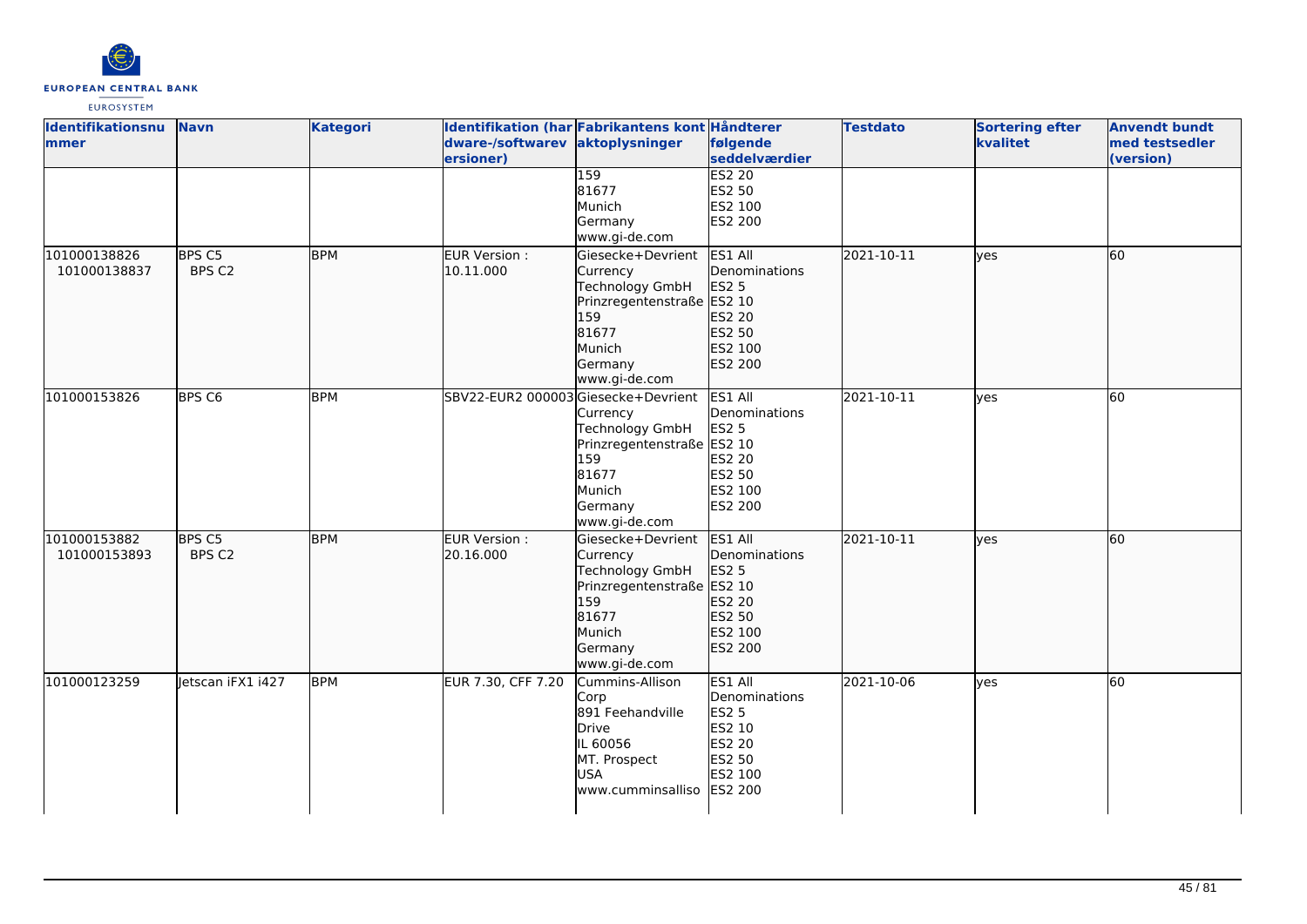

| <b>Identifikationsnu</b><br><b>mmer</b> | <b>Navn</b>           | <b>Kategori</b> | dware-/softwarev aktoplysninger<br>ersioner)      | Identifikation (har Fabrikantens kont Håndterer                                                                          | følgende<br>seddelværdier                                                                                  | <b>Testdato</b> | <b>Sortering efter</b><br>kvalitet | <b>Anvendt bundt</b><br>med testsedler<br>(version) |
|-----------------------------------------|-----------------------|-----------------|---------------------------------------------------|--------------------------------------------------------------------------------------------------------------------------|------------------------------------------------------------------------------------------------------------|-----------------|------------------------------------|-----------------------------------------------------|
| 102000152882                            | SCAN COIN SC-8220 BAM |                 | Denomination Sorter Suzo international<br>$C24-4$ | n.com<br>NL. B.V. / Suzohapp<br>Rijnzathe 12<br>3454PV<br>De Meern<br>Netherlands<br>info@suzohapp.nl<br>eu.suzohapp.com | ES1 All<br>Denominations<br>ES2 5<br>ES2 10<br>ES2 20<br>ES2 50<br>ES2 100<br>ES2 200                      | 2021-09-29      | lno                                | 60                                                  |
| 102000153257                            | BellCount S715        | <b>BAM</b>      | SW: 002.004                                       | <b>BellCon Aps</b><br>Messingvei 64A<br>8940<br>Randers SV<br>Denmark<br>lwww.bellcon.com                                | ES1 All<br>Denominations<br><b>ES2 5</b><br>ES2 10<br>ES2 20<br>ES2 50<br>ES2 100<br>ES2 200               | 2021-09-29      | lno                                | 60                                                  |
| 102000149227                            | BellCount S515        | <b>BAM</b>      | Friction counter<br>V3.030u_S3.003                | <b>BellCon Aps</b><br>Messingvei 64A<br>8940<br>Randers SV<br>Denmark<br>www.bellcon.com                                 | ES1 All<br>Denominations<br>ES2 5<br>ES2 10<br>ES2 20<br>ES2 50<br>ES2 100<br>ES2 200                      | 2021-09-28      | lno                                | 60                                                  |
| 101000153278                            | BellCount S515F       | BPM             | V3.032d_S3.003_F2. BellCon Aps<br>503             | Messingvei 64A<br>8940<br>Randers SV<br>Denmark<br>www.bellcon.com                                                       | ES1 All<br>Denominations<br><b>ES2 5</b><br>ES2 10<br><b>ES2 20</b><br><b>ES2 50</b><br>ES2 100<br>ES2 200 | 2021-09-28      | ves                                | 60                                                  |
| 102000106705                            | TN20                  | <b>BAM</b>      | EUR SW: EUR 03.03                                 | SOUTH Automation<br><b>International GmbH</b><br>Waldeckerstr. 6                                                         | ES1 All<br>Denominations<br>ES2 5                                                                          | 2021-09-27      | lno                                | 60                                                  |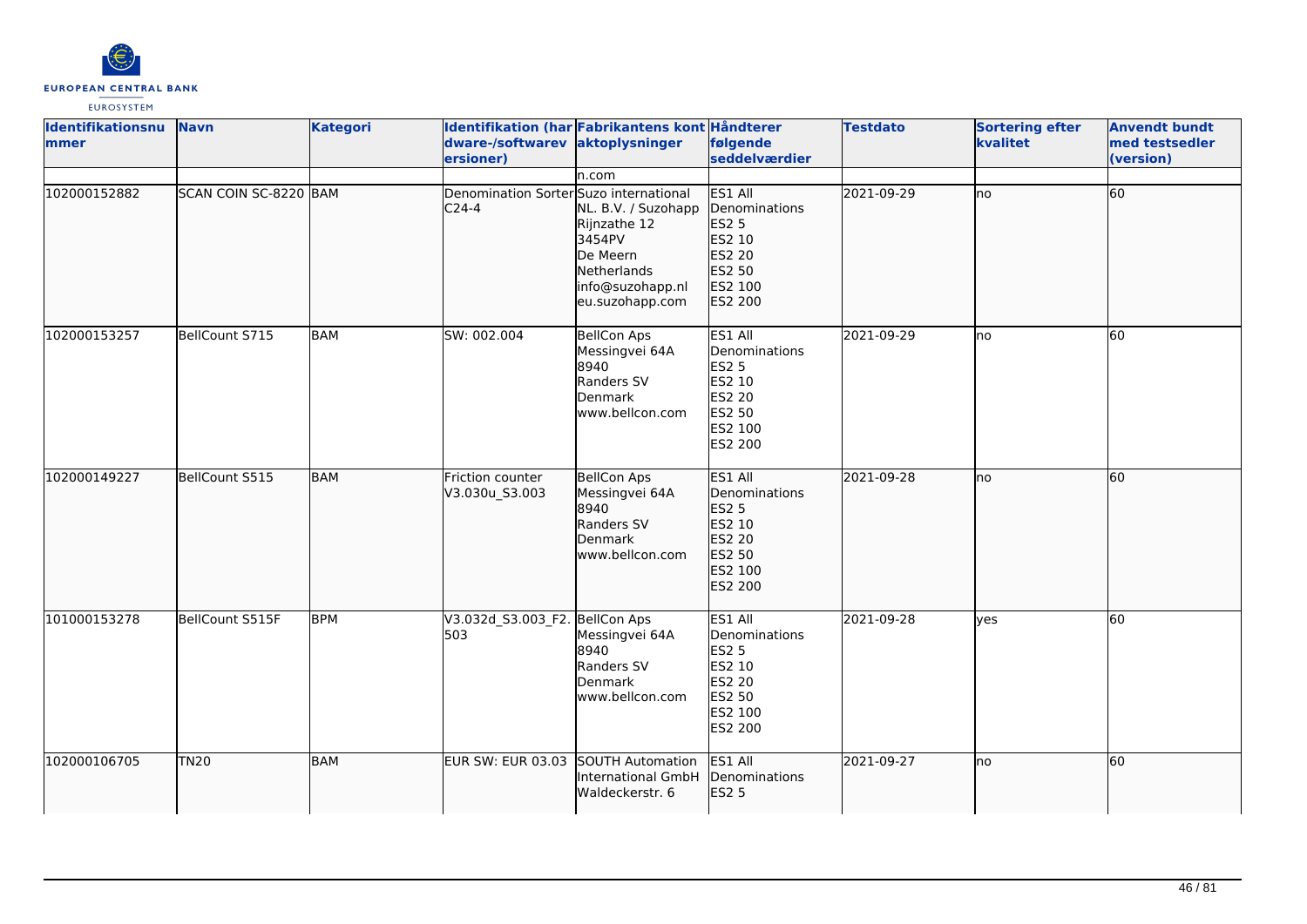

| Identifikationsnu<br>mmer                                                                                                                                    | <b>Navn</b>                                                                                                                                                            | <b>Kategori</b> | dware-/softwarev aktoplysninger<br>ersioner)             | Identifikation (har Fabrikantens kont Håndterer                                                                                                                  | følgende<br>seddelværdier                                                                       | <b>Testdato</b> | <b>Sortering efter</b><br>kvalitet | <b>Anvendt bundt</b><br>med testsedler<br>(version) |
|--------------------------------------------------------------------------------------------------------------------------------------------------------------|------------------------------------------------------------------------------------------------------------------------------------------------------------------------|-----------------|----------------------------------------------------------|------------------------------------------------------------------------------------------------------------------------------------------------------------------|-------------------------------------------------------------------------------------------------|-----------------|------------------------------------|-----------------------------------------------------|
|                                                                                                                                                              |                                                                                                                                                                        |                 |                                                          | 64546<br>Walldorf-Mörfelden<br>Germany<br>mjb@southautomati ES2 100<br>lon.net<br>www.southautomati<br>on.net                                                    | <b>ES2 10</b><br>ES2 20<br>ES2 50<br>ES2 200                                                    |                 |                                    |                                                     |
| 104000153077<br>104000153088                                                                                                                                 | <b>CINEO C6010</b><br>CS 6010                                                                                                                                          | <b>TAM</b>      | <b>MOVE PWAA</b><br>MOVE PWAA EUR 1<br>050               | Diebold Nixdorf<br>Systems GmbH<br>Heinz-Nixdorf-Ring 1<br>33106<br>Paderborn<br>Germany<br>info.de@dieboldnixd ES2 100<br>orf.com<br>www.dieboldnixdorf.<br>com | ES1 All<br>Denominations<br><b>ES2 5</b><br>ES2 10<br>ES2 20<br>ES2 50<br>ES2 200               | 2021-09-23      | lno                                | 60                                                  |
| 103000153098<br>103000153101                                                                                                                                 | CINEO C6010<br>CS 6010                                                                                                                                                 | <b>TARM</b>     | <b>MOVE PWBA</b><br>MOVE PWBA EUR 1 Systems GmbH<br>l050 | Diebold Nixdorf<br>Heinz-Nixdorf-Ring 1 ES2 5<br>33106<br>Paderborn<br>Germany<br>info.de@dieboldnixd ES2 100<br>orf.com<br>www.dieboldnixdorf.<br>com           | ES1 All<br>Denominations<br>ES2 10<br><b>ES2 20</b><br>ES2 50<br><b>ES2 200</b>                 | 2021-09-23      | lves                               | 60                                                  |
| 103000153145<br>103000153156<br>103000153167<br>103000153178<br>103000153189<br>103000153190<br>103000153203<br>103000153214<br>103000153225<br>103000153236 | CINEO C6040<br><b>CINEO C6020</b><br>CS 6020<br><b>CINEO C6030</b><br>CS 6030<br>CINEO C6040<br>Compact<br>CS 6040<br>CS 6040 Compact<br><b>CINEO C6050</b><br>CS 6050 | <b>TARM</b>     | MOVE AWAA<br>MOVE_AWAA_EUR_1 Systems GmbH<br>050         | Diebold Nixdorf<br>Heinz-Nixdorf-Ring 1<br>33106<br>Paderborn<br>Germany<br>info.de@dieboldnixd ES2 100<br>lorf.com<br>www.dieboldnixdorf.<br>com                | ES1 All<br>Denominations<br><b>ES2 5</b><br>ES2 10<br><b>ES2 20</b><br>ES2 50<br><b>ES2 200</b> | 2021-09-23      | yes                                | 60                                                  |
| 103000153292<br>103000153305                                                                                                                                 | <b>CINEO C6040</b><br>CS 6040                                                                                                                                          | <b>TARM</b>     | MOVE AWCC<br>MOVE_AWAA_EUR_1 Systems GmbH                | Diebold Nixdorf                                                                                                                                                  | ES1 All<br>Denominations                                                                        | 2021-09-23      | lyes                               | 60                                                  |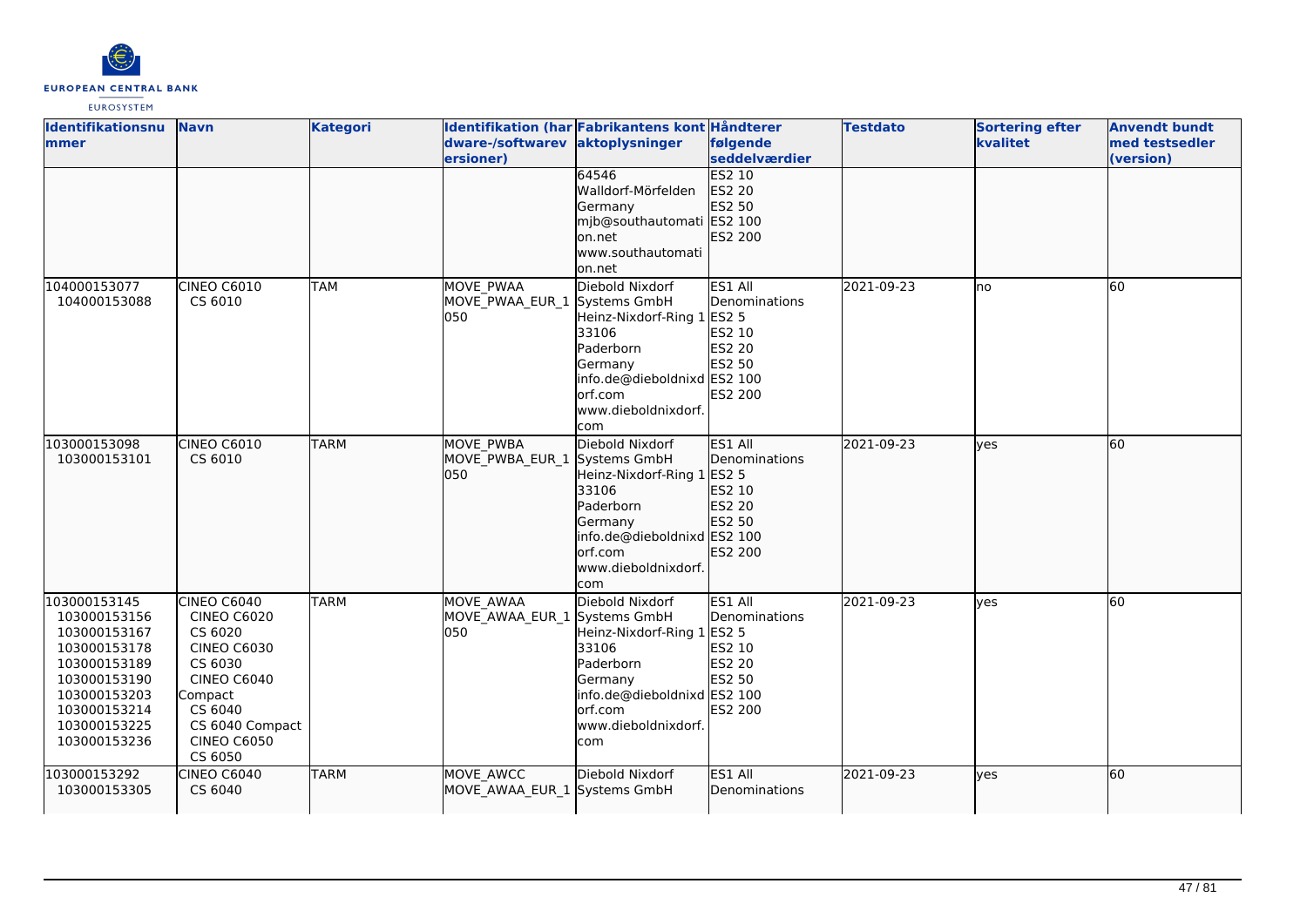

| <b>Identifikationsnu</b> | <b>Navn</b>        | <b>Kategori</b> |                                 | Identifikation (har Fabrikantens kont Håndterer |                | <b>Testdato</b> | <b>Sortering efter</b> | <b>Anvendt bundt</b> |
|--------------------------|--------------------|-----------------|---------------------------------|-------------------------------------------------|----------------|-----------------|------------------------|----------------------|
| mmer                     |                    |                 | dware-/softwarev aktoplysninger |                                                 | følgende       |                 | kvalitet               | med testsedler       |
|                          |                    |                 | ersioner)                       |                                                 | seddelværdier  |                 |                        | (version)            |
| 103000153316             | <b>CINEO C6020</b> |                 | $\overline{050}$                | Heinz-Nixdorf-Ring 1 ES2 5                      |                |                 |                        |                      |
| 103000153327             | CS 6020            |                 |                                 | 33106                                           | ES2 10         |                 |                        |                      |
| 103000153338             | <b>CINEO C6040</b> |                 |                                 | Paderborn                                       | ES2 20         |                 |                        |                      |
| 103000153349             | Compact            |                 |                                 | Germany                                         | ES2 50         |                 |                        |                      |
| 103000153350             | <b>CINEO C6050</b> |                 |                                 | info.de@dieboldnixd ES2 100                     |                |                 |                        |                      |
| 103000153361             | CS 6040 Compact    |                 |                                 | orf.com                                         | ES2 200        |                 |                        |                      |
| 103000153372             | CS 6050            |                 |                                 | www.dieboldnixdorf.                             |                |                 |                        |                      |
| 103000153383             | <b>CINEO C6030</b> |                 |                                 | com                                             |                |                 |                        |                      |
|                          | CS 6030            |                 |                                 |                                                 |                |                 |                        |                      |
| 103000152907             | <b>CINEO C6040</b> | <b>TARM</b>     | MOVE CWAA                       | Diebold Nixdorf                                 | ES1 All        | 2021-09-22      | ves                    | 60                   |
| 103000152918             | CS 6040            |                 | MOVE CWAA EUR 1 Systems GmbH    |                                                 | Denominations  |                 |                        |                      |
| 103000152929             | <b>CINEO C6020</b> |                 | 050                             | Heinz-Nixdorf-Ring 1                            | <b>ES2 5</b>   |                 |                        |                      |
| 103000152930             | CS 6020            |                 |                                 | 33106                                           | ES2 10         |                 |                        |                      |
| 103000152941             | <b>CINEO C6040</b> |                 |                                 | Paderborn                                       | ES2 20         |                 |                        |                      |
| 103000152952             | Compact            |                 |                                 | Germany                                         | ES2 50         |                 |                        |                      |
| 103000152963             | <b>CINEO C6050</b> |                 |                                 | info.de@dieboldnixd ES2 100                     |                |                 |                        |                      |
| 103000152974             | CS 6040 Compact    |                 |                                 | orf.com                                         | <b>ES2 200</b> |                 |                        |                      |
| 103000152985             | CS 6050            |                 |                                 | www.dieboldnixdorf.                             |                |                 |                        |                      |
| 103000152996             | <b>CINEO C6030</b> |                 |                                 | com                                             |                |                 |                        |                      |
|                          | CS 6030            |                 |                                 |                                                 |                |                 |                        |                      |
| 104000153000             | <b>CINEO C6010</b> | <b>TAM</b>      | <b>MOVE PWCA</b>                | Diebold Nixdorf                                 | ES1 All        | 2021-09-22      | lno                    | 60                   |
| 104000153011             | CS 6010            |                 | MOVE PWAA EUR 1 Systems GmbH    |                                                 | Denominations  |                 |                        |                      |
|                          |                    |                 | 050                             | Heinz-Nixdorf-Ring 1 ES2 5                      |                |                 |                        |                      |
|                          |                    |                 |                                 | 33106                                           | ES2 10         |                 |                        |                      |
|                          |                    |                 |                                 | Paderborn                                       | ES2 20         |                 |                        |                      |
|                          |                    |                 |                                 | Germany                                         | ES2 50         |                 |                        |                      |
|                          |                    |                 |                                 | info.de@dieboldnixd ES2 100                     |                |                 |                        |                      |
|                          |                    |                 |                                 | orf.com                                         | ES2 200        |                 |                        |                      |
|                          |                    |                 |                                 | www.dieboldnixdorf.                             |                |                 |                        |                      |
|                          |                    |                 |                                 | com                                             |                |                 |                        |                      |
| 103000153021             | CINEO C6010        | <b>TARM</b>     | MOVE PWCC                       | Diebold Nixdorf                                 | ES1 All        | 2021-09-22      | ves                    | 60                   |
| 103000153032             | CS 6010            |                 | MOVE PWBA EUR 1 Systems GmbH    |                                                 | Denominations  |                 |                        |                      |
|                          |                    |                 | 050                             | Heinz-Nixdorf-Ring 1                            | <b>ES2 5</b>   |                 |                        |                      |
|                          |                    |                 |                                 | 33106                                           | ES2 10         |                 |                        |                      |
|                          |                    |                 |                                 | Paderborn                                       | ES2 20         |                 |                        |                      |
|                          |                    |                 |                                 | Germany                                         | ES2 50         |                 |                        |                      |
|                          |                    |                 |                                 | info.de@dieboldnixd ES2 100                     |                |                 |                        |                      |
|                          |                    |                 |                                 | orf.com                                         | <b>ES2 200</b> |                 |                        |                      |
|                          |                    |                 |                                 | www.dieboldnixdorf.                             |                |                 |                        |                      |
|                          |                    |                 |                                 | com                                             |                |                 |                        |                      |
|                          |                    |                 |                                 |                                                 |                |                 |                        |                      |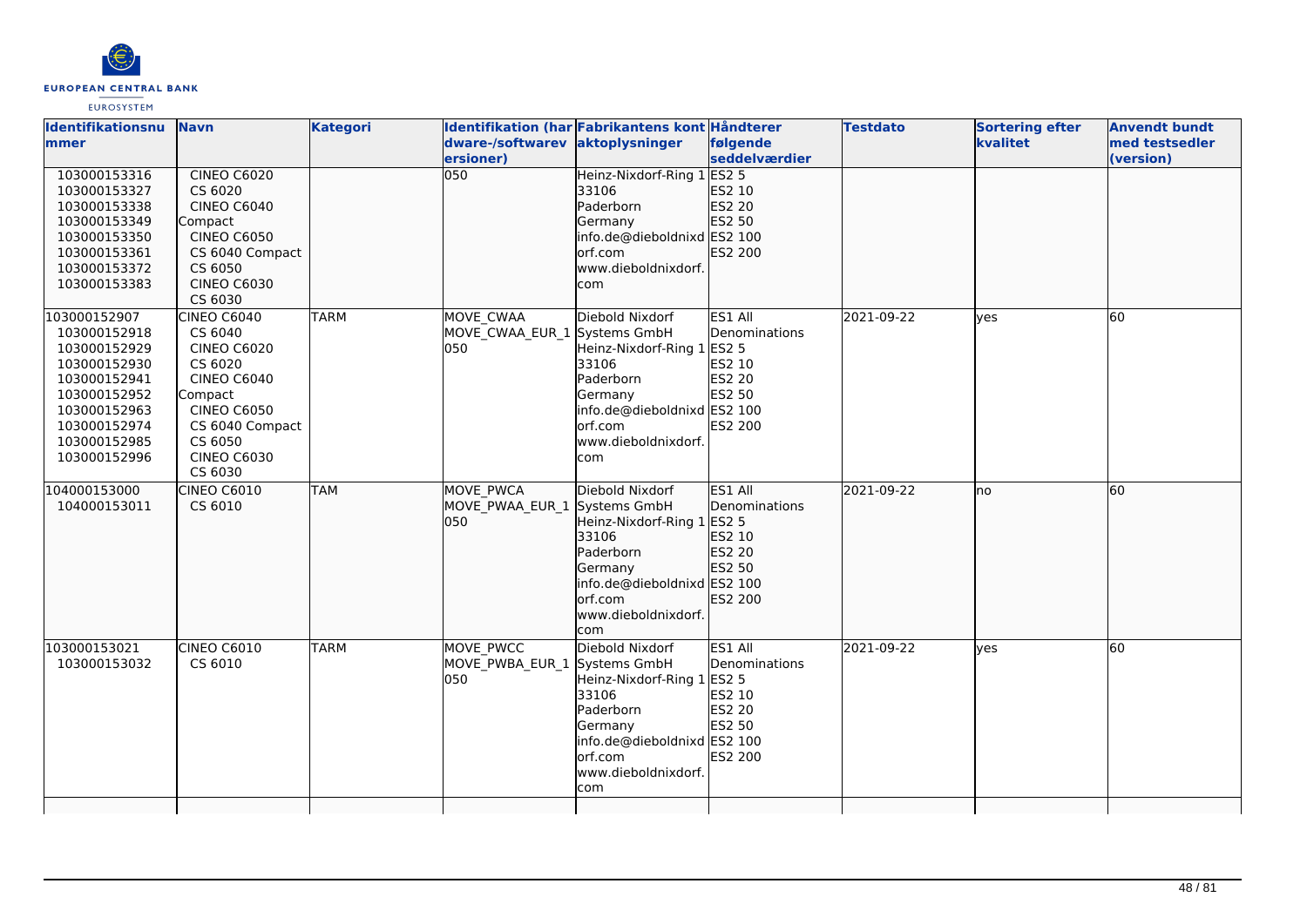

| Identifikationsnu<br>lmmer                                                                                                                                   | <b>Navn</b>                                                                                                                                                                                                   | <b>Kategori</b> | dware-/softwarev<br>ersioner)                            | Identifikation (har Fabrikantens kont Håndterer<br>aktoplysninger                                                                                       | følgende<br>seddelværdier                                                                           | <b>Testdato</b> | <b>Sortering efter</b><br>kvalitet | <b>Anvendt bundt</b><br>med testsedler<br>(version) |
|--------------------------------------------------------------------------------------------------------------------------------------------------------------|---------------------------------------------------------------------------------------------------------------------------------------------------------------------------------------------------------------|-----------------|----------------------------------------------------------|---------------------------------------------------------------------------------------------------------------------------------------------------------|-----------------------------------------------------------------------------------------------------|-----------------|------------------------------------|-----------------------------------------------------|
| 103000153500<br>103000153511<br>103000153522<br>103000153533<br>103000153544<br>103000153555<br>103000153566<br>103000153577<br>103000153588<br>103000153599 | <b>CINEO C6040</b><br><b>CINEO C6020</b><br>CS 6020<br><b>CINEO C6030</b><br>CS 6030<br><b>CINEO C6040</b><br>Compact<br>CS 6040<br>CS 6040 Compact<br><b>CINEO C6050</b><br>CS 6050                          | <b>TARM</b>     | <b>MOVE AWCA</b><br>MOVE AWAA EUR 1 Systems GmbH<br>l050 | Diebold Nixdorf<br>Heinz-Nixdorf-Ring 1 ES2 5<br>33106<br>Paderborn<br>Germany<br>info.de@dieboldnixd ES2 100<br>orf.com<br>www.dieboldnixdorf.<br>com  | <b>ES1 All</b><br>Denominations<br>ES2 10<br>ES2 20<br>ES2 50<br>ES2 200                            | 2021-09-22      | <b>yes</b>                         | 60                                                  |
| 103000152451<br>103000153704<br>103000153715<br>103000153726<br>103000153737<br>103000153759<br>103000153760<br>103000153771<br>103000153782<br>103000153793 | <b>CINEO C6040</b><br>CINEO C6020 (only<br>A Wxx)<br>CS 6020 (only A<br>Wxx)<br><b>CINEO C6030</b><br>CS 6030<br><b>CINEO C6040</b><br>Compact<br>CS 6040<br>CS 6040 Compact<br><b>CINEO C6050</b><br>CS 6050 | <b>TARM</b>     | MOVE CWCA<br>MOVE_CWAA_EUR_1 Systems GmbH<br>050         | Diebold Nixdorf<br>Heinz-Nixdorf-Ring 1 ES2 5<br>33106<br>Paderborn<br>Germany<br>info.de@dieboldnixd ES2 100<br>lorf.com<br>www.dieboldnixdorf.<br>com | ES1 All<br>Denominations<br>ES2 10<br>ES2 20<br>ES2 50<br>ES2 200                                   | 2021-09-21      | lves                               | 60                                                  |
| 102000119094<br>102000119107                                                                                                                                 | BankInStore<br>BankInStore -<br>Board CA1107                                                                                                                                                                  | <b>BAM</b>      | CIS IR<br>AMIS-710207-A4<br>CP1814                       | Cespro S.R.L.<br>Via Baldanzese 162<br>50041<br>Calenzano (Fi)<br><b>Italy</b><br>www.cespro.it                                                         | ES1 All<br>Denominations<br>ES2 5<br>ES2 10<br>ES2 20<br>ES2 50<br>ES2 100<br>ES2 200               | 2021-09-20      | lno                                | 60                                                  |
| 102000119118<br>102000119129                                                                                                                                 | BankInStore<br><b>Valorizzatrice DAS</b>                                                                                                                                                                      | BAM             | SWL2R2216N-13042 Cespro S.R.L.<br>CP1819                 | Via Baldanzese 162<br>50041<br>Calenzano (Fi)<br><b>Italy</b><br>www.cespro.it                                                                          | ES1 All<br>Denominations<br><b>ES2 5</b><br>ES2 10<br>ES2 20<br>ES2 50<br>ES2 100<br><b>ES2 200</b> | 2021-09-20      | Ino                                | 60                                                  |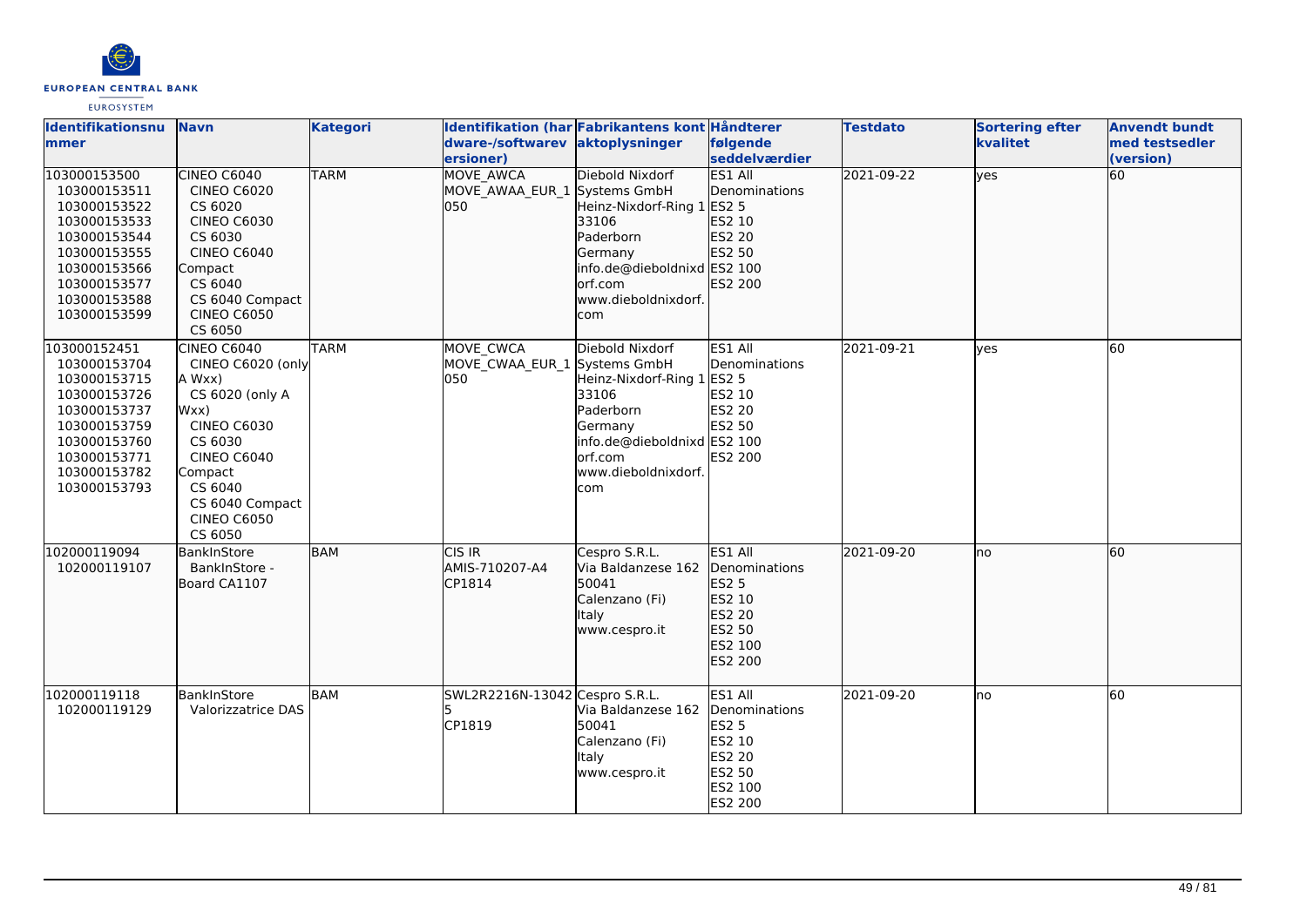

| Identifikationsnu<br>mmer                                                                                                                                                                                                                                                                                                    | <b>Navn</b>                                                                                                                                                                                                                                                                              | <b>Kategori</b> | dware-/softwarev aktoplysninger<br>ersioner)            | Identifikation (har Fabrikantens kont Håndterer                                                                | følgende<br>seddelværdier                                                                           | <b>Testdato</b> | <b>Sortering efter</b><br>kvalitet | <b>Anvendt bundt</b><br>med testsedler<br>(version) |
|------------------------------------------------------------------------------------------------------------------------------------------------------------------------------------------------------------------------------------------------------------------------------------------------------------------------------|------------------------------------------------------------------------------------------------------------------------------------------------------------------------------------------------------------------------------------------------------------------------------------------|-----------------|---------------------------------------------------------|----------------------------------------------------------------------------------------------------------------|-----------------------------------------------------------------------------------------------------|-----------------|------------------------------------|-----------------------------------------------------|
| 102000152063                                                                                                                                                                                                                                                                                                                 | BankInStore                                                                                                                                                                                                                                                                              | <b>BAM</b>      | SWL2R2216N-13042 Cespro S.R.L.<br>CP2138                | Via Baldanzese 162<br>50041<br>Calenzano (Fi)<br><b>Italy</b><br>www.cespro.it                                 | ES1 All<br>Denominations<br>ES2 5<br>ES2 10<br>ES2 20<br>ES2 50<br>ES2 100<br>ES2 200               | 2021-09-20      | lno.                               | 60                                                  |
| 101000152095<br>101000152108<br>101000152119<br>101000152120                                                                                                                                                                                                                                                                 | Scancoin RCS500<br><b>RCS 900</b><br>HCM N11<br>HCM N12                                                                                                                                                                                                                                  | <b>BPM</b>      | HOTS BV5A<br>BVZ22EUT V000020 NL. B.V. / Suzohapp       | Suzo international<br>Rijnzathe 12<br>3454PV<br>De Meern<br>Netherlands<br>info@suzohapp.nl<br>eu.suzohapp.com | ES1 All<br>Denominations<br><b>ES2 5</b><br>ES2 10<br>ES2 20<br>ES2 50<br>ES2 100<br><b>ES2 200</b> | 2021-09-20      | lyes                               | 60                                                  |
| 101000135071<br>101000135082<br>101000135093<br>101000135106<br>101000135117<br>101000135128<br>101000135139<br>101000135140<br>101000135151<br>101000135162<br>101000135173<br>101000135184<br>101000135195<br>101000135208<br>101000135219<br>101000135220<br>101000135231<br>101000135242<br>101000135253<br>101000135264 | <b>SDM504S</b><br>SDM501S<br><b>SDM501C</b><br><b>SDM504C</b><br><b>SDM503</b><br>SDM503RC<br>SDM503RH<br>SDM503RS<br>SDM503R<br>8800S<br>8800C<br>8400C<br>8400S<br>CASHERE<br><b>SDM502C</b><br><b>SDM502S</b><br><b>SDM503C</b><br><b>SDM503S</b><br><b>SDM505C</b><br><b>SDM505S</b> | <b>BPM</b>      | <b>BV5000</b><br>BVCM115-EUR11700 Via di Mezzo 2/4<br>U | Cima S.p.A.<br>41037<br>Mirandola (MO)<br><b>Italy</b><br>info@cimaspa.it<br>www.cimaspa.it                    | ES1 All<br>Denominations<br>ES2 5<br>ES2 10<br>ES2 20<br>ES2 50<br>ES2 100<br>ES2 200               | 2021-09-14      | lves                               | 60                                                  |
| 102000135879<br>102000135880<br>102000135891                                                                                                                                                                                                                                                                                 | <b>SDM-100C</b><br><b>SDM-100H</b><br>SDM-100S                                                                                                                                                                                                                                           | <b>BAM</b>      | <b>BV1000</b><br>B1-EUR-105001                          | Cima S.p.A.<br>Via di Mezzo 2/4<br>41037                                                                       | ES1 All<br>Denominations<br><b>ES2 5</b>                                                            | 2021-09-14      | lno                                | 60                                                  |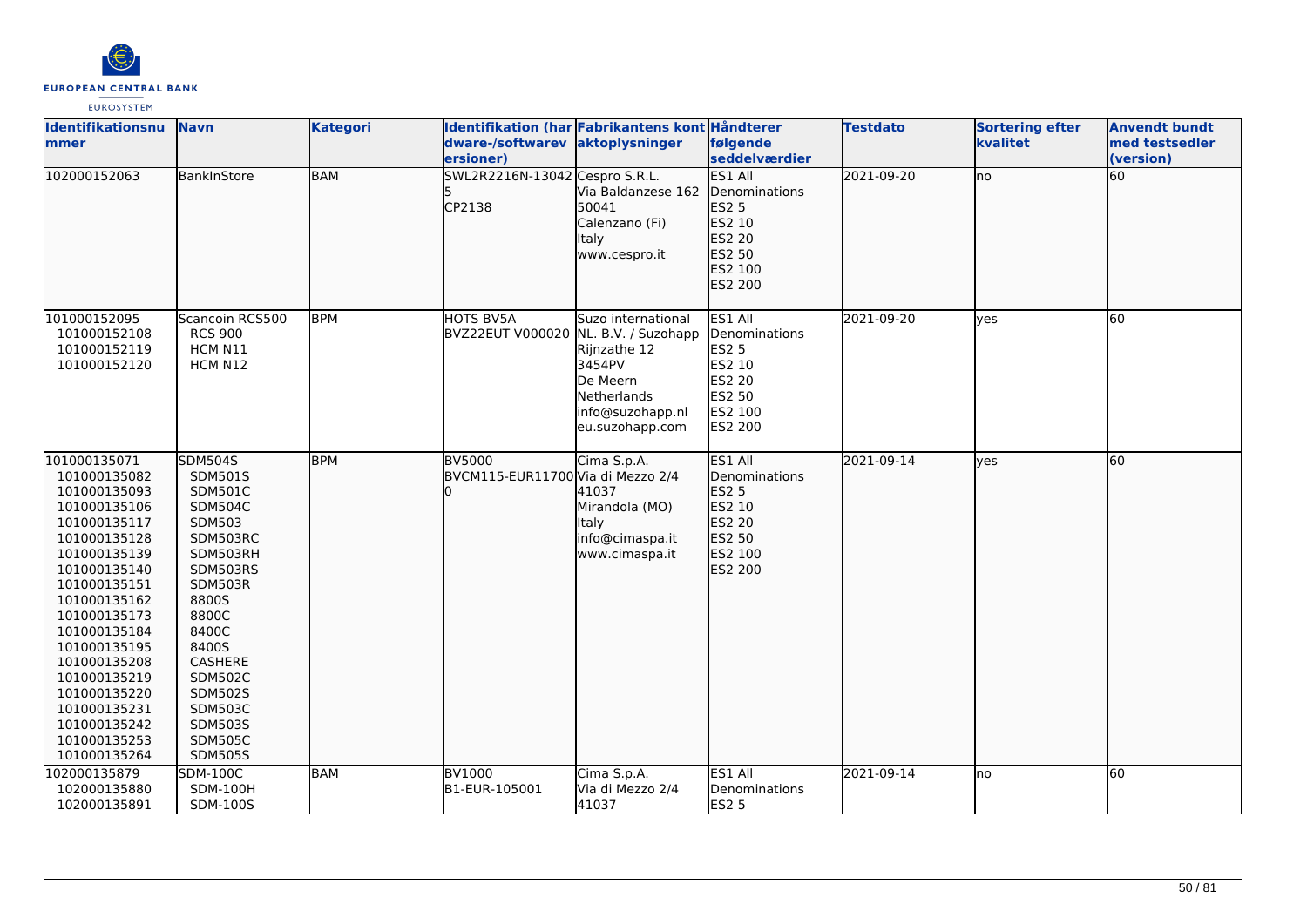

| Identifikationsnu<br>mmer                                                                                                                                                                                                                                                                                    | <b>Navn</b>                                                                                                                                                                                                                                              | <b>Kategori</b> | dware-/softwarev aktoplysninger                    | Identifikation (har Fabrikantens kont Håndterer                                             | følgende                                                                                     | <b>Testdato</b> | <b>Sortering efter</b><br>kvalitet | <b>Anvendt bundt</b><br>med testsedler |
|--------------------------------------------------------------------------------------------------------------------------------------------------------------------------------------------------------------------------------------------------------------------------------------------------------------|----------------------------------------------------------------------------------------------------------------------------------------------------------------------------------------------------------------------------------------------------------|-----------------|----------------------------------------------------|---------------------------------------------------------------------------------------------|----------------------------------------------------------------------------------------------|-----------------|------------------------------------|----------------------------------------|
|                                                                                                                                                                                                                                                                                                              |                                                                                                                                                                                                                                                          |                 | ersioner)                                          | Mirandola (MO)<br>Italy<br>info@cimaspa.it                                                  | seddelværdier<br><b>ES2 10</b><br><b>ES2 20</b><br>ES2 50                                    |                 |                                    | (version)                              |
|                                                                                                                                                                                                                                                                                                              |                                                                                                                                                                                                                                                          |                 |                                                    | www.cimaspa.it                                                                              | ES2 100<br>ES2 200                                                                           |                 |                                    |                                        |
| 102000150959<br>102000150960<br>102000150971<br>102000150982<br>102000150993<br>102000151006<br>102000151017<br>102000151028<br>102000151039<br>102000151040<br>102000151051<br>102000151062<br>102000151073<br>102000151084<br>102000151095<br>102000151108                                                 | <b>SDM500C</b><br><b>SDM500</b><br><b>SDM500W</b><br>SDM500H<br>SDM500CB<br>SDM500WB<br>SDM500HB<br>SDM500WM<br>SDM500HM<br><b>SDM500S</b><br>SDM500CL<br>SDM500WL<br>SDM500HL<br>SDM500SL<br>SDM500WML<br>SDM500HML                                     | <b>BAM</b>      | <b>BV5000</b><br>BVCM116-EUR11800 Via di Mezzo 2/4 | Cima S.p.A.<br>41037<br>Mirandola (MO)<br>Italy<br>info@cimaspa.it<br>www.cimaspa.it        | ES1 All<br>Denominations<br><b>ES2 5</b><br>ES2 10<br>ES2 20<br>ES2 50<br>ES2 100<br>ES2 200 | 2021-09-14      | lno                                | 60                                     |
| 101000151118<br>101000151129<br>101000151130<br>101000151141<br>101000151152<br>101000151163<br>101000151174<br>101000151185<br>101000151196<br>101000151209<br>101000151210<br>101000151221<br>101000151232<br>101000151243<br>101000151254<br>101000151265<br>101000151276<br>101000151287<br>101000151298 | <b>SDM504S</b><br>SDM501S<br><b>SDM501C</b><br><b>SDM504C</b><br>SDM503<br>SDM503RC<br>SDM503RH<br>SDM503RS<br>SDM503R<br>8800S<br>8800C<br>8400C<br>8400S<br>CASHERE<br><b>SDM502C</b><br><b>SDM502S</b><br><b>SDM503C</b><br>SDM503S<br><b>SDM505C</b> | <b>BPM</b>      | <b>BV5000</b><br>BVCM116-EUR11800 Via di Mezzo 2/4 | Cima S.p.A.<br>41037<br>Mirandola (MO)<br><b>Italy</b><br>info@cimaspa.it<br>www.cimaspa.it | ES1 All<br>Denominations<br><b>ES2 5</b><br>ES2 10<br>ES2 20<br>ES2 50<br>ES2 100<br>ES2 200 | 2021-09-14      | lyes                               | 60                                     |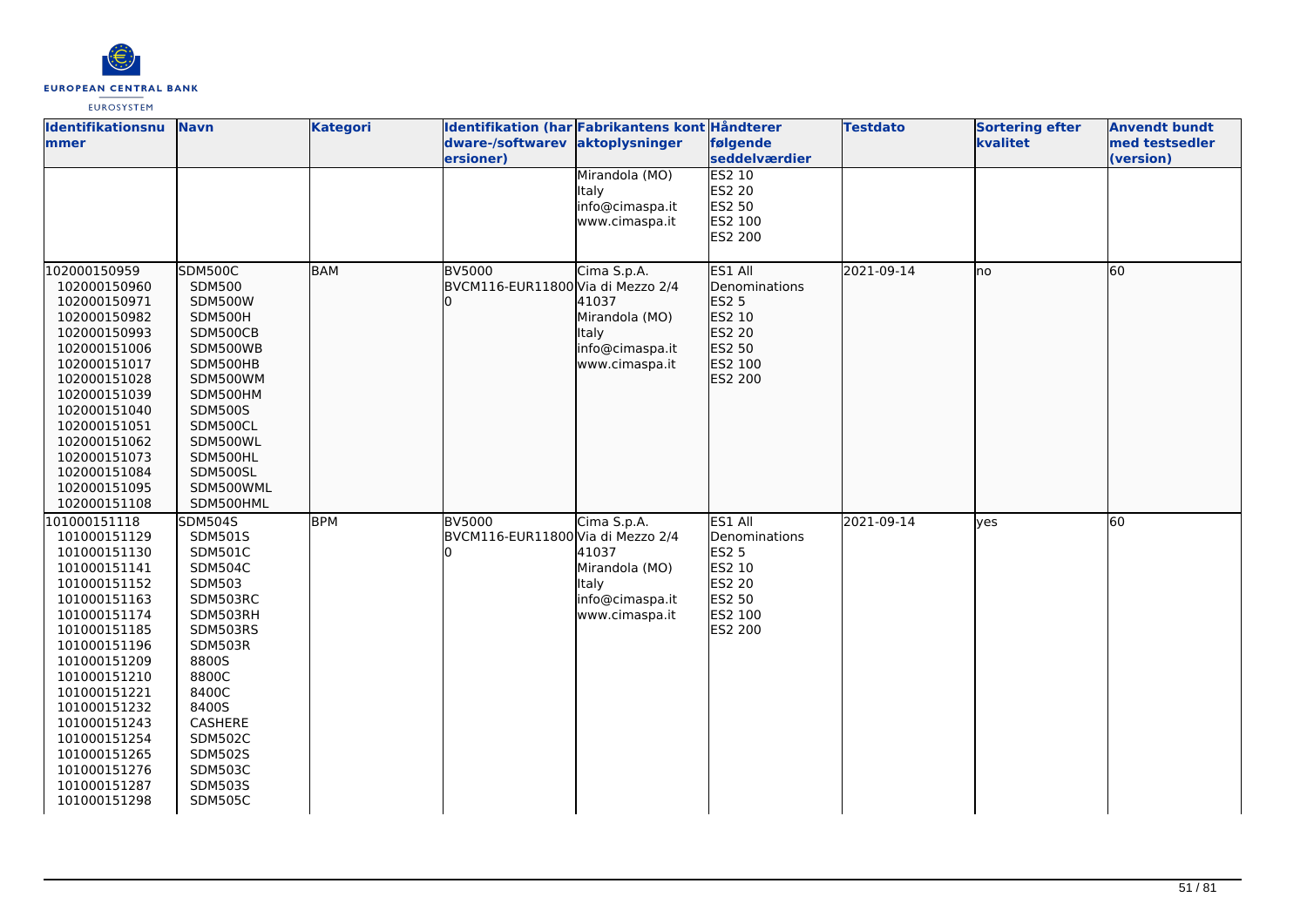

#### **Identifikationsnu mmer Navn Kategori Identifikation (har Fabrikantens kont Håndterer dware-/softwarev ersioner) aktoplysninger følgende seddelværdier Testdato Sortering efter kvalitet Anvendt bundt med testsedler (version)**  101000151301 SDM505S 103000151600 103000151611 103000151622 103000151633 103000151644 103000151655 103000151666 103000151677 103000151688 103000151699 103000151702 103000151713 AST7000NT-R5 AST7000NT AST7000-FT AST7000-FT ER AST7016 AST7008W AST7008WB AST7008C AST7008CB AST7008H AST7008HB AST7008S TARM BV5000 BVCM116-EUR11800 Via di Mezzo 2/4 l∩ Cima S.p.A. 41037 Mirandola (MO) Italy info@cimaspa.it www.cimaspa.it ES1 All Denominations ES2 5 ES2 10 ES2 20  $F5250$ ES2 100 ES2 200 2021-09-14 ves 60 102000151847 102000151858 102000151869 SDM-100C SDM-100H SDM-100S  $BAM$   $BVI000$ B1-EUR-106001 Cima S.p.A. Via di Mezzo 2/4 41037 Mirandola (MO) Italy info@cimaspa.it www.cimaspa.it ES1 All Denominations ES2 5 **ES2 10** ES2 20 ES2 50 ES2 100 ES2 200 2021-09-14 no 60 103000151871 AST9000 TARM BVZ22 BVZ22EUT-AA000020 Cima S.p.A. Via di Mezzo 2/4 41037 Mirandola (MO) litaly info@cimaspa.it www.cimaspa.it ES1 All Denominations ES2 5 **ES2 10** ES2 20 ES2 50 ES2 100 ES2 200  $2021 - 09 - 14$  yes 60 102000151881 102000151892 102000151905 102000151916 102000151927 102000151938 InLane 300 InLane 300 Depo InLane 600 InLane 600 Depo InLane 900 KIOSK@ InLane 300 Depo **BAM** BV1000 B1-EUR-106001 Cima S.p.A. Via di Mezzo 2/4 41037 Mirandola (MO) Italy info@cimaspa.it www.cimaspa.it ES1 All Denominations ES2 5 ES2 10 ES2 20 **ES2 50** ES2 100 ES2 200 2021-09-14 no 60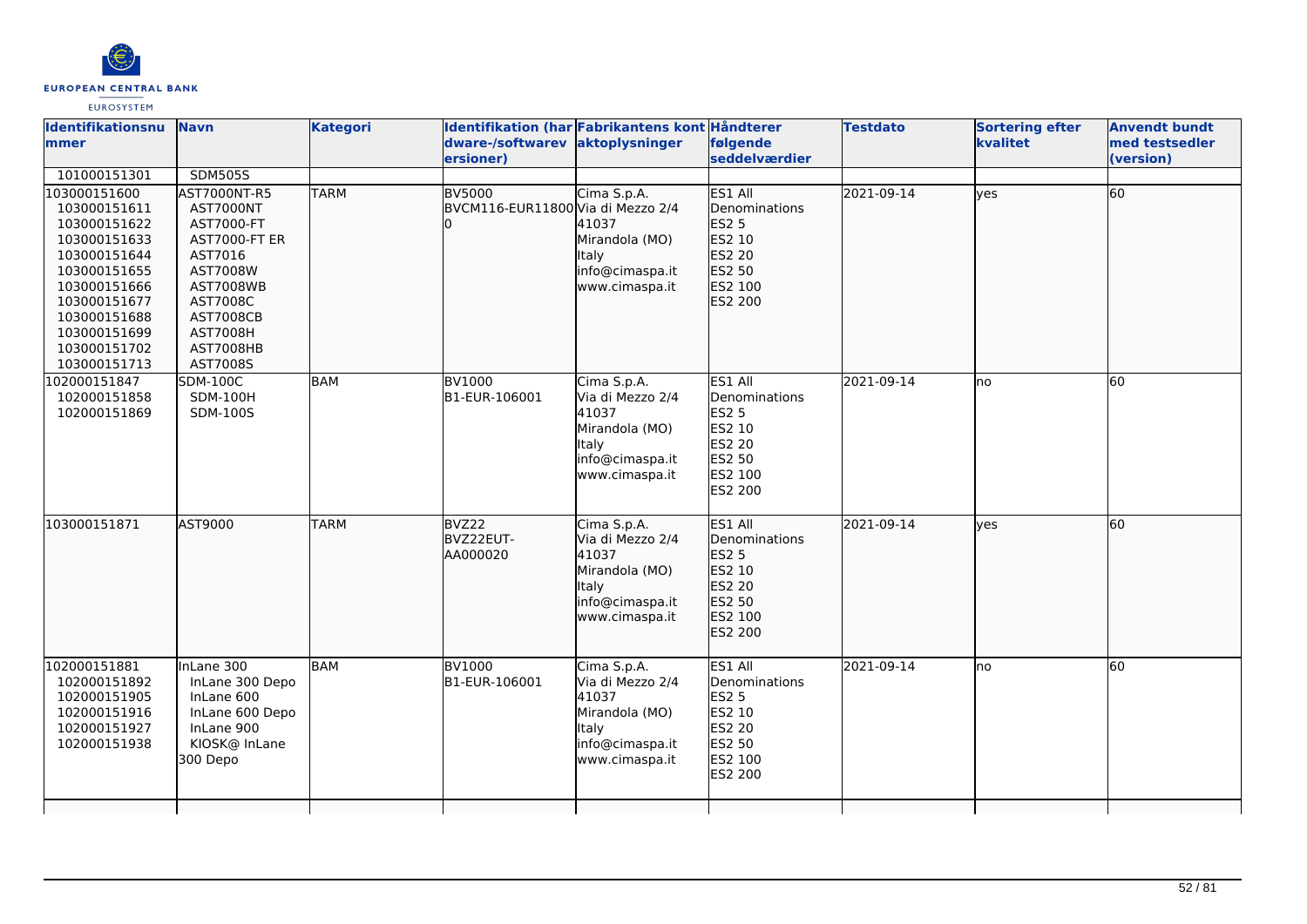

| Identifikationsnu                            | <b>Navn</b>                                                                      | <b>Kategori</b> |                             | Identifikation (har Fabrikantens kont Håndterer                                                                                                                         |                                                                                                 | <b>Testdato</b> | <b>Sortering efter</b> | <b>Anvendt bundt</b> |
|----------------------------------------------|----------------------------------------------------------------------------------|-----------------|-----------------------------|-------------------------------------------------------------------------------------------------------------------------------------------------------------------------|-------------------------------------------------------------------------------------------------|-----------------|------------------------|----------------------|
| <b>Immer</b>                                 |                                                                                  |                 | dware-/softwarev            | aktoplysninger                                                                                                                                                          | følgende                                                                                        |                 | kvalitet               | med testsedler       |
|                                              |                                                                                  |                 | ersioner)                   |                                                                                                                                                                         | seddelværdier                                                                                   |                 |                        | (version)            |
| 102000100856                                 | Obolus Electrum                                                                  | <b>BAM</b>      | <b>DSP 2.2.0.X</b>          | Grupo Sallén Tech.<br>S.L.<br>C/Lérida 68<br>22500<br>Binéfar Huesca<br>Spain<br>www.sallenelectroni ES2 100<br>cs.es                                                   | <b>ES1 All</b><br>Denominations<br>ES2 5<br>ES2 10<br>ES2 20<br>ES2 50<br>ES2 200               | 2021-09-09      | lno                    | 60                   |
| 102000137176                                 | Obolus Electrum                                                                  | BAM             | DSP 2.2.1.X                 | Grupo Sallén Tech.<br>S.L.<br>C/Lérida 68<br>22500<br>Binéfar Huesca<br>Spain<br>www.sallenelectroni ES2 100<br>cs.es                                                   | ES1 All<br>Denominations<br><b>ES2 5</b><br>ES2 10<br><b>ES2 20</b><br>ES2 50<br><b>ES2 200</b> | 2021-09-09      | lno                    | 60                   |
| 101000151971                                 | <b>K-500 PRO</b>                                                                 | <b>BPM</b>      | Main: V4.74, Reco:<br>V4.77 | Kisan Electronics Co ES1 All<br>Ltd<br>273-1 Sungsoo-<br>Dong<br>2GA 3 Dong<br>Sungdong-Gu 133,<br>831 Seoul<br>South Korea<br>yshin21@kisane.co<br>m<br>www.kisane.com | Denominations<br>ES2 5<br>ES2 10<br>ES2 20<br>ES2 50<br>ES2 100<br>ES2 200                      | 2021-09-09      | lves                   | 60                   |
| 103000151995<br>103000152008<br>103000152019 | RZ-100<br>CI-10B_RBW-100<br><b>HVE-100</b><br>CI-100B_SDRB-100<br><b>HVE-100</b> | <b>TARM</b>     | <b>HVE-100</b><br>C4        | <b>Glory Global</b><br>Solutions<br>Thomas-Edison-Platz ES2 5<br>63263<br>Neu-Isenburg<br>Germany<br>www.gloryglobalsolu ES2 200<br>tions.com                           | ES1 All<br>Denominations<br>ES2 10<br>ES2 20<br>ES2 50<br>ES2 100                               | 2021-09-09      | yes                    | 60                   |
| 104000151532<br>104000151543                 | DT-7000P1600<br>DT-7000P2600E                                                    | <b>TAM</b>      | M520040030                  | <b>GRG Banking</b><br>Equipment Co Ltd                                                                                                                                  | ES1 All<br>Denominations                                                                        | 2021-09-08      | lno                    | 60                   |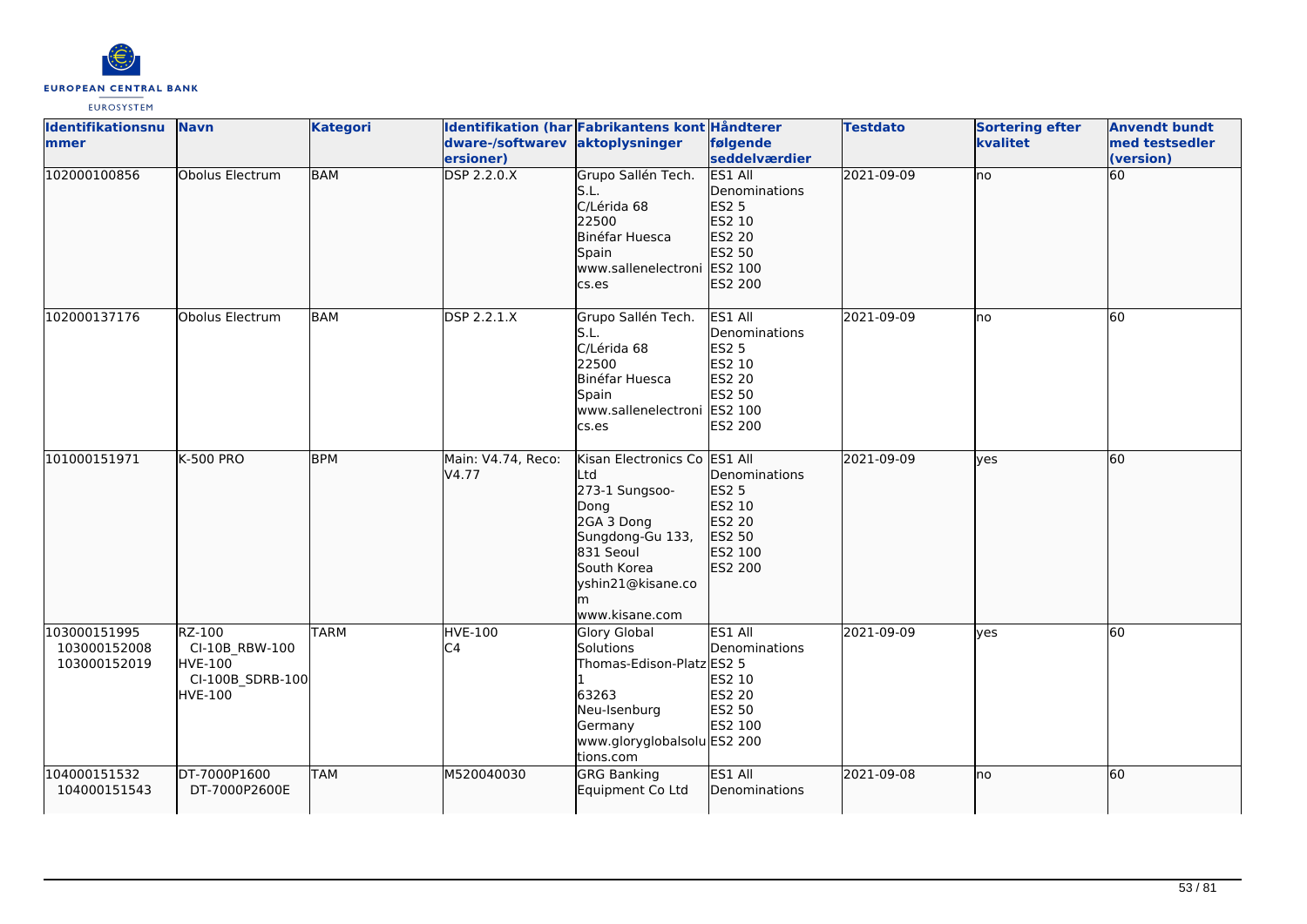

| Identifikationsnu<br>mmer                                                    | <b>Navn</b>                                                                    | <b>Kategori</b> | dware-/softwarev<br>ersioner)   | Identifikation (har Fabrikantens kont Håndterer<br>aktoplysninger                                                                                                                             | følgende<br>seddelværdier                                                         | <b>Testdato</b> | <b>Sortering efter</b><br>kvalitet | <b>Anvendt bundt</b><br>med testsedler<br>(version) |
|------------------------------------------------------------------------------|--------------------------------------------------------------------------------|-----------------|---------------------------------|-----------------------------------------------------------------------------------------------------------------------------------------------------------------------------------------------|-----------------------------------------------------------------------------------|-----------------|------------------------------------|-----------------------------------------------------|
| 104000151554<br>104000151565<br>104000151576<br>104000151587<br>104000151598 | DT-7000P1600N<br>DT-7000P1600S<br>DT-7000P1600L<br>DT-7000P1600C<br>DT-7000K20 |                 |                                 | 9 Kelin Road Science ES2 5<br>City<br>510663<br>Guangzhou, District ES2 50<br>Luogang<br>China<br>www.grgbanking.co<br>lm                                                                     | ES2 10<br>ES2 20<br>ES2 100<br>ES2 200                                            |                 |                                    |                                                     |
| 101000152040                                                                 | <b>CM200V</b>                                                                  | <b>BPM</b>      | M81004A330                      | <b>GRG Banking</b><br>Equipment Co Ltd<br>9 Kelin Road Science ES2 5<br>City<br>510663<br>Guangzhou, District ES2 50<br>Luogang<br>China<br>www.grgbanking.co                                 | ES1 All<br>Denominations<br>ES2 10<br>ES2 20<br>ES2 100<br><b>ES2 200</b>         | 2021-09-08      | ves                                | 60                                                  |
| 101000150925                                                                 | Newton F                                                                       | <b>BPM</b>      | Ver. 7.13                       | Main Ver. 7.10, Reco Kisan Electronics Co ES1 All<br>Ltd<br>273-1 Sungsoo-<br>Dong<br>2GA 3 Dong<br>Sungdong-Gu 133,<br>831 Seoul<br>South Korea<br>yshin21@kisane.co<br>lm<br>www.kisane.com | Denominations<br><b>ES2 5</b><br>ES2 10<br>ES2 20<br>ES2 50<br>ES2 100<br>ES2 200 | 2021-09-07      | ves                                | 60                                                  |
| 102000150868                                                                 | NEWTON-A                                                                       | BAM             | Main Ver. 1.5, Reco<br>Ver. 1.5 | Kisan Electronics Co ES1 All<br>Ltd<br>273-1 Sungsoo-<br>Dong<br>2GA 3 Dong<br>Sungdong-Gu 133,<br>831 Seoul<br>South Korea<br>yshin21@kisane.co<br>m<br>lwww.kisane.com                      | Denominations<br>ES2 5<br>ES2 10<br><b>ES2 20</b><br>ES2 50<br>ES2 100<br>ES2 200 | 2021-09-06      | Ino                                | 60                                                  |
|                                                                              |                                                                                |                 |                                 |                                                                                                                                                                                               |                                                                                   |                 |                                    |                                                     |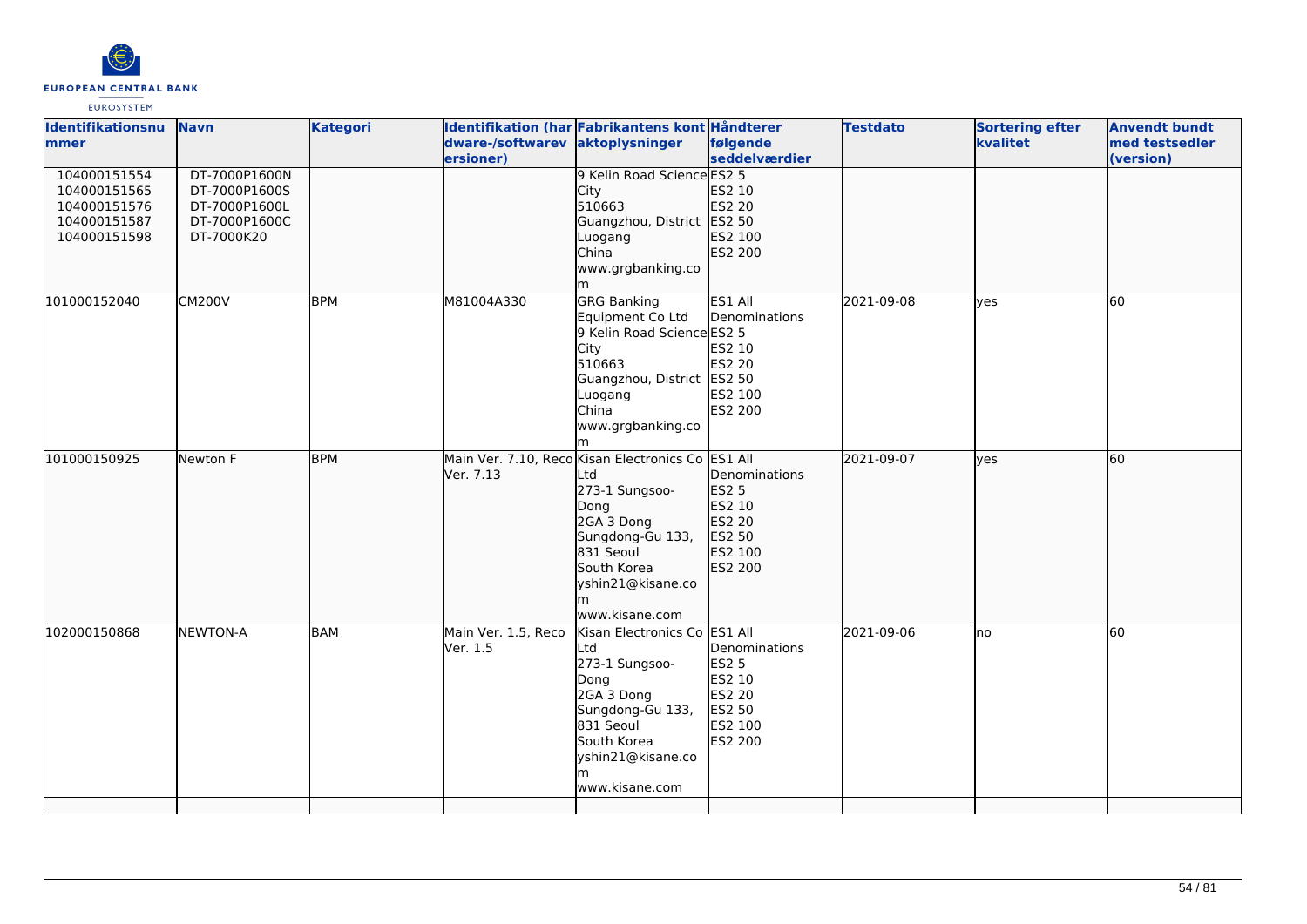

| <b>Identifikationsnu</b><br>mmer | <b>Navn</b>            | <b>Kategori</b> | dware-/softwarev aktoplysninger<br>ersioner)      | Identifikation (har Fabrikantens kont Håndterer                                                                                                                                                 | følgende<br>seddelværdier                                                                           | <b>Testdato</b> | <b>Sortering efter</b><br>kvalitet | <b>Anvendt bundt</b><br>med testsedler<br>(version) |
|----------------------------------|------------------------|-----------------|---------------------------------------------------|-------------------------------------------------------------------------------------------------------------------------------------------------------------------------------------------------|-----------------------------------------------------------------------------------------------------|-----------------|------------------------------------|-----------------------------------------------------|
| 102000150879                     | Newton V               | <b>BAM</b>      | Ver. 7.13                                         | Main Ver. 7.10, Reco Kisan Electronics Co<br>_td<br>273-1 Sungsoo-<br>Dong<br>2GA 3 Dong<br>Sungdong-Gu 133,<br>831 Seoul<br>South Korea<br>yshin21@kisane.co<br>lm<br>www.kisane.com           | <b>ES1 All</b><br>Denominations<br><b>ES2 5</b><br>ES2 10<br>ES2 20<br>ES2 50<br>ES2 100<br>ES2 200 | 2021-09-06      | no                                 | 60                                                  |
| 102000150937                     | Scan Coin SC-8100      | BAM             | Count and<br>lauthenticate notes<br>002.006       | Suzo international<br>NL. B.V. / Suzohapp<br>Rijnzathe 12<br>3454PV<br>De Meern<br>Netherlands<br>info@suzohapp.nl<br>eu.suzohapp.com                                                           | ES1 All<br>Denominations<br><b>ES2 5</b><br>ES2 10<br>ES2 20<br>ES2 50<br>ES2 100<br>ES2 200        | 2021-09-02      | lno                                | 60                                                  |
| 101000151312                     | Scan Coin SC-8220F BPM |                 | Denomination Sorter Suzo international<br>$C24-3$ | NL. B.V. / Suzohapp<br>Rijnzathe 12<br>3454PV<br>De Meern<br>Netherlands<br>info@suzohapp.nl<br>eu.suzohapp.com                                                                                 | ES1 All<br>Denominations<br>ES2 5<br>ES2 10<br>ES2 20<br>ES2 50<br>ES2 100<br>ES2 200               | 2021-09-02      | ves                                | 60                                                  |
| 102000150469                     | DP-8122                | <b>BAM</b>      | Software<br>type?C25-1-                           | Shenzhen Double<br>Power Electronics<br>Co., Ltd<br>Rm 1281, 12/F,<br>Yunsong Building<br>Tairan 8rh Road<br><b>District Shenzen</b><br>Chegongmiao Futian ES2 200<br>China<br>www.szdpower.com | ES1 All<br>Denominations<br><b>ES2 5</b><br>ES2 10<br><b>ES2 20</b><br>ES2 50<br>ES2 100            | 2021-08-31      | lno                                | 60                                                  |
| 101000150721                     | DP-8130                | <b>BPM</b>      | C <sub>25-1-</sub>                                | Shenzhen Double                                                                                                                                                                                 | ES1 All                                                                                             | 2021-08-31      | ves                                | 60                                                  |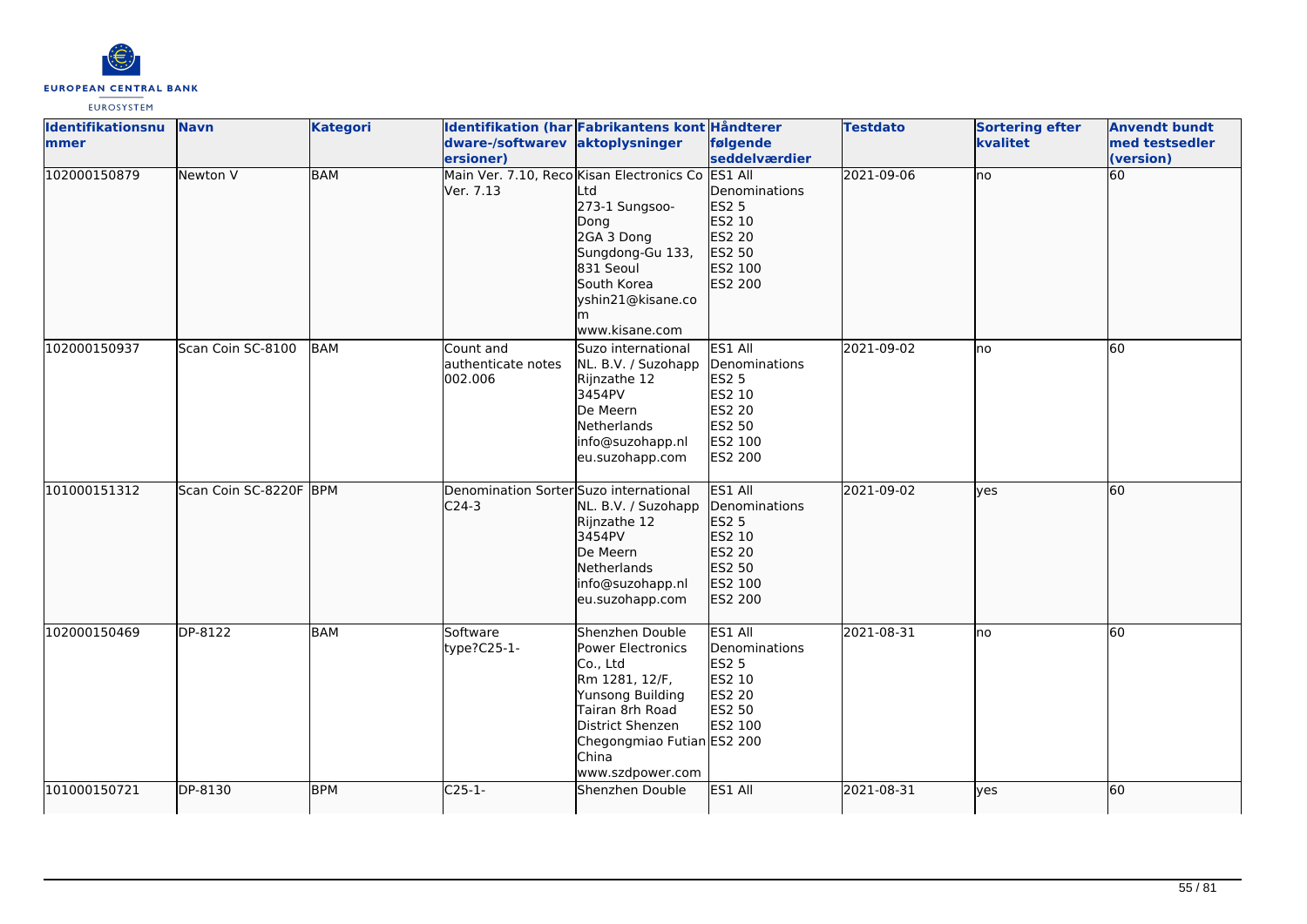

| <b>Identifikationsnu</b> | <b>Navn</b>      | <b>Kategori</b> |                  | Identifikation (har Fabrikantens kont Håndterer |               | <b>Testdato</b> | <b>Sortering efter</b> | <b>Anvendt bundt</b> |
|--------------------------|------------------|-----------------|------------------|-------------------------------------------------|---------------|-----------------|------------------------|----------------------|
| <b>mmer</b>              |                  |                 | dware-/softwarev | aktoplysninger                                  | følgende      |                 | kvalitet               | med testsedler       |
|                          |                  |                 | ersioner)        |                                                 | seddelværdier |                 |                        | (version)            |
|                          |                  |                 |                  | <b>Power Electronics</b>                        | Denominations |                 |                        |                      |
|                          |                  |                 |                  | Co., Ltd                                        | <b>ES2 5</b>  |                 |                        |                      |
|                          |                  |                 |                  | Rm 1281, 12/F,                                  | ES2 10        |                 |                        |                      |
|                          |                  |                 |                  | Yunsong Building                                | ES2 20        |                 |                        |                      |
|                          |                  |                 |                  | Tairan 8rh Road                                 | ES2 50        |                 |                        |                      |
|                          |                  |                 |                  | District Shenzen                                | ES2 100       |                 |                        |                      |
|                          |                  |                 |                  | Chegongmiao Futian ES2 200                      |               |                 |                        |                      |
|                          |                  |                 |                  | China                                           |               |                 |                        |                      |
|                          |                  |                 |                  | www.szdpower.com                                |               |                 |                        |                      |
| 101000150798             | CashConcepts CCE | <b>BPM</b>      | $C25-1$          | CCE - Cash                                      | ES1 All       | 2021-08-31      | yes                    | 60                   |
|                          | 6500 FIT-NET     |                 |                  | Concepts Europe                                 | Denominations |                 |                        |                      |
|                          |                  |                 |                  | GmbH                                            | <b>ES2 5</b>  |                 |                        |                      |
|                          |                  |                 |                  | Kemtener Strasse                                | ES2 10        |                 |                        |                      |
|                          |                  |                 |                  | 99                                              | <b>ES2 20</b> |                 |                        |                      |
|                          |                  |                 |                  | 88131                                           | ES2 50        |                 |                        |                      |
|                          |                  |                 |                  | Lindau                                          | ES2 100       |                 |                        |                      |
|                          |                  |                 |                  | Germany                                         | ES2 200       |                 |                        |                      |
|                          |                  |                 |                  | www.cce.gmbh                                    |               |                 |                        |                      |
| 101000150801             | DC-45FX          | <b>BPM</b>      | $C25-1$          | DoCash GmbH                                     | ES1 All       | 2021-08-31      | lyes                   | 60                   |
|                          |                  |                 |                  | Glückstrasse 57                                 | Denominations |                 |                        |                      |
|                          |                  |                 |                  | 22081                                           | ES2 5         |                 |                        |                      |
|                          |                  |                 |                  | Hamburg                                         | ES2 10        |                 |                        |                      |
|                          |                  |                 |                  | Germany                                         | ES2 20        |                 |                        |                      |
|                          |                  |                 |                  | www.docash.de                                   | ES2 50        |                 |                        |                      |
|                          |                  |                 |                  |                                                 | ES2 100       |                 |                        |                      |
|                          |                  |                 |                  |                                                 | ES2 200       |                 |                        |                      |
|                          |                  |                 |                  |                                                 |               |                 |                        |                      |
| 101000150812             | DP-8300          | <b>BPM</b>      | $C20-2-$         | Shenzhen Double                                 | ES1 All       | 2021-08-31      | yes                    | 60                   |
|                          |                  |                 |                  | Power Electronics                               | Denominations |                 |                        |                      |
|                          |                  |                 |                  | Co., Ltd                                        | <b>ES2 5</b>  |                 |                        |                      |
|                          |                  |                 |                  | Rm 1281, 12/F,                                  | ES2 10        |                 |                        |                      |
|                          |                  |                 |                  | Yunsong Building                                | <b>ES2 20</b> |                 |                        |                      |
|                          |                  |                 |                  | Tairan 8rh Road                                 | ES2 50        |                 |                        |                      |
|                          |                  |                 |                  | District Shenzen                                | ES2 100       |                 |                        |                      |
|                          |                  |                 |                  | Chegongmiao Futian ES2 200                      |               |                 |                        |                      |
|                          |                  |                 |                  | China                                           |               |                 |                        |                      |
|                          |                  |                 |                  | www.szdpower.com                                |               |                 |                        |                      |
| 103000150734             | DT-7000TCR71     | <b>TARM</b>     | UNV-010          | <b>GRG Banking</b>                              | ES1 All       | 2021-08-30      | ves                    | 60                   |
| 103000150745             | DT-7000P2800NL   |                 | V28004A012       | Equipment Co Ltd                                | Denominations |                 |                        |                      |
| 103000150756             | DT-7000P2800NLR  |                 |                  | 9 Kelin Road Science ES2 5                      |               |                 |                        |                      |
|                          |                  |                 |                  |                                                 |               |                 |                        |                      |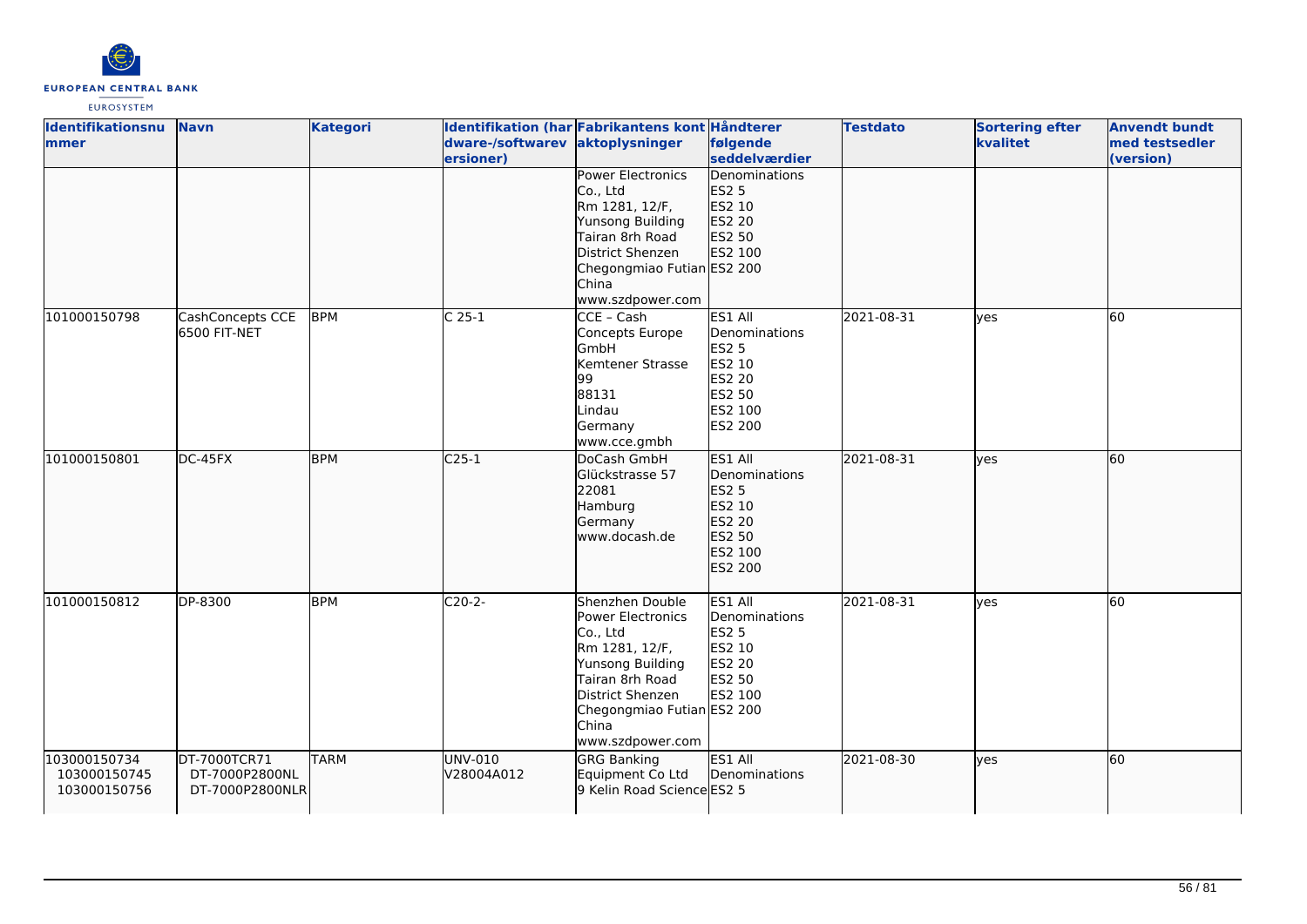

| Identifikationsnu<br>lmmer | <b>Navn</b>   | <b>Kategori</b> | dware-/softwarev aktoplysninger | Identifikation (har Fabrikantens kont Håndterer                                                                                                                                                                                          | følgende                                                                              | <b>Testdato</b> | <b>Sortering efter</b><br>kvalitet | <b>Anvendt bundt</b><br>med testsedler |
|----------------------------|---------------|-----------------|---------------------------------|------------------------------------------------------------------------------------------------------------------------------------------------------------------------------------------------------------------------------------------|---------------------------------------------------------------------------------------|-----------------|------------------------------------|----------------------------------------|
|                            |               |                 | ersioner)                       |                                                                                                                                                                                                                                          | seddelværdier                                                                         |                 |                                    | (version)                              |
| 103000150767               | DT-7000P2800N |                 |                                 | City<br>510663<br>Guangzhou, District ES2 50<br>Luogang                                                                                                                                                                                  | <b>ES2 10</b><br>ES2 20<br>ES2 100                                                    |                 |                                    |                                        |
|                            |               |                 |                                 | China<br>www.grgbanking.co<br>lm                                                                                                                                                                                                         | ES2 200                                                                               |                 |                                    |                                        |
| 102000150345               | ST-4000       | <b>BAM</b>      | $V$ 4.60                        | <b>ZHEJIANG SEMTOM</b><br>ELECTRONIC CO.<br><b>LTD</b><br>1 Bldg, Section B<br>Shoes Ind. Zone<br>Eco. Development<br>Area, Pingyan<br>325401 Wenzhou<br>Zhejiang<br><b>CHINA</b><br>sales3@semtom.co<br>m<br>http://www.semtom.<br>com/ | ES1 All<br>Denominations<br>ES2 5<br>ES2 10<br>ES2 20<br>ES2 50<br>ES2 100<br>ES2 200 | 2021-08-18      | lno                                | 60                                     |
| 102000150367               | SC 1015       | <b>BAM</b>      | $V$ 4.60                        | Merlin<br>Industrieweg 4<br>3606 AS<br>Maarssen<br>The Netherlands<br>info@merlin.nl<br>www.merlin.nl                                                                                                                                    | ES1 All<br>Denominations<br>ES2 5<br>ES2 10<br>ES2 20<br>ES2 50<br>ES2 100<br>ES2 200 | 2021-08-18      | Ino                                | 60                                     |
| 102000150298               | Numeron D     | <b>BAM</b>      | EUR_V5.11._D                    | Giesecke+Devrient<br>Currency<br>Technology GmbH<br>Prinzregentenstraße ES2 10<br>159<br>81677<br>Munich<br>Germany<br>www.gi-de.com                                                                                                     | ES1 All<br>Denominations<br>ES2 5<br>ES2 20<br>ES2 50<br>ES2 100<br>ES2 200           | 2021-08-12      | lno                                | 60                                     |
| 102000150301               | ProNote 1.5   | <b>BAM</b>      | <b>EUR V3.032</b>               | Giesecke+Devrient                                                                                                                                                                                                                        | ES1 All                                                                               | 2021-08-12      | lno                                | 60                                     |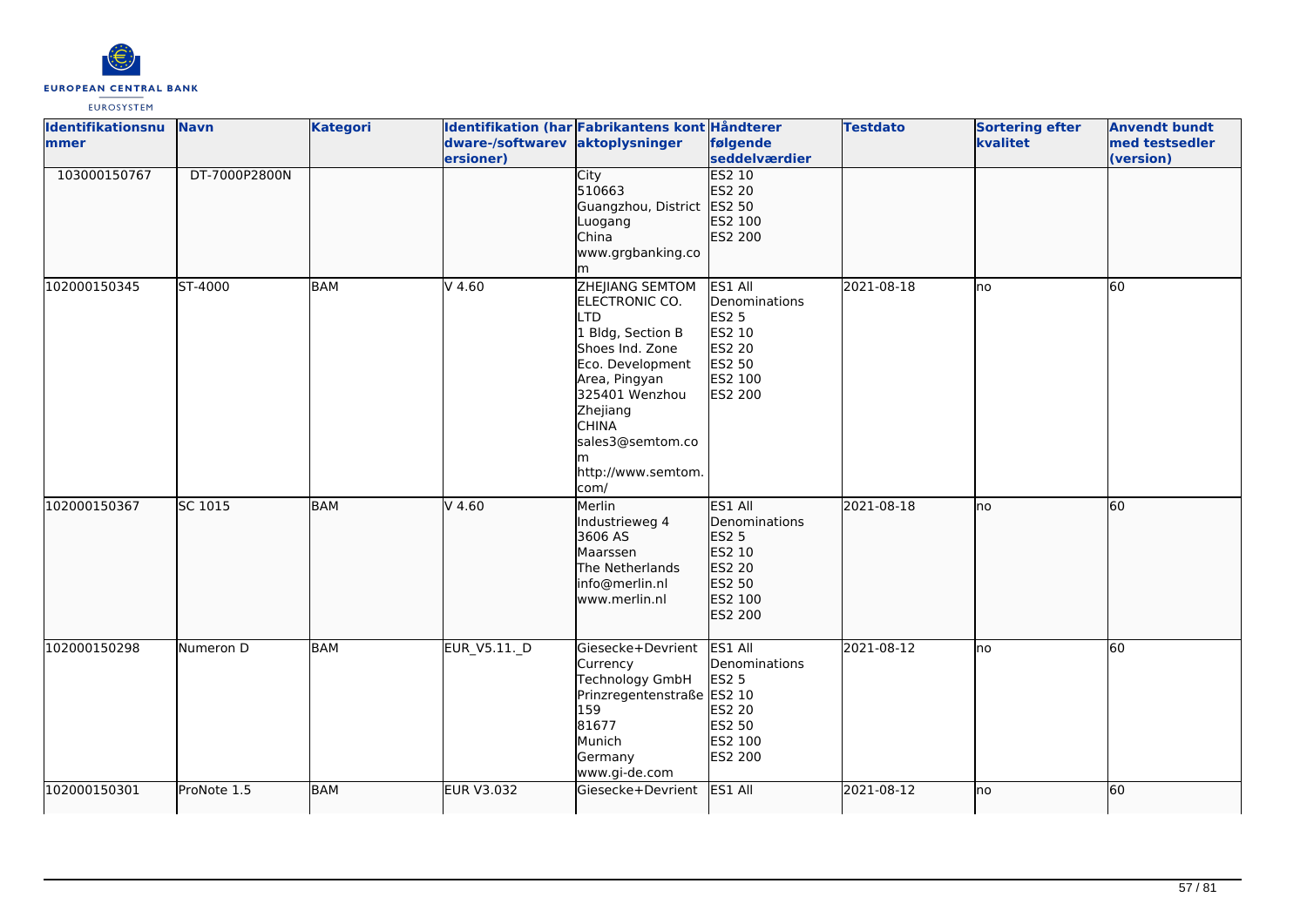

| <b>Identifikationsnu</b> | <b>Navn</b>       | <b>Kategori</b> |                                 | Identifikation (har Fabrikantens kont Håndterer |               | <b>Testdato</b> | <b>Sortering efter</b> | <b>Anvendt bundt</b> |
|--------------------------|-------------------|-----------------|---------------------------------|-------------------------------------------------|---------------|-----------------|------------------------|----------------------|
| mmer                     |                   |                 | dware-/softwarev aktoplysninger |                                                 | følgende      |                 | kvalitet               | med testsedler       |
|                          |                   |                 | ersioner)                       |                                                 | seddelværdier |                 |                        | (version)            |
| 102000153406             | Procoin ProNote   |                 |                                 | Currency                                        | Denominations |                 |                        |                      |
|                          | 1.5               |                 |                                 | Technology GmbH                                 | ES2 5         |                 |                        |                      |
|                          |                   |                 |                                 | Prinzregentenstraße ES2 10                      |               |                 |                        |                      |
|                          |                   |                 |                                 | 159                                             | ES2 20        |                 |                        |                      |
|                          |                   |                 |                                 | 81677                                           | ES2 50        |                 |                        |                      |
|                          |                   |                 |                                 | Munich                                          | ES2 100       |                 |                        |                      |
|                          |                   |                 |                                 | Germany                                         | ES2 200       |                 |                        |                      |
|                          |                   |                 |                                 | www.gi-de.com                                   |               |                 |                        |                      |
| 102000149944             | GFS-100           | BAM             | GFS-BV                          | <b>Glory Global</b>                             | ES1 All       | 2021-08-05      | lno                    | 60                   |
|                          |                   |                 | 3221                            | Solutions                                       | Denominations |                 |                        |                      |
|                          |                   |                 |                                 | Thomas-Edison-Platz ES2 5                       |               |                 |                        |                      |
|                          |                   |                 |                                 |                                                 | ES2 10        |                 |                        |                      |
|                          |                   |                 |                                 | 63263                                           | ES2 20        |                 |                        |                      |
|                          |                   |                 |                                 | Neu-Isenburg                                    | ES2 50        |                 |                        |                      |
|                          |                   |                 |                                 | Germany                                         | ES2 100       |                 |                        |                      |
|                          |                   |                 |                                 | www.gloryglobalsolu ES2 200                     |               |                 |                        |                      |
|                          |                   |                 |                                 | tions.com                                       |               |                 |                        |                      |
| 102000149955             | GFS-120B          | BAM             | GFS-BV+MG                       | Glory Global                                    | ES1 All       | 2021-08-05      | no                     | 60                   |
| 102000149966             | GFS-110           |                 | 3221                            | Solutions                                       | Denominations |                 |                        |                      |
| 102000149977             | GFS-120           |                 |                                 | Thomas-Edison-Platz ES2 5                       |               |                 |                        |                      |
| 102000149988             | GFS-120S          |                 |                                 |                                                 | ES2 10        |                 |                        |                      |
|                          |                   |                 |                                 | 63263                                           | ES2 20        |                 |                        |                      |
|                          |                   |                 |                                 | Neu-Isenburg                                    | ES2 50        |                 |                        |                      |
|                          |                   |                 |                                 | Germany                                         | ES2 100       |                 |                        |                      |
|                          |                   |                 |                                 | www.gloryglobalsolu ES2 200                     |               |                 |                        |                      |
|                          |                   |                 |                                 | tions.com                                       |               |                 |                        |                      |
| 101000149998             | USF-100           | <b>BPM</b>      | HVD-1XX                         | <b>Glory Global</b>                             | ES1 All       | 2021-08-05      | lves                   | 60                   |
| 101000150004             | <b>USF-100 EU</b> |                 | 0454                            | Solutions                                       | Denominations |                 |                        |                      |
| 101000150015             | <b>UW-500EU</b>   |                 |                                 | Thomas-Edison-Platz ES2 5                       |               |                 |                        |                      |
| 101000150026             | <b>UW-500EUD</b>  |                 |                                 |                                                 | ES2 10        |                 |                        |                      |
| 101000150037             | <b>UW-500EUL</b>  |                 |                                 | 63263                                           | ES2 20        |                 |                        |                      |
| 101000150048             | UW-500EUB         |                 |                                 | Neu-Isenburg                                    | ES2 50        |                 |                        |                      |
| 101000150059             | <b>UW-600EU</b>   |                 |                                 | Germany                                         | ES2 100       |                 |                        |                      |
| 101000150060             | UW-600EUD         |                 |                                 | www.gloryglobalsolu ES2 200                     |               |                 |                        |                      |
| 101000150071             | <b>UW-600EUL</b>  |                 |                                 | tions.com                                       |               |                 |                        |                      |
| 101000150082             | UW-600EUB         |                 |                                 |                                                 |               |                 |                        |                      |
| 101000150093             | <b>UWH-1000</b>   |                 |                                 |                                                 |               |                 |                        |                      |
| 101000150106             | <b>UWH-1500</b>   |                 |                                 |                                                 |               |                 |                        |                      |
| 102000149886             | SB-9              | <b>BAM</b>      | 01.16                           | Hyundai MIB                                     | ES1 All       | 2021-07-30      | lno                    | 60                   |
| 102000149897             | Multi Cash SB-9   |                 |                                 | International Co.                               | Denominations |                 |                        |                      |
|                          |                   |                 |                                 |                                                 |               |                 |                        |                      |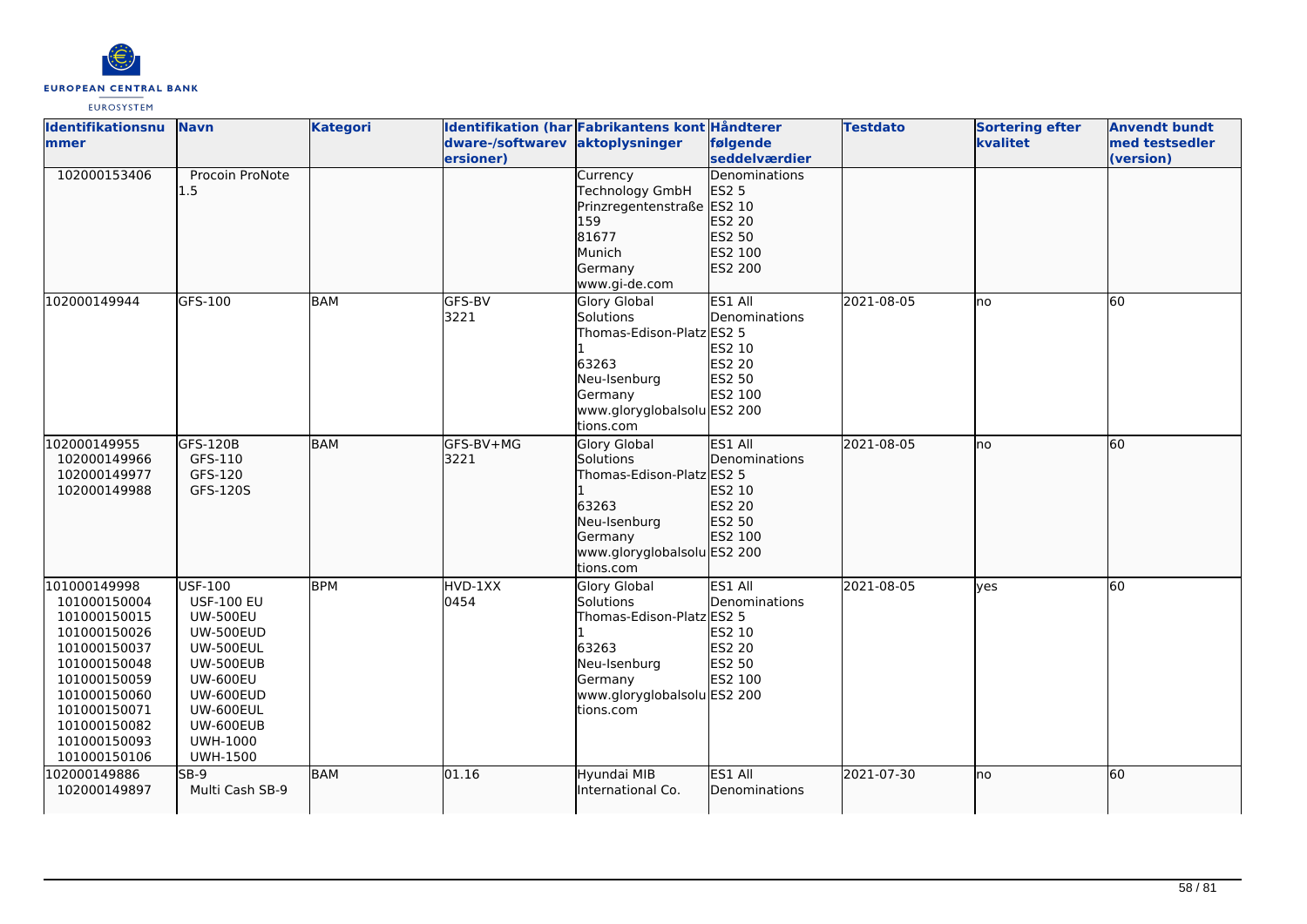

| Identifikationsnu | <b>Navn</b>   | <b>Kategori</b> |                                 | Identifikation (har Fabrikantens kont Håndterer |               | <b>Testdato</b> | <b>Sortering efter</b> | <b>Anvendt bundt</b> |
|-------------------|---------------|-----------------|---------------------------------|-------------------------------------------------|---------------|-----------------|------------------------|----------------------|
| mmer              |               |                 | dware-/softwarev aktoplysninger |                                                 | følgende      |                 | kvalitet               | med testsedler       |
|                   |               |                 | ersioner)                       |                                                 | seddelværdier |                 |                        | (version)            |
|                   |               |                 |                                 | Ltd.                                            | ES25          |                 |                        |                      |
|                   |               |                 |                                 | 3301, A Bld, 17,                                | ES2 10        |                 |                        |                      |
|                   |               |                 |                                 | Gosan-ro 148beon-                               | ES2 20        |                 |                        |                      |
|                   |               |                 |                                 | lgil<br>15850                                   | ES2 50        |                 |                        |                      |
|                   |               |                 |                                 |                                                 | ES2 100       |                 |                        |                      |
|                   |               |                 |                                 | Gunpo-si, Gyeonggi- ES2 200<br>do, 15850, Gunpo |               |                 |                        |                      |
|                   |               |                 |                                 | City                                            |               |                 |                        |                      |
|                   |               |                 |                                 | KOREA (Republic)                                |               |                 |                        |                      |
|                   |               |                 |                                 | sjpark5423@hyunda                               |               |                 |                        |                      |
|                   |               |                 |                                 | imib.com                                        |               |                 |                        |                      |
|                   |               |                 |                                 | www.hyundaimib.co                               |               |                 |                        |                      |
|                   |               |                 |                                 | lm                                              |               |                 |                        |                      |
| 102000148818      | NEWTON3-V     | BAM             | Main: v1.3, Reco:               | Kisan Electronics Co ES1 All                    |               | 2021-07-26      | lno                    | 60                   |
|                   |               |                 | v1.3                            | Ltd                                             | Denominations |                 |                        |                      |
|                   |               |                 |                                 | 273-1 Sungsoo-                                  | <b>ES2 5</b>  |                 |                        |                      |
|                   |               |                 |                                 | Dong                                            | ES2 10        |                 |                        |                      |
|                   |               |                 |                                 | 2GA 3 Dong                                      | ES2 20        |                 |                        |                      |
|                   |               |                 |                                 | Sungdong-Gu 133,                                | ES2 50        |                 |                        |                      |
|                   |               |                 |                                 | 831 Seoul                                       | ES2 100       |                 |                        |                      |
|                   |               |                 |                                 | South Korea                                     | ES2 200       |                 |                        |                      |
|                   |               |                 |                                 | yshin21@kisane.co                               |               |                 |                        |                      |
|                   |               |                 |                                 | www.kisane.com                                  |               |                 |                        |                      |
| 101000148828      | $K3-A$        | <b>BPM</b>      | Main: v1.3, Reco:               | Kisan Electronics Co ES1 All                    |               | 2021-07-26      | lyes                   | 60                   |
|                   |               |                 | v1.3                            | Ltd                                             | Denominations |                 |                        |                      |
|                   |               |                 |                                 | 273-1 Sungsoo-                                  | ES2 5         |                 |                        |                      |
|                   |               |                 |                                 | Dong                                            | ES2 10        |                 |                        |                      |
|                   |               |                 |                                 | 2GA 3 Dong                                      | ES2 20        |                 |                        |                      |
|                   |               |                 |                                 | Sungdong-Gu 133,                                | ES2 50        |                 |                        |                      |
|                   |               |                 |                                 | 831 Seoul                                       | ES2 100       |                 |                        |                      |
|                   |               |                 |                                 | South Korea                                     | ES2 200       |                 |                        |                      |
|                   |               |                 |                                 | yshin21@kisane.co                               |               |                 |                        |                      |
|                   |               |                 |                                 | m                                               |               |                 |                        |                      |
|                   |               |                 |                                 | www.kisane.com                                  |               |                 |                        |                      |
| 101000148624      | <b>USF-50</b> | <b>BPM</b>      | 0407                            | <b>Glory Global</b>                             | ES1 All       | 2021-07-23      | yes                    | 60                   |
|                   |               |                 |                                 | Solutions                                       | Denominations |                 |                        |                      |
|                   |               |                 |                                 | Thomas-Edison-Platz ES2 5                       |               |                 |                        |                      |
|                   |               |                 |                                 |                                                 | ES2 10        |                 |                        |                      |
|                   |               |                 |                                 | 63263                                           | <b>ES2 20</b> |                 |                        |                      |
|                   |               |                 |                                 | Neu-Isenburg                                    | ES2 50        |                 |                        |                      |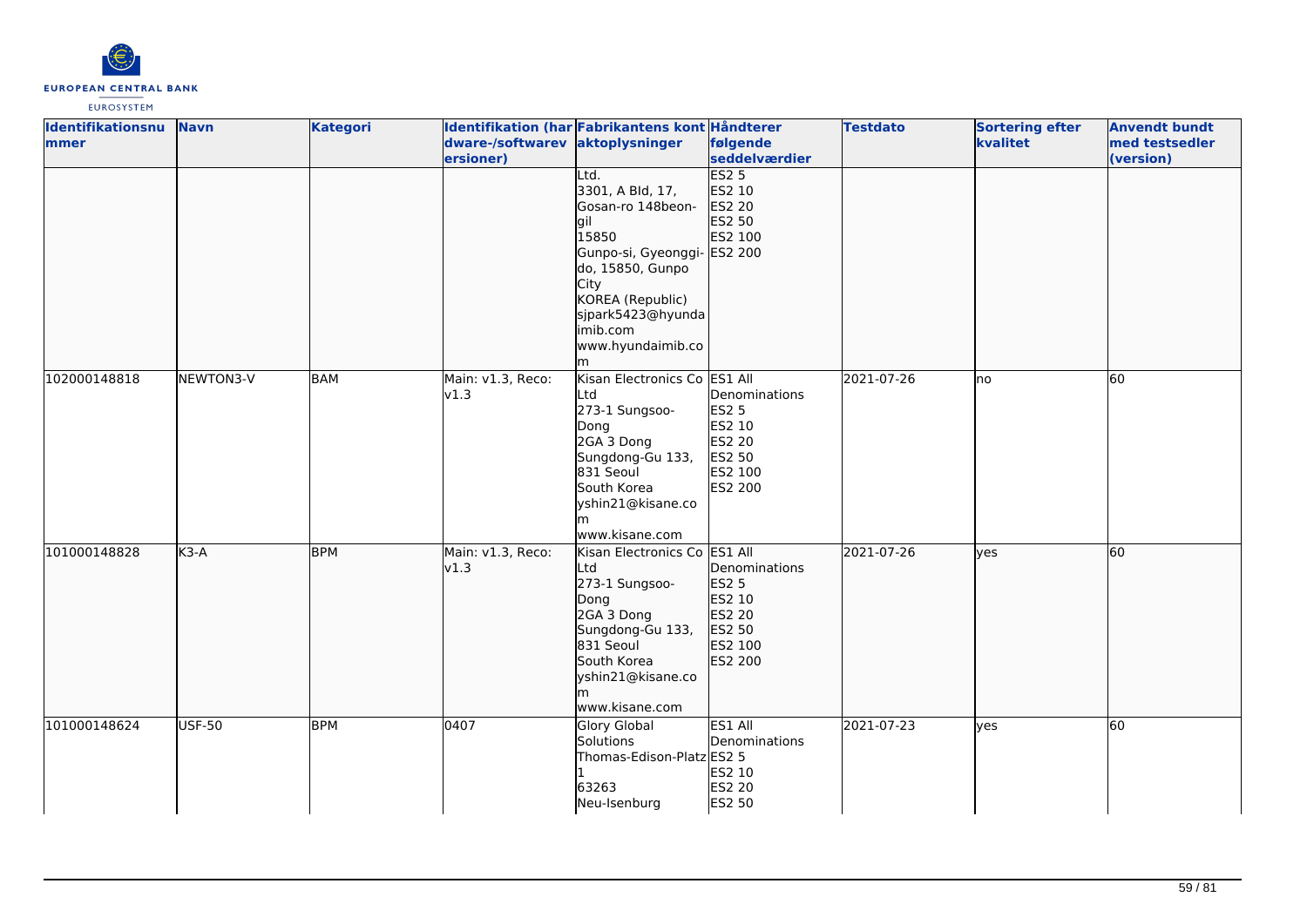

| <b>Identifikationsnu</b><br>mmer | <b>Navn</b>            | <b>Kategori</b> | dware-/softwarev aktoplysninger | Identifikation (har Fabrikantens kont Håndterer | følgende<br>seddelværdier | <b>Testdato</b> | <b>Sortering efter</b><br>kvalitet | <b>Anvendt bundt</b><br>med testsedler |
|----------------------------------|------------------------|-----------------|---------------------------------|-------------------------------------------------|---------------------------|-----------------|------------------------------------|----------------------------------------|
|                                  |                        |                 | ersioner)                       |                                                 | <b>ES2 100</b>            |                 |                                    | (version)                              |
|                                  |                        |                 |                                 | Germany<br>www.gloryglobalsolu ES2 200          |                           |                 |                                    |                                        |
|                                  |                        |                 |                                 | tions.com                                       |                           |                 |                                    |                                        |
| 101000148635                     | USF-51                 | <b>BPM</b>      | 0407                            | Glory Global                                    | ES1 All                   | 2021-07-23      | lyes                               | 60                                     |
|                                  |                        |                 |                                 | Solutions                                       | Denominations             |                 |                                    |                                        |
|                                  |                        |                 |                                 | Thomas-Edison-Platz ES2 5                       |                           |                 |                                    |                                        |
|                                  |                        |                 |                                 |                                                 | ES2 10                    |                 |                                    |                                        |
|                                  |                        |                 |                                 | 63263                                           | ES2 20                    |                 |                                    |                                        |
|                                  |                        |                 |                                 | Neu-Isenburg                                    | ES2 50                    |                 |                                    |                                        |
|                                  |                        |                 |                                 | Germany                                         | ES2 100                   |                 |                                    |                                        |
|                                  |                        |                 |                                 | www.gloryglobalsolu ES2 200                     |                           |                 |                                    |                                        |
|                                  |                        |                 |                                 | tions.com                                       |                           |                 |                                    |                                        |
| 101000148646                     | USF-300                | <b>BPM</b>      | HVD-2XX                         | Glory Global                                    | ES1 All                   | 2021-07-23      | <b>ves</b>                         | 60                                     |
| 101000148657                     | <b>USF-100EU2</b>      |                 | 0407                            | Solutions                                       | Denominations             |                 |                                    |                                        |
| 101000148668                     | <b>UW-500EU2</b>       |                 |                                 | Thomas-Edison-Platz ES2 5                       |                           |                 |                                    |                                        |
| 101000148679                     | <b>UW-600EU2</b>       |                 |                                 |                                                 | ES2 10                    |                 |                                    |                                        |
| 101000148680                     | <b>UW-700EU2</b>       |                 |                                 | 63263                                           | ES2 20                    |                 |                                    |                                        |
| 101000148691                     | <b>UW-800EU2</b>       |                 |                                 | Neu-Isenburg                                    | ES2 50                    |                 |                                    |                                        |
| 101000148704                     | <b>USF-120</b>         |                 |                                 | Germany                                         | ES2 100                   |                 |                                    |                                        |
|                                  |                        |                 |                                 | www.gloryglobalsolu ES2 200                     |                           |                 |                                    |                                        |
|                                  |                        |                 |                                 | tions.com                                       |                           |                 |                                    |                                        |
| 101000148715                     | UW-F4                  | <b>BPM</b>      | <b>HVD-310</b>                  | <b>Glory Global</b>                             | ES1 All                   | 2021-07-23      | lyes                               | 60                                     |
| 101000148726                     | <b>UW-F12</b>          |                 | 5002                            | Solutions                                       | Denominations             |                 |                                    |                                        |
| 101000148737<br>101000148748     | <b>UW-F16</b><br>UW-F8 |                 |                                 | Thomas-Edison-Platz ES2 5                       | ES2 10                    |                 |                                    |                                        |
| 101000148759                     | GDB-100                |                 |                                 | 63263                                           | ES2 20                    |                 |                                    |                                        |
| 101000148760                     | GDB-200                |                 |                                 | Neu-Isenburg                                    | ES2 50                    |                 |                                    |                                        |
|                                  |                        |                 |                                 | Germany                                         | ES2 100                   |                 |                                    |                                        |
|                                  |                        |                 |                                 | www.gloryglobalsolu ES2 200                     |                           |                 |                                    |                                        |
|                                  |                        |                 |                                 | tions.com                                       |                           |                 |                                    |                                        |
| 101000148782                     | K <sub>6</sub>         | <b>BPM</b>      | Main: v1.3, Reco:               | Kisan Electronics Co ES1 All                    |                           | 2021-07-23      | lves                               | 60                                     |
|                                  |                        |                 | v1.3                            | Ltd                                             | Denominations             |                 |                                    |                                        |
|                                  |                        |                 |                                 | 273-1 Sungsoo-                                  | <b>ES2 5</b>              |                 |                                    |                                        |
|                                  |                        |                 |                                 | Dong                                            | ES2 10                    |                 |                                    |                                        |
|                                  |                        |                 |                                 | 2GA 3 Dong                                      | ES2 20                    |                 |                                    |                                        |
|                                  |                        |                 |                                 | Sungdong-Gu 133,                                | ES2 50                    |                 |                                    |                                        |
|                                  |                        |                 |                                 | 831 Seoul                                       | ES2 100                   |                 |                                    |                                        |
|                                  |                        |                 |                                 | South Korea                                     | ES2 200                   |                 |                                    |                                        |
|                                  |                        |                 |                                 | yshin21@kisane.co                               |                           |                 |                                    |                                        |
|                                  |                        |                 |                                 | m                                               |                           |                 |                                    |                                        |
|                                  |                        |                 |                                 |                                                 |                           |                 |                                    |                                        |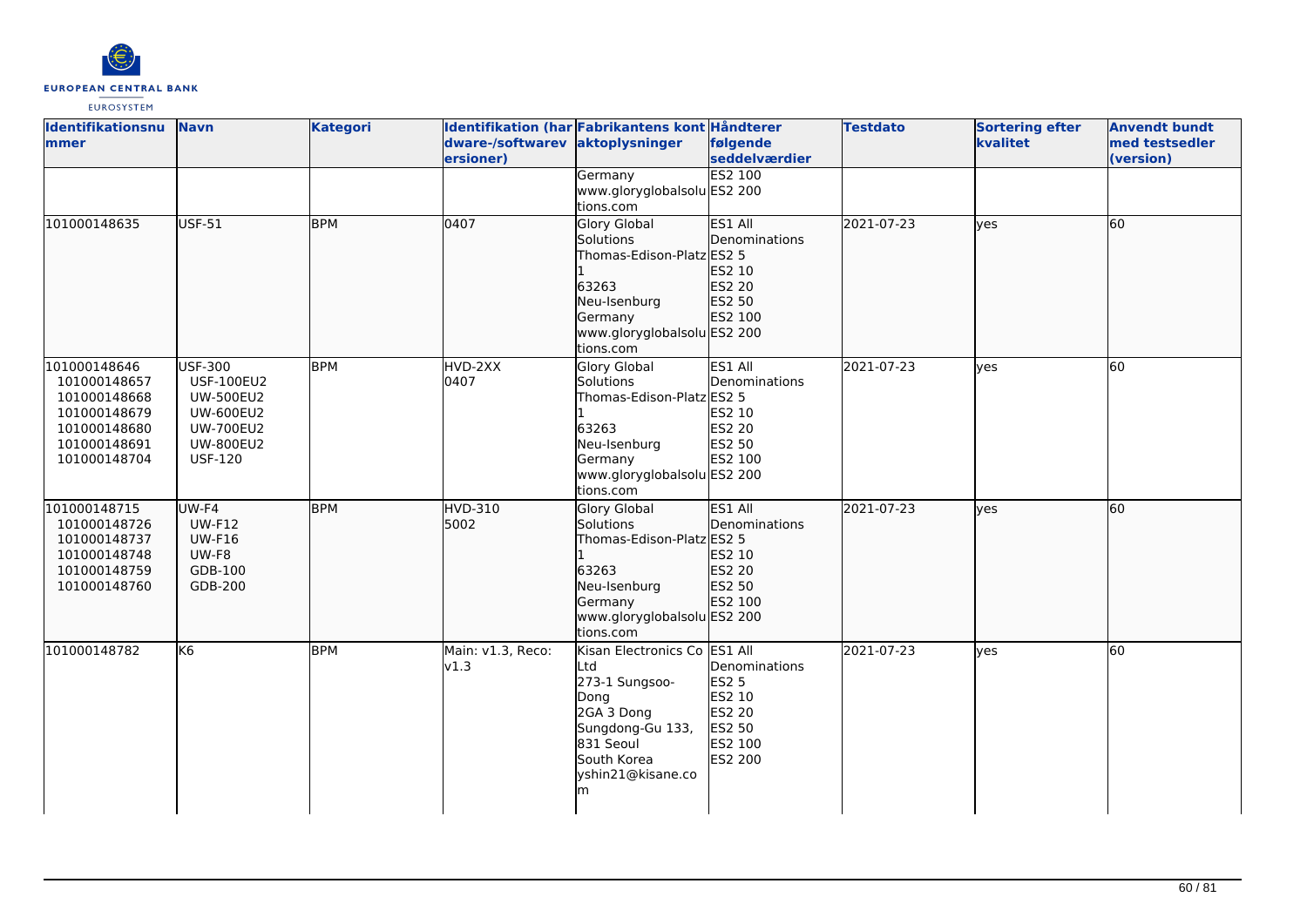

| Identifikationsnu<br>mmer | <b>Navn</b>   | <b>Kategori</b> | dware-/softwarev aktoplysninger<br>ersioner) | Identifikation (har Fabrikantens kont Håndterer                                                                                                                          | følgende<br>seddelværdier                                                                    | <b>Testdato</b> | <b>Sortering efter</b><br>kvalitet | <b>Anvendt bundt</b><br>med testsedler<br>(version) |
|---------------------------|---------------|-----------------|----------------------------------------------|--------------------------------------------------------------------------------------------------------------------------------------------------------------------------|----------------------------------------------------------------------------------------------|-----------------|------------------------------------|-----------------------------------------------------|
|                           |               |                 |                                              | www.kisane.com                                                                                                                                                           |                                                                                              |                 |                                    |                                                     |
| 101000148793              | $K5-A$        | <b>BPM</b>      | Main: v1.3, Reco:<br>v1.3                    | Kisan Electronics Co ES1 All<br>Ltd<br>273-1 Sungsoo-<br>Dong<br>2GA 3 Dong<br>Sungdong-Gu 133,<br>831 Seoul<br>South Korea<br>yshin21@kisane.co<br>lm<br>www.kisane.com | Denominations<br>ES2 5<br>ES2 10<br>ES2 20<br>ES2 50<br>ES2 100<br>ES2 200                   | 2021-07-23      | lyes                               | 60                                                  |
| 101000148806              | NEWTON3-F     | <b>BPM</b>      | Main: v1.3, Reco:<br>v1.3                    | Kisan Electronics Co<br>Ltd<br>273-1 Sungsoo-<br>Dong<br>2GA 3 Dong<br>Sungdong-Gu 133,<br>831 Seoul<br>South Korea<br>yshin21@kisane.co<br>m<br>www.kisane.com          | ES1 All<br>Denominations<br><b>ES2 5</b><br>ES2 10<br>ES2 20<br>ES2 50<br>ES2 100<br>ES2 200 | 2021-07-23      | yes                                | 60                                                  |
| 102000149249              | $DC-45V$      | <b>BAM</b>      | $C25-1$                                      | DoCash GmbH<br>Glückstrasse 57<br>22081<br>Hamburg<br>Germany<br>www.docash.de                                                                                           | ES1 All<br>Denominations<br><b>ES2 5</b><br>ES2 10<br>ES2 20<br>ES2 50<br>ES2 100<br>ES2 200 | 2021-07-23      | lno                                | 60                                                  |
| 103000149193              | <b>RBU-10</b> | <b>TARM</b>     | <b>HV-80</b><br>J008D                        | Fujitsu Technology<br>Solutions S.A.<br>Camino Cerro de los<br>Gamos 1<br>28224<br>Pozuelo de Alarcón,<br>Madrid<br>Spain                                                | ES1 All<br>Denominations<br><b>ES2 5</b><br>ES2 10<br>ES2 20<br>ES2 50<br>ES2 100<br>ES2 200 | 2021-07-22      | lyes                               | 60                                                  |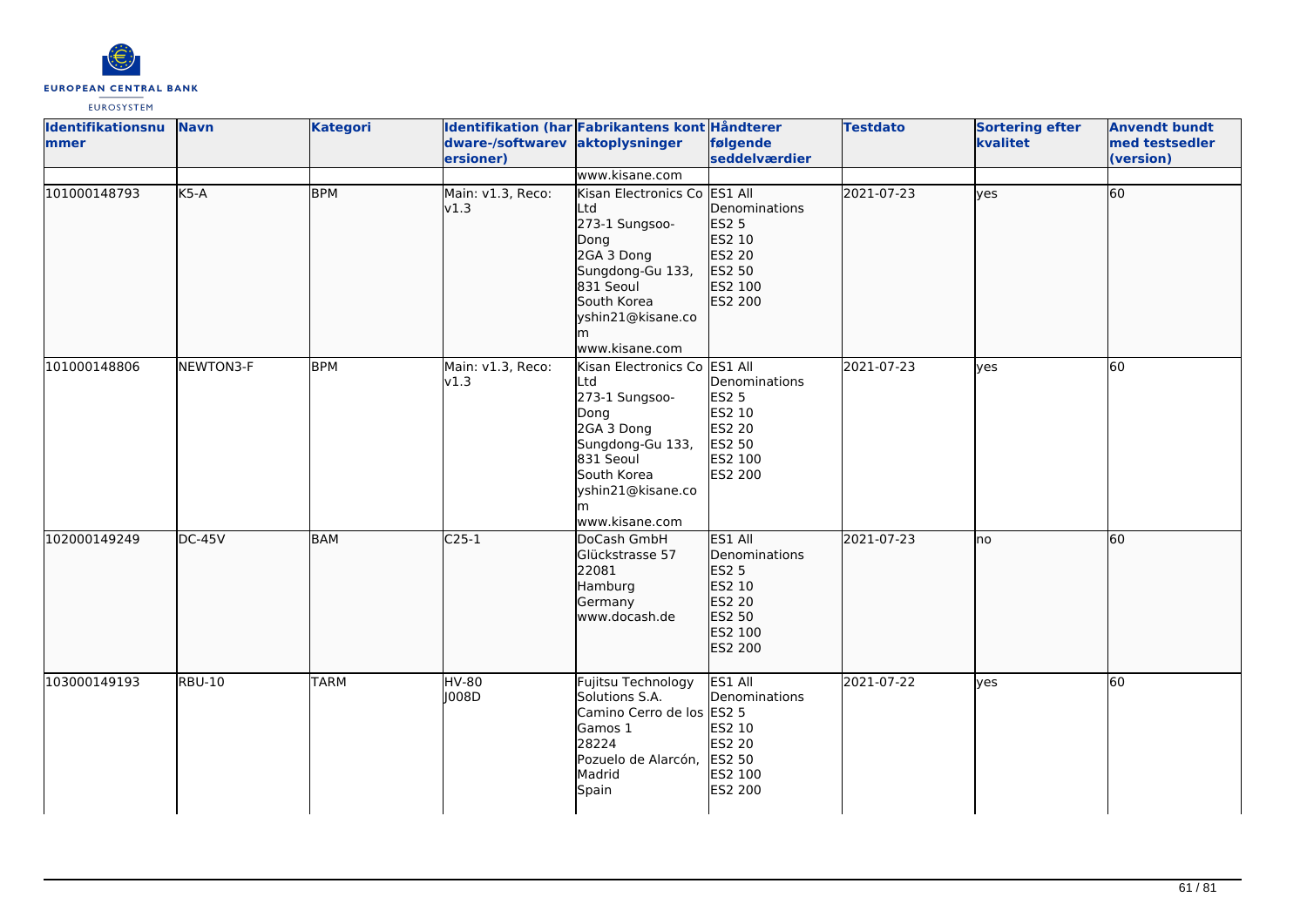

| <b>Identifikationsnu</b><br>mmer | <b>Navn</b>              | <b>Kategori</b> | dware-/softwarev aktoplysninger<br>ersioner)        | Identifikation (har Fabrikantens kont Håndterer                                                                                                                                                                                                         | følgende<br>seddelværdier                                                             | <b>Testdato</b> | <b>Sortering efter</b><br>kvalitet | <b>Anvendt bundt</b><br>med testsedler<br>(version) |
|----------------------------------|--------------------------|-----------------|-----------------------------------------------------|---------------------------------------------------------------------------------------------------------------------------------------------------------------------------------------------------------------------------------------------------------|---------------------------------------------------------------------------------------|-----------------|------------------------------------|-----------------------------------------------------|
| 103000149217                     | <b>RBU-10</b>            | <b>TARM</b>     | <b>HV-84</b><br>J008D                               | www.es.fujitsu.com<br>Fujitsu Technology<br>Solutions S.A.<br>Camino Cerro de los ES2 5<br>Gamos 1<br>28224<br>Pozuelo de Alarcón,<br>Madrid<br>Spain<br>www.es.fujitsu.com                                                                             | ES1 All<br>Denominations<br>ES2 10<br>ES2 20<br>ES2 50<br>ES2 100<br>ES2 200          | 2021-07-22      | ves                                | 60                                                  |
| 102000149250                     | Ntegra Compact           | BAM             | <b>NTEGRA COMPACT</b><br>BV<br>EUR:2.0              | Glory Global<br>Solutions<br>(International)<br>Limited<br><b>Forest View</b><br>Crockford Lane<br>Chineham Business<br>Park<br>RG24 8QZ<br>Basingstoke<br>United Kingdom<br>philippe.macon@fr.g<br>lory-global.com<br>www.gloryglobalsolu<br>tions.com | ES1 All<br>Denominations<br>ES2 5<br>ES2 10<br>ES2 20<br>ES2 50<br>ES2 100<br>ES2 200 | 2021-07-21      | lno                                | $\overline{60}$                                     |
| 101000149362                     | Ntegra TS Pro<br>Fitness | <b>BPM</b>      | <b>NTEGRA PRO</b><br><b>FITNESS BV</b><br>EUR_F:2.0 | <b>Glory Global</b><br>Solutions<br>(International)<br>Limited<br>Forest View<br>Crockford Lane<br>Chineham Business<br>Park<br>RG24 8QZ<br>Basingstoke<br>United Kingdom<br>philippe.macon@fr.g<br>lory-global.com<br>www.gloryglobalsolu<br>tions.com | ES1 All<br>Denominations<br>ES2 5<br>ES2 10<br>ES2 20<br>ES2 50<br>ES2 100<br>ES2 200 | 2021-07-21      | lyes                               | 60                                                  |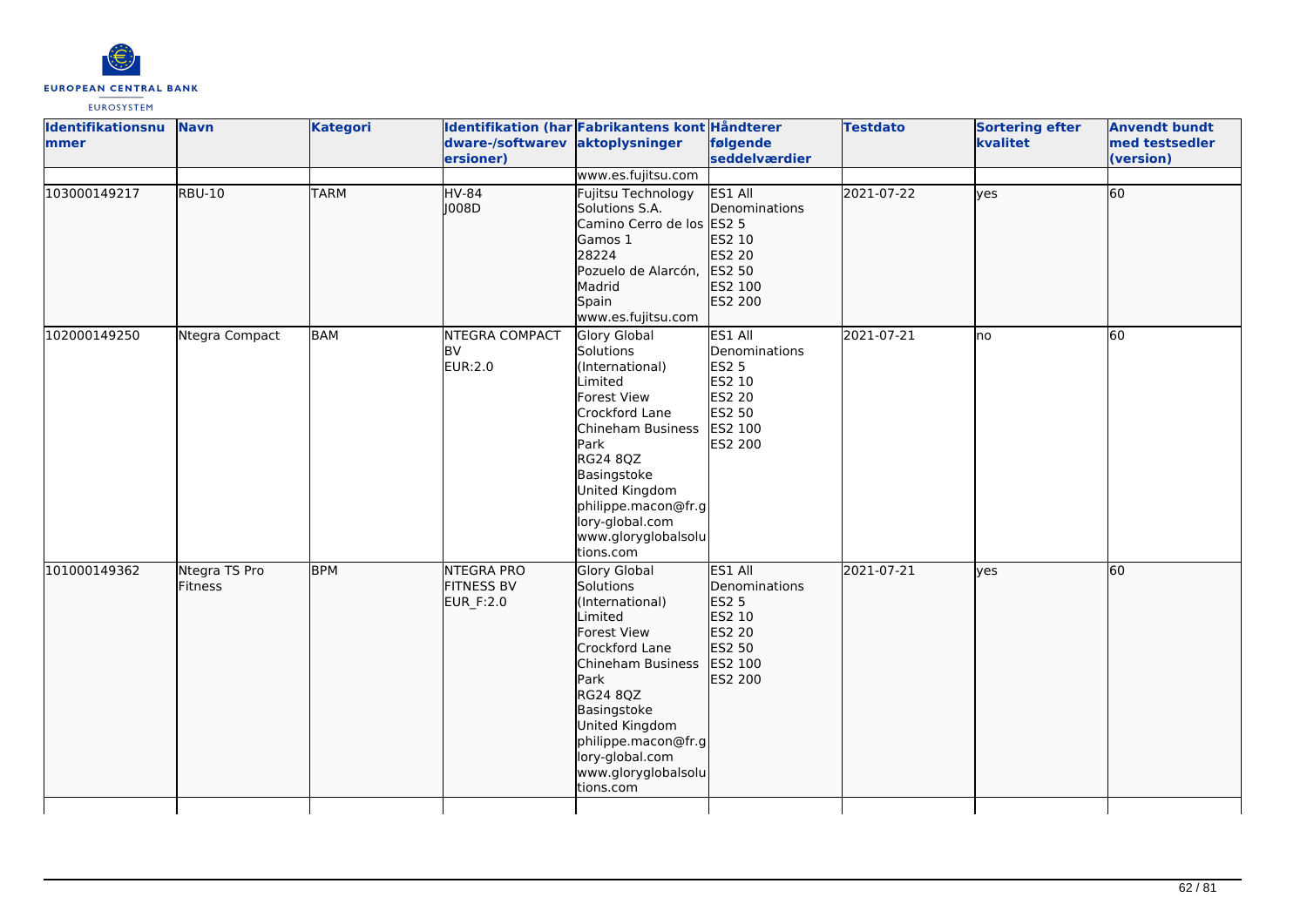

| <b>Identifikationsnu</b> | <b>Navn</b>       | <b>Kategori</b> |                                 | Identifikation (har Fabrikantens kont Håndterer |               | <b>Testdato</b> | <b>Sortering efter</b> | <b>Anvendt bundt</b> |
|--------------------------|-------------------|-----------------|---------------------------------|-------------------------------------------------|---------------|-----------------|------------------------|----------------------|
| mmer                     |                   |                 | dware-/softwarev aktoplysninger |                                                 | følgende      |                 | kvalitet               | med testsedler       |
|                          |                   |                 | ersioner)                       |                                                 | seddelværdier |                 |                        | (version)            |
| 102000149487             | GFS-100           | <b>BAM</b>      | GFS-BV                          | <b>Glory Global</b>                             | ES1 All       | 2021-07-21      | lno                    | 60                   |
|                          |                   |                 | 3201                            | Solutions                                       | Denominations |                 |                        |                      |
|                          |                   |                 |                                 | Thomas-Edison-Platz ES2 5                       |               |                 |                        |                      |
|                          |                   |                 |                                 |                                                 | ES2 10        |                 |                        |                      |
|                          |                   |                 |                                 | 63263                                           | <b>ES2 20</b> |                 |                        |                      |
|                          |                   |                 |                                 | Neu-Isenburg                                    | ES2 50        |                 |                        |                      |
|                          |                   |                 |                                 | Germany                                         | ES2 100       |                 |                        |                      |
|                          |                   |                 |                                 | www.gloryglobalsolu ES2 200                     |               |                 |                        |                      |
|                          |                   |                 |                                 | tions.com                                       |               |                 |                        |                      |
| 102000149498             | GFS-120B          | <b>BAM</b>      | GFS-BV+MG                       | Glory Global                                    | ES1 All       | 2021-07-21      | no                     | 60                   |
| 102000149502             | GFS-110           |                 | 3201                            | Solutions                                       | Denominations |                 |                        |                      |
| 102000149513             | GFS-120           |                 |                                 | Thomas-Edison-Platz ES2 5                       |               |                 |                        |                      |
| 102000149524             | GFS-120S          |                 |                                 |                                                 | ES2 10        |                 |                        |                      |
|                          |                   |                 |                                 | 63263                                           | <b>ES2 20</b> |                 |                        |                      |
|                          |                   |                 |                                 | Neu-Isenburg                                    | ES2 50        |                 |                        |                      |
|                          |                   |                 |                                 | Germany                                         | ES2 100       |                 |                        |                      |
|                          |                   |                 |                                 | www.gloryglobalsolu ES2 200                     |               |                 |                        |                      |
|                          |                   |                 |                                 | tions.com                                       |               |                 |                        |                      |
| 101000118343             | CPS1800/17/14     | <b>BPM</b>      | CPS 7.6.74-R-u                  | Cash Processing                                 | ES1 All       | 2021-07-20      | <b>l</b> ves           | 60                   |
|                          |                   |                 | <b>CONF 7.5.4 VME</b>           | Solutions Ltd                                   | Denominations |                 |                        |                      |
|                          |                   |                 | 7.0.0-c5.1 IDS 1                | De La Rue House,                                | <b>ES2 5</b>  |                 |                        |                      |
|                          |                   |                 | 6.15170 IDS 2                   | Jays Close, Viables,                            | ES2 10        |                 |                        |                      |
|                          |                   |                 | 6.15170 IDSS                    | Basingstoke                                     | ES2 20        |                 |                        |                      |
|                          |                   |                 | 6.15170                         | Hampshire                                       | ES2 50        |                 |                        |                      |
|                          |                   |                 |                                 | <b>RG22 4BS</b>                                 | ES2 100       |                 |                        |                      |
|                          |                   |                 |                                 | Viables Kingdom                                 | ES2 200       |                 |                        |                      |
|                          |                   |                 |                                 | United Kingdom                                  |               |                 |                        |                      |
|                          |                   |                 |                                 | martin.hobhouse@u                               |               |                 |                        |                      |
|                          |                   |                 |                                 | k.delarue.com                                   |               |                 |                        |                      |
|                          |                   |                 |                                 | www.delarue.com                                 |               |                 |                        |                      |
| 103000148465             | MONETIK AB3+      | <b>TARM</b>     | HW:1.1                          | Arca Technologies                               | ES1 All       | 2021-07-19      | <b>ves</b>             | 60                   |
|                          |                   |                 | V22004A0B2                      | İsrl                                            | Denominations |                 |                        |                      |
|                          |                   |                 |                                 | Via Statale 17                                  | ES2 5         |                 |                        |                      |
|                          |                   |                 |                                 | 10012                                           | ES2 10        |                 |                        |                      |
|                          |                   |                 |                                 | Bollengo (TO)                                   | ES2 20        |                 |                        |                      |
|                          |                   |                 |                                 | Italy                                           | ES2 50        |                 |                        |                      |
|                          |                   |                 |                                 | www.arca.com                                    | ES2 100       |                 |                        |                      |
|                          |                   |                 |                                 |                                                 | ES2 200       |                 |                        |                      |
|                          |                   |                 |                                 |                                                 |               |                 |                        |                      |
| 102000148943             | BPS <sub>B1</sub> | <b>BAM</b>      | EUR_002.118                     | Giesecke+Devrient                               | ES1 All       | 2021-07-16      | no                     | 60                   |
|                          |                   |                 |                                 |                                                 |               |                 |                        |                      |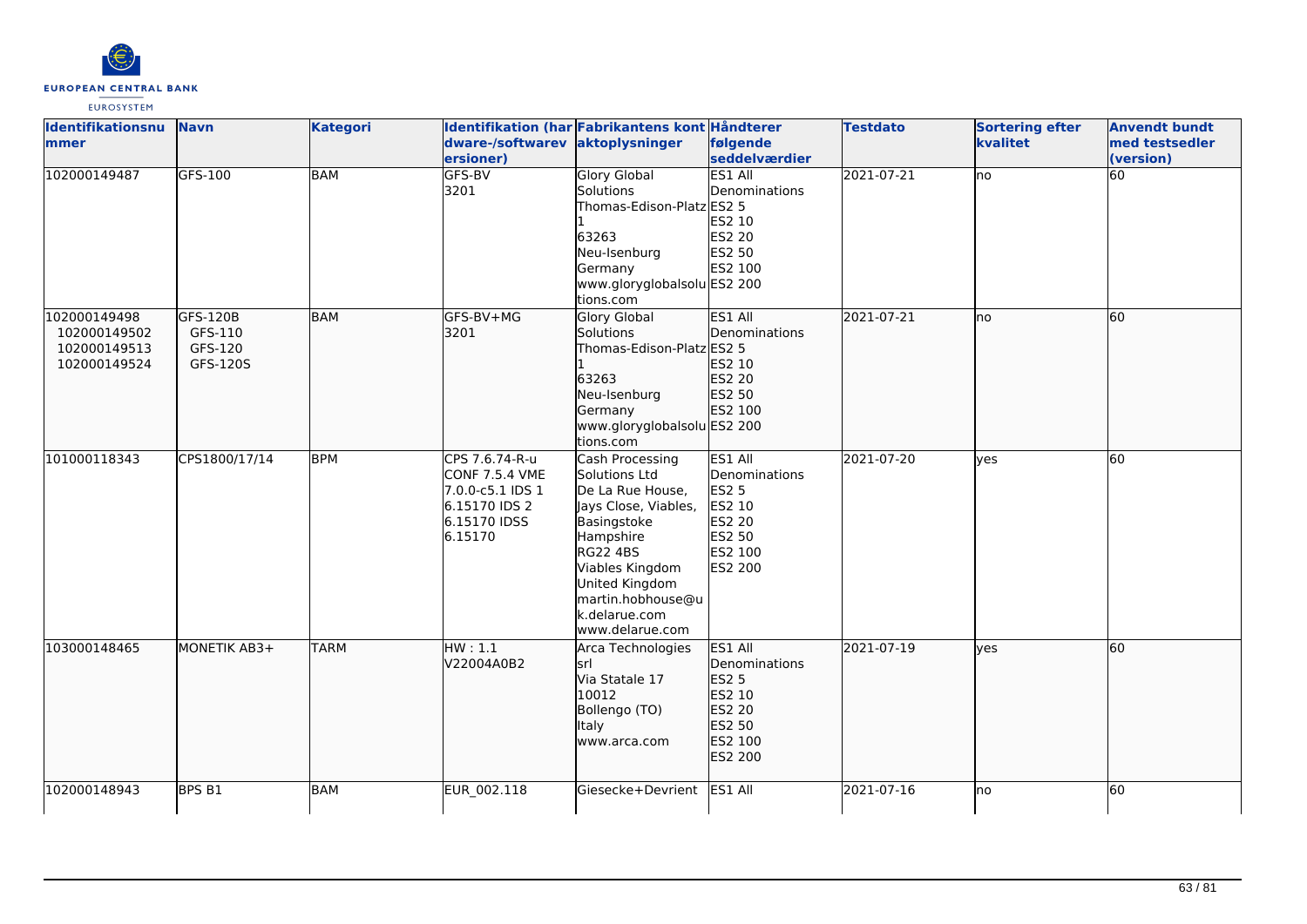

| Identifikationsnu | <b>Navn</b>   | <b>Kategori</b> |                                              | Identifikation (har Fabrikantens kont Håndterer |                           | <b>Testdato</b> | <b>Sortering efter</b> | <b>Anvendt bundt</b>        |
|-------------------|---------------|-----------------|----------------------------------------------|-------------------------------------------------|---------------------------|-----------------|------------------------|-----------------------------|
| <b>Immer</b>      |               |                 | dware-/softwarev aktoplysninger<br>ersioner) |                                                 | følgende<br>seddelværdier |                 | kvalitet               | med testsedler<br>(version) |
|                   |               |                 |                                              | Currency                                        | Denominations             |                 |                        |                             |
|                   |               |                 |                                              | <b>Technology GmbH</b>                          | <b>ES2 5</b>              |                 |                        |                             |
|                   |               |                 |                                              | Prinzregentenstraße ES2 10                      |                           |                 |                        |                             |
|                   |               |                 |                                              | 159                                             | ES2 20                    |                 |                        |                             |
|                   |               |                 |                                              | 81677                                           | ES2 50                    |                 |                        |                             |
|                   |               |                 |                                              | Munich                                          | ES2 100                   |                 |                        |                             |
|                   |               |                 |                                              | Germany                                         | <b>ES2 200</b>            |                 |                        |                             |
|                   |               |                 |                                              | www.gi-de.com                                   |                           |                 |                        |                             |
| 101000149204      | Numeron F     | <b>BPM</b>      | EUR_V5.11._F                                 | Giesecke+Devrient                               | ES1 All                   | 2021-07-16      | lves                   | 60                          |
|                   |               |                 |                                              | Currency                                        | Denominations             |                 |                        |                             |
|                   |               |                 |                                              | <b>Technology GmbH</b>                          | <b>ES2 5</b>              |                 |                        |                             |
|                   |               |                 |                                              | Prinzregentenstraße ES2 10                      |                           |                 |                        |                             |
|                   |               |                 |                                              | 159                                             | ES2 20                    |                 |                        |                             |
|                   |               |                 |                                              | 81677                                           | ES2 50                    |                 |                        |                             |
|                   |               |                 |                                              | Munich                                          | ES2 100                   |                 |                        |                             |
|                   |               |                 |                                              | Germany                                         | ES2 200                   |                 |                        |                             |
|                   |               |                 |                                              | www.gi-de.com                                   |                           |                 |                        |                             |
| 101000148851      | <b>BPS C1</b> | <b>BPM</b>      | <b>HW Rel. 3.0</b>                           | Giesecke+Devrient                               | ES1 All                   | 2021-07-15      | <b>l</b> ves           | 60                          |
|                   |               |                 | $(19$ -track                                 | Currency                                        | Denominations             |                 |                        |                             |
|                   |               |                 | Imechanical                                  | Technology GmbH                                 | <b>ES2 5</b>              |                 |                        |                             |
|                   |               |                 | Thickness Sensor)                            | Prinzregentenstraße ES2 10                      |                           |                 |                        |                             |
|                   |               |                 |                                              | 159                                             | ES2 20                    |                 |                        |                             |
|                   |               |                 | EUR_F02.110                                  | 81677                                           | <b>ES2 50</b>             |                 |                        |                             |
|                   |               |                 |                                              | Munich                                          | ES2 100                   |                 |                        |                             |
|                   |               |                 |                                              |                                                 | <b>ES2 200</b>            |                 |                        |                             |
|                   |               |                 |                                              | Germany<br>www.gi-de.com                        |                           |                 |                        |                             |
|                   |               |                 |                                              |                                                 |                           |                 |                        |                             |
| 101000148862      | BPS C5        | <b>BPM</b>      | EUR Version :                                | Giesecke+Devrient                               | ES1 All                   | 2021-07-15      | lves                   | 60                          |
| 101000148873      | BPS C2        |                 | 20.12.000                                    | Currency                                        | Denominations             |                 |                        |                             |
|                   |               |                 |                                              | Technology GmbH                                 | ES2 5                     |                 |                        |                             |
|                   |               |                 |                                              | Prinzregentenstraße ES2 10<br>159               |                           |                 |                        |                             |
|                   |               |                 |                                              | 81677                                           | ES2 20<br>ES2 50          |                 |                        |                             |
|                   |               |                 |                                              | Munich                                          | ES2 100                   |                 |                        |                             |
|                   |               |                 |                                              |                                                 | ES2 200                   |                 |                        |                             |
|                   |               |                 |                                              | Germany                                         |                           |                 |                        |                             |
|                   |               | <b>BAM</b>      |                                              | www.gi-de.com                                   |                           | 2021-07-15      |                        | 60                          |
| 102000148885      | Numeron TU    |                 | <b>EUR_V5.11._TU</b>                         | Giesecke+Devrient                               | ES1 All                   |                 | Ino                    |                             |
|                   |               |                 |                                              | Currency                                        | Denominations             |                 |                        |                             |
|                   |               |                 |                                              | <b>Technology GmbH</b>                          | ES2 5                     |                 |                        |                             |
|                   |               |                 |                                              | Prinzregentenstraße ES2 10<br>159               |                           |                 |                        |                             |
|                   |               |                 |                                              |                                                 | ES2 20                    |                 |                        |                             |
|                   |               |                 |                                              |                                                 |                           |                 |                        |                             |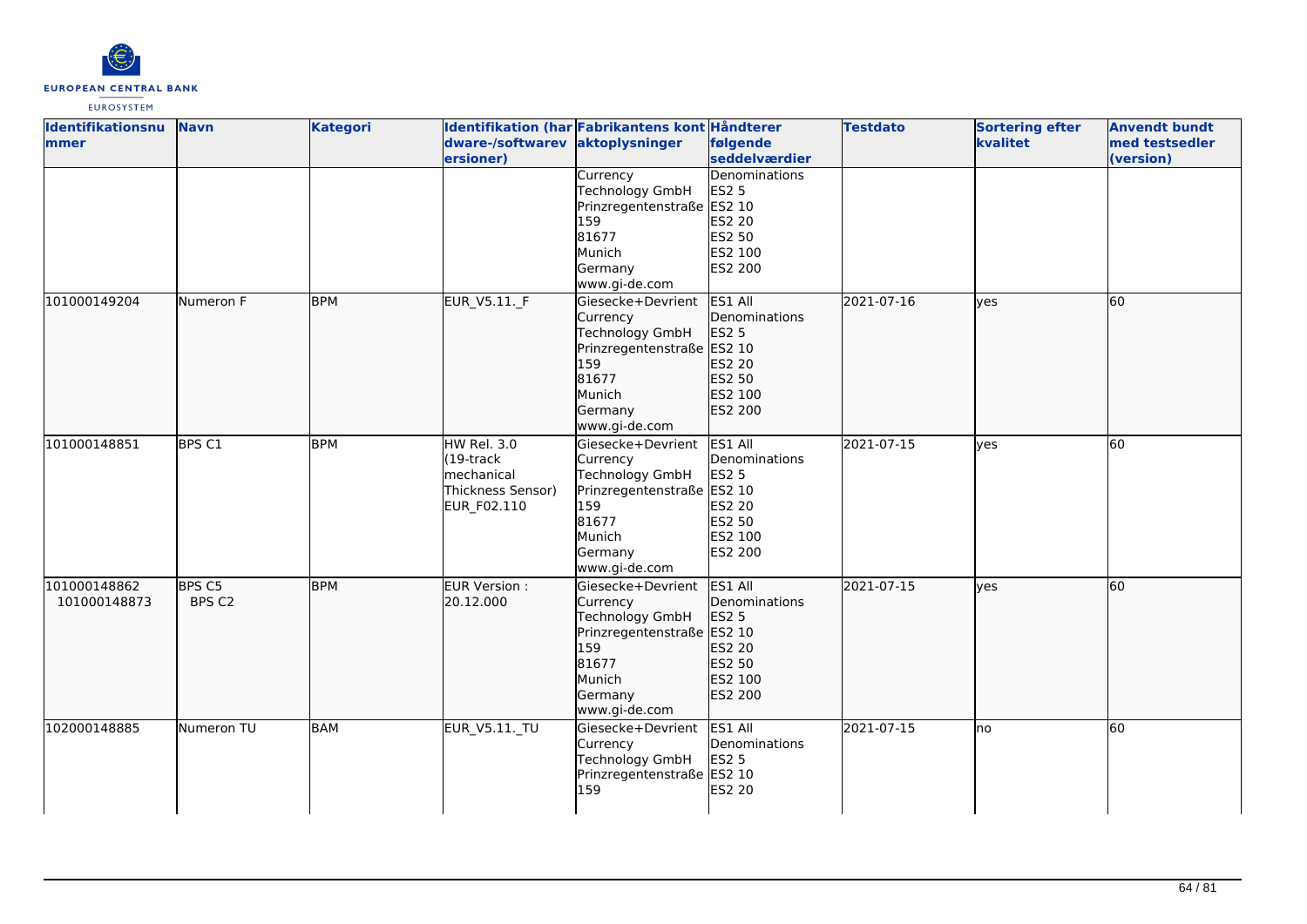

| Identifikationsnu | <b>Navn</b>     | <b>Kategori</b> |                   | Identifikation (har Fabrikantens kont Håndterer |                | <b>Testdato</b> | <b>Sortering efter</b> | <b>Anvendt bundt</b> |
|-------------------|-----------------|-----------------|-------------------|-------------------------------------------------|----------------|-----------------|------------------------|----------------------|
| mmer              |                 |                 | dware-/softwarev  | aktoplysninger                                  | følgende       |                 | kvalitet               | med testsedler       |
|                   |                 |                 | ersioner)         |                                                 | seddelværdier  |                 |                        | (version)            |
|                   |                 |                 |                   | 81677                                           | <b>ES2 50</b>  |                 |                        |                      |
|                   |                 |                 |                   | Munich                                          | ES2 100        |                 |                        |                      |
|                   |                 |                 |                   | Germany                                         | ES2 200        |                 |                        |                      |
|                   |                 |                 |                   | www.gi-de.com                                   |                |                 |                        |                      |
| 101000148383      | ProNote 1.5F    | <b>BPM</b>      | <b>EUR V3.031</b> | Giesecke+Devrient                               | ES1 All        | 2021-07-14      | lves                   | 60                   |
| 101000153392      | Procoin ProNote |                 |                   | Currency                                        | Denominations  |                 |                        |                      |
|                   | 1.5F            |                 |                   | <b>Technology GmbH</b>                          | <b>ES2 5</b>   |                 |                        |                      |
|                   |                 |                 |                   | Prinzregentenstraße ES2 10                      |                |                 |                        |                      |
|                   |                 |                 |                   | 159                                             | ES2 20         |                 |                        |                      |
|                   |                 |                 |                   | 81677                                           | ES2 50         |                 |                        |                      |
|                   |                 |                 |                   | Munich                                          | ES2 100        |                 |                        |                      |
|                   |                 |                 |                   | Germany                                         | ES2 200        |                 |                        |                      |
|                   |                 |                 |                   | www.gi-de.com                                   |                |                 |                        |                      |
| 102000148453      | DV 1825         | <b>BAM</b>      | PCB board         | DV UVIRMA Ltd                                   | ES1 All        | 2021-07-14      | lno                    | 60                   |
|                   |                 |                 | 2104.19.01        | 2 Kaufmann street,                              | Denominations  |                 |                        |                      |
|                   |                 |                 |                   | Textile Centre 14F1                             | <b>ES2 5</b>   |                 |                        |                      |
|                   |                 |                 |                   | 6801294                                         | ES2 10         |                 |                        |                      |
|                   |                 |                 |                   | Tel Aviv                                        | <b>ES2 20</b>  |                 |                        |                      |
|                   |                 |                 |                   | Israel                                          | ES2 50         |                 |                        |                      |
|                   |                 |                 |                   | niklaus@digital-                                | ES2 100        |                 |                        |                      |
|                   |                 |                 |                   | verification.com                                | <b>ES2 200</b> |                 |                        |                      |
|                   |                 |                 |                   | www.uvirma.com                                  |                |                 |                        |                      |
| 101000148577      | <b>BPS 200</b>  | <b>BPM</b>      | EUR_V3.62.09      | Giesecke+Devrient                               | ES1 All        | 2021-07-14      | lves                   | 60                   |
|                   |                 |                 |                   | Currency                                        | Denominations  |                 |                        |                      |
|                   |                 |                 |                   | Technology GmbH                                 | <b>ES2 5</b>   |                 |                        |                      |
|                   |                 |                 |                   | Prinzregentenstraße ES2 10                      |                |                 |                        |                      |
|                   |                 |                 |                   | 159                                             | ES2 20         |                 |                        |                      |
|                   |                 |                 |                   | 81677                                           | ES2 50         |                 |                        |                      |
|                   |                 |                 |                   | Munich                                          | ES2 100        |                 |                        |                      |
|                   |                 |                 |                   | Germany                                         | ES2 200        |                 |                        |                      |
|                   |                 |                 |                   | www.gi-de.com                                   |                |                 |                        |                      |
| 101000148588      | <b>BPS 200</b>  | <b>BPM</b>      | EUR_V3.62.59      | Giesecke+Devrient                               | ES1 All        | 2021-07-14      | lves                   | 60                   |
|                   |                 |                 |                   | Currency                                        | Denominations  |                 |                        |                      |
|                   |                 |                 |                   | <b>Technology GmbH</b>                          | <b>ES2 5</b>   |                 |                        |                      |
|                   |                 |                 |                   | Prinzregentenstraße ES2 10                      |                |                 |                        |                      |
|                   |                 |                 |                   | 159                                             | <b>ES2 20</b>  |                 |                        |                      |
|                   |                 |                 |                   | 81677                                           | <b>ES2 50</b>  |                 |                        |                      |
|                   |                 |                 |                   | Munich                                          | ES2 100        |                 |                        |                      |
|                   |                 |                 |                   | Germany                                         | ES2 200        |                 |                        |                      |
|                   |                 |                 |                   | www.gi-de.com                                   |                |                 |                        |                      |
|                   |                 |                 |                   |                                                 |                |                 |                        |                      |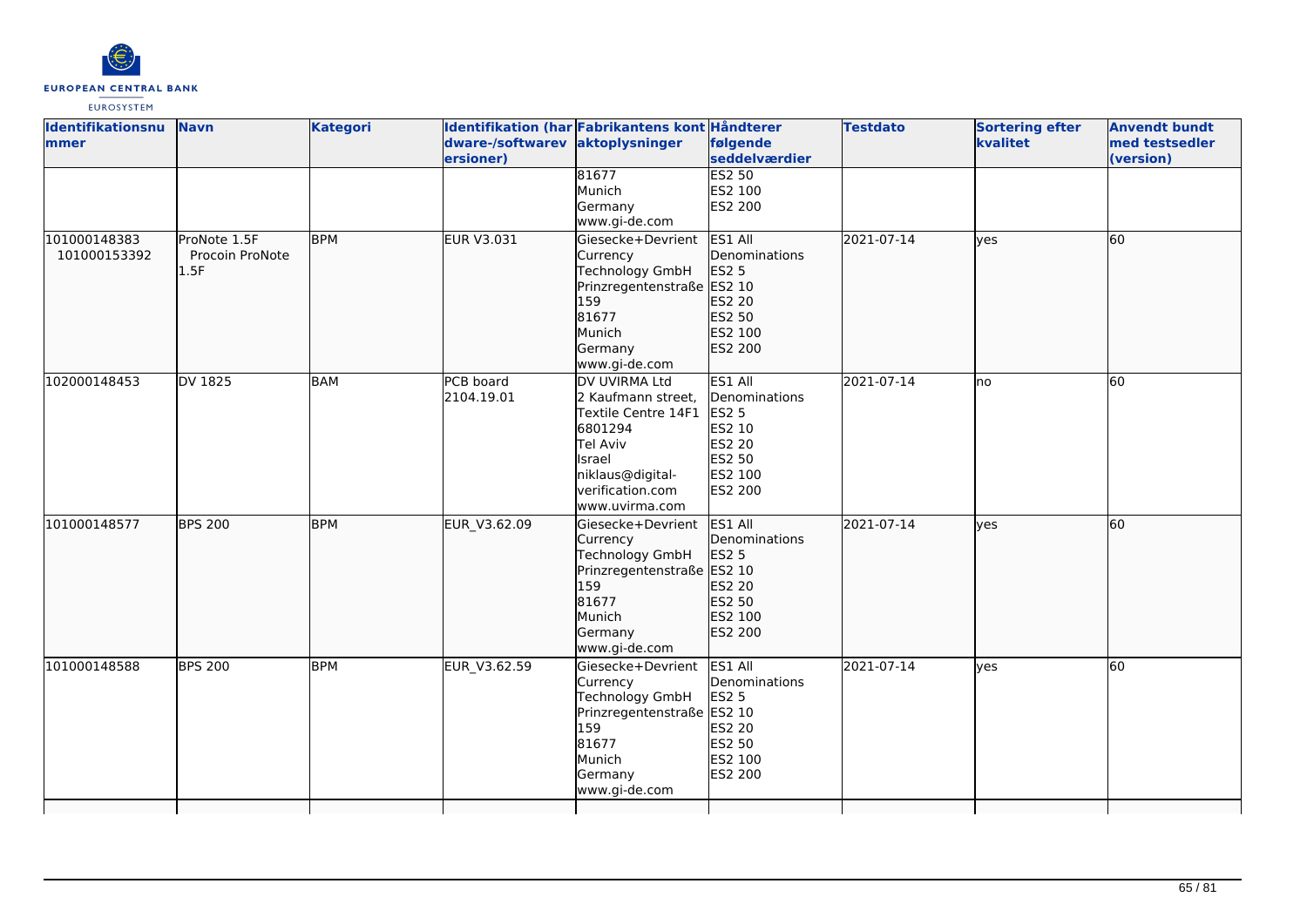

| Identifikationsnu<br>mmer | <b>Navn</b>                                           | <b>Kategori</b> | dware-/softwarev<br>ersioner)                                                                 | Identifikation (har Fabrikantens kont Håndterer<br>aktoplysninger                                                                    | følgende<br>seddelværdier                                                                                  | <b>Testdato</b> | <b>Sortering efter</b><br>kvalitet | <b>Anvendt bundt</b><br>med testsedler<br>(version) |
|---------------------------|-------------------------------------------------------|-----------------|-----------------------------------------------------------------------------------------------|--------------------------------------------------------------------------------------------------------------------------------------|------------------------------------------------------------------------------------------------------------|-----------------|------------------------------------|-----------------------------------------------------|
| 101000148599              | <b>BPS C1</b>                                         | <b>BPM</b>      | <b>HW Rel. 2.3</b><br>$(12 -$ track<br><b>Imechanical</b><br>Thickness Sensor)<br>EUR F02.110 | Giesecke+Devrient<br>Currency<br>Technology GmbH<br>Prinzregentenstraße ES2 10<br>159<br>81677<br>Munich<br>Germany<br>www.gi-de.com | <b>ES1 All</b><br>Denominations<br><b>ES2 5</b><br>ES2 20<br>ES2 50<br>ES2 100<br>ES2 200                  | 2021-07-14      | lyes                               | 60                                                  |
| 101000148602              | BPS <sub>C4</sub>                                     | <b>BPM</b>      | EUR 1.36.209                                                                                  | Giesecke+Devrient<br>Currency<br>Technology GmbH<br>Prinzregentenstraße ES2 10<br>159<br>81677<br>Munich<br>Germany<br>www.gi-de.com | ES1 All<br>Denominations<br><b>ES2 5</b><br>ES2 20<br>ES2 50<br>ES2 100<br>ES2 200                         | 2021-07-14      | <b>ves</b>                         | $\overline{60}$                                     |
| 101000148613              | BPS <sub>C4</sub>                                     | <b>BPM</b>      | EUR 1.36.259                                                                                  | Giesecke+Devrient<br>Currency<br>Technology GmbH<br>Prinzregentenstraße ES2 10<br>159<br>81677<br>Munich<br>Germany<br>www.gi-de.com | ES1 All<br>Denominations<br>ES2 5<br>ES2 20<br>ES2 50<br>ES2 100<br>ES2 200                                | 2021-07-14      | lves                               | 60                                                  |
| 103000148249              | <b>NCR Self Service</b><br>Cash Tender Module<br>7362 | <b>TARM</b>     | GSR50 Note<br>Recycler<br>EU0129                                                              | <b>NCR Financial</b><br>Solutions Group Ltd<br>3 Fulton Road<br>DD2 4SW Tayside<br>Dundee<br>United Kingdom<br>www.ncr.com           | ES1 All<br>Denominations<br><b>ES2 5</b><br>ES2 10<br><b>ES2 20</b><br><b>ES2 50</b><br>ES2 100<br>ES2 200 | 2021-07-13      | <b>ves</b>                         | 60                                                  |
| 101000148429              | BPS 1000 - 20<br>BN/sec.                              | <b>BPM</b>      | <b>EUR_V2.51</b>                                                                              | Giesecke+Devrient<br>Currency<br>Technology GmbH<br>Prinzregentenstraße ES2 10                                                       | ES1 All<br>Denominations<br><b>ES2 5</b>                                                                   | 2021-07-13      | lves                               | 60                                                  |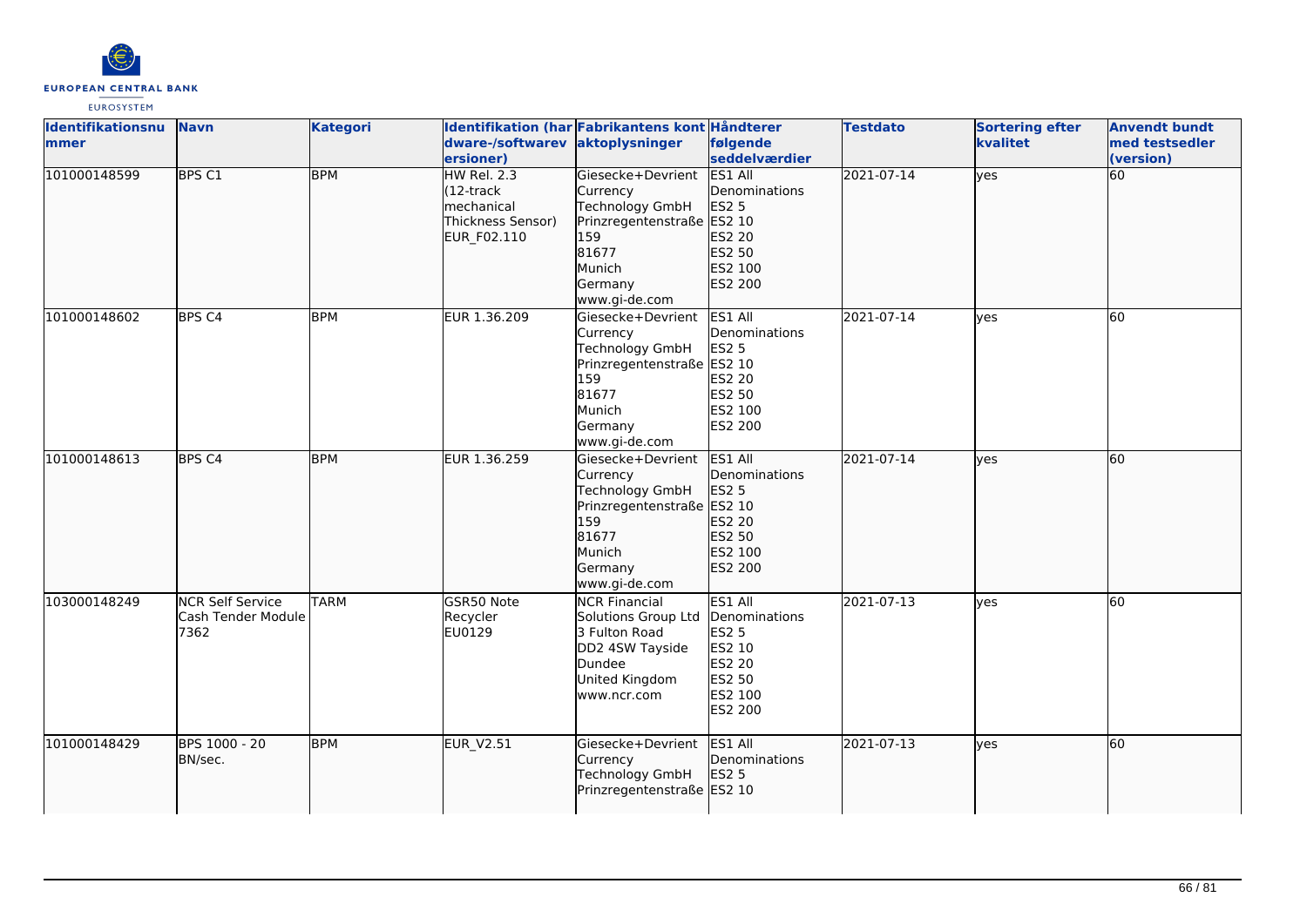

| <b>Identifikationsnu</b><br>lmmer | <b>Navn</b>    | <b>Kategori</b> | dware-/softwarev aktoplysninger | Identifikation (har Fabrikantens kont Håndterer | følgende      | <b>Testdato</b> | <b>Sortering efter</b><br>kvalitet | <b>Anvendt bundt</b><br>med testsedler |
|-----------------------------------|----------------|-----------------|---------------------------------|-------------------------------------------------|---------------|-----------------|------------------------------------|----------------------------------------|
|                                   |                |                 | ersioner)                       |                                                 | seddelværdier |                 |                                    | (version)                              |
|                                   |                |                 |                                 | 159                                             | <b>ES2 20</b> |                 |                                    |                                        |
|                                   |                |                 |                                 | 81677                                           | ES2 50        |                 |                                    |                                        |
|                                   |                |                 |                                 | Munich                                          | ES2 100       |                 |                                    |                                        |
|                                   |                |                 |                                 | Germany                                         | ES2 200       |                 |                                    |                                        |
|                                   |                |                 |                                 | www.gi-de.com                                   |               |                 |                                    |                                        |
| 101000148430                      | BPS 1000 - 30  | <b>BPM</b>      | <b>EUR V2.51</b>                | lGiesecke+Devrient                              | ES1 All       | 2021-07-13      | <b>l</b> ves                       | 60                                     |
|                                   | BN/sec.        |                 |                                 | Currency                                        | Denominations |                 |                                    |                                        |
|                                   |                |                 |                                 | Technology GmbH                                 | <b>ES2 5</b>  |                 |                                    |                                        |
|                                   |                |                 |                                 | Prinzregentenstraße ES2 10                      |               |                 |                                    |                                        |
|                                   |                |                 |                                 | 159                                             | ES2 20        |                 |                                    |                                        |
|                                   |                |                 |                                 | 81677                                           | ES2 50        |                 |                                    |                                        |
|                                   |                |                 |                                 | Munich                                          | ES2 100       |                 |                                    |                                        |
|                                   |                |                 |                                 | Germany                                         | ES2 200       |                 |                                    |                                        |
|                                   |                |                 |                                 | www.gi-de.com                                   |               |                 |                                    |                                        |
| 101000148441                      | BPS M3         | <b>BPM</b>      | BPS M3                          | lGiesecke+Devrient                              | ES1 All       | 2021-07-13      | lves                               | 60                                     |
|                                   |                |                 | Euro 02.03                      | Currency                                        | Denominations |                 |                                    |                                        |
|                                   |                |                 |                                 |                                                 |               |                 |                                    |                                        |
|                                   |                |                 |                                 | Technology GmbH                                 | ES2 5         |                 |                                    |                                        |
|                                   |                |                 |                                 | Prinzregentenstraße ES2 10                      |               |                 |                                    |                                        |
|                                   |                |                 |                                 | 159                                             | ES2 20        |                 |                                    |                                        |
|                                   |                |                 |                                 | 81677                                           | ES2 50        |                 |                                    |                                        |
|                                   |                |                 |                                 | Munich                                          | ES2 100       |                 |                                    |                                        |
|                                   |                |                 |                                 | Germany                                         | ES2 200       |                 |                                    |                                        |
|                                   |                |                 |                                 | www.gi-de.com                                   |               |                 |                                    |                                        |
| 102000147806                      | <b>CDS707C</b> | BAM             | CashRay 90                      | Cima S.p.A.                                     | ES1 All       | 2021-07-09      | no                                 | 60                                     |
| 102000147817                      | CDS707         |                 | 013-08-07                       | Via di Mezzo 2/4                                | Denominations |                 |                                    |                                        |
| 102000147828                      | CDS707CB       |                 |                                 | 41037                                           | <b>ES2 5</b>  |                 |                                    |                                        |
| 102000147839                      | <b>CDS707W</b> |                 |                                 | Mirandola (MO)                                  | ES2 10        |                 |                                    |                                        |
| 102000147840                      | CDS707WB       |                 |                                 | Italy                                           | <b>ES2 20</b> |                 |                                    |                                        |
| 102000147851                      | CDS707H        |                 |                                 | info@cimaspa.it                                 | ES2 50        |                 |                                    |                                        |
| 102000147862                      | CDS707HB       |                 |                                 | www.cimaspa.it                                  | ES2 100       |                 |                                    |                                        |
| 102000147873                      | CDS707S        |                 |                                 |                                                 | ES2 200       |                 |                                    |                                        |
|                                   |                |                 |                                 |                                                 |               |                 |                                    |                                        |
| 102000147884                      | <b>CDS707C</b> | <b>BAM</b>      | CashRay 90                      | Cima S.p.A.                                     | ES1 All       | 2021-07-09      | Ino                                | 60                                     |
| 102000147895                      | CDS707         |                 | 141-98-04                       | Via di Mezzo 2/4                                | Denominations |                 |                                    |                                        |
| 102000147908                      | CDS707CB       |                 |                                 | 41037                                           | ES2 5         |                 |                                    |                                        |
| 102000147919                      | <b>CDS707W</b> |                 |                                 | Mirandola (MO)                                  | ES2 10        |                 |                                    |                                        |
| 102000147920                      | CDS707WB       |                 |                                 | Italy                                           | ES2 20        |                 |                                    |                                        |
| 102000147931                      | CDS707H        |                 |                                 | info@cimaspa.it                                 | ES2 50        |                 |                                    |                                        |
| 102000147942                      | CDS707HB       |                 |                                 | www.cimaspa.it                                  | ES2 100       |                 |                                    |                                        |
| 102000147953                      | CDS707S        |                 |                                 |                                                 | ES2 200       |                 |                                    |                                        |
|                                   |                |                 |                                 |                                                 |               |                 |                                    |                                        |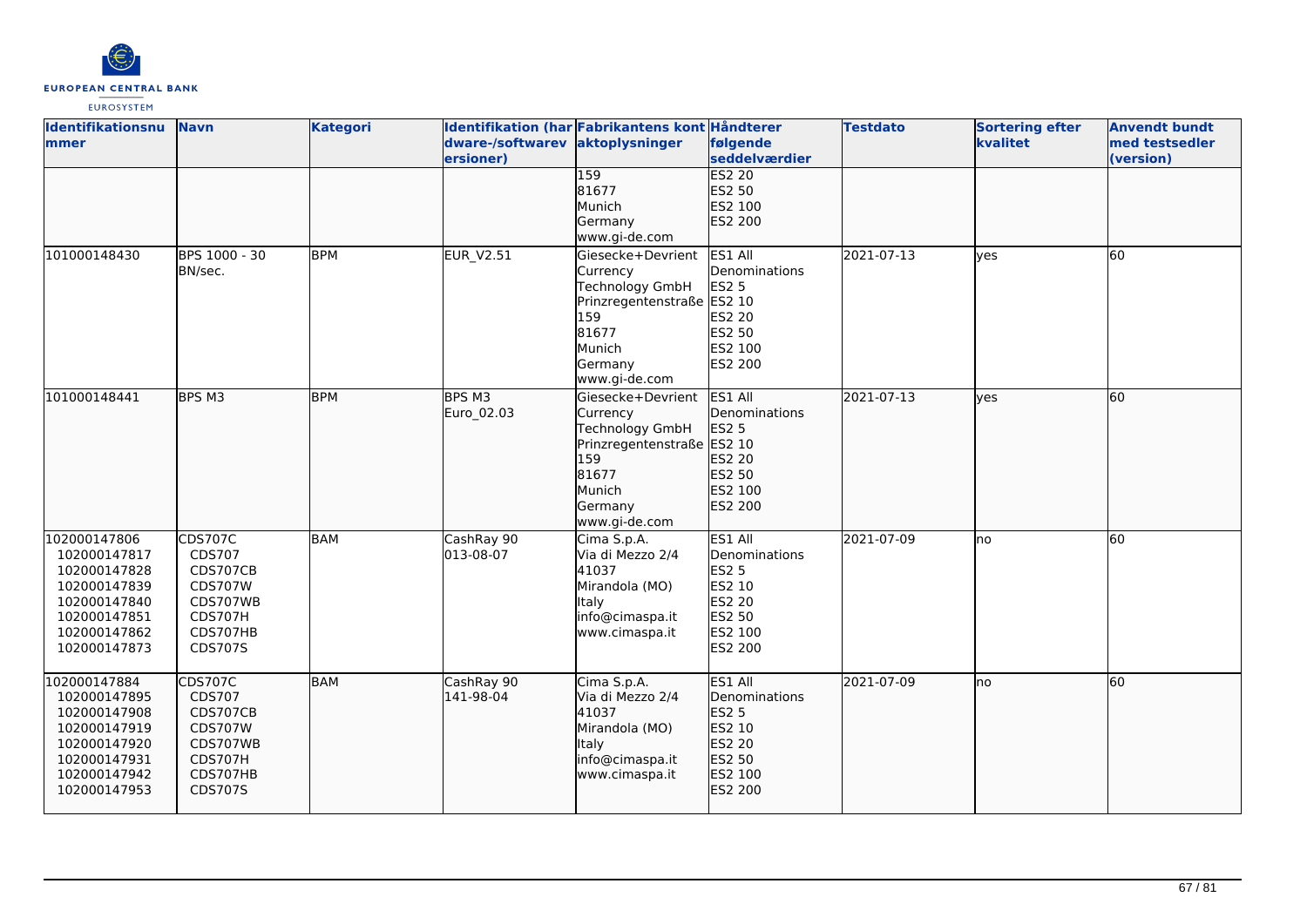

| Identifikationsnu            | <b>Navn</b>                  | <b>Kategori</b> |                                   | Identifikation (har Fabrikantens kont Håndterer |                           | <b>Testdato</b> | <b>Sortering efter</b> | <b>Anvendt bundt</b>        |
|------------------------------|------------------------------|-----------------|-----------------------------------|-------------------------------------------------|---------------------------|-----------------|------------------------|-----------------------------|
| <b>Immer</b>                 |                              |                 | dware-/softwarev<br>ersioner)     | aktoplysninger                                  | følgende<br>seddelværdier |                 | kvalitet               | med testsedler<br>(version) |
| 104000147966                 | AST7000NT-R5                 | <b>TAM</b>      | CashRay 90                        | Cima S.p.A.                                     | ES1 All                   | 2021-07-09      | <b>I</b> no            | 60                          |
| 104000147977                 | <b>AST7000NT</b>             |                 | 013-08-07                         | Via di Mezzo 2/4                                | Denominations             |                 |                        |                             |
| 104000147988                 | AST7000-FT                   |                 |                                   | 41037                                           | <b>ES2 5</b>              |                 |                        |                             |
| 104000147999                 | <b>AST7000-FT ER</b>         |                 |                                   | Mirandola (MO)                                  | ES2 10                    |                 |                        |                             |
| 104000148002                 | AST7016                      |                 |                                   | <b>Italy</b>                                    | ES2 20                    |                 |                        |                             |
| 104000148013                 | AST7008W                     |                 |                                   | info@cimaspa.it                                 | ES2 50                    |                 |                        |                             |
| 104000148024                 | <b>AST7008WB</b>             |                 |                                   | www.cimaspa.it                                  | ES2 100                   |                 |                        |                             |
| 104000148035                 | AST7008C                     |                 |                                   |                                                 | <b>ES2 200</b>            |                 |                        |                             |
| 104000148046                 | <b>AST7008CB</b>             |                 |                                   |                                                 |                           |                 |                        |                             |
| 104000148057                 | <b>AST7008H</b>              |                 |                                   |                                                 |                           |                 |                        |                             |
| 104000148068                 | AST7008HB                    |                 |                                   |                                                 |                           |                 |                        |                             |
| 104000148079                 | AST7008S                     |                 |                                   |                                                 |                           |                 |                        |                             |
| 104000148080                 | AST7000NT-R5                 | <b>TAM</b>      | CashRay 90                        | Cima S.p.A.                                     | ES1 All                   | 2021-07-09      | no                     | 60                          |
| 104000148091                 | AST7000NT                    |                 | 141-98-04                         | Via di Mezzo 2/4                                | <b>I</b> Denominations    |                 |                        |                             |
| 104000148104                 | AST7000-FT                   |                 |                                   | 41037                                           | <b>ES2 5</b>              |                 |                        |                             |
| 104000148115                 | <b>AST7000-FT ER</b>         |                 |                                   | Mirandola (MO)                                  | ES2 10                    |                 |                        |                             |
| 104000148126                 | AST7016                      |                 |                                   | <b>Italy</b>                                    | ES2 20                    |                 |                        |                             |
| 104000148137                 | AST7008W                     |                 |                                   | info@cimaspa.it                                 | ES2 50                    |                 |                        |                             |
| 104000148148                 | <b>AST7008WB</b>             |                 |                                   | www.cimaspa.it                                  | ES2 100                   |                 |                        |                             |
| 104000148159                 | AST7008C                     |                 |                                   |                                                 | ES2 200                   |                 |                        |                             |
| 104000148160                 | <b>AST7008CB</b>             |                 |                                   |                                                 |                           |                 |                        |                             |
| 104000148171<br>104000148182 | <b>AST7008H</b><br>AST7008HB |                 |                                   |                                                 |                           |                 |                        |                             |
| 104000148193                 | AST7008S                     |                 |                                   |                                                 |                           |                 |                        |                             |
| 103000113248                 | AST7000NT-R5                 | <b>TARM</b>     | <b>RS12</b>                       | Cima S.p.A.                                     | ES1 All                   | 2021-07-08      | lves                   | 60                          |
| 103000113259                 | AST7000NT                    |                 | HFCM8005-EUN028.                  | Via di Mezzo 2/4                                | Denominations             |                 |                        |                             |
| 103000113260                 | AST7000-FT                   |                 | 18                                | 41037                                           | <b>ES2 5</b>              |                 |                        |                             |
| 103000113271                 | <b>AST7000-FT ER</b>         |                 |                                   | Mirandola (MO)                                  | ES2 10                    |                 |                        |                             |
| 103000113282                 | AST7016                      |                 |                                   | <b>Italy</b>                                    | <b>ES2 20</b>             |                 |                        |                             |
| 103000113293                 | AST7008W                     |                 |                                   | info@cimaspa.it                                 | ES2 50                    |                 |                        |                             |
| 103000113306                 | AST7008WB                    |                 |                                   | www.cimaspa.it                                  | ES2 100                   |                 |                        |                             |
| 103000113317                 | AST7008C                     |                 |                                   |                                                 | <b>ES2 200</b>            |                 |                        |                             |
| 103000113328                 | <b>AST7008CB</b>             |                 |                                   |                                                 |                           |                 |                        |                             |
| 103000113339                 | <b>AST7008H</b>              |                 |                                   |                                                 |                           |                 |                        |                             |
| 103000113340                 | AST7008HB                    |                 |                                   |                                                 |                           |                 |                        |                             |
| 102000135276                 | <b>SDM500C</b>               | <b>BAM</b>      | <b>BV5000</b>                     | Cima S.p.A.                                     | ES1 All                   | 2021-07-08      | lno                    | 60                          |
| 102000135287                 | <b>SDM500</b>                |                 | BVCM115-EUR11700 Via di Mezzo 2/4 |                                                 | Denominations             |                 |                        |                             |
| 102000135298                 | <b>SDM500W</b>               |                 |                                   | 41037                                           | <b>ES2 5</b>              |                 |                        |                             |
| 102000135301                 | SDM500H                      |                 |                                   | Mirandola (MO)                                  | ES2 10                    |                 |                        |                             |
| 102000135312                 | SDM500CB                     |                 |                                   | Italy                                           | ES2 20                    |                 |                        |                             |
| 102000135323                 | SDM500WB                     |                 |                                   | info@cimaspa.it                                 | ES2 50                    |                 |                        |                             |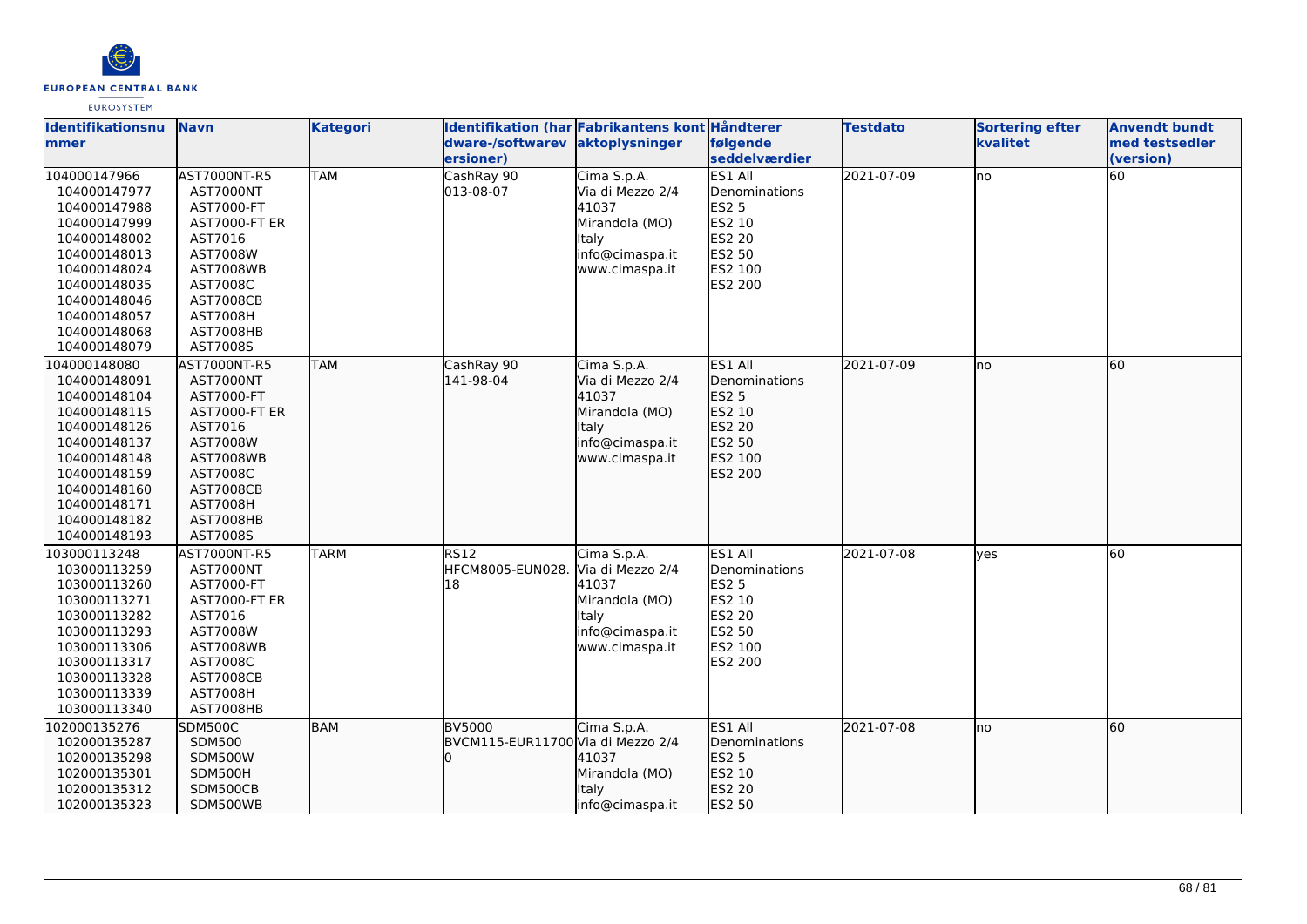

| <b>Identifikationsnu</b> | <b>Navn</b>          | <b>Kategori</b> | Identifikation (har Fabrikantens kont Håndterer |                  |                | <b>Testdato</b> | <b>Sortering efter</b> | <b>Anvendt bundt</b> |
|--------------------------|----------------------|-----------------|-------------------------------------------------|------------------|----------------|-----------------|------------------------|----------------------|
| <b>mmer</b>              |                      |                 | dware-/softwarev aktoplysninger                 |                  | følgende       |                 | kvalitet               | med testsedler       |
|                          |                      |                 | ersioner)                                       |                  | seddelværdier  |                 |                        | (version)            |
| 102000135334             | SDM500HB             |                 |                                                 | www.cimaspa.it   | <b>ES2 100</b> |                 |                        |                      |
| 102000135345             | SDM500WM             |                 |                                                 |                  | ES2 200        |                 |                        |                      |
| 102000135356             | SDM500HM             |                 |                                                 |                  |                |                 |                        |                      |
| 102000135367             | <b>SDM500S</b>       |                 |                                                 |                  |                |                 |                        |                      |
| 102000135378             | SDM500CL             |                 |                                                 |                  |                |                 |                        |                      |
| 102000135389             | SDM500WL             |                 |                                                 |                  |                |                 |                        |                      |
| 102000135390             | SDM500HL             |                 |                                                 |                  |                |                 |                        |                      |
| 102000135403             | SDM500SL             |                 |                                                 |                  |                |                 |                        |                      |
| 102000135414             | SDM500WML            |                 |                                                 |                  |                |                 |                        |                      |
| 102000135425             | SDM500HML            |                 |                                                 |                  |                |                 |                        |                      |
| 103000135437             | AST7000NT-R5         | <b>TARM</b>     | <b>BV5000</b>                                   | Cima S.p.A.      | ES1 All        | 2021-07-08      | ves                    | 60                   |
| 103000135448             | AST7000NT            |                 | BVCM115-EUR11700 Via di Mezzo 2/4               |                  | Denominations  |                 |                        |                      |
| 103000135459             | AST7000-FT           |                 | n.                                              | 41037            | <b>ES2 5</b>   |                 |                        |                      |
| 103000135460             | <b>AST7000-FT ER</b> |                 |                                                 | Mirandola (MO)   | ES2 10         |                 |                        |                      |
| 103000135471             | AST7016              |                 |                                                 | Italy            | ES2 20         |                 |                        |                      |
| 103000135482             | AST7008W             |                 |                                                 | info@cimaspa.it  | ES2 50         |                 |                        |                      |
| 103000135493             | <b>AST7008WB</b>     |                 |                                                 | www.cimaspa.it   | ES2 100        |                 |                        |                      |
| 103000135507             | AST7008C             |                 |                                                 |                  | ES2 200        |                 |                        |                      |
| 103000135518             | <b>AST7008CB</b>     |                 |                                                 |                  |                |                 |                        |                      |
| 103000135529             | <b>AST7008H</b>      |                 |                                                 |                  |                |                 |                        |                      |
| 103000135530             | AST7008HB            |                 |                                                 |                  |                |                 |                        |                      |
| 103000135541             | AST7008S             |                 |                                                 |                  |                |                 |                        |                      |
| 103000147077             | AST7000NT-R5         | <b>TARM</b>     | CashRay 90 F                                    | Cima S.p.A.      | ES1 All        | 2021-07-08      | lyes                   | 60                   |
| 103000147088             | AST7000NT            |                 | 013-08-06                                       | Via di Mezzo 2/4 | Denominations  |                 |                        |                      |
| 103000147099             | AST7000-FT           |                 |                                                 | 41037            | ES2 5          |                 |                        |                      |
| 103000147102             | AST7000-FT-ER        |                 |                                                 | Mirandola (MO)   | ES2 10         |                 |                        |                      |
| 103000147113             | AST7016              |                 |                                                 | lltaly           | ES2 20         |                 |                        |                      |
| 103000147124             | AST7008W             |                 |                                                 | info@cimaspa.it  | ES2 50         |                 |                        |                      |
| 103000147135             | AST7008C             |                 |                                                 | www.cimaspa.it   | ES2 100        |                 |                        |                      |
| 103000147146             | AST7008WB            |                 |                                                 |                  | ES2 200        |                 |                        |                      |
| 103000147157             | <b>AST7008CB</b>     |                 |                                                 |                  |                |                 |                        |                      |
| 103000147168             | <b>AST7008H</b>      |                 |                                                 |                  |                |                 |                        |                      |
| 103000147179             | AST7008HB            |                 |                                                 |                  |                |                 |                        |                      |
| 103000147180             | AST7008S             |                 |                                                 |                  |                |                 |                        |                      |
| 103000147317             | AST7000NT-R5         | TARM            | CashRay 90 F                                    | Cima S.p.A.      | ES1 All        | 2021-07-08      | yes                    | 60                   |
| 103000147328             | AST7000NT            |                 | 141-98-03                                       | Via di Mezzo 2/4 | Denominations  |                 |                        |                      |
| 103000147339             | AST7000-FT           |                 |                                                 | 41037            | <b>ES2 5</b>   |                 |                        |                      |
| 103000147340             | <b>AST7000-FT ER</b> |                 |                                                 | Mirandola (MO)   | <b>ES2 10</b>  |                 |                        |                      |
| 103000147351             | AST7016              |                 |                                                 | Italy            | ES2 20         |                 |                        |                      |
| 103000147362             | AST7008W             |                 |                                                 | info@cimaspa.it  | ES2 50         |                 |                        |                      |
| 103000147373             | AST7008C             |                 |                                                 | www.cimaspa.it   | ES2 100        |                 |                        |                      |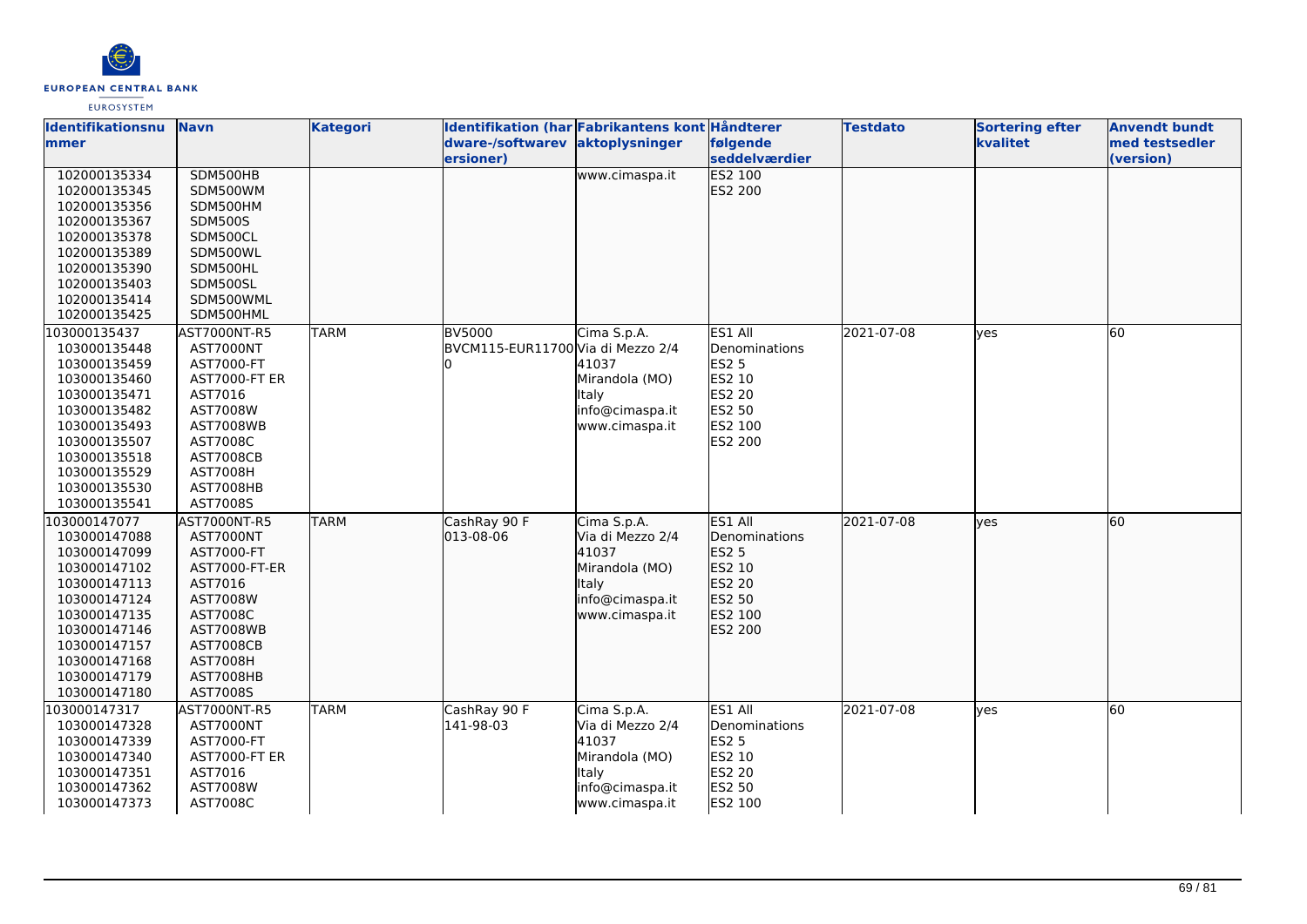

| <b>Identifikationsnu</b><br>mmer                                             | <b>Navn</b>                                                                      | <b>Kategori</b> | dware-/softwarev<br>ersioner) | Identifikation (har Fabrikantens kont Håndterer<br>aktoplysninger                            | følgende<br>seddelværdier                                                                       | <b>Testdato</b> | <b>Sortering efter</b><br>kvalitet | <b>Anvendt bundt</b><br>med testsedler<br>(version) |
|------------------------------------------------------------------------------|----------------------------------------------------------------------------------|-----------------|-------------------------------|----------------------------------------------------------------------------------------------|-------------------------------------------------------------------------------------------------|-----------------|------------------------------------|-----------------------------------------------------|
| 103000147384<br>103000147395<br>103000147408<br>103000147419<br>103000147420 | <b>AST7008WB</b><br><b>AST7008CB</b><br><b>AST7008H</b><br>AST7008HB<br>AST7008S |                 |                               |                                                                                              | <b>ES2 200</b>                                                                                  |                 |                                    |                                                     |
| 102000147760                                                                 | JL206V                                                                           | <b>BAM</b>      | 206V2101<br>V206V.21.01       | Julong Europe GmbH ES1 All<br>Friedrich-Ebert-<br>Anlage 36<br>60325<br>Frankfurt<br>Germany | Denominations<br><b>ES2 5</b><br>ES2 10<br>ES2 20<br>ES2 50<br>ES2 100<br>ES2 200               | 2021-07-08      | lno                                | 60                                                  |
| 101000147770                                                                 | JL303                                                                            | <b>BPM</b>      | 3032101<br>V303.21.01         | Julong Europe GmbH ES1 All<br>Friedrich-Ebert-<br>Anlage 36<br>60325<br>Frankfurt<br>Germany | Denominations<br><b>ES2 5</b><br>ES2 10<br><b>ES2 20</b><br>ES2 50<br>ES2 100<br>ES2 200        | 2021-07-08      | <b>l</b> ves                       | <b>60</b>                                           |
| 101000147781                                                                 | JL305K                                                                           | <b>BPM</b>      | 305K2101<br>V305K.21.01       | Julong Europe GmbH ES1 All<br>Friedrich-Ebert-<br>Anlage 36<br>60325<br>Frankfurt<br>Germany | Denominations<br><b>ES2 5</b><br>ES2 10<br>ES2 20<br>ES2 50<br>ES2 100<br>ES2 200               | 2021-07-08      | <b>yes</b>                         | 60                                                  |
| 101000147792                                                                 | IL3031                                                                           | <b>BPM</b>      | 30312101<br>V3031.21.01       | Julong Europe GmbH ES1 All<br>Friedrich-Ebert-<br>Anlage 36<br>60325<br>Frankfurt<br>Germany | Denominations<br><b>ES2 5</b><br>ES2 10<br><b>ES2 20</b><br>ES2 50<br>ES2 100<br><b>ES2 200</b> | 2021-07-08      | lyes                               | 60                                                  |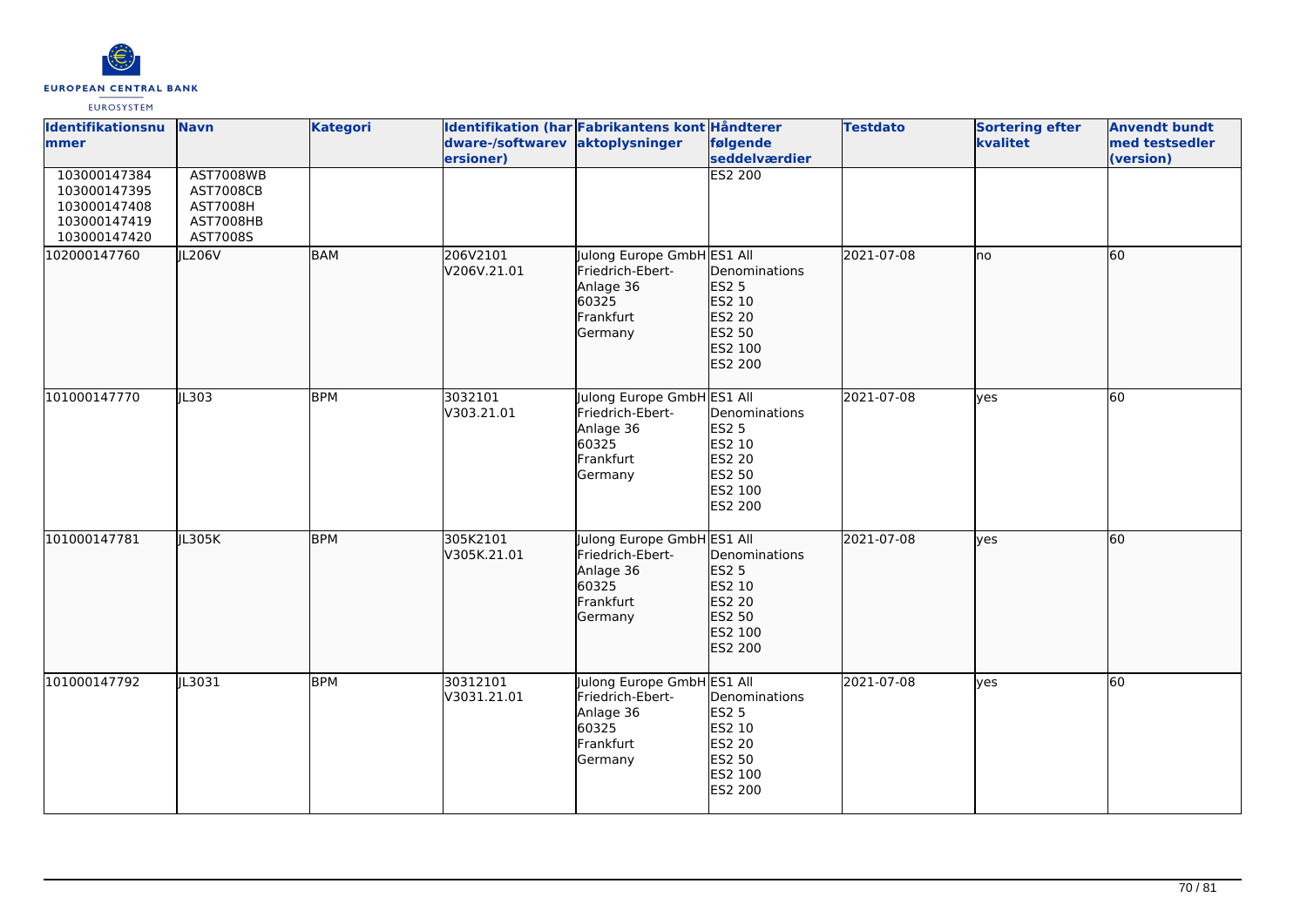

| <b>Identifikationsnu</b><br>lmmer                            | <b>Navn</b>                                                                                      | <b>Kategori</b> | dware-/softwarev aktoplysninger<br>ersioner)              | Identifikation (har Fabrikantens kont Håndterer                                                                                                        | følgende<br>seddelværdier                                                                           | <b>Testdato</b> | <b>Sortering efter</b><br>kvalitet | <b>Anvendt bundt</b><br>med testsedler<br>(version) |
|--------------------------------------------------------------|--------------------------------------------------------------------------------------------------|-----------------|-----------------------------------------------------------|--------------------------------------------------------------------------------------------------------------------------------------------------------|-----------------------------------------------------------------------------------------------------|-----------------|------------------------------------|-----------------------------------------------------|
| 101000148203                                                 | IL5010                                                                                           | <b>BPM</b>      | 50102101<br>V5010.21.01                                   | Julong Europe GmbH ES1 All<br>Friedrich-Ebert-<br>Anlage 36<br>60325<br>Frankfurt<br>Germany                                                           | Denominations<br>ES2 5<br>ES2 10<br>ES2 20<br>ES2 50<br>ES2 100<br>ES2 200                          | 2021-07-08      | lyes                               | 60                                                  |
| 103000148216                                                 | Cashphenix THR 250TARM                                                                           |                 | Librería:EUR_22062<br>$1$ U1<br>Fw: 6A0.30<br>Sw: 7V00.75 | Hart Monetic SA<br>Adva Camino de<br>Locortao 34<br>28700<br>San Sebastián de los ES2 20<br>Reyes (Madrid)<br>Spain<br>www.hartmonetic.co ES2 200<br>m | ES1 All<br>Denominations<br><b>ES2 5</b><br>ES2 10<br>ES2 50<br>ES2 100                             | 2021-07-08      | lves                               | 60                                                  |
| 104000148320<br>104000148397<br>104000148400                 | <b>CASH RECYCLER</b><br>6611<br><b>CASH RECYCLER</b><br>6610<br><b>CASH RECYCLER</b><br>PRO 6610 | <b>TAM</b>      | CashRay 90<br>013-08-07                                   | <b>NCR Financial</b><br>Solutions Group Ltd<br>3 Fulton Road<br>DD2 4SW Tayside<br>Dundee<br>United Kingdom<br>www.ncr.com                             | ES1 All<br>Denominations<br>ES2 5<br>ES2 10<br>ES2 20<br>ES2 50<br>ES2 100<br>ES2 200               | 2021-07-08      | lno                                | 60                                                  |
| 103000148352<br>103000148363<br>103000148374                 | <b>CASH RECYCLER</b><br>6611<br><b>CASH RECYCLER</b><br>PRO 6610<br><b>CASH RECYCLER</b><br>6610 | <b>TARM</b>     | CashRay 90 F<br>013-08-06                                 | <b>NCR Financial</b><br>Solutions Group Ltd<br>3 Fulton Road<br>DD2 4SW Tayside<br>Dundee<br>United Kingdom<br>www.ncr.com                             | ES1 All<br>Denominations<br><b>ES2 5</b><br>ES2 10<br><b>ES2 20</b><br>ES2 50<br>ES2 100<br>ES2 200 | 2021-07-08      | ves                                | 60                                                  |
| 101000137120<br>101000137131<br>101000137142<br>101000137153 | Scancoin RCS500<br><b>RCS 900</b><br>HCM N11<br>HCM N12                                          | <b>BPM</b>      | HOTS BV5A<br>BVZ22EUT V000018 NL. B.V. / Suzohapp         | Suzo international<br>Rijnzathe 12<br>3454PV                                                                                                           | ES1 All<br>Denominations<br>ES2 5<br>ES2 10                                                         | 2021-07-06      | lyes                               | 60                                                  |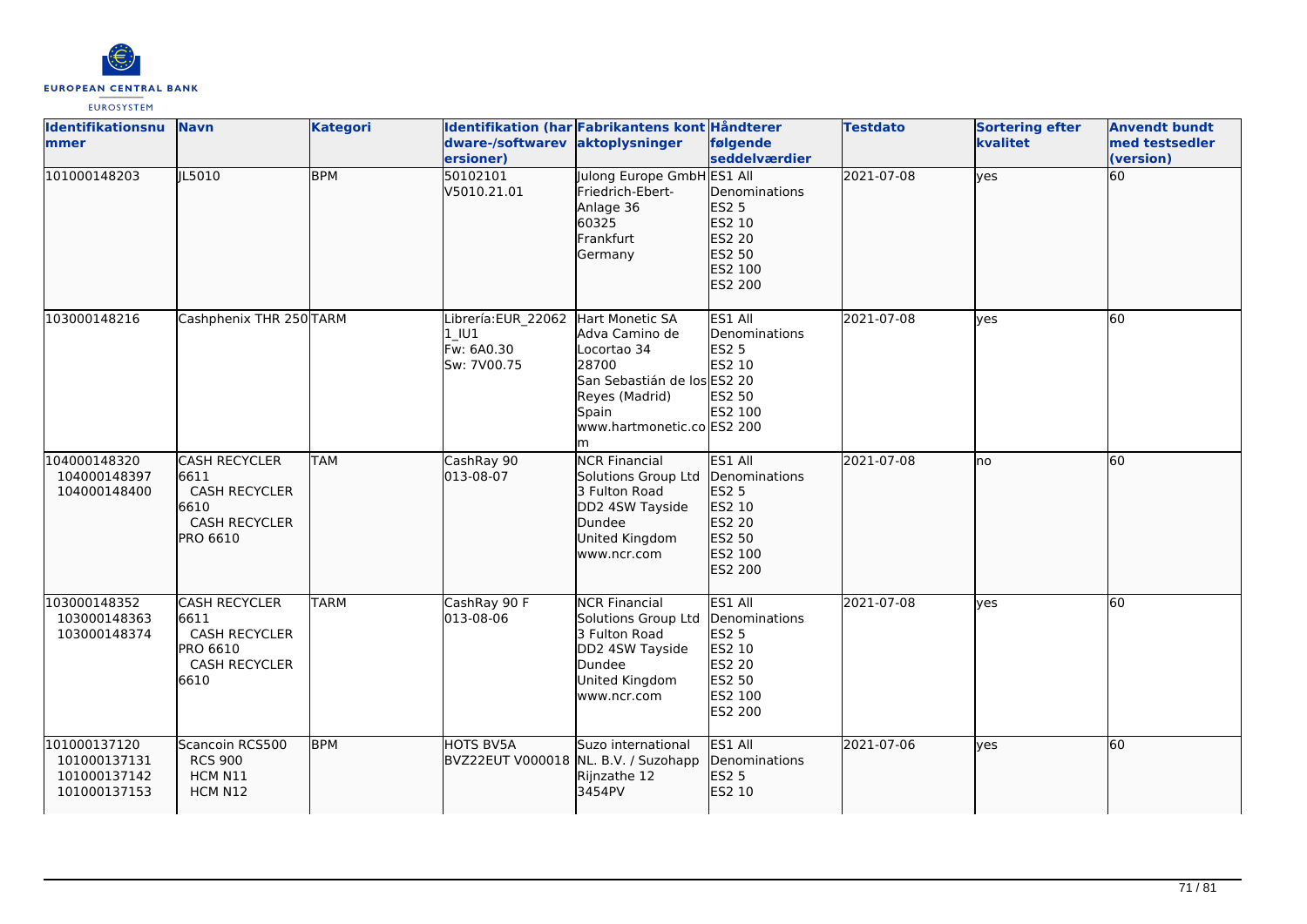

| Identifikationsnu<br><b>Immer</b> | <b>Navn</b> | <b>Kategori</b> | dware-/softwarev aktoplysninger<br>ersioner)                                        | Identifikation (har Fabrikantens kont Håndterer                                                                                               | følgende<br>seddelværdier                                                | <b>Testdato</b> | <b>Sortering efter</b><br>kvalitet | <b>Anvendt bundt</b><br>med testsedler<br>(version) |
|-----------------------------------|-------------|-----------------|-------------------------------------------------------------------------------------|-----------------------------------------------------------------------------------------------------------------------------------------------|--------------------------------------------------------------------------|-----------------|------------------------------------|-----------------------------------------------------|
|                                   |             |                 |                                                                                     | De Meern<br>Netherlands<br>info@suzohapp.nl<br>eu.suzohapp.com                                                                                | <b>ES2 20</b><br>ES2 50<br>ES2 100<br>ES2 200                            |                 |                                    |                                                     |
| 103000146759                      | Vertera 6G  | <b>TARM</b>     | SDA II Advanced<br>Fitness Sorting<br>Compliant<br>Model Package:<br>536-87-0978 v2 | <b>Glory Global</b><br>Solutions<br>Thomas-Edison-Platz ES2 5<br>63263<br>Neu-Isenburg<br>Germany<br>www.gloryglobalsolu ES2 200<br>tions.com | ES1 All<br>Denominations<br>ES2 10<br><b>ES2 20</b><br>ES2 50<br>ES2 100 | 2021-07-06      | <b>l</b> ves                       | 60                                                  |
| 102000147704                      | GFS-100     | <b>BAM</b>      | GFS-BV<br>3101                                                                      | Glory Global<br>Solutions<br>Thomas-Edison-Platz ES2 5<br>63263<br>Neu-Isenburg<br>Germany<br>www.gloryglobalsolu ES2 200<br>tions.com        | ES1 All<br>Denominations<br>ES2 10<br>ES2 20<br>ES2 50<br>ES2 100        | 2021-07-06      | lno                                | 60                                                  |
| 102000147715                      | GFS-100     | BAM             | GFS-BV<br>3121                                                                      | <b>Glory Global</b><br>Solutions<br>Thomas-Edison-Platz ES2 5<br>63263<br>Neu-Isenburg<br>Germany<br>www.gloryglobalsolu ES2 200<br>tions.com | ES1 All<br>Denominations<br>ES2 10<br>ES2 20<br>ES2 50<br>ES2 100        | 2021-07-06      | Ino                                | 60                                                  |
| 102000147726                      | GFS-120B    | BAM             | GFS-BV+MG<br>3101                                                                   | Glory Global<br>Solutions<br>Thomas-Edison-Platz ES2 5<br>63263<br>Neu-Isenburg<br>Germany<br>www.gloryglobalsolu ES2 200                     | ES1 All<br>Denominations<br>ES2 10<br>ES2 20<br>ES2 50<br>ES2 100        | 2021-07-06      | lno                                | 60                                                  |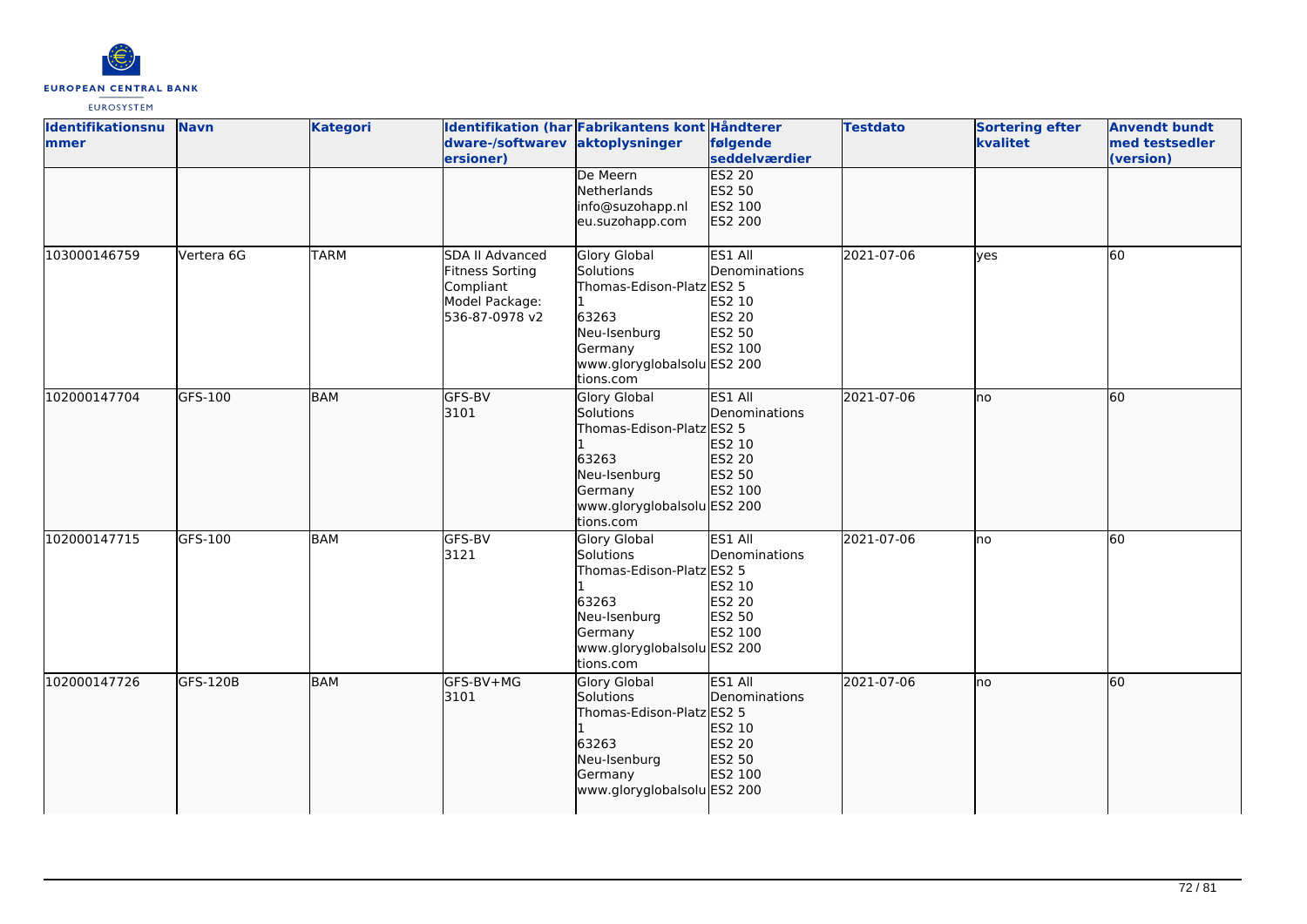

| <b>Identifikationsnu</b><br>mmer             | <b>Navn</b>                  | <b>Kategori</b> | Identifikation (har Fabrikantens kont Håndterer<br>dware-/softwarev aktoplysninger<br>ersioner) |                                                                                                                                                            | følgende<br>seddelværdier                                                                | <b>Testdato</b> | <b>Sortering efter</b><br>kvalitet | <b>Anvendt bundt</b><br>med testsedler<br>(version) |
|----------------------------------------------|------------------------------|-----------------|-------------------------------------------------------------------------------------------------|------------------------------------------------------------------------------------------------------------------------------------------------------------|------------------------------------------------------------------------------------------|-----------------|------------------------------------|-----------------------------------------------------|
| 102000147737                                 | <b>GFS-120B</b>              | <b>BAM</b>      | GFS-BV+MG<br>3121                                                                               | tions.com<br><b>Glory Global</b><br>Solutions<br>Thomas-Edison-Platz ES2 5<br>63263<br>Neu-Isenburg<br>Germany<br>www.gloryglobalsolu ES2 200<br>tions.com | ES1 All<br>Denominations<br>ES2 10<br>ES2 20<br>ES2 50<br>ES2 100                        | 2021-07-06      | lno                                | 60                                                  |
| 102000146213                                 | Rapidcount X 500             | <b>BAM</b>      | 3.3.0.0                                                                                         | Ratiotec GmbH & Co ES1 All<br>KG<br>Max Keith Strasse<br>66<br>D-45136<br>Essen<br>Germany<br>www.ratio-tec.de                                             | Denominations<br>ES2 <sub>5</sub><br>ES2 10<br>ES2 20<br>ES2 50<br>ES2 100<br>ES2 200    | 2021-07-05      | lno                                | 60                                                  |
| 101000147565                                 | JL206F                       | <b>BPM</b>      | 206F2101<br>V206F.21.01                                                                         | Julong Europe GmbH ES1 All<br>Friedrich-Ebert-<br>Anlage 36<br>60325<br>Frankfurt<br>Germany                                                               | Denominations<br><b>ES2 5</b><br>ES2 10<br><b>ES2 20</b><br>ES2 50<br>ES2 100<br>ES2 200 | 2021-07-05      | yes                                | 60                                                  |
| 101000147612<br>101000147623<br>101000147634 | IL206GFF<br>JL206<br>JL206GA | <b>BPM</b>      | 206GFF2101<br>V206GFF.21.01                                                                     | Julong Europe GmbH ES1 All<br>Friedrich-Ebert-<br>Anlage 36<br>60325<br>Frankfurt<br>Germany                                                               | Denominations<br><b>ES2 5</b><br>ES2 10<br>ES2 20<br>ES2 50<br>ES2 100<br>ES2 200        | 2021-07-05      | lyes                               | 60                                                  |
| 102000147668                                 | JL206GV                      | <b>BAM</b>      | 206GV2101<br>V206GV.21.01                                                                       | Julong Europe GmbH ES1 All<br>Friedrich-Ebert-<br>Anlage 36                                                                                                | Denominations<br><b>ES2 5</b>                                                            | 2021-07-05      | Ino                                | 60                                                  |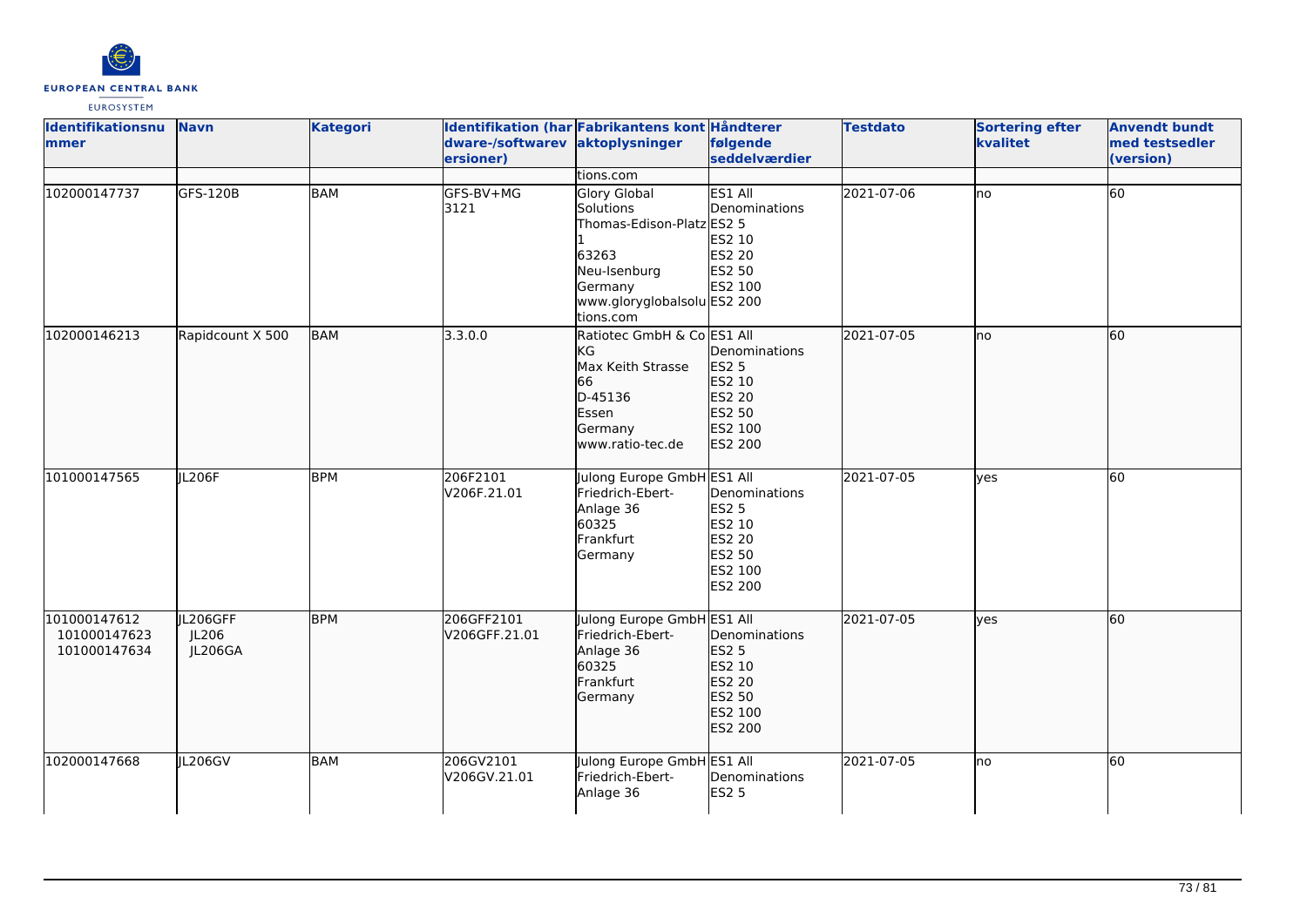

| Identifikationsnu<br>mmer | <b>Navn</b>        | <b>Kategori</b> | dware-/softwarev aktoplysninger<br>ersioner)                                                                       | Identifikation (har Fabrikantens kont Håndterer                                                                                                                                                                           | følgende<br>seddelværdier                                                                           | <b>Testdato</b> | <b>Sortering efter</b><br>kvalitet | <b>Anvendt bundt</b><br>med testsedler<br>(version) |
|---------------------------|--------------------|-----------------|--------------------------------------------------------------------------------------------------------------------|---------------------------------------------------------------------------------------------------------------------------------------------------------------------------------------------------------------------------|-----------------------------------------------------------------------------------------------------|-----------------|------------------------------------|-----------------------------------------------------|
|                           |                    |                 |                                                                                                                    | 60325<br>Frankfurt<br>Germany                                                                                                                                                                                             | <b>ES2 10</b><br>ES2 20<br>ES2 50<br>ES2 100<br><b>ES2 200</b>                                      |                 |                                    |                                                     |
| 101000147678              | IL305E             | <b>BPM</b>      | 305E2101<br>V305E.21.01                                                                                            | Julong Europe GmbH ES1 All<br>Friedrich-Ebert-<br>Anlage 36<br>60325<br>Frankfurt<br>Germany                                                                                                                              | Denominations<br>ES2 5<br>ES2 10<br>ES2 20<br>ES2 50<br>ES2 100<br>ES2 200                          | 2021-07-05      | lves                               | 60                                                  |
| 101000132136              | DLR7000/17/14      | <b>BPM</b>      | <b>ECM Console</b><br>02.02.850 7000<br>Console 03.06.850<br>IDS1 6.15170000<br>IDS2 6.15170000<br>IDSS 6.15170000 | Cash Processing<br>Solutions Ltd<br>De La Rue House,<br>Jays Close, Viables,<br>Basingstoke<br>Hampshire<br><b>RG22 4BS</b><br>Viables Kingdom<br>United Kingdom<br>martin.hobhouse@u<br>k.delarue.com<br>www.delarue.com | ES1 All<br>Denominations<br>ES2 5<br>ES2 10<br><b>ES2 20</b><br>ES2 50<br>ES2 100<br><b>ES2 200</b> | 2021-07-01      | <b>l</b> ves                       | 60                                                  |
| 101000118753              | <b>IBS-1000</b>    | <b>BPM</b>      | CM-1501<br>APL DB:100102.EUR 1-1, Shibauru<br>DMAN FM:1.1.3.0                                                      | Toshiba Corporation ES1 All<br>1-chrome, Minato-ku ES2 5<br>105-8001<br>Tokio<br>Japan<br>www.toshiba.co.jp                                                                                                               | Denominations<br>ES2 10<br>ES2 20<br>ES2 50<br>ES2 100<br>ES2 200                                   | 2021-06-29      | lves                               | 60                                                  |
| 101000146791              | Ntegra Pro Fitness | <b>BPM</b>      | NTEGRA PRO<br><b>FITNESS BV</b><br>EUR_F: 2.0                                                                      | Glory Global<br>Solutions<br>(International)<br>Limited                                                                                                                                                                   | ES1 All<br>Denominations<br>ES2 5<br>ES2 10                                                         | 2021-06-24      | yes                                | 60                                                  |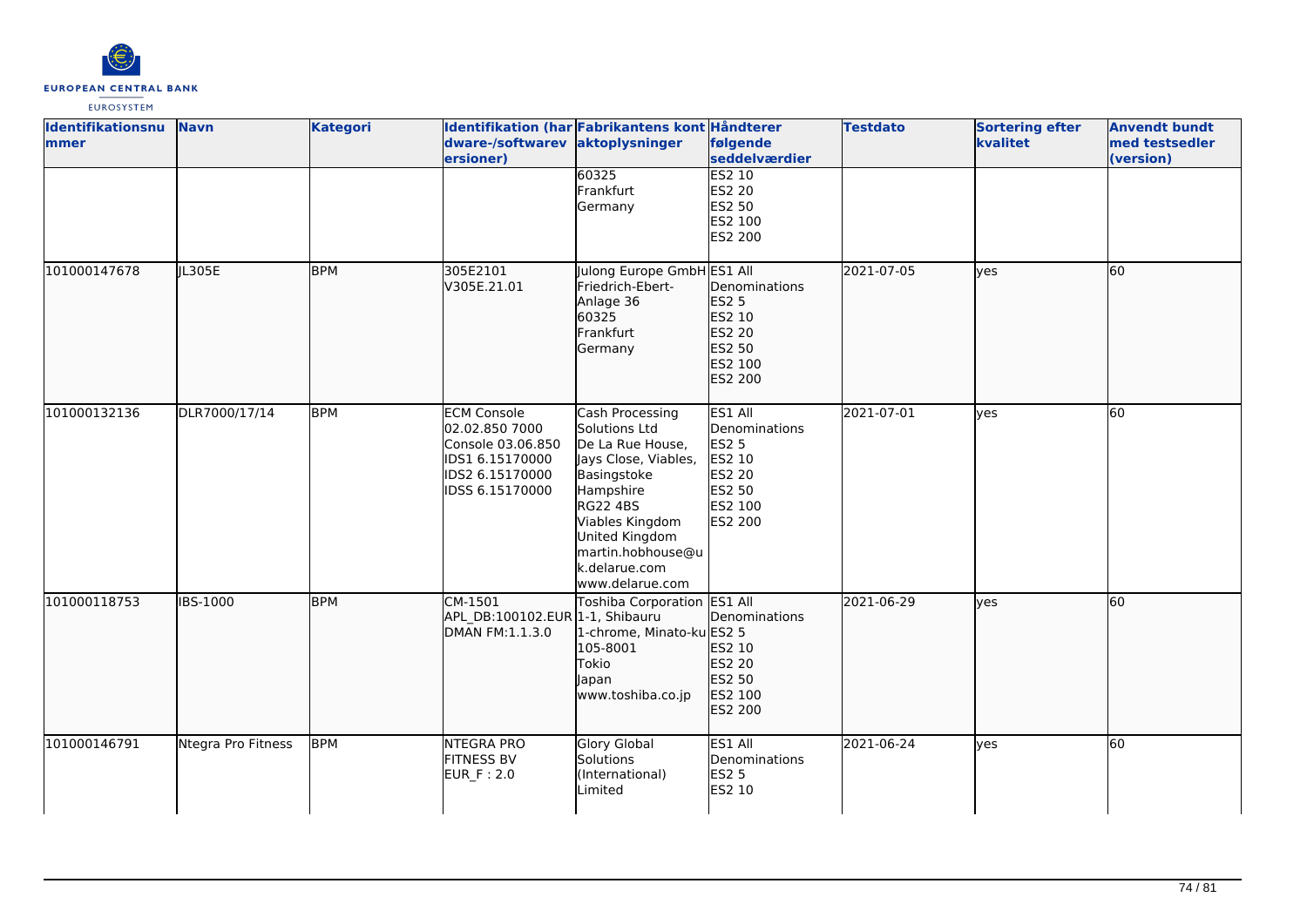

| <b>Identifikationsnu</b> | <b>Navn</b>         | <b>Kategori</b> |                    | Identifikation (har Fabrikantens kont Håndterer |               | <b>Testdato</b> | <b>Sortering efter</b> | <b>Anvendt bundt</b> |
|--------------------------|---------------------|-----------------|--------------------|-------------------------------------------------|---------------|-----------------|------------------------|----------------------|
| <b>mmer</b>              |                     |                 | dware-/softwarev   | aktoplysninger                                  | følgende      |                 | kvalitet               | med testsedler       |
|                          |                     |                 | ersioner)          |                                                 | seddelværdier |                 |                        | (version)            |
|                          |                     |                 |                    | <b>Forest View</b>                              | <b>ES2 20</b> |                 |                        |                      |
|                          |                     |                 |                    | Crockford Lane                                  | ES2 50        |                 |                        |                      |
|                          |                     |                 |                    | Chineham Business                               | ES2 100       |                 |                        |                      |
|                          |                     |                 |                    | Park                                            | ES2 200       |                 |                        |                      |
|                          |                     |                 |                    | <b>RG24 8QZ</b>                                 |               |                 |                        |                      |
|                          |                     |                 |                    | Basingstoke                                     |               |                 |                        |                      |
|                          |                     |                 |                    | United Kingdom                                  |               |                 |                        |                      |
|                          |                     |                 |                    | philippe.macon@fr.g                             |               |                 |                        |                      |
|                          |                     |                 |                    | lory-global.com                                 |               |                 |                        |                      |
|                          |                     |                 |                    | www.gloryglobalsolu                             |               |                 |                        |                      |
|                          |                     |                 |                    | tions.com                                       |               |                 |                        |                      |
| 101000146804             | Ntegra Plus Fitness | <b>BPM</b>      | <b>NTEGRA PLUS</b> | Glory Global                                    | ES1 All       | 2021-06-24      | lves                   | 60                   |
|                          |                     |                 | <b>FITNESS BV</b>  | Solutions                                       | Denominations |                 |                        |                      |
|                          |                     |                 | EUR_F: 2.0         | (International)                                 | ES2 5         |                 |                        |                      |
|                          |                     |                 |                    | Limited                                         | ES2 10        |                 |                        |                      |
|                          |                     |                 |                    | <b>Forest View</b>                              | ES2 20        |                 |                        |                      |
|                          |                     |                 |                    | Crockford Lane                                  | ES2 50        |                 |                        |                      |
|                          |                     |                 |                    | Chineham Business                               | ES2 100       |                 |                        |                      |
|                          |                     |                 |                    | Park                                            | ES2 200       |                 |                        |                      |
|                          |                     |                 |                    | RG24 8QZ                                        |               |                 |                        |                      |
|                          |                     |                 |                    | Basingstoke                                     |               |                 |                        |                      |
|                          |                     |                 |                    | United Kingdom                                  |               |                 |                        |                      |
|                          |                     |                 |                    | philippe.macon@fr.g                             |               |                 |                        |                      |
|                          |                     |                 |                    | lory-global.com                                 |               |                 |                        |                      |
|                          |                     |                 |                    | www.gloryglobalsolu                             |               |                 |                        |                      |
|                          |                     |                 |                    | tions.com                                       |               |                 |                        |                      |
| 102000146781             | Ntegra Plus         | <b>BAM</b>      | NTEGRA PLUS STD    | Glory Global                                    | ES1 All       | 2021-06-23      | lno                    | 60                   |
|                          |                     |                 | <b>BV</b>          | Solutions                                       | Denominations |                 |                        |                      |
|                          |                     |                 | <b>EUR: 2.0</b>    | (International)                                 | <b>ES2 5</b>  |                 |                        |                      |
|                          |                     |                 |                    | Limited                                         | ES2 10        |                 |                        |                      |
|                          |                     |                 |                    | Forest View                                     | <b>ES2 20</b> |                 |                        |                      |
|                          |                     |                 |                    | Crockford Lane                                  | ES2 50        |                 |                        |                      |
|                          |                     |                 |                    | Chineham Business                               | ES2 100       |                 |                        |                      |
|                          |                     |                 |                    | Park                                            | ES2 200       |                 |                        |                      |
|                          |                     |                 |                    | RG24 8QZ                                        |               |                 |                        |                      |
|                          |                     |                 |                    | Basingstoke                                     |               |                 |                        |                      |
|                          |                     |                 |                    | United Kingdom                                  |               |                 |                        |                      |
|                          |                     |                 |                    | philippe.macon@fr.g                             |               |                 |                        |                      |
|                          |                     |                 |                    | lory-global.com                                 |               |                 |                        |                      |
|                          |                     |                 |                    | www.gloryglobalsolu                             |               |                 |                        |                      |
|                          |                     |                 |                    | tions.com                                       |               |                 |                        |                      |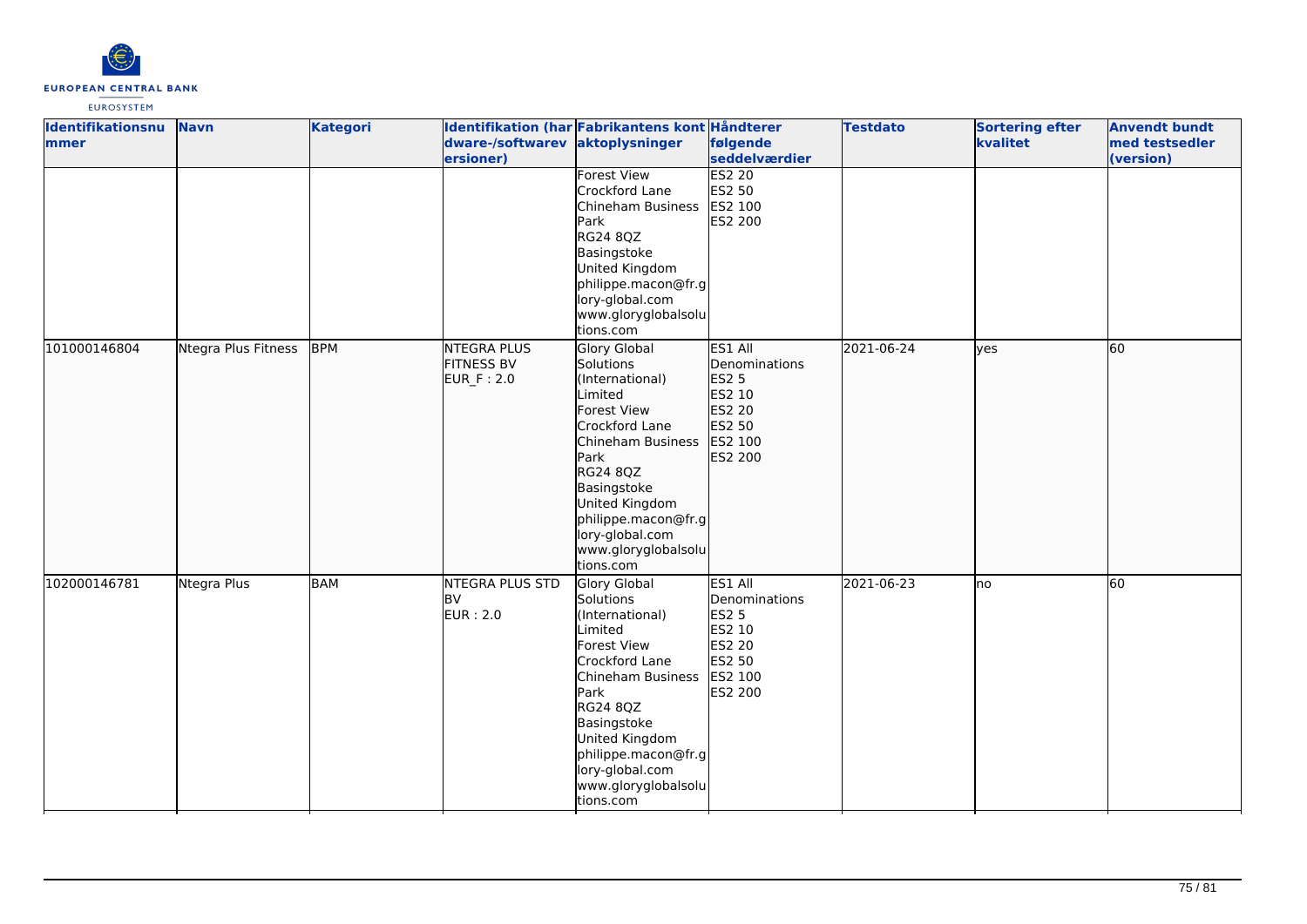

| Identifikationsnu<br>lmmer                                                                                                                                   | <b>Navn</b>                                                                                                                                                                   | <b>Kategori</b> | dware-/softwarev<br>ersioner)                           | Identifikation (har Fabrikantens kont Håndterer<br>aktoplysninger                                                                                | følgende<br>seddelværdier                                                             | <b>Testdato</b> | <b>Sortering efter</b><br>kvalitet | <b>Anvendt bundt</b><br>med testsedler<br>(version) |
|--------------------------------------------------------------------------------------------------------------------------------------------------------------|-------------------------------------------------------------------------------------------------------------------------------------------------------------------------------|-----------------|---------------------------------------------------------|--------------------------------------------------------------------------------------------------------------------------------------------------|---------------------------------------------------------------------------------------|-----------------|------------------------------------|-----------------------------------------------------|
| 103000146873<br>103000146884                                                                                                                                 | RZ-100<br><b>RZ-50</b>                                                                                                                                                        | <b>TARM</b>     | HVC-40<br>EUR51                                         | <b>Glory Global</b><br>Solutions<br>Thomas-Edison-Platz ES2 5<br>63263<br>Neu-Isenburg<br>Germany<br>www.gloryglobalsolu ES2 200<br>tions.com    | <b>ES1 All</b><br><b>I</b> Denominations<br>ES2 10<br>ES2 20<br>ES2 50<br>ES2 100     | 2021-06-23      | yes                                | $\overline{60}$                                     |
| 103000146032                                                                                                                                                 | Z1 HRCE                                                                                                                                                                       | <b>TARM</b>     | <b>IDU-65</b><br>EUR:AA08                               | Sigma S.p.A.<br>Via Po 14<br>63017<br>Altidona (FM)<br>Italy<br>www.sigmaspa.com                                                                 | ES1 All<br>Denominations<br>ES2 5<br>ES2 10<br>ES2 20<br>ES2 50<br>ES2 100<br>ES2 200 | 2021-06-21      | lves                               | 60                                                  |
| 104000146647                                                                                                                                                 | RBW-10A                                                                                                                                                                       | <b>TAM</b>      | HVC-40B<br>EUR96                                        | <b>Glory Global</b><br>Solutions<br>Thomas-Edison-Platz ES2 5<br>63263<br>Neu-Isenburg<br>Germany<br>www.gloryglobalsolu ES2 200<br>tions.com    | ES1 All<br>Denominations<br>ES2 10<br>ES2 20<br>ES2 50<br>ES2 100                     | 2021-06-17      | lno                                | 60                                                  |
| 103000146429<br>103000146430<br>103000146441<br>103000146452<br>103000146463<br>103000146474<br>103000146485<br>103000146496<br>103000146500<br>103000146511 | CINEO C6040<br><b>CINEO C6020</b><br>CS 6020<br><b>CINEO C6030</b><br>CS 6030<br><b>CINEO C6040</b><br>Compact<br>CS 6040<br>CS 6040 Compact<br><b>CINEO C6050</b><br>CS 6050 | <b>TARM</b>     | <b>MOVE AWAA</b><br>MOVE AWAA EUR 1 Systems GmbH<br>047 | Diebold Nixdorf<br>Heinz-Nixdorf-Ring 1<br>33106<br>Paderborn<br>Germany<br>info.de@dieboldnixd ES2 100<br>orf.com<br>www.dieboldnixdorf.<br>com | ES1 All<br>Denominations<br>ES2 5<br>ES2 10<br>ES2 20<br>ES2 50<br>ES2 200            | 2021-06-09      | yes                                | 60                                                  |
| 103000146522<br>103000146533                                                                                                                                 | <b>CINEO C6040</b><br><b>CINEO C6020</b>                                                                                                                                      | <b>TARM</b>     | MOVE AWCA<br>MOVE AWAA EUR 1 Systems GmbH               | Diebold Nixdorf                                                                                                                                  | ES1 All<br><b>I</b> Denominations                                                     | 2021-06-09      | lyes                               | 60                                                  |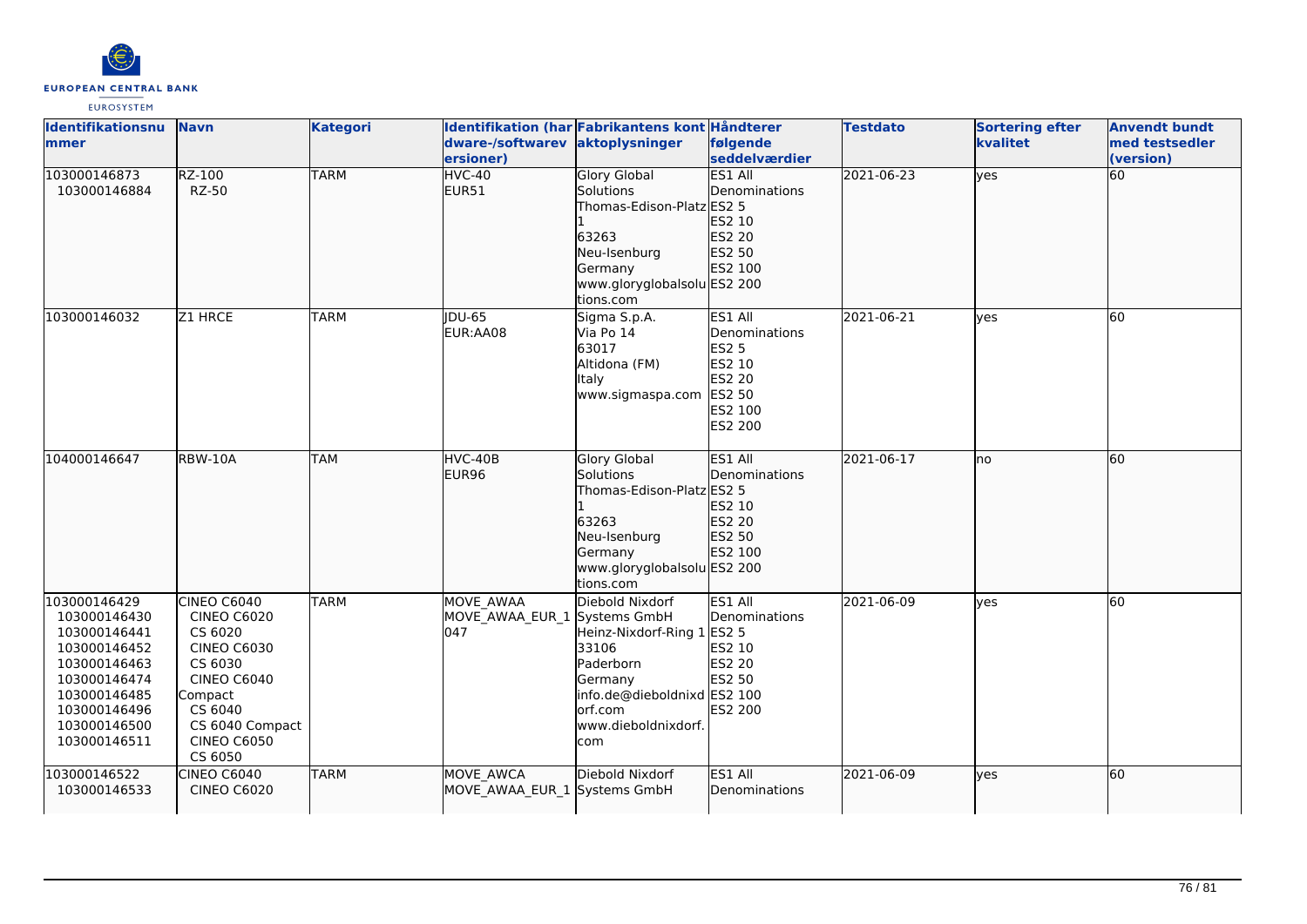

| <b>Identifikationsnu</b><br>mmer                                                                                             | <b>Navn</b>                                                                                                                                           | <b>Kategori</b> | dware-/softwarev<br>ersioner) | Identifikation (har Fabrikantens kont Håndterer<br>aktoplysninger                                                                                      | følgende<br>seddelværdier                                                                                  | <b>Testdato</b> | <b>Sortering efter</b><br>kvalitet | <b>Anvendt bundt</b><br>med testsedler<br>(version) |
|------------------------------------------------------------------------------------------------------------------------------|-------------------------------------------------------------------------------------------------------------------------------------------------------|-----------------|-------------------------------|--------------------------------------------------------------------------------------------------------------------------------------------------------|------------------------------------------------------------------------------------------------------------|-----------------|------------------------------------|-----------------------------------------------------|
| 103000146544<br>103000146555<br>103000146566<br>103000146577<br>103000146588<br>103000146599<br>103000146602<br>103000146613 | $\overline{CS}$ 6020<br><b>CINEO C6030</b><br>CS 6030<br><b>CINEO C6040</b><br>Compact<br>CS 6040<br>CS 6040 Compact<br><b>CINEO C6050</b><br>CS 6050 |                 | $\overline{047}$              | Heinz-Nixdorf-Ring 1<br>33106<br>Paderborn<br>Germany<br>info.de@dieboldnixd ES2 100<br>orf.com<br>www.dieboldnixdorf.<br>com                          | ES2 <sub>5</sub><br>ES2 10<br>ES2 20<br>ES2 50<br>ES2 200                                                  |                 |                                    |                                                     |
| 103000115898                                                                                                                 | THR 150                                                                                                                                               | <b>TARM</b>     | Hart-CPU-Key<br>40F-20S       | Hart Monetic SA<br>Adva Camino de<br>Locortao 34<br>28700<br>San Sebastián de los ES2 20<br>Reyes (Madrid)<br>Spain<br>www.hartmonetic.co ES2 200<br>m | ES1 All<br>Denominations<br><b>ES2 5</b><br><b>ES2 10</b><br>ES2 50<br>ES2 100                             | 2021-06-01      | <b>ves</b>                         | 60                                                  |
| 104000145463<br>104000145474                                                                                                 | RZ-100<br><b>RZ-50</b>                                                                                                                                | <b>TAM</b>      | HVC-40<br>EUR96               | <b>Glory Global</b><br>Solutions<br>Thomas-Edison-Platz ES2 5<br>63263<br>Neu-Isenburg<br>Germany<br>www.gloryglobalsolu ES2 200<br>tions.com          | ES1 All<br>Denominations<br>ES2 10<br>ES2 20<br>ES2 50<br>ES2 100                                          | 2021-05-28      | lno                                | 60                                                  |
| 101000146245                                                                                                                 | Safescan 2995-SX<br>G3                                                                                                                                | <b>BPM</b>      | 2995SXG3-G01                  | Safescan B.V.<br>Heliumstraat 14<br>2718 SL<br>Zoetermeer<br>Holland<br>info@safescan.com<br>www.safescan.com                                          | ES1 All<br>Denominations<br><b>ES2 5</b><br>ES2 10<br><b>ES2 20</b><br><b>ES2 50</b><br>ES2 100<br>ES2 200 | 2021-05-27      | lyes                               | 60                                                  |
| 103000145144<br>103000145155                                                                                                 | <b>RBG-200</b><br>RZ-200                                                                                                                              | <b>TARM</b>     | HVD-210<br>0612               | Glory Global<br>Solutions<br>Thomas-Edison-Platz ES2 5                                                                                                 | ES1 All<br>Denominations<br><b>IES2 10</b>                                                                 | 2021-05-21      | lyes                               | 60                                                  |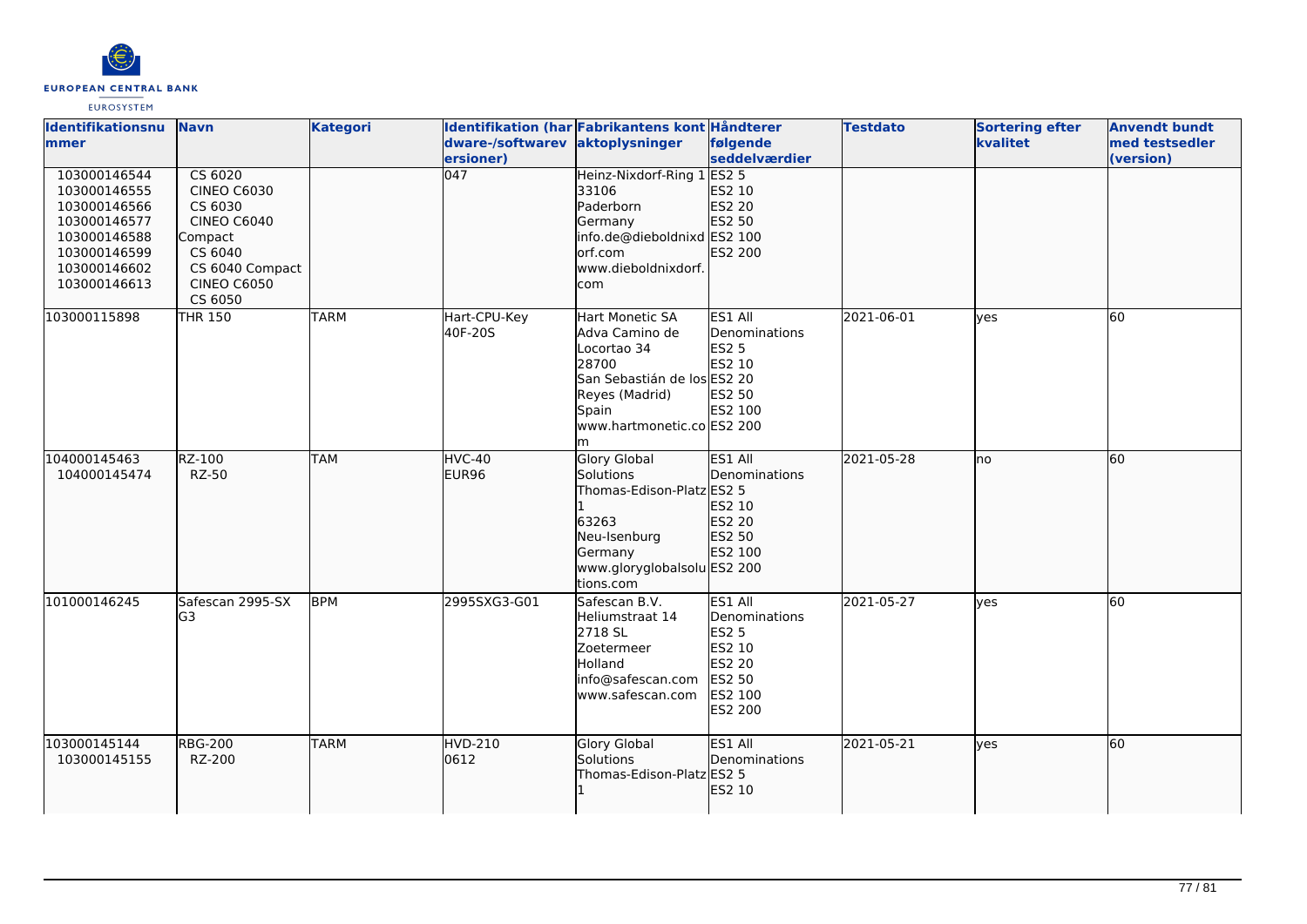

| Identifikationsnu<br>mmer                                    | <b>Navn</b>                                                            | <b>Kategori</b> | dware-/softwarev aktoplysninger<br>ersioner) | Identifikation (har Fabrikantens kont Håndterer                                                                                                      | følgende<br>seddelværdier                                                 | <b>Testdato</b> | <b>Sortering efter</b><br>kvalitet | <b>Anvendt bundt</b><br>med testsedler<br>(version) |
|--------------------------------------------------------------|------------------------------------------------------------------------|-----------------|----------------------------------------------|------------------------------------------------------------------------------------------------------------------------------------------------------|---------------------------------------------------------------------------|-----------------|------------------------------------|-----------------------------------------------------|
|                                                              |                                                                        |                 |                                              | 63263<br>Neu-Isenburg<br>Germany<br>www.gloryglobalsolu ES2 200<br>tions.com                                                                         | <b>ES2 20</b><br>ES2 50<br>ES2 100                                        |                 |                                    |                                                     |
| 103000145268<br>103000145279                                 | <b>RBG-200</b><br>RZ-200                                               | <b>TARM</b>     | <b>HVD-200</b><br>0612                       | Glory Global<br>Solutions<br>Thomas-Edison-Platz ES2 5<br>63263<br>Neu-Isenburg<br>Germany<br>www.gloryglobalsolu ES2 200<br>tions.com               | ES1 All<br>Denominations<br>ES2 10<br>ES2 20<br><b>ES2 50</b><br>ES2 100  | 2021-05-21      | <b>l</b> ves                       | 60                                                  |
| 103000145304<br>103000145315<br>103000145326                 | CI-100B_SDRB-100<br>CI-10B RBW-100<br><b>HVE-100</b><br>RZ-100 HVE-100 | <b>TARM</b>     | <b>HVE-100</b><br>lbd.                       | Glory Global<br>Solutions<br>Thomas-Edison-Platz ES2 5<br>63263<br>Neu-Isenburg<br>Germany<br>www.gloryglobalsolu ES2 200<br>tions.com               | ES1 All<br><b>IDenominations</b><br>ES2 10<br>ES2 20<br>ES2 50<br>ES2 100 | 2021-05-20      | lves                               | 60                                                  |
| 104000145429<br>104000145430                                 | CI-100B SDRB-100<br>CI-10B RBW-100<br><b>HVE-100</b>                   | <b>TAM</b>      | <b>HVE-100</b><br>lbd.                       | <b>Glory Global</b><br><b>Solutions</b><br>Thomas-Edison-Platz ES2 5<br>63263<br>Neu-Isenburg<br>Germany<br>www.gloryglobalsolu ES2 200<br>tions.com | ES1 All<br>Denominations<br>ES2 10<br>ES2 20<br>ES2 50<br>ES2 100         | 2021-05-20      | lno                                | 60                                                  |
| 103000145348<br>103000145359<br>103000145360<br>103000145371 | CI-50 RBW-15X<br>CI-100B SDRB-100<br>CI-10B RBW-100<br>CI-5B_RBW-50    | <b>TARM</b>     | HVE-2XX<br>0901                              | Glory Global<br>Solutions<br>Thomas-Edison-Platz ES2 5<br>63263<br>Neu-Isenburg<br>Germany<br>www.gloryglobalsolu ES2 200                            | ES1 All<br>Denominations<br>ES2 10<br>ES2 20<br>ES2 50<br>ES2 100         | 2021-05-18      | lves                               | 60                                                  |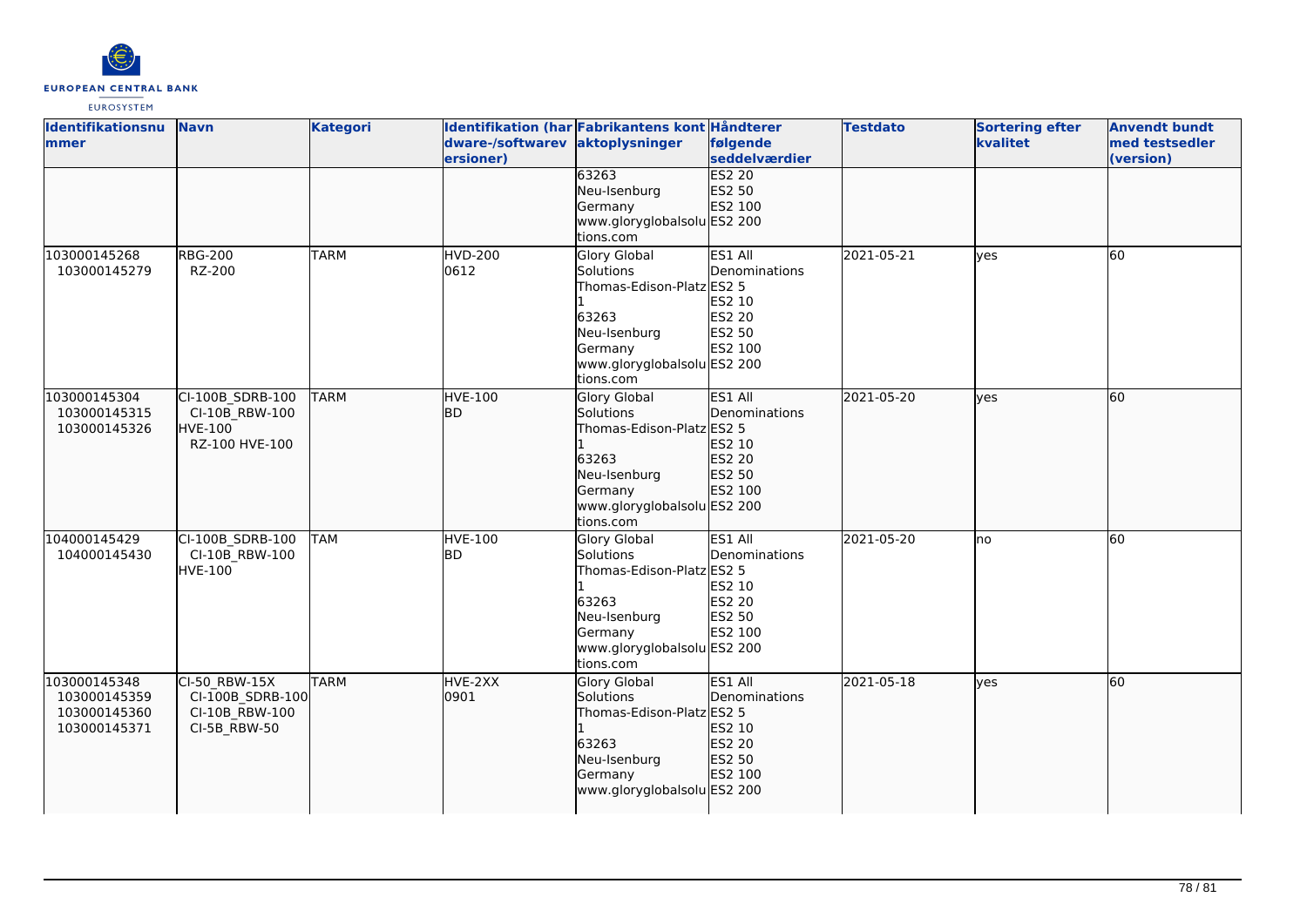

| Identifikationsnu<br>mmer    | <b>Navn</b>              | <b>Kategori</b> | dware-/softwarev<br>ersioner) | Identifikation (har Fabrikantens kont Håndterer<br>aktoplysninger<br>tions.com                                                                                                                                                                | følgende<br>seddelværdier                                                                    | <b>Testdato</b> | <b>Sortering efter</b><br>kvalitet | <b>Anvendt bundt</b><br>med testsedler<br>(version) |
|------------------------------|--------------------------|-----------------|-------------------------------|-----------------------------------------------------------------------------------------------------------------------------------------------------------------------------------------------------------------------------------------------|----------------------------------------------------------------------------------------------|-----------------|------------------------------------|-----------------------------------------------------|
| 102000144051<br>102000144062 | MIB-9<br>MultiCash MIB-9 | <b>BAM</b>      | 01.02                         | Hyundai MIB<br>International Co.<br>Ltd.<br>3301, A Bld, 17,<br>Gosan-ro 148beon-<br>lqil<br>15850<br>Gunpo-si, Gyeonggi-<br>do, 15850, Gunpo<br><b>City</b><br>KOREA (Republic)<br>sjpark5423@hyunda<br>limib.com<br>www.hyundaimib.co<br>lm | ES1 All<br>Denominations<br><b>ES2 5</b><br>ES2 10<br>ES2 20<br>ES2 50<br>ES2 100<br>ES2 200 | 2021-05-17      | lno                                | 60                                                  |
| 103000145042<br>103000145053 | <b>RBG-200</b><br>RZ-200 | <b>TARM</b>     | <b>HVD-210</b><br>0509        | Glory Global<br><b>Solutions</b><br>Thomas-Edison-Platz ES2 5<br>63263<br>Neu-Isenburg<br>Germany<br>www.gloryglobalsolu ES2 200<br>tions.com                                                                                                 | ES1 All<br><b>Denominations</b><br>ES2 10<br>ES2 20<br>ES2 50<br>ES2 100                     | 2021-05-17      | lyes                               | 60                                                  |
| 103000145064<br>103000145075 | <b>RBG-200</b><br>RZ-200 | <b>TARM</b>     | <b>HVD-200</b><br>0509        | <b>Glory Global</b><br>Solutions<br>Thomas-Edison-Platz ES2 5<br>63263<br>Neu-Isenburg<br>Germany<br>www.gloryglobalsolu ES2 200<br>tions.com                                                                                                 | ES1 All<br>Denominations<br>ES2 10<br>ES2 20<br>ES2 50<br>ES2 100                            | 2021-05-17      | lves                               | 60                                                  |
| 101000143970                 | GFS-220F                 | <b>BPM</b>      | GFS220F BV<br>0.4.3           | Glory Global<br>Solutions<br>(International)<br>Limited<br><b>Forest View</b><br>Crockford Lane                                                                                                                                               | <b>ES1 All</b><br>Denominations<br>ES2 5<br>ES2 10<br>ES2 20<br>ES2 50                       | 2021-05-07      | lves                               | 60                                                  |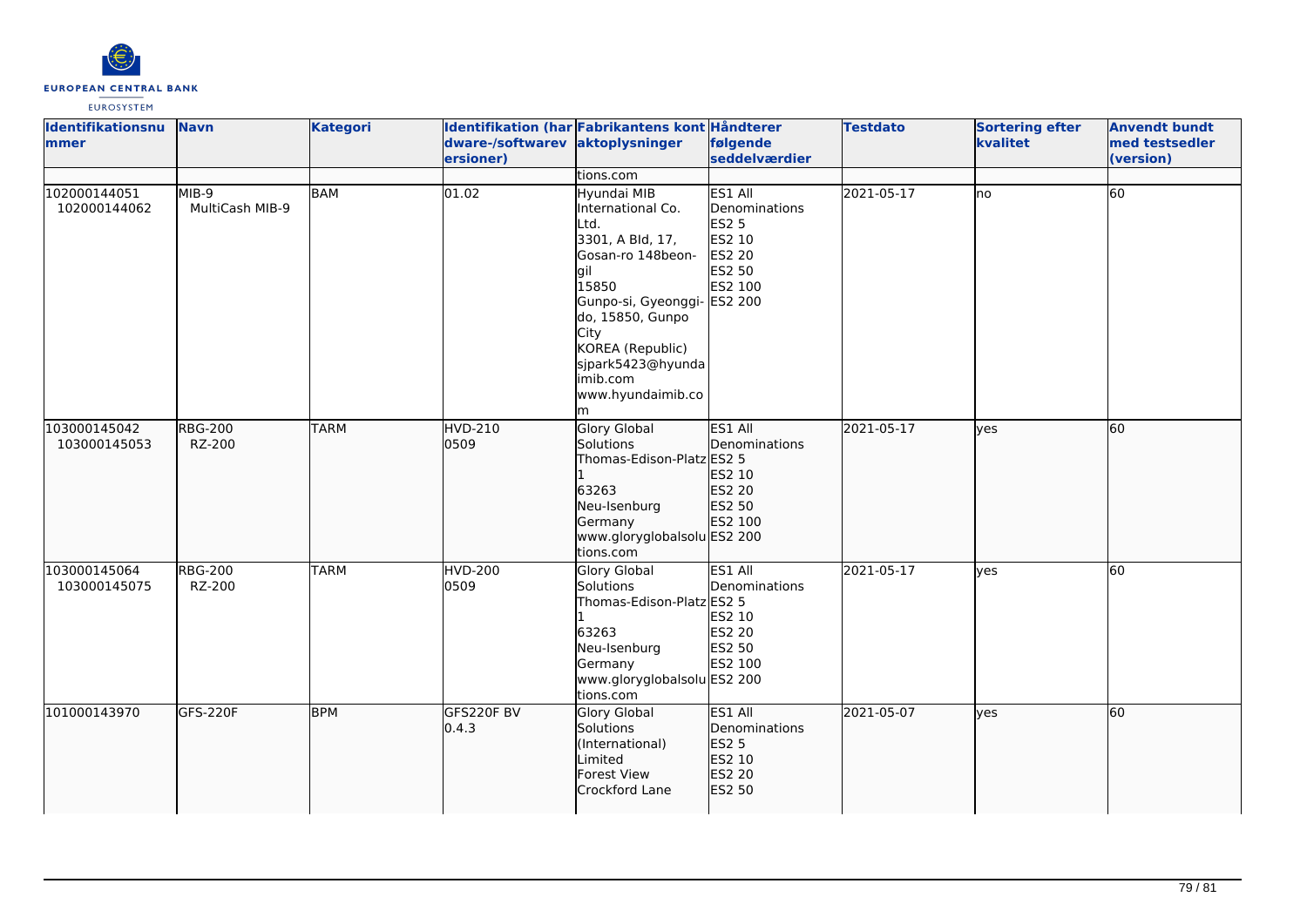

| Identifikationsnu<br>mmer                                    | <b>Navn</b>                                | <b>Kategori</b> | dware-/softwarev aktoplysninger<br>ersioner) | Identifikation (har Fabrikantens kont Håndterer                                                                                                                                                                                      | følgende<br>seddelværdier                                                                           | <b>Testdato</b> | <b>Sortering efter</b><br>kvalitet | <b>Anvendt bundt</b><br>med testsedler<br>(version) |
|--------------------------------------------------------------|--------------------------------------------|-----------------|----------------------------------------------|--------------------------------------------------------------------------------------------------------------------------------------------------------------------------------------------------------------------------------------|-----------------------------------------------------------------------------------------------------|-----------------|------------------------------------|-----------------------------------------------------|
|                                                              |                                            |                 |                                              | Chineham Business<br>Park<br>RG24 8QZ<br>Basingstoke<br>United Kingdom<br>philippe.macon@fr.g<br>lory-global.com<br>www.gloryglobalsolu<br>tions.com                                                                                 | <b>ES2 100</b><br>ES2 200                                                                           |                 |                                    |                                                     |
| 102000143562<br>102000143573                                 | MIB-9<br>MultiCash MIB-9                   | <b>BAM</b>      | 01.01                                        | Hyundai MIB<br>International Co.<br>Ltd.<br>3301, A Bld, 17,<br>Gosan-ro 148beon-<br>gil<br>15850<br>Gunpo-si, Gyeonggi-<br>do, 15850, Gunpo<br>City<br>KOREA (Republic)<br>sjpark5423@hyunda<br>imib.com<br>www.hyundaimib.co<br>lm | ES1 All<br>Denominations<br><b>ES2 5</b><br>ES2 10<br><b>ES2 20</b><br>ES2 50<br>ES2 100<br>ES2 200 | 2021-05-06      | lno                                | 60                                                  |
| 102000143926                                                 | GFS-100                                    | <b>BAM</b>      | GFS-BV<br>3005                               | <b>Glory Global</b><br>Solutions<br>Thomas-Edison-Platz ES2 5<br>63263<br>Neu-Isenburg<br>Germany<br>www.gloryglobalsolu ES2 200<br>tions.com                                                                                        | ES1 All<br>Denominations<br>ES2 10<br>ES2 20<br>ES2 50<br>ES2 100                                   | 2021-05-06      | lno                                | 60                                                  |
| 102000143937<br>102000143948<br>102000143959<br>102000144039 | GFS-120B<br>GFS-110<br>GFS-120S<br>GFS-120 | <b>BAM</b>      | GFS-BV+MG<br>3005                            | <b>Glory Global</b><br>Solutions<br>Thomas-Edison-Platz ES2 5<br>63263<br>Neu-Isenburg<br>Germany<br>www.gloryglobalsolu ES2 200                                                                                                     | ES1 All<br>Denominations<br>ES2 10<br>ES2 20<br>ES2 50<br>ES2 100                                   | 2021-05-06      | lno                                | 60                                                  |